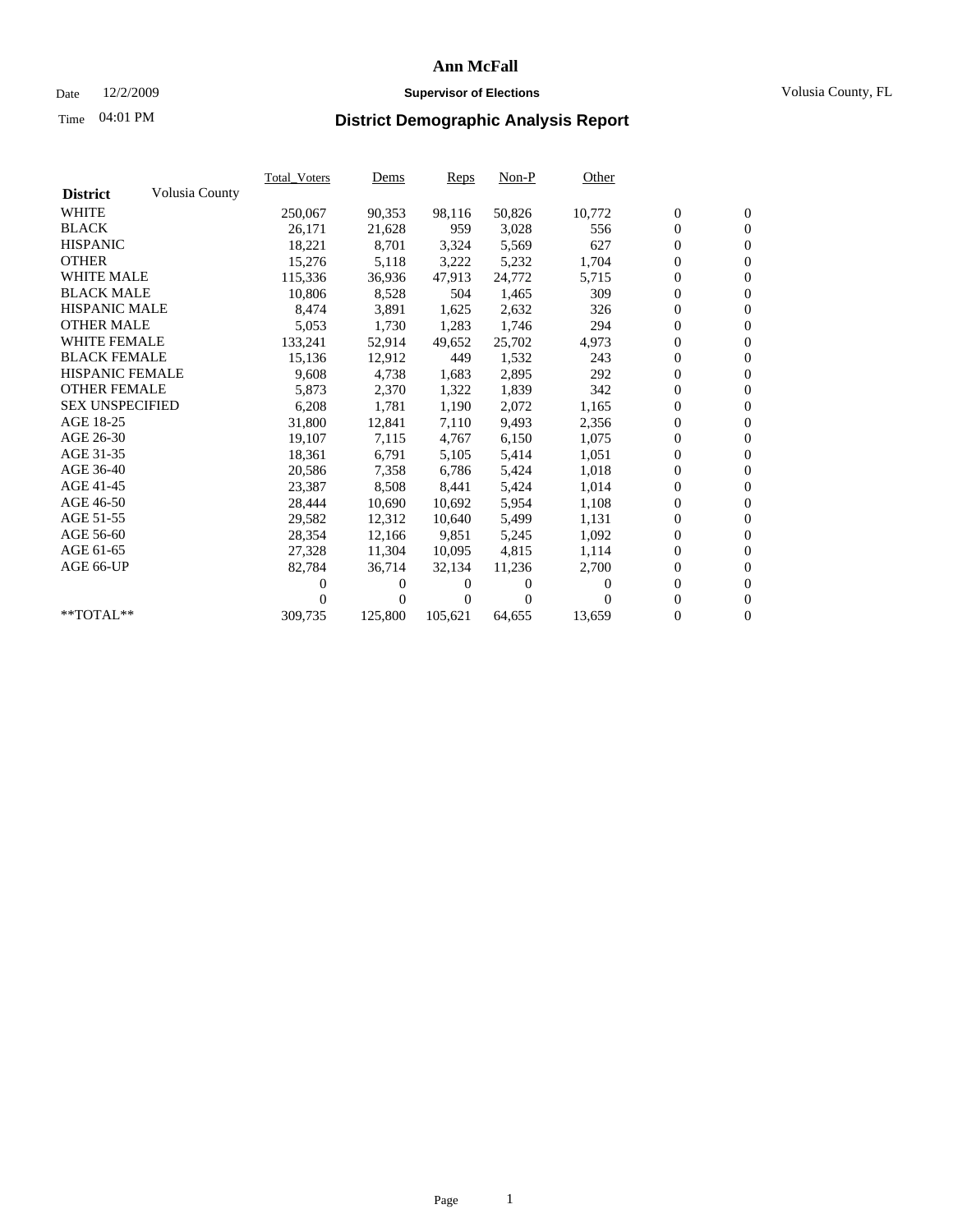## Date 12/2/2009 **Supervisor of Elections Supervisor of Elections** Volusia County, FL

|                        |                           | <b>Total Voters</b> | Dems         | <b>Reps</b> | $Non-P$  | Other    |                  |                  |  |
|------------------------|---------------------------|---------------------|--------------|-------------|----------|----------|------------------|------------------|--|
| <b>District</b>        | County Council District 1 |                     |              |             |          |          |                  |                  |  |
| <b>WHITE</b>           |                           | 48,307              | 17,432       | 19,741      | 8,857    | 2,277    | $\boldsymbol{0}$ | $\boldsymbol{0}$ |  |
| <b>BLACK</b>           |                           | 4,205               | 3,479        | 152         | 478      | 96       | $\overline{0}$   | $\mathbf{0}$     |  |
| <b>HISPANIC</b>        |                           | 2,867               | 1,244        | 527         | 962      | 134      | $\overline{0}$   | $\mathbf{0}$     |  |
| <b>OTHER</b>           |                           | 2,689               | 874          | 647         | 882      | 286      | 0                | $\mathbf{0}$     |  |
| <b>WHITE MALE</b>      |                           | 22,065              | 7,062        | 9,549       | 4,251    | 1,203    | $\boldsymbol{0}$ | $\mathbf{0}$     |  |
| <b>BLACK MALE</b>      |                           | 1,712               | 1,364        | 71          | 219      | 58       | $\boldsymbol{0}$ | $\mathbf{0}$     |  |
| <b>HISPANIC MALE</b>   |                           | 1,316               | 575          | 256         | 419      | 66       | 0                | $\mathbf{0}$     |  |
| <b>OTHER MALE</b>      |                           | 856                 | 293          | 248         | 259      | 56       | $\boldsymbol{0}$ | $\mathbf{0}$     |  |
| <b>WHITE FEMALE</b>    |                           | 26,002              | 10,286       | 10,106      | 4,549    | 1,061    | 0                | $\mathbf{0}$     |  |
| <b>BLACK FEMALE</b>    |                           | 2,456               | 2,087        | 80          | 252      | 37       | 0                | $\mathbf{0}$     |  |
| <b>HISPANIC FEMALE</b> |                           | 1,531               | 662          | 268         | 535      | 66       | $\boldsymbol{0}$ | $\mathbf{0}$     |  |
| <b>OTHER FEMALE</b>    |                           | 1,029               | 404          | 250         | 314      | 61       | $\boldsymbol{0}$ | $\mathbf{0}$     |  |
| <b>SEX UNSPECIFIED</b> |                           | 1,101               | 296          | 239         | 381      | 185      | 0                | $\mathbf{0}$     |  |
| AGE 18-25              |                           | 5,968               | 1,983        | 1,616       | 1,880    | 489      | $\overline{0}$   | $\mathbf{0}$     |  |
| AGE 26-30              |                           | 3,780               | 1,331        | 1,058       | 1,153    | 238      | 0                | $\mathbf{0}$     |  |
| AGE 31-35              |                           | 3,574               | 1,221        | 1,104       | 990      | 259      | 0                | $\mathbf{0}$     |  |
| AGE 36-40              |                           | 4,065               | 1,382        | 1,457       | 1,013    | 213      | $\boldsymbol{0}$ | $\mathbf{0}$     |  |
| AGE 41-45              |                           | 4,596               | 1,556        | 1,866       | 981      | 193      | $\boldsymbol{0}$ | $\mathbf{0}$     |  |
| AGE 46-50              |                           | 5,521               | 2,023        | 2,197       | 1,056    | 245      | 0                | $\Omega$         |  |
| AGE 51-55              |                           | 5,521               | 2,280        | 2,094       | 917      | 230      | $\boldsymbol{0}$ | $\mathbf{0}$     |  |
| AGE 56-60              |                           | 5,308               | 2,324        | 1.945       | 804      | 235      | 0                | $\mathbf{0}$     |  |
| AGE 61-65              |                           | 4,900               | 2,153        | 1,859       | 690      | 198      | 0                | $\mathbf{0}$     |  |
| AGE 66-UP              |                           | 14,834              | 6,775        | 5,871       | 1,695    | 493      | $\overline{0}$   | $\mathbf{0}$     |  |
|                        |                           | 0                   | 0            | 0           | $\theta$ | $\bf{0}$ | $\boldsymbol{0}$ | $\mathbf{0}$     |  |
|                        |                           | 0                   | $\mathbf{0}$ | 0           | $\Omega$ | $\Omega$ | 0                | $\boldsymbol{0}$ |  |
| $*$ TOTAL $**$         |                           | 58,068              | 23,029       | 21,067      | 11,179   | 2,793    | $\overline{0}$   | $\boldsymbol{0}$ |  |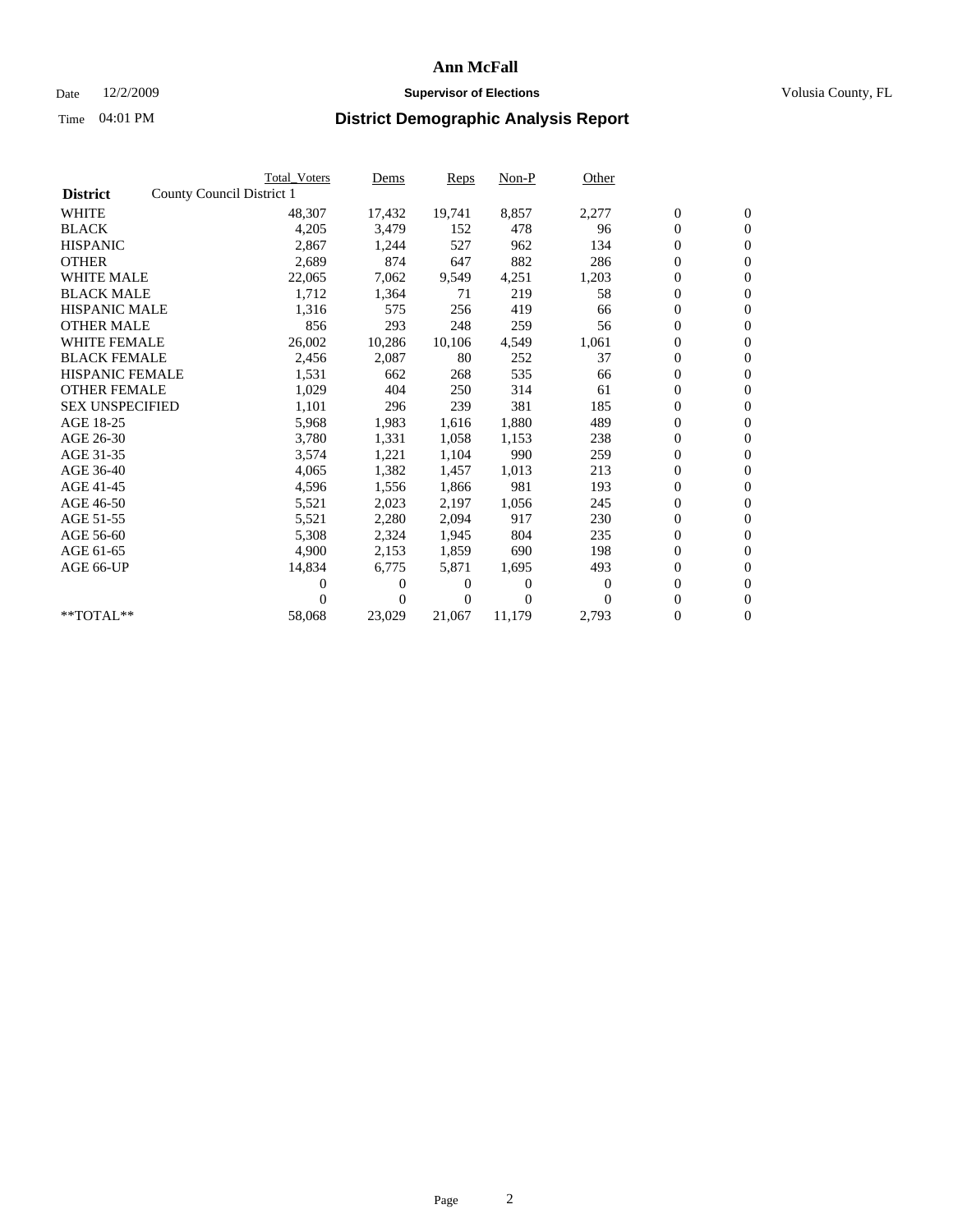## Date 12/2/2009 **Supervisor of Elections Supervisor of Elections** Volusia County, FL

|                        | <b>Total Voters</b>       | Dems           | <b>Reps</b> | $Non-P$  | Other            |                  |                  |  |
|------------------------|---------------------------|----------------|-------------|----------|------------------|------------------|------------------|--|
| <b>District</b>        | County Council District 2 |                |             |          |                  |                  |                  |  |
| <b>WHITE</b>           | 39,809                    | 15,389         | 14,357      | 8,397    | 1,666            | $\boldsymbol{0}$ | $\boldsymbol{0}$ |  |
| <b>BLACK</b>           | 10,086                    | 8,568          | 283         | 1,058    | 177              | $\overline{0}$   | $\mathbf{0}$     |  |
| <b>HISPANIC</b>        | 1,105                     | 481            | 222         | 360      | 42               | $\overline{0}$   | $\mathbf{0}$     |  |
| <b>OTHER</b>           | 2,964                     | 1,181          | 509         | 981      | 293              | 0                | $\mathbf{0}$     |  |
| <b>WHITE MALE</b>      | 18,548                    | 6,366          | 7,094       | 4,162    | 926              | $\boldsymbol{0}$ | $\mathbf{0}$     |  |
| <b>BLACK MALE</b>      | 4,021                     | 3,305          | 145         | 491      | 80               | $\boldsymbol{0}$ | $\mathbf{0}$     |  |
| <b>HISPANIC MALE</b>   | 531                       | 225            | 105         | 178      | 23               | 0                | $\mathbf{0}$     |  |
| <b>OTHER MALE</b>      | 999                       | 397            | 216         | 335      | 51               | $\boldsymbol{0}$ | $\mathbf{0}$     |  |
| <b>WHITE FEMALE</b>    | 20,996                    | 8,927          | 7,170       | 4,178    | 721              | 0                | $\mathbf{0}$     |  |
| <b>BLACK FEMALE</b>    | 5,969                     | 5,186          | 135         | 552      | 96               | 0                | $\Omega$         |  |
| <b>HISPANIC FEMALE</b> | 566                       | 252            | 116         | 180      | 18               | $\boldsymbol{0}$ | $\mathbf{0}$     |  |
| <b>OTHER FEMALE</b>    | 1,115                     | 518            | 198         | 347      | 52               | 0                | $\mathbf{0}$     |  |
| <b>SEX UNSPECIFIED</b> | 1,219                     | 443            | 192         | 373      | 211              | 0                | $\mathbf{0}$     |  |
| AGE 18-25              | 7,002                     | 4,001          | 1,053       | 1,577    | 371              | $\boldsymbol{0}$ | $\mathbf{0}$     |  |
| AGE 26-30              | 3,560                     | 1,565          | 705         | 1,122    | 168              | 0                | $\mathbf{0}$     |  |
| AGE 31-35              | 2,785                     | 1,230          | 611         | 819      | 125              | 0                | $\mathbf{0}$     |  |
| AGE 36-40              | 3,047                     | 1,342          | 833         | 756      | 116              | $\boldsymbol{0}$ | $\mathbf{0}$     |  |
| AGE 41-45              | 3,555                     | 1,563          | 1,030       | 806      | 156              | $\boldsymbol{0}$ | $\mathbf{0}$     |  |
| AGE 46-50              | 4,340                     | 1,943          | 1,330       | 905      | 162              | 0                | $\Omega$         |  |
| AGE 51-55              | 4,751                     | 2,304          | 1,429       | 844      | 174              | $\boldsymbol{0}$ | $\mathbf{0}$     |  |
| AGE 56-60              | 4,739                     | 2,172          | 1.449       | 940      | 178              | 0                | $\mathbf{0}$     |  |
| AGE 61-65              | 4,728                     | 2,103          | 1,528       | 894      | 203              | 0                | $\mathbf{0}$     |  |
| AGE 66-UP              | 15,457                    | 7,396          | 5,403       | 2,133    | 525              | $\overline{0}$   | $\mathbf{0}$     |  |
|                        | 0                         | 0              | 0           | $\theta$ | $\boldsymbol{0}$ | $\boldsymbol{0}$ | $\mathbf{0}$     |  |
|                        | 0                         | $\overline{0}$ | 0           | $\Omega$ | $\Omega$         | 0                | $\mathbf{0}$     |  |
| $*$ TOTAL $**$         | 53,964                    | 25,619         | 15,371      | 10,796   | 2,178            | $\overline{0}$   | $\boldsymbol{0}$ |  |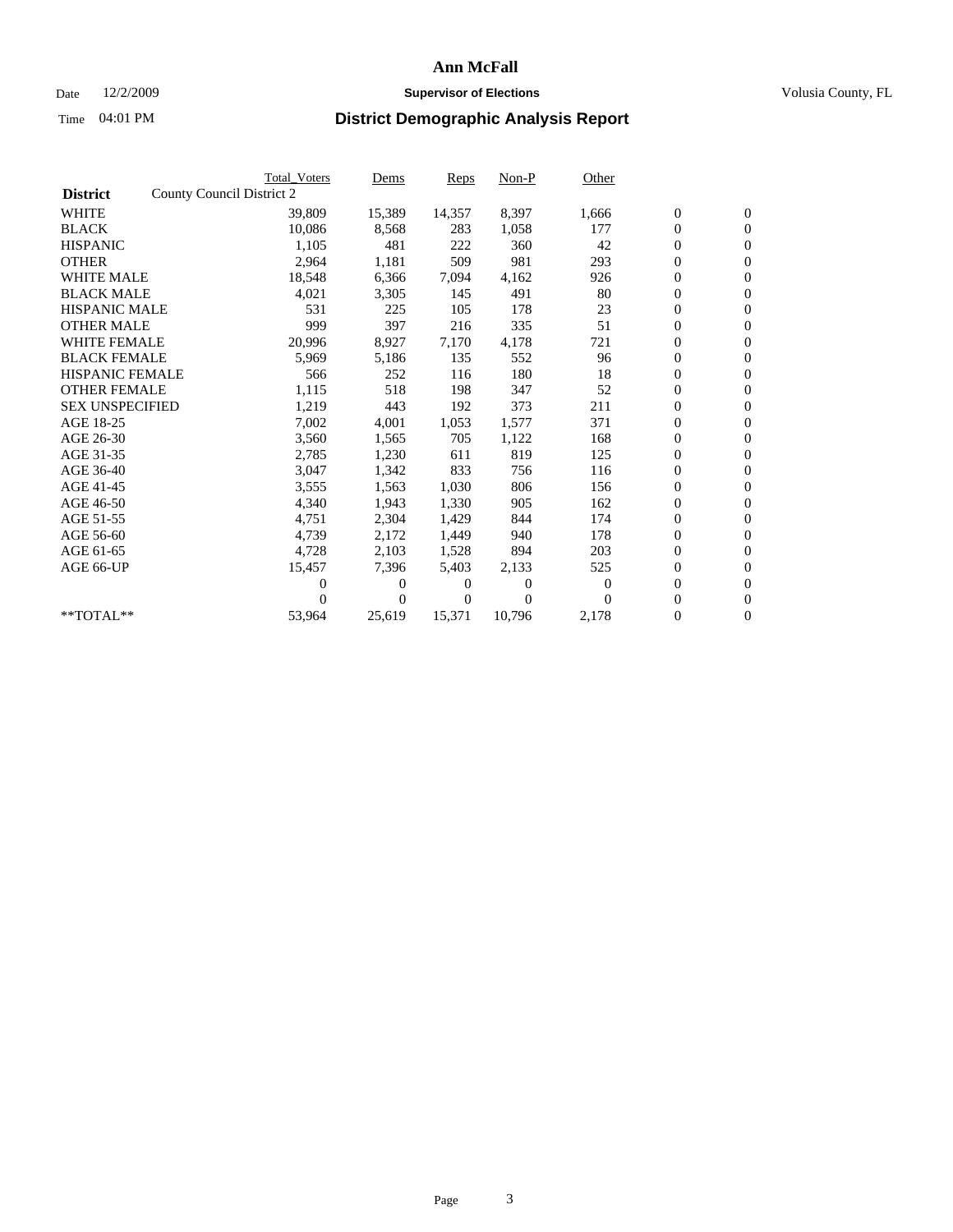## Date 12/2/2009 **Supervisor of Elections Supervisor of Elections** Volusia County, FL

|                        |                           | <b>Total Voters</b> | Dems     | <b>Reps</b> | Non-P    | Other    |                  |                  |  |
|------------------------|---------------------------|---------------------|----------|-------------|----------|----------|------------------|------------------|--|
| <b>District</b>        | County Council District 3 |                     |          |             |          |          |                  |                  |  |
| <b>WHITE</b>           |                           | 62,486              | 22,697   | 23,926      | 13,431   | 2,432    | $\boldsymbol{0}$ | $\boldsymbol{0}$ |  |
| <b>BLACK</b>           |                           | 1,877               | 1,562    | 78          | 206      | 31       | $\boldsymbol{0}$ | $\mathbf{0}$     |  |
| <b>HISPANIC</b>        |                           | 897                 | 370      | 218         | 269      | 40       | $\overline{0}$   | $\mathbf{0}$     |  |
| <b>OTHER</b>           |                           | 2,602               | 739      | 559         | 948      | 356      | 0                | $\mathbf{0}$     |  |
| <b>WHITE MALE</b>      |                           | 28,811              | 9,289    | 11,708      | 6,537    | 1,277    | 0                | $\mathbf{0}$     |  |
| <b>BLACK MALE</b>      |                           | 850                 | 666      | 42          | 123      | 19       | $\boldsymbol{0}$ | $\mathbf{0}$     |  |
| <b>HISPANIC MALE</b>   |                           | 405                 | 154      | 91          | 137      | 23       | 0                | $\mathbf{0}$     |  |
| <b>OTHER MALE</b>      |                           | 844                 | 248      | 221         | 321      | 54       | 0                | $\mathbf{0}$     |  |
| <b>WHITE FEMALE</b>    |                           | 33,272              | 13,269   | 12,072      | 6,792    | 1,139    | 0                | $\mathbf{0}$     |  |
| <b>BLACK FEMALE</b>    |                           | 1,010               | 883      | 34          | 82       | 11       | $\boldsymbol{0}$ | $\mathbf{0}$     |  |
| <b>HISPANIC FEMALE</b> |                           | 482                 | 212      | 125         | 128      | 17       | 0                | $\mathbf{0}$     |  |
| <b>OTHER FEMALE</b>    |                           | 974                 | 356      | 238         | 311      | 69       | 0                | $\mathbf{0}$     |  |
| <b>SEX UNSPECIFIED</b> |                           | 1,214               | 291      | 250         | 423      | 250      | 0                | $\mathbf{0}$     |  |
| AGE 18-25              |                           | 5,427               | 1,786    | 1,346       | 1,835    | 460      | 0                | $\mathbf{0}$     |  |
| AGE 26-30              |                           | 3,461               | 1,156    | 960         | 1,157    | 188      | 0                | $\mathbf{0}$     |  |
| AGE 31-35              |                           | 3,463               | 1,119    | 1,059       | 1,106    | 179      | 0                | $\mathbf{0}$     |  |
| AGE 36-40              |                           | 4,087               | 1,337    | 1,361       | 1,191    | 198      | 0                | $\mathbf{0}$     |  |
| AGE 41-45              |                           | 4,634               | 1,506    | 1,750       | 1,177    | 201      | 0                | $\mathbf{0}$     |  |
| AGE 46-50              |                           | 6,101               | 2,111    | 2,439       | 1,346    | 205      | $\boldsymbol{0}$ | $\mathbf{0}$     |  |
| AGE 51-55              |                           | 6,676               | 2,584    | 2,516       | 1,335    | 241      | 0                | $\mathbf{0}$     |  |
| AGE 56-60              |                           | 6,719               | 2,763    | 2,410       | 1,296    | 250      | 0                | $\Omega$         |  |
| AGE 61-65              |                           | 6,701               | 2,569    | 2,572       | 1,280    | 280      | $\overline{0}$   | $\mathbf{0}$     |  |
| AGE 66-UP              |                           | 20,593              | 8,437    | 8,368       | 3,131    | 657      | 0                | $\mathbf{0}$     |  |
|                        |                           | 0                   | 0        | 0           | $\theta$ | $\bf{0}$ | 0                | $\mathbf{0}$     |  |
|                        |                           | 0                   | $\Omega$ | 0           | $\Omega$ | $\Omega$ | $\overline{0}$   | $\boldsymbol{0}$ |  |
| **TOTAL**              |                           | 67,862              | 25,368   | 24,781      | 14,854   | 2,859    | 0                | $\overline{0}$   |  |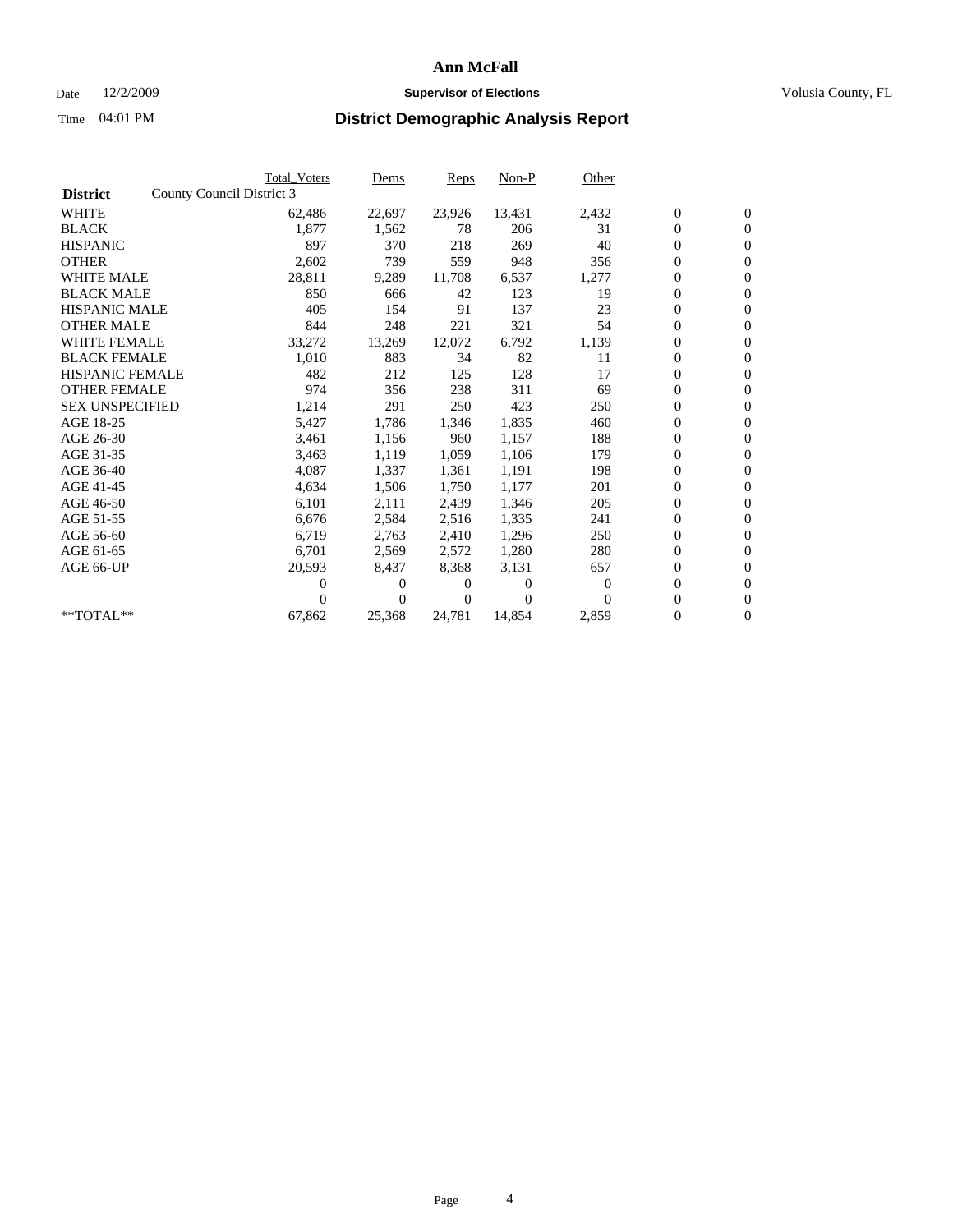## Date 12/2/2009 **Supervisor of Elections Supervisor of Elections** Volusia County, FL

|                        | <b>Total Voters</b>       | Dems   | <b>Reps</b> | $Non-P$  | Other    |                  |                  |  |
|------------------------|---------------------------|--------|-------------|----------|----------|------------------|------------------|--|
| <b>District</b>        | County Council District 4 |        |             |          |          |                  |                  |  |
| <b>WHITE</b>           | 52,304                    | 19,289 | 20,791      | 10,228   | 1,996    | $\boldsymbol{0}$ | $\boldsymbol{0}$ |  |
| <b>BLACK</b>           | 5,057                     | 4,170  | 183         | 613      | 91       | $\overline{0}$   | $\mathbf{0}$     |  |
| <b>HISPANIC</b>        | 1,148                     | 521    | 293         | 302      | 32       | $\overline{0}$   | $\mathbf{0}$     |  |
| <b>OTHER</b>           | 3,250                     | 1,112  | 764         | 1,063    | 311      | $\boldsymbol{0}$ | $\overline{0}$   |  |
| <b>WHITE MALE</b>      | 23,877                    | 7,746  | 10,068      | 5,011    | 1,052    | $\boldsymbol{0}$ | $\mathbf{0}$     |  |
| <b>BLACK MALE</b>      | 2,004                     | 1,562  | 99          | 288      | 55       | $\boldsymbol{0}$ | $\mathbf{0}$     |  |
| <b>HISPANIC MALE</b>   | 504                       | 207    | 138         | 140      | 19       | $\boldsymbol{0}$ | $\overline{0}$   |  |
| <b>OTHER MALE</b>      | 1,111                     | 359    | 309         | 387      | 56       | $\boldsymbol{0}$ | $\mathbf{0}$     |  |
| <b>WHITE FEMALE</b>    | 28,124                    | 11,447 | 10,611      | 5,143    | 923      | $\boldsymbol{0}$ | $\overline{0}$   |  |
| <b>BLACK FEMALE</b>    | 3,017                     | 2,578  | 84          | 320      | 35       | $\boldsymbol{0}$ | $\Omega$         |  |
| <b>HISPANIC FEMALE</b> | 636                       | 310    | 151         | 162      | 13       | $\boldsymbol{0}$ | $\mathbf{0}$     |  |
| <b>OTHER FEMALE</b>    | 1,300                     | 526    | 340         | 373      | 61       | $\boldsymbol{0}$ | $\overline{0}$   |  |
| <b>SEX UNSPECIFIED</b> | 1,186                     | 357    | 231         | 382      | 216      | $\boldsymbol{0}$ | $\overline{0}$   |  |
| AGE 18-25              | 5,798                     | 2,389  | 1,403       | 1,621    | 385      | $\boldsymbol{0}$ | $\mathbf{0}$     |  |
| AGE 26-30              | 3,336                     | 1,337  | 834         | 1,010    | 155      | $\boldsymbol{0}$ | $\overline{0}$   |  |
| AGE 31-35              | 3,152                     | 1,233  | 861         | 895      | 163      | $\boldsymbol{0}$ | $\mathbf{0}$     |  |
| AGE 36-40              | 3,576                     | 1,259  | 1,244       | 894      | 179      | $\boldsymbol{0}$ | $\mathbf{0}$     |  |
| AGE 41-45              | 4,372                     | 1,602  | 1,640       | 965      | 165      | $\boldsymbol{0}$ | $\overline{0}$   |  |
| AGE 46-50              | 5,428                     | 2,055  | 2,094       | 1,081    | 198      | $\boldsymbol{0}$ | $\Omega$         |  |
| AGE 51-55              | 5,846                     | 2,455  | 2,128       | 1,081    | 182      | $\boldsymbol{0}$ | $\mathbf{0}$     |  |
| AGE 56-60              | 5,825                     | 2,475  | 2.027       | 1.115    | 208      | $\overline{0}$   | $\overline{0}$   |  |
| AGE 61-65              | 5,916                     | 2,394  | 2,251       | 1,045    | 226      | $\boldsymbol{0}$ | $\overline{0}$   |  |
| AGE 66-UP              | 18,510                    | 7,893  | 7,549       | 2,499    | 569      | $\overline{0}$   | $\mathbf{0}$     |  |
|                        |                           | 0<br>0 | 0           | $\theta$ | $\Omega$ | $\boldsymbol{0}$ | $\overline{0}$   |  |
|                        |                           | 0<br>0 | 0           | $\theta$ | $\Omega$ | 0                | $\overline{0}$   |  |
| $*$ TOTAL $**$         | 61,759                    | 25,092 | 22,031      | 12,206   | 2,430    | $\overline{0}$   | $\boldsymbol{0}$ |  |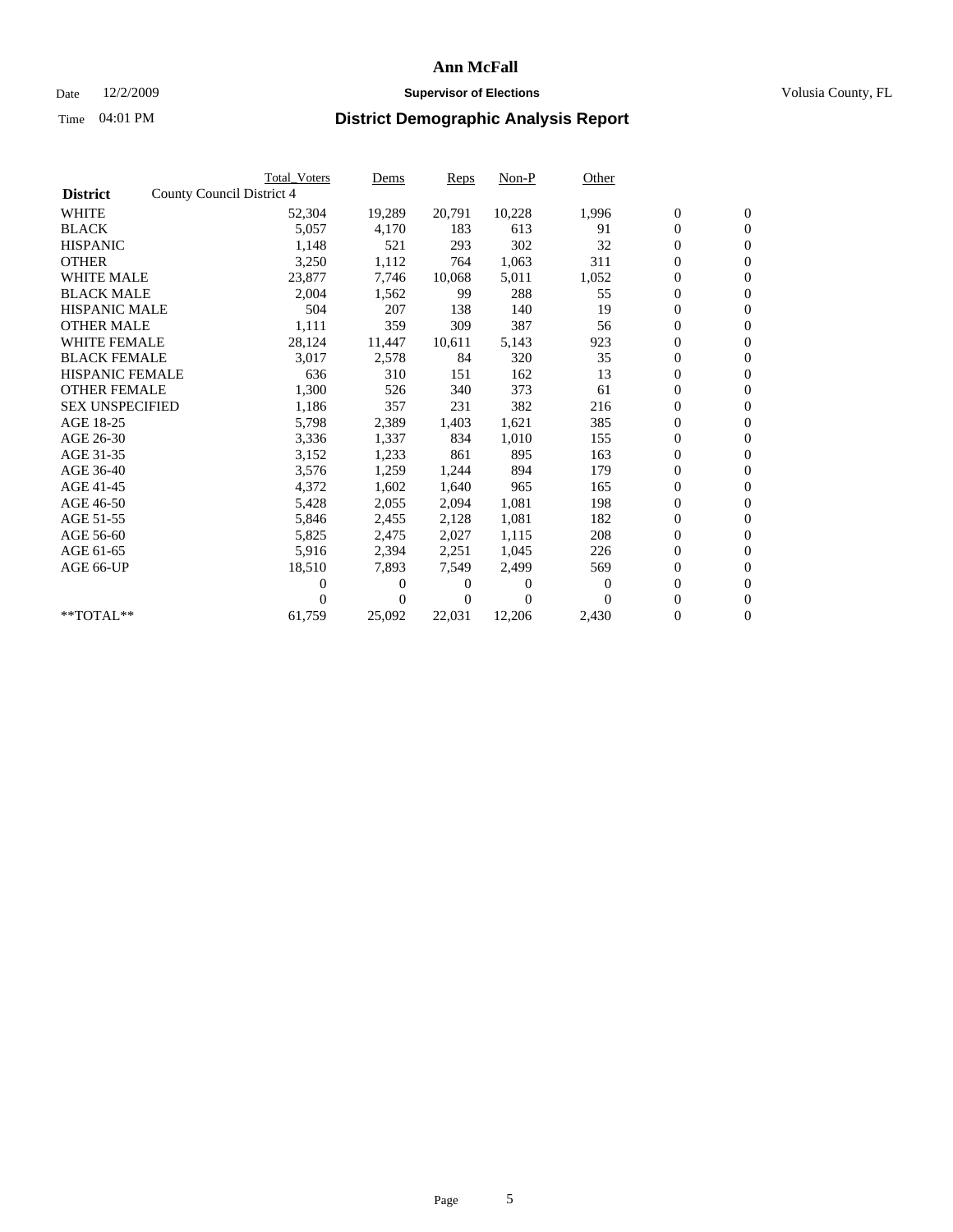## Date 12/2/2009 **Supervisor of Elections Supervisor of Elections** Volusia County, FL

|                        |                           | <b>Total Voters</b> | Dems           | <b>Reps</b> | Non-P    | Other    |                  |                  |  |
|------------------------|---------------------------|---------------------|----------------|-------------|----------|----------|------------------|------------------|--|
| <b>District</b>        | County Council District 5 |                     |                |             |          |          |                  |                  |  |
| <b>WHITE</b>           |                           | 47,161              | 15,546         | 19,301      | 9,913    | 2,401    | $\boldsymbol{0}$ | $\boldsymbol{0}$ |  |
| <b>BLACK</b>           |                           | 4,946               | 3,849          | 263         | 673      | 161      | $\boldsymbol{0}$ | $\mathbf{0}$     |  |
| <b>HISPANIC</b>        |                           | 12,204              | 6,085          | 2,064       | 3,676    | 379      | $\boldsymbol{0}$ | $\mathbf{0}$     |  |
| <b>OTHER</b>           |                           | 3,771               | 1,212          | 743         | 1,358    | 458      | 0                | $\mathbf{0}$     |  |
| <b>WHITE MALE</b>      |                           | 22,035              | 6,473          | 9,494       | 4,811    | 1,257    | 0                | $\mathbf{0}$     |  |
| <b>BLACK MALE</b>      |                           | 2,219               | 1,631          | 147         | 344      | 97       | $\overline{0}$   | $\mathbf{0}$     |  |
| <b>HISPANIC MALE</b>   |                           | 5,718               | 2,730          | 1,035       | 1,758    | 195      | 0                | $\mathbf{0}$     |  |
| <b>OTHER MALE</b>      |                           | 1,243               | 433            | 289         | 444      | 77       | $\overline{0}$   | $\mathbf{0}$     |  |
| <b>WHITE FEMALE</b>    |                           | 24,847              | 8,985          | 9,693       | 5,040    | 1,129    | $\boldsymbol{0}$ | $\mathbf{0}$     |  |
| <b>BLACK FEMALE</b>    |                           | 2,684               | 2,178          | 116         | 326      | 64       | 0                | $\mathbf{0}$     |  |
| <b>HISPANIC FEMALE</b> |                           | 6,393               | 3,302          | 1,023       | 1,890    | 178      | $\boldsymbol{0}$ | $\mathbf{0}$     |  |
| <b>OTHER FEMALE</b>    |                           | 1,455               | 566            | 296         | 494      | 99       | $\overline{0}$   | $\mathbf{0}$     |  |
| <b>SEX UNSPECIFIED</b> |                           | 1,488               | 394            | 278         | 513      | 303      | 0                | $\mathbf{0}$     |  |
| AGE 18-25              |                           | 7,605               | 2,682          | 1,692       | 2,580    | 651      | 0                | $\mathbf{0}$     |  |
| AGE 26-30              |                           | 4,970               | 1,726          | 1,210       | 1,708    | 326      | $\boldsymbol{0}$ | $\mathbf{0}$     |  |
| AGE 31-35              |                           | 5,387               | 1,988          | 1,470       | 1,604    | 325      | $\boldsymbol{0}$ | $\mathbf{0}$     |  |
| AGE 36-40              |                           | 5,811               | 2,038          | 1,891       | 1,570    | 312      | 0                | $\mathbf{0}$     |  |
| AGE 41-45              |                           | 6,230               | 2,281          | 2,155       | 1,495    | 299      | 0                | $\mathbf{0}$     |  |
| AGE 46-50              |                           | 7,054               | 2,558          | 2,632       | 1,566    | 298      | 0                | $\mathbf{0}$     |  |
| AGE 51-55              |                           | 6,788               | 2,689          | 2,473       | 1,322    | 304      | $\boldsymbol{0}$ | $\mathbf{0}$     |  |
| AGE 56-60              |                           | 5,763               | 2,432          | 2.020       | 1.090    | 221      | 0                | $\mathbf{0}$     |  |
| AGE 61-65              |                           | 5,083               | 2,085          | 1,885       | 906      | 207      | 0                | $\mathbf{0}$     |  |
| AGE 66-UP              |                           | 13,390              | 6,213          | 4,943       | 1,778    | 456      | $\boldsymbol{0}$ | $\mathbf{0}$     |  |
|                        |                           | 0                   | $\theta$       | 0           | $\theta$ | $\theta$ | $\overline{0}$   | $\mathbf{0}$     |  |
|                        |                           | 0                   | $\overline{0}$ | 0           | $\Omega$ | $\Omega$ | 0                | $\mathbf{0}$     |  |
| **TOTAL**              |                           | 68,082              | 26,692         | 22,371      | 15,620   | 3,399    | 0                | $\boldsymbol{0}$ |  |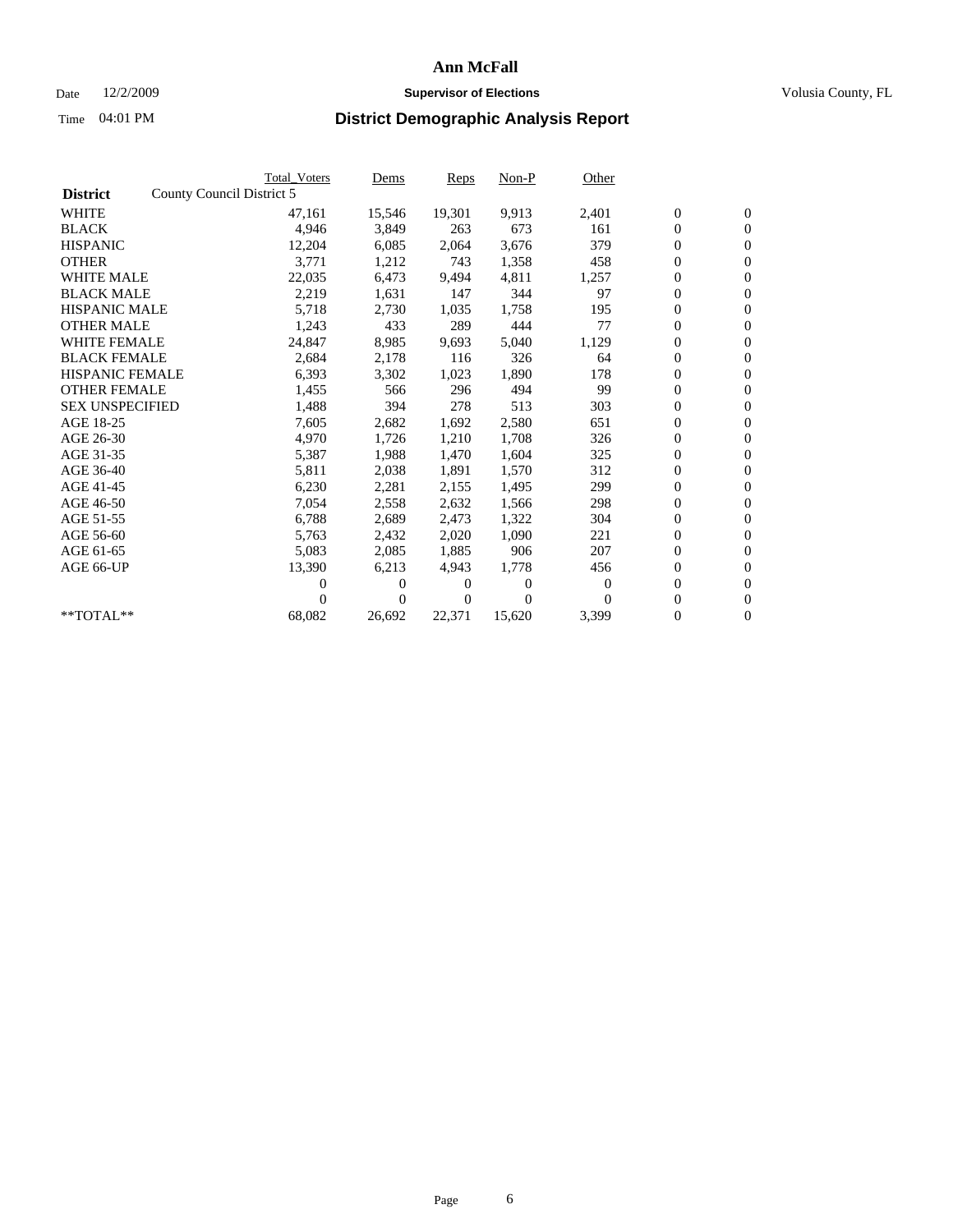## Date 12/2/2009 **Supervisor of Elections Supervisor of Elections** Volusia County, FL

|                        |                                     | <b>Total_Voters</b> | Dems     | Reps           | $Non-P$        | Other          |                  |              |  |
|------------------------|-------------------------------------|---------------------|----------|----------------|----------------|----------------|------------------|--------------|--|
| <b>District</b>        | <b>Indigo Community Development</b> |                     |          |                |                |                |                  |              |  |
| <b>WHITE</b>           |                                     | 677                 | 182      | 335            | 128            | 32             | $\boldsymbol{0}$ | $\mathbf{0}$ |  |
| <b>BLACK</b>           |                                     | 71                  | 54       | 6              | 11             | $\Omega$       | 0                | $\Omega$     |  |
| <b>HISPANIC</b>        |                                     | 30                  | 14       | 6              | 10             | $\Omega$       | 0                | $\Omega$     |  |
| <b>OTHER</b>           |                                     | 72                  | 25       | 21             | 22             | 4              | 0                | 0            |  |
| <b>WHITE MALE</b>      |                                     | 332                 | 69       | 172            | 73             | 18             | 0                | 0            |  |
| <b>BLACK MALE</b>      |                                     | 35                  | 23       | 5              | 7              | $\Omega$       | 0                | $\Omega$     |  |
| HISPANIC MALE          |                                     | 11                  | 4        |                | 6              | $\overline{0}$ | 0                | $\Omega$     |  |
| <b>OTHER MALE</b>      |                                     | 32                  | 10       | 8              | 12             | $\overline{2}$ | 0                | 0            |  |
| <b>WHITE FEMALE</b>    |                                     | 341                 | 112      | 161            | 55             | 13             | 0                | $\Omega$     |  |
| <b>BLACK FEMALE</b>    |                                     | 36                  | 31       |                | 4              | $\overline{0}$ | $\overline{0}$   | 0            |  |
| <b>HISPANIC FEMALE</b> |                                     | 19                  | 10       | 5              | 4              | $\Omega$       | 0                | 0            |  |
| <b>OTHER FEMALE</b>    |                                     | 26                  | 6        | 10             | 10             | $\Omega$       | 0                | 0            |  |
| <b>SEX UNSPECIFIED</b> |                                     | 18                  | 10       | 5              | $\overline{0}$ | 3              | 0                | 0            |  |
| AGE 18-25              |                                     | 90                  | 24       | 32             | 27             |                | 0                | $\Omega$     |  |
| AGE 26-30              |                                     | 83                  | 29       | 26             | 26             | $\overline{c}$ | 0                | 0            |  |
| AGE 31-35              |                                     | 66                  | 19       | 25             | 20             | $\overline{c}$ | 0                | 0            |  |
| AGE 36-40              |                                     | 68                  | 17       | 33             | 16             | $\overline{c}$ | 0                | 0            |  |
| AGE 41-45              |                                     | 57                  | 23       | 22             | 11             |                | 0                | $\Omega$     |  |
| AGE 46-50              |                                     | 55                  | 19       | 30             | 5              |                | 0                | $\Omega$     |  |
| AGE 51-55              |                                     | 76                  | 28       | 36             | 10             | 2              | 0                | 0            |  |
| AGE 56-60              |                                     | 96                  | 26       | 45             | 19             | 6              | 0                | 0            |  |
| AGE 61-65              |                                     | 114                 | 42       | 47             | 16             | 9              | 0                | 0            |  |
| AGE 66-UP              |                                     | 145                 | 48       | 72             | 21             | 4              | 0                | 0            |  |
|                        |                                     | $\Omega$            | $\Omega$ | $\overline{0}$ | $\theta$       | $\Omega$       | 0                | 0            |  |
|                        |                                     | $\overline{0}$      | $\Omega$ | $\theta$       | $\overline{0}$ | $\Omega$       |                  | 0            |  |
| **TOTAL**              |                                     | 850                 | 275      | 368            | 171            | 36             | 0                | 0            |  |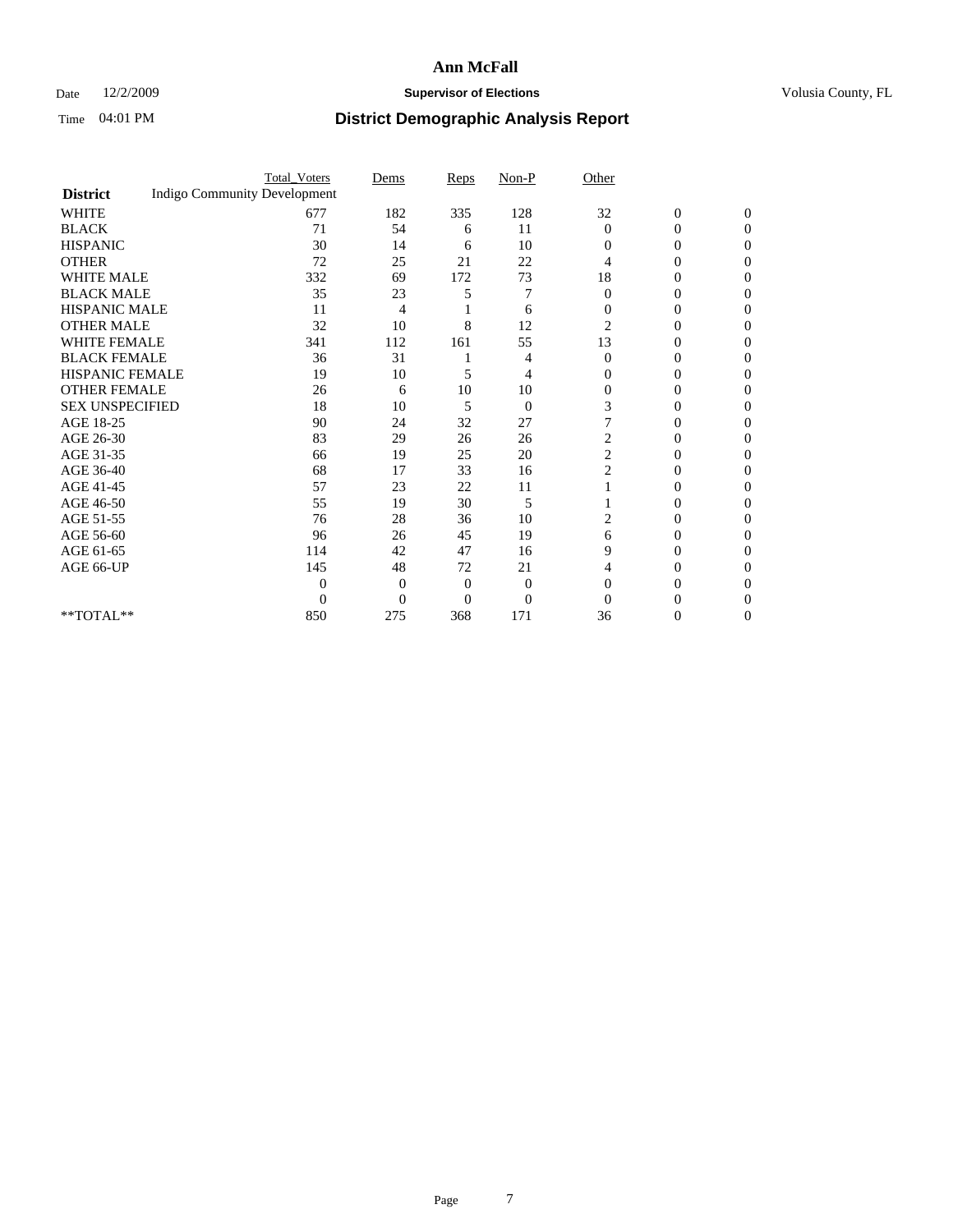## Date 12/2/2009 **Supervisor of Elections Supervisor of Elections** Volusia County, FL

|                                     | <b>Total_Voters</b>          | Dems           | Reps           | $Non-P$  | Other    |                  |              |  |
|-------------------------------------|------------------------------|----------------|----------------|----------|----------|------------------|--------------|--|
| <b>District</b>                     | DeBary Community Development |                |                |          |          |                  |              |  |
| <b>WHITE</b>                        | 634                          | 188            | 295            | 131      | 20       | $\boldsymbol{0}$ | $\mathbf{0}$ |  |
| <b>BLACK</b>                        | 10                           | 6              | 2              | 2        | $\Omega$ | 0                | 0            |  |
| <b>HISPANIC</b>                     | 10                           | 3              | 4              | 2        |          | $\theta$         | 0            |  |
| <b>OTHER</b>                        | 27                           | 4              | 5              | 14       |          |                  | 0            |  |
| <b>WHITE MALE</b>                   | 322                          | 85             | 156            | 71       | 10       | 0                | 0            |  |
| <b>BLACK MALE</b>                   | 6                            | 3              |                |          | $\Omega$ | 0                | 0            |  |
| HISPANIC MALE                       |                              |                | 2              |          |          | 0                | 0            |  |
| <b>OTHER MALE</b>                   | 8                            | 0              |                | 7        |          | $\theta$         | 0            |  |
| <b>WHITE FEMALE</b>                 | 304                          | 101            | 136            | 58       | 9        |                  | 0            |  |
| <b>BLACK FEMALE</b>                 |                              | 3              |                | $\theta$ | 0        | 0                | 0            |  |
| <b>HISPANIC FEMALE</b>              | 5                            | 2              | 2              |          |          | 0                | 0            |  |
| <b>OTHER FEMALE</b>                 | 12                           |                | 3              | 3        | 2        |                  | 0            |  |
| <b>SEX UNSPECIFIED</b>              | 15                           | $\overline{2}$ | $\overline{4}$ | 6        | 3        |                  | 0            |  |
| AGE 18-25                           | 88                           | 24             | 29             | 30       | 5        | 0                | 0            |  |
| AGE 26-30                           | 29                           | 6              | 10             | 9        |          |                  | 0            |  |
| AGE 31-35                           | 29                           | 9              | 12             | 8        |          |                  |              |  |
| AGE 36-40                           | 54                           | 13             | 21             | 17       |          | 0                | 0            |  |
| AGE 41-45                           | 71                           | 14             | 40             | 15       |          |                  | 0            |  |
| AGE 46-50                           | 102                          | 27             | 51             | 23       |          | 0                | 0            |  |
| AGE 51-55                           | 99                           | 31             | 52             | 13       |          | 0                | 0            |  |
| AGE 56-60                           | 81                           | 23             | 42             | 15       |          |                  | 0            |  |
| AGE 61-65                           | 59                           | 25             | 21             | 10       |          |                  | 0            |  |
| AGE 66-UP                           | 69                           | 29             | 28             | 9        |          | $\theta$         | 0            |  |
|                                     | 0                            | 0              | 0              | 0        |          |                  |              |  |
|                                     | 0                            | $\theta$       | 0              | $\Omega$ |          |                  |              |  |
| $\rm ^{\ast \ast}TOTAL^{\ast \ast}$ | 681                          | 201            | 306            | 149      | 25       | 0                | 0            |  |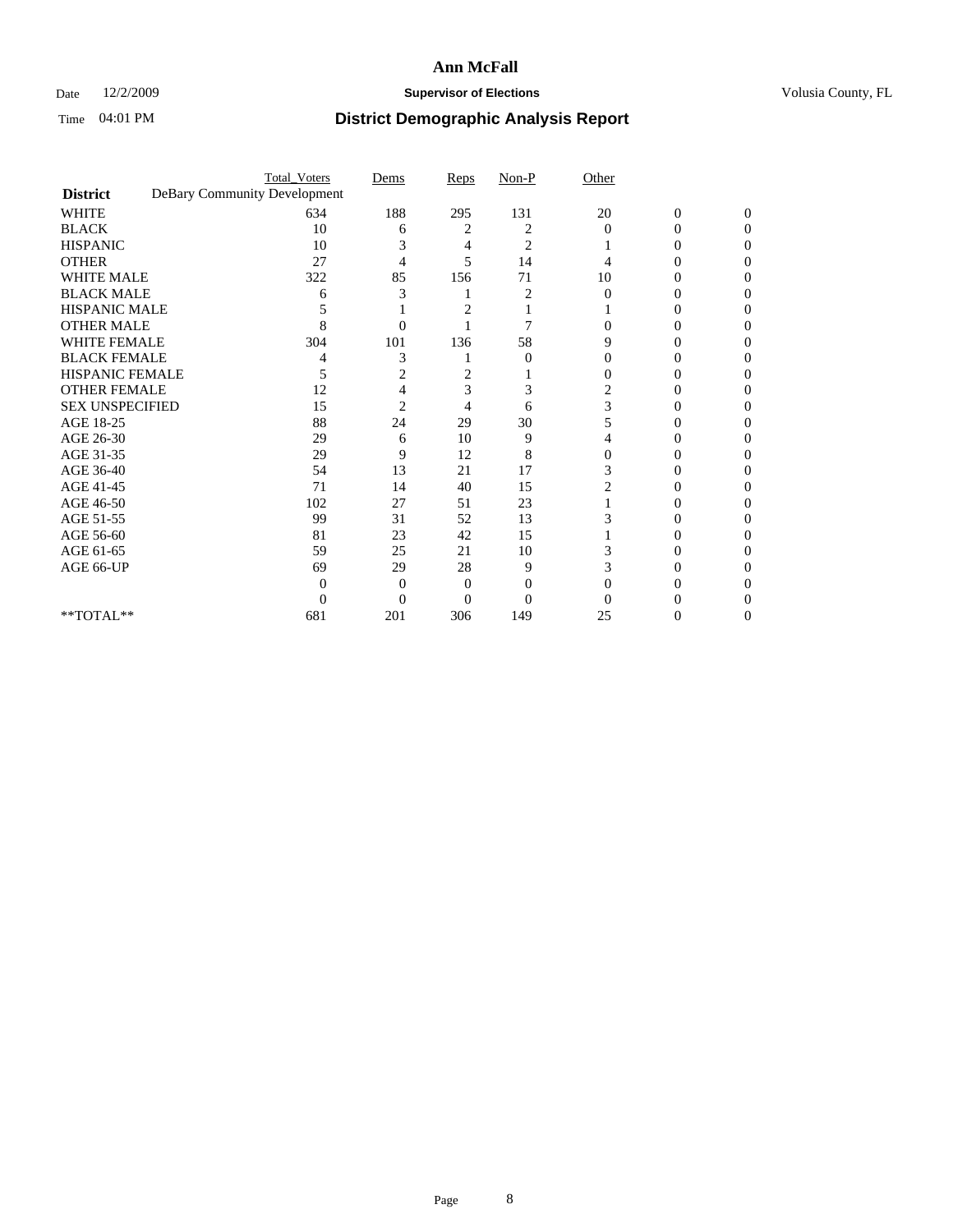### Date  $12/2/2009$  **Supervisor of Elections Supervisor of Elections** Volusia County, FL

|                        |                            | <b>Total_Voters</b> | Dems           | Reps | $Non-P$  | Other |                  |                   |  |
|------------------------|----------------------------|---------------------|----------------|------|----------|-------|------------------|-------------------|--|
| <b>District</b>        | Breezewood Village Condo's |                     |                |      |          |       |                  |                   |  |
| <b>WHITE</b>           |                            | 88                  | 46             | 26   | 11       | 5     | $\boldsymbol{0}$ | $\Omega$          |  |
| <b>BLACK</b>           |                            |                     |                | 0    | $\theta$ |       | 0                | $\mathbf{\Omega}$ |  |
| <b>HISPANIC</b>        |                            | 14                  |                |      |          |       |                  |                   |  |
| <b>OTHER</b>           |                            | 3                   | 2              |      |          |       |                  |                   |  |
| WHITE MALE             |                            | 28                  | 13             | 6    |          |       |                  |                   |  |
| <b>BLACK MALE</b>      |                            | $\mathbf{\Omega}$   |                | 0    |          |       |                  |                   |  |
| HISPANIC MALE          |                            |                     |                |      |          |       |                  |                   |  |
| <b>OTHER MALE</b>      |                            |                     |                | 0    |          |       |                  |                   |  |
| <b>WHITE FEMALE</b>    |                            | 60                  | 33             | 20   |          |       |                  |                   |  |
| <b>BLACK FEMALE</b>    |                            |                     |                | 0    |          | 0     |                  |                   |  |
| HISPANIC FEMALE        |                            | Q                   |                | 3    |          |       |                  |                   |  |
| <b>OTHER FEMALE</b>    |                            |                     |                |      |          |       |                  |                   |  |
| <b>SEX UNSPECIFIED</b> |                            |                     |                |      |          |       |                  |                   |  |
| AGE 18-25              |                            |                     |                | 3    |          |       |                  |                   |  |
| AGE 26-30              |                            |                     |                | 0    |          |       |                  |                   |  |
| AGE 31-35              |                            |                     |                |      |          |       |                  |                   |  |
| AGE 36-40              |                            |                     |                |      |          |       |                  |                   |  |
| AGE 41-45              |                            |                     |                |      |          |       |                  |                   |  |
| AGE 46-50              |                            |                     |                |      |          |       |                  |                   |  |
| AGE 51-55              |                            |                     |                |      |          |       |                  |                   |  |
| AGE 56-60              |                            | n                   |                |      |          |       |                  |                   |  |
| AGE 61-65              |                            | 6                   | $\overline{2}$ | 2    |          |       |                  |                   |  |
| AGE 66-UP              |                            | 79                  | 46             | 24   | h        |       |                  |                   |  |
|                        |                            |                     |                | 0    |          |       |                  |                   |  |
|                        |                            |                     |                |      |          |       |                  |                   |  |
| **TOTAL**              |                            | 106                 | 56             | 32   | 12       | 6     |                  |                   |  |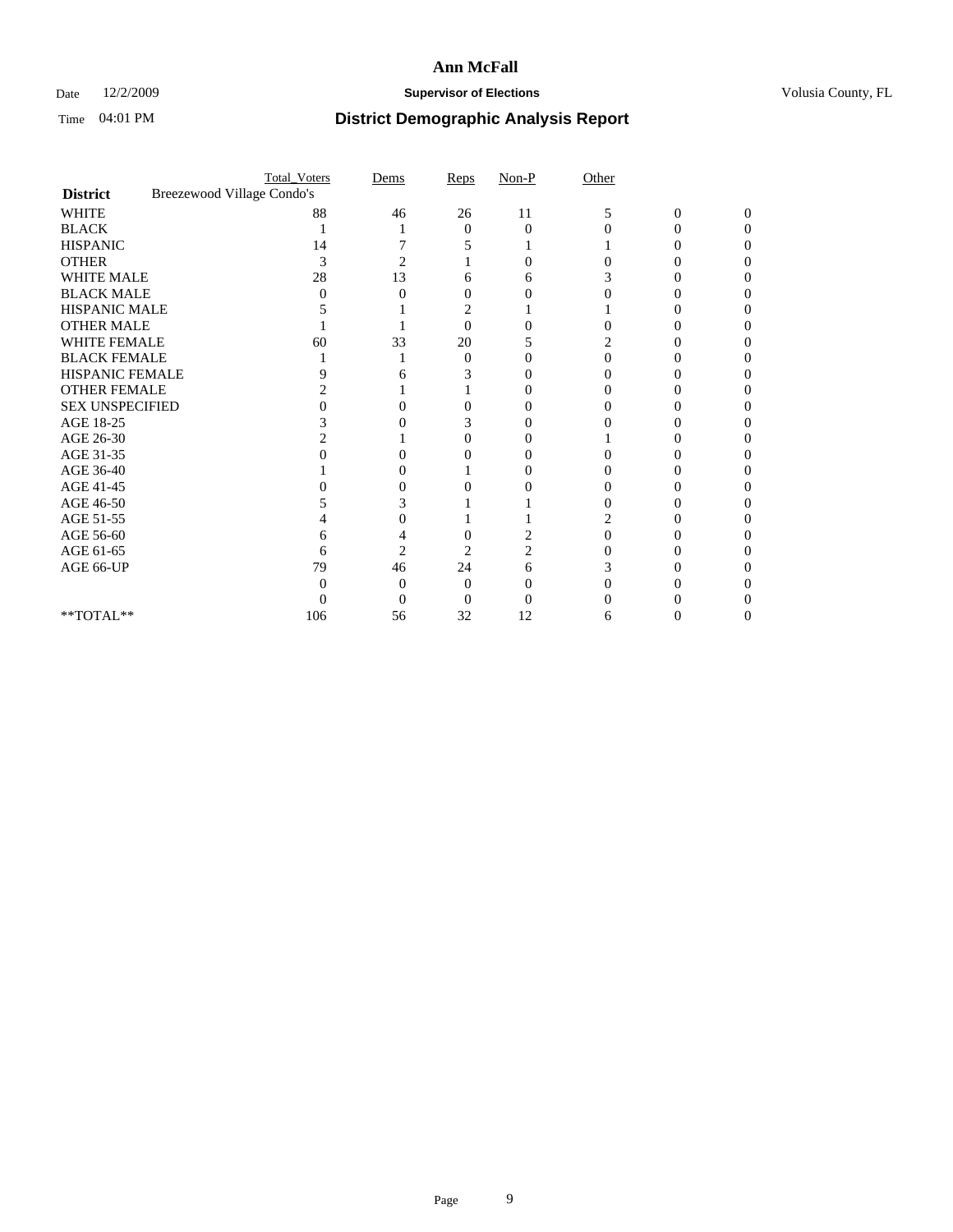## Date 12/2/2009 **Supervisor of Elections Supervisor of Elections** Volusia County, FL

|                        | <b>Total Voters</b>      | Dems           | <b>Reps</b> | $Non-P$      | Other        |                  |                  |  |
|------------------------|--------------------------|----------------|-------------|--------------|--------------|------------------|------------------|--|
| <b>District</b>        | Congressional District 3 |                |             |              |              |                  |                  |  |
| <b>WHITE</b>           | 5,137                    | 1,813          | 2,230       | 862          | 232          | $\boldsymbol{0}$ | $\boldsymbol{0}$ |  |
| <b>BLACK</b>           | 2,246                    | 1,921          | 60          | 228          | 37           | $\boldsymbol{0}$ | $\mathbf{0}$     |  |
| <b>HISPANIC</b>        | 370                      | 158            | 58          | 134          | 20           | $\overline{0}$   | $\mathbf{0}$     |  |
| <b>OTHER</b>           | 393                      | 148            | 75          | 126          | 44           | $\boldsymbol{0}$ | $\mathbf{0}$     |  |
| <b>WHITE MALE</b>      | 2,401                    | 761            | 1,091       | 425          | 124          | $\boldsymbol{0}$ | $\mathbf{0}$     |  |
| <b>BLACK MALE</b>      | 904                      | 767            | 19          | 93           | 25           | $\boldsymbol{0}$ | $\mathbf{0}$     |  |
| <b>HISPANIC MALE</b>   | 168                      | 75             | 26          | 55           | 12           | $\boldsymbol{0}$ | $\mathbf{0}$     |  |
| <b>OTHER MALE</b>      | 119                      | 54             | 30          | 29           | 6            | $\boldsymbol{0}$ | $\mathbf{0}$     |  |
| <b>WHITE FEMALE</b>    | 2,704                    | 1,043          | 1,122       | 432          | 107          | $\overline{0}$   | $\mathbf{0}$     |  |
| <b>BLACK FEMALE</b>    | 1,313                    | 1,131          | 40          | 130          | 12           | $\boldsymbol{0}$ | $\mathbf{0}$     |  |
| <b>HISPANIC FEMALE</b> | 198                      | 83             | 32          | 76           | 7            | $\boldsymbol{0}$ | $\mathbf{0}$     |  |
| <b>OTHER FEMALE</b>    | 139                      | 61             | 29          | 43           | 6            | $\mathbf{0}$     | $\mathbf{0}$     |  |
| <b>SEX UNSPECIFIED</b> | 200                      | 65             | 34          | 67           | 34           | $\boldsymbol{0}$ | $\mathbf{0}$     |  |
| AGE 18-25              | 850                      | 378            | 133         | 270          | 69           | $\overline{0}$   | $\mathbf{0}$     |  |
| AGE 26-30              | 534                      | 270            | 91          | 145          | 28           | $\overline{0}$   | $\mathbf{0}$     |  |
| AGE 31-35              | 537                      | 269            | 115         | 122          | 31           | $\boldsymbol{0}$ | $\mathbf{0}$     |  |
| AGE 36-40              | 602                      | 291            | 163         | 129          | 19           | $\boldsymbol{0}$ | $\mathbf{0}$     |  |
| AGE 41-45              | 633                      | 295            | 196         | 121          | 21           | $\overline{0}$   | $\mathbf{0}$     |  |
| AGE 46-50              | 781                      | 405            | 240         | 112          | 24           | $\boldsymbol{0}$ | $\mathbf{0}$     |  |
| AGE 51-55              | 790                      | 394            | 264         | 107          | 25           | $\boldsymbol{0}$ | $\mathbf{0}$     |  |
| AGE 56-60              | 733                      | 382            | 234         | 88           | 29           | $\overline{0}$   | $\Omega$         |  |
| AGE 61-65              | 720                      | 357            | 253         | 82           | 28           | $\mathbf{0}$     | $\mathbf{0}$     |  |
| AGE 66-UP              | 1,966                    | 999            | 734         | 174          | 59           | $\boldsymbol{0}$ | $\mathbf{0}$     |  |
|                        | $\overline{0}$           | $\overline{0}$ | 0           | $\mathbf{0}$ | $\mathbf{0}$ | $\overline{0}$   | $\mathbf{0}$     |  |
|                        | $\theta$                 | $\theta$       | 0           | $\theta$     | $\Omega$     | $\boldsymbol{0}$ | $\mathbf{0}$     |  |
| **TOTAL**              | 8,146                    | 4,040          | 2,423       | 1,350        | 333          | 0                | $\mathbf{0}$     |  |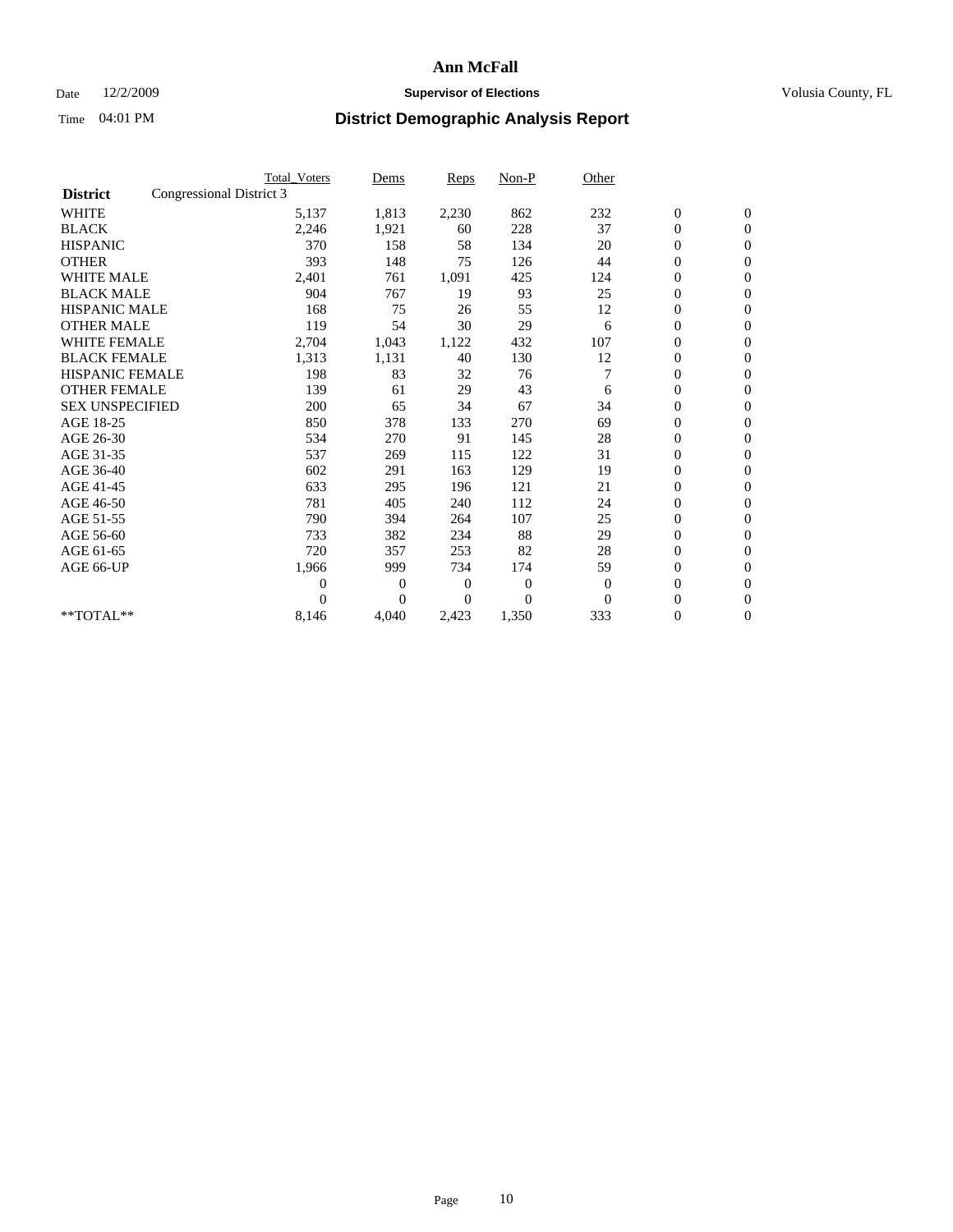## Date 12/2/2009 **Supervisor of Elections Supervisor of Elections** Volusia County, FL

|                        | <b>Total Voters</b>      | Dems           | <b>Reps</b>  | $Non-P$      | Other    |                  |                  |  |
|------------------------|--------------------------|----------------|--------------|--------------|----------|------------------|------------------|--|
| <b>District</b>        | Congressional District 7 |                |              |              |          |                  |                  |  |
| <b>WHITE</b>           | 137,328                  | 50,084         | 54,028       | 27,077       | 6,139    | $\boldsymbol{0}$ | $\boldsymbol{0}$ |  |
| <b>BLACK</b>           | 19,125                   | 15,844         | 682          | 2,192        | 407      | $\boldsymbol{0}$ | $\mathbf{0}$     |  |
| <b>HISPANIC</b>        | 12,435                   | 6,007          | 2,242        | 3,773        | 413      | $\boldsymbol{0}$ | $\mathbf{0}$     |  |
| <b>OTHER</b>           | 9,517                    | 3,327          | 1,965        | 3,206        | 1,019    | 0                | $\mathbf{0}$     |  |
| <b>WHITE MALE</b>      | 63,123                   | 20,386         | 26,321       | 13,160       | 3,256    | $\boldsymbol{0}$ | $\mathbf{0}$     |  |
| <b>BLACK MALE</b>      | 7,763                    | 6,129          | 371          | 1,042        | 221      | $\overline{0}$   | $\mathbf{0}$     |  |
| <b>HISPANIC MALE</b>   | 5,790                    | 2,687          | 1,122        | 1,771        | 210      | $\boldsymbol{0}$ | $\mathbf{0}$     |  |
| <b>OTHER MALE</b>      | 3,110                    | 1,111          | 781          | 1,036        | 182      | $\overline{0}$   | $\mathbf{0}$     |  |
| <b>WHITE FEMALE</b>    | 73,442                   | 29,446         | 27,424       | 13,736       | 2,836    | $\boldsymbol{0}$ | $\mathbf{0}$     |  |
| <b>BLACK FEMALE</b>    | 11,203                   | 9,584          | 309          | 1,127        | 183      | $\boldsymbol{0}$ | $\mathbf{0}$     |  |
| <b>HISPANIC FEMALE</b> | 6,549                    | 3,267          | 1,109        | 1,977        | 196      | 0                | $\mathbf{0}$     |  |
| <b>OTHER FEMALE</b>    | 3,675                    | 1,525          | 810          | 1,135        | 205      | $\mathbf{0}$     | $\mathbf{0}$     |  |
| <b>SEX UNSPECIFIED</b> | 3,750                    | 1,127          | 670          | 1,264        | 689      | $\boldsymbol{0}$ | $\mathbf{0}$     |  |
| AGE 18-25              | 19,977                   | 8,677          | 4,184        | 5,697        | 1,419    | $\boldsymbol{0}$ | $\mathbf{0}$     |  |
| AGE 26-30              | 11,404                   | 4,423          | 2,774        | 3,565        | 642      | $\mathbf{0}$     | $\mathbf{0}$     |  |
| AGE 31-35              | 10,935                   | 4,166          | 2,979        | 3,137        | 653      | $\boldsymbol{0}$ | $\mathbf{0}$     |  |
| AGE 36-40              | 12,016                   | 4,361          | 3,955        | 3,085        | 615      | $\boldsymbol{0}$ | $\mathbf{0}$     |  |
| AGE 41-45              | 13,856                   | 5,149          | 4,954        | 3,153        | 600      | $\boldsymbol{0}$ | $\mathbf{0}$     |  |
| AGE 46-50              | 16,596                   | 6,431          | 6,052        | 3,409        | 704      | 0                | $\Omega$         |  |
| AGE 51-55              | 17,044                   | 7,355          | 5,954        | 3,057        | 678      | $\boldsymbol{0}$ | $\mathbf{0}$     |  |
| AGE 56-60              | 16.044                   | 7.109          | 5,454        | 2,870        | 611      | $\overline{0}$   | $\mathbf{0}$     |  |
| AGE 61-65              | 15,005                   | 6,443          | 5,481        | 2,493        | 588      | $\overline{0}$   | $\mathbf{0}$     |  |
| AGE 66-UP              | 45,526                   | 21,147         | 17,130       | 5,781        | 1,468    | 0                | $\mathbf{0}$     |  |
|                        | 0                        | 0              | $^{(1)}$     | $\mathbf{0}$ | $\Omega$ | $\mathbf{0}$     | $\mathbf{0}$     |  |
|                        | 0                        | $\overline{0}$ | $\mathbf{0}$ | $\mathbf{0}$ | 0        | 0                | $\mathbf{0}$     |  |
| **TOTAL**              | 178,405                  | 75,262         | 58,917       | 36,248       | 7,978    | 0                | $\boldsymbol{0}$ |  |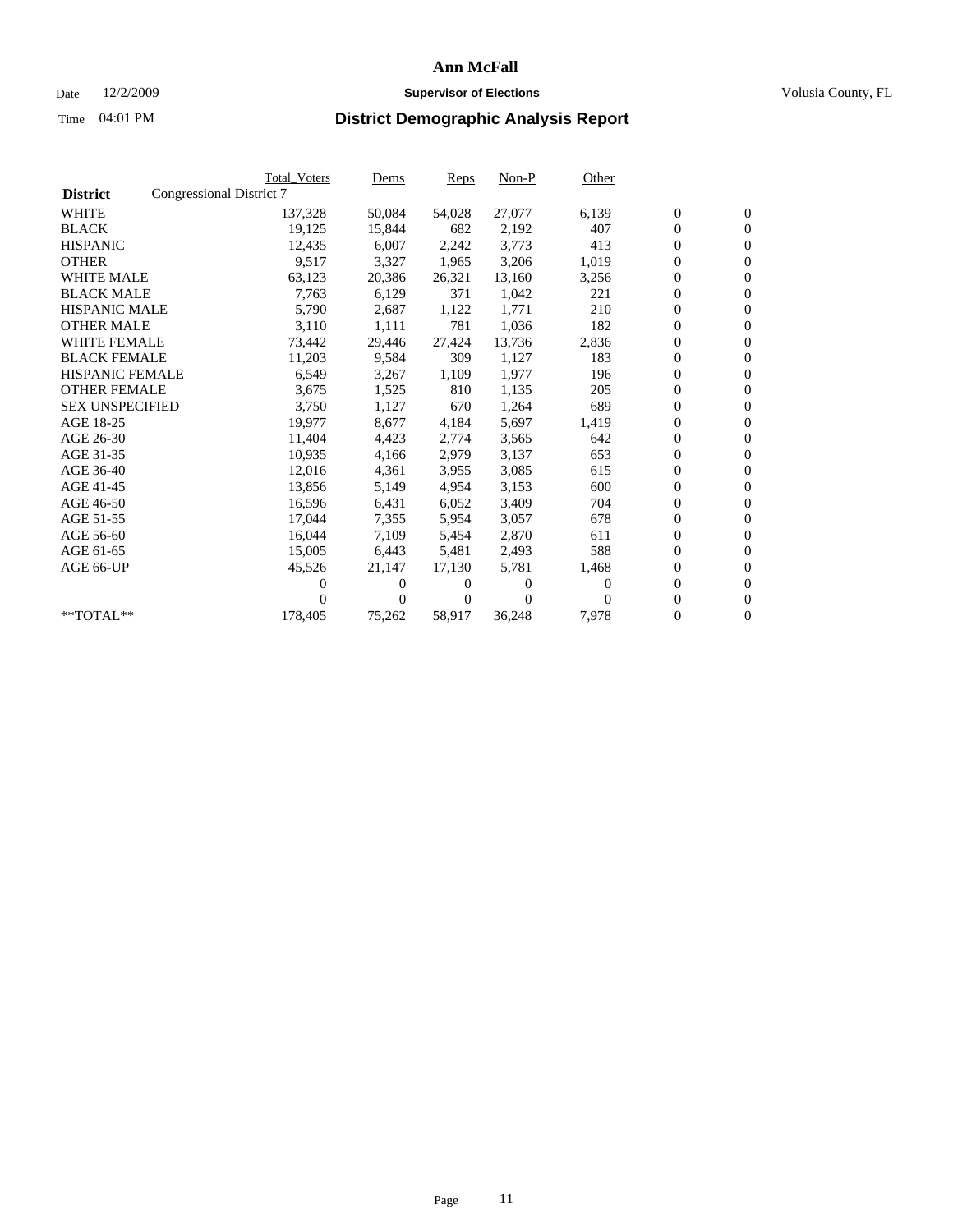## Date 12/2/2009 **Supervisor of Elections Supervisor of Elections** Volusia County, FL

|                        |                           | <b>Total Voters</b> | Dems   | <b>Reps</b> | $Non-P$  | Other    |                  |                  |  |
|------------------------|---------------------------|---------------------|--------|-------------|----------|----------|------------------|------------------|--|
| <b>District</b>        | Congressional District 24 |                     |        |             |          |          |                  |                  |  |
| <b>WHITE</b>           |                           | 107,602             | 38,456 | 41,858      | 22,887   | 4,401    | $\boldsymbol{0}$ | $\boldsymbol{0}$ |  |
| <b>BLACK</b>           |                           | 4,800               | 3,863  | 217         | 608      | 112      | $\overline{0}$   | $\mathbf{0}$     |  |
| <b>HISPANIC</b>        |                           | 5,416               | 2,536  | 1,024       | 1,662    | 194      | $\overline{0}$   | $\mathbf{0}$     |  |
| <b>OTHER</b>           |                           | 5,366               | 1,643  | 1,182       | 1,900    | 641      | 0                | $\mathbf{0}$     |  |
| <b>WHITE MALE</b>      |                           | 49,812              | 15,789 | 20,501      | 11,187   | 2,335    | $\boldsymbol{0}$ | $\mathbf{0}$     |  |
| <b>BLACK MALE</b>      |                           | 2,139               | 1,632  | 114         | 330      | 63       | $\boldsymbol{0}$ | $\mathbf{0}$     |  |
| <b>HISPANIC MALE</b>   |                           | 2,516               | 1,129  | 477         | 806      | 104      | 0                | $\mathbf{0}$     |  |
| <b>OTHER MALE</b>      |                           | 1,824               | 565    | 472         | 681      | 106      | $\boldsymbol{0}$ | $\mathbf{0}$     |  |
| <b>WHITE FEMALE</b>    |                           | 57,095              | 22,425 | 21,106      | 11,534   | 2,030    | 0                | $\mathbf{0}$     |  |
| <b>BLACK FEMALE</b>    |                           | 2,620               | 2,197  | 100         | 275      | 48       | 0                | $\Omega$         |  |
| <b>HISPANIC FEMALE</b> |                           | 2,861               | 1,388  | 542         | 842      | 89       | $\boldsymbol{0}$ | $\mathbf{0}$     |  |
| <b>OTHER FEMALE</b>    |                           | 2,059               | 784    | 483         | 661      | 131      | 0                | $\mathbf{0}$     |  |
| <b>SEX UNSPECIFIED</b> |                           | 2,258               | 589    | 486         | 741      | 442      | 0                | $\mathbf{0}$     |  |
| AGE 18-25              |                           | 10,973              | 3,786  | 2,793       | 3,526    | 868      | $\overline{0}$   | $\mathbf{0}$     |  |
| AGE 26-30              |                           | 7,169               | 2,422  | 1,902       | 2,440    | 405      | 0                | $\mathbf{0}$     |  |
| AGE 31-35              |                           | 6,889               | 2,356  | 2,011       | 2,155    | 367      | 0                | $\mathbf{0}$     |  |
| AGE 36-40              |                           | 7,968               | 2,706  | 2,668       | 2,210    | 384      | $\overline{0}$   | $\mathbf{0}$     |  |
| AGE 41-45              |                           | 8,898               | 3,064  | 3,291       | 2,150    | 393      | $\boldsymbol{0}$ | $\mathbf{0}$     |  |
| AGE 46-50              |                           | 11,067              | 3,854  | 4,400       | 2,433    | 380      | 0                | $\Omega$         |  |
| AGE 51-55              |                           | 11,748              | 4,563  | 4,422       | 2,335    | 428      | $\boldsymbol{0}$ | $\mathbf{0}$     |  |
| AGE 56-60              |                           | 11.577              | 4.675  | 4.163       | 2,287    | 452      | 0                | $\mathbf{0}$     |  |
| AGE 61-65              |                           | 11,603              | 4,504  | 4,361       | 2,240    | 498      | 0                | $\mathbf{0}$     |  |
| AGE 66-UP              |                           | 35,292              | 14,568 | 14,270      | 5,281    | 1,173    | $\overline{0}$   | $\mathbf{0}$     |  |
|                        |                           | 0                   | 0      | 0           | $\theta$ | $\Omega$ | 0                | $\mathbf{0}$     |  |
|                        |                           | 0                   | 0      | 0           | $\Omega$ | $\Omega$ | 0                | $\mathbf{0}$     |  |
| $*$ TOTAL $**$         |                           | 123,184             | 46,498 | 44,281      | 27,057   | 5,348    | 0                | $\boldsymbol{0}$ |  |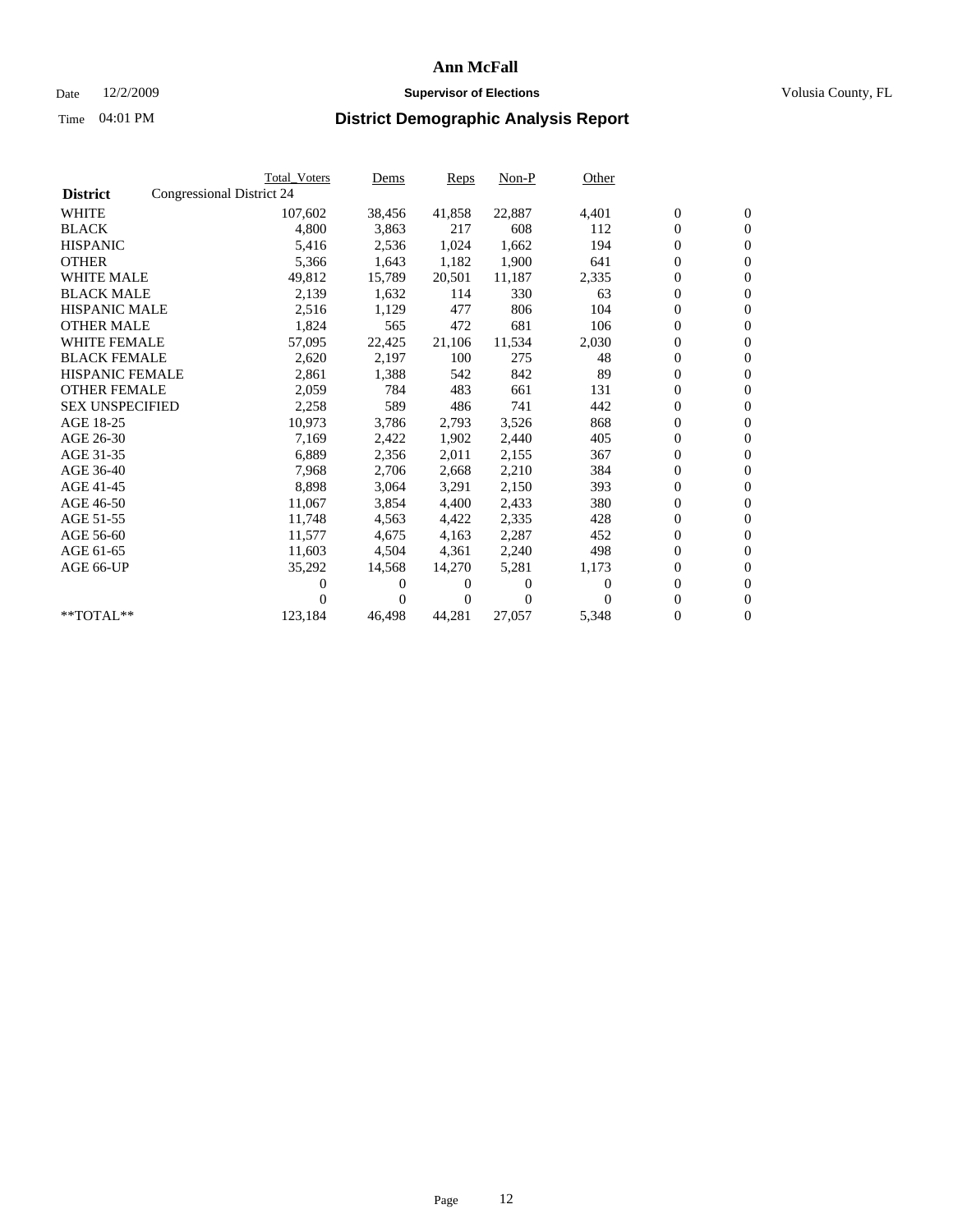## Date 12/2/2009 **Supervisor of Elections Supervisor of Elections** Volusia County, FL

|                        |               | <b>Total Voters</b> | Dems     | <b>Reps</b> | Non-P          | Other    |                  |                  |  |
|------------------------|---------------|---------------------|----------|-------------|----------------|----------|------------------|------------------|--|
| <b>District</b>        | Daytona Beach |                     |          |             |                |          |                  |                  |  |
| <b>WHITE</b>           |               | 19,984              | 7,941    | 7,033       | 4,133          | 877      | $\boldsymbol{0}$ | $\boldsymbol{0}$ |  |
| <b>BLACK</b>           |               | 12,113              | 10,310   | 320         | 1,273          | 210      | 0                | $\mathbf{0}$     |  |
| <b>HISPANIC</b>        |               | 795                 | 370      | 153         | 245            | 27       | $\overline{0}$   | $\mathbf{0}$     |  |
| <b>OTHER</b>           |               | 2,285               | 963      | 340         | 737            | 245      | 0                | $\mathbf{0}$     |  |
| <b>WHITE MALE</b>      |               | 9,546               | 3,336    | 3,590       | 2,103          | 517      | $\boldsymbol{0}$ | $\mathbf{0}$     |  |
| <b>BLACK MALE</b>      |               | 4,791               | 3,929    | 169         | 589            | 104      | $\boldsymbol{0}$ | $\mathbf{0}$     |  |
| <b>HISPANIC MALE</b>   |               | 378                 | 169      | 71          | 122            | 16       | $\boldsymbol{0}$ | $\mathbf{0}$     |  |
| <b>OTHER MALE</b>      |               | 730                 | 303      | 145         | 238            | 44       | 0                | $\mathbf{0}$     |  |
| <b>WHITE FEMALE</b>    |               | 10,325              | 4,559    | 3,409       | 2,005          | 352      | $\overline{0}$   | $\mathbf{0}$     |  |
| <b>BLACK FEMALE</b>    |               | 7,211               | 6,290    | 149         | 667            | 105      | $\boldsymbol{0}$ | $\mathbf{0}$     |  |
| <b>HISPANIC FEMALE</b> |               | 413                 | 198      | 82          | 123            | 10       | 0                | $\mathbf{0}$     |  |
| <b>OTHER FEMALE</b>    |               | 835                 | 408      | 134         | 255            | 38       | 0                | $\mathbf{0}$     |  |
| <b>SEX UNSPECIFIED</b> |               | 948                 | 392      | 97          | 286            | 173      | 0                | $\mathbf{0}$     |  |
| AGE 18-25              |               | 6,174               | 3,892    | 686         | 1,284          | 312      | 0                | $\mathbf{0}$     |  |
| AGE 26-30              |               | 2,690               | 1,380    | 426         | 760            | 124      | 0                | $\mathbf{0}$     |  |
| AGE 31-35              |               | 2,014               | 1,069    | 340         | 518            | 87       | $\boldsymbol{0}$ | $\mathbf{0}$     |  |
| AGE 36-40              |               | 2,002               | 1,023    | 454         | 455            | 70       | 0                | $\mathbf{0}$     |  |
| AGE 41-45              |               | 2,285               | 1,260    | 480         | 460            | 85       | $\overline{0}$   | $\mathbf{0}$     |  |
| AGE 46-50              |               | 2,742               | 1,468    | 663         | 503            | 108      | $\boldsymbol{0}$ | $\mathbf{0}$     |  |
| AGE 51-55              |               | 3,062               | 1,753    | 728         | 474            | 107      | 0                | $\mathbf{0}$     |  |
| AGE 56-60              |               | 2,922               | 1,575    | 721         | 524            | 102      | $\boldsymbol{0}$ | $\Omega$         |  |
| AGE 61-65              |               | 2,699               | 1,420    | 742         | 435            | 102      | $\boldsymbol{0}$ | $\mathbf{0}$     |  |
| AGE 66-UP              |               | 8,587               | 4,744    | 2,606       | 975            | 262      | 0                | $\mathbf{0}$     |  |
|                        |               | 0                   | 0        | 0           | $\overline{0}$ | $\bf{0}$ | $\overline{0}$   | $\mathbf{0}$     |  |
|                        |               | 0                   | $\Omega$ | 0           | $\Omega$       | $\Omega$ | 0                | $\mathbf{0}$     |  |
| **TOTAL**              |               | 35,177              | 19,584   | 7,846       | 6,388          | 1,359    | 0                | $\overline{0}$   |  |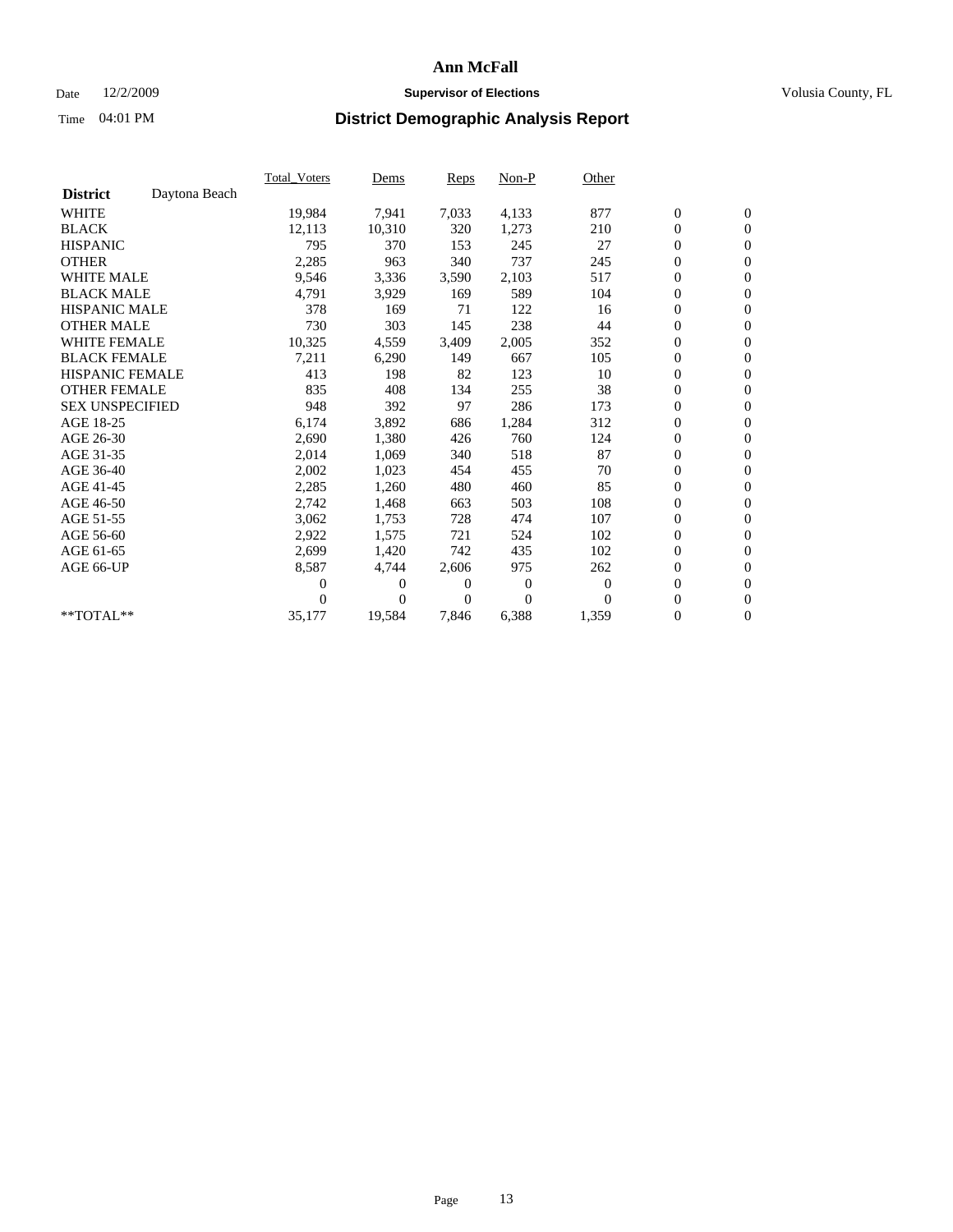### Date  $12/2/2009$  **Supervisor of Elections Supervisor of Elections** Volusia County, FL

|                        |                      | <b>Total_Voters</b> | Dems           | <b>Reps</b>  | $Non-P$        | Other        |                  |              |  |
|------------------------|----------------------|---------------------|----------------|--------------|----------------|--------------|------------------|--------------|--|
| <b>District</b>        | Daytona Beach Shores |                     |                |              |                |              |                  |              |  |
| <b>WHITE</b>           |                      | 3,002               | 912            | 1,371        | 600            | 119          | $\boldsymbol{0}$ | $\mathbf{0}$ |  |
| <b>BLACK</b>           |                      | 26                  | 18             | 2            | 5              |              | 0                | $\Omega$     |  |
| <b>HISPANIC</b>        |                      | 49                  | 17             | 20           | 9              | 3            | 0                | $\Omega$     |  |
| <b>OTHER</b>           |                      | 152                 | 46             | 51           | 41             | 14           | 0                | $\Omega$     |  |
| <b>WHITE MALE</b>      |                      | 1,411               | 397            | 647          | 308            | 59           | 0                | 0            |  |
| <b>BLACK MALE</b>      |                      | 14                  | 9              |              | 3              |              | $\mathbf{0}$     | $\Omega$     |  |
| HISPANIC MALE          |                      | 25                  | 8              | 11           | 3              | 3            | 0                | $\Omega$     |  |
| <b>OTHER MALE</b>      |                      | 56                  | 20             | 19           | 16             |              | 0                | 0            |  |
| <b>WHITE FEMALE</b>    |                      | 1,562               | 504            | 713          | 288            | 57           | 0                | $\Omega$     |  |
| <b>BLACK FEMALE</b>    |                      | 12                  | 9              |              | 2              | $\mathbf{0}$ | $\overline{0}$   | $\Omega$     |  |
| <b>HISPANIC FEMALE</b> |                      | 23                  | 9              | 8            | 6              | 0            | 0                | 0            |  |
| <b>OTHER FEMALE</b>    |                      | 68                  | 20             | 26           | 17             | 5            | 0                | 0            |  |
| <b>SEX UNSPECIFIED</b> |                      | 58                  | 17             | 18           | 12             | 11           | 0                | $\Omega$     |  |
| AGE 18-25              |                      | 118                 | 38             | 32           | 38             | 10           | 0                | $\mathbf{0}$ |  |
| AGE 26-30              |                      | 75                  | 24             | 24           | 24             | 3            | 0                | 0            |  |
| AGE 31-35              |                      | 59                  | 26             | 15           | 14             | 4            | 0                | $\Omega$     |  |
| AGE 36-40              |                      | 67                  | 20             | 21           | 23             | 3            | 0                | 0            |  |
| AGE 41-45              |                      | 102                 | 20             | 41           | 36             | 5            | 0                | $\Omega$     |  |
| AGE 46-50              |                      | 154                 | 49             | 61           | 39             | 5            | $\overline{0}$   | $\Omega$     |  |
| AGE 51-55              |                      | 202                 | 51             | 92           | 47             | 12           | 0                | 0            |  |
| AGE 56-60              |                      | 292                 | 72             | 137          | 62             | 21           | 0                | $\Omega$     |  |
| AGE 61-65              |                      | 392                 | 118            | 178          | 77             | 19           | $\overline{0}$   | 0            |  |
| AGE 66-UP              |                      | 1,768               | 575            | 843          | 295            | 55           | 0                | 0            |  |
|                        |                      | $\theta$            | $\overline{0}$ | $\mathbf{0}$ | $\mathbf{0}$   | $\Omega$     | 0                | $\Omega$     |  |
|                        |                      | $\theta$            | $\overline{0}$ | 0            | $\overline{0}$ | $\Omega$     | 0                | 0            |  |
| **TOTAL**              |                      | 3,229               | 993            | 1,444        | 655            | 137          | 0                | 0            |  |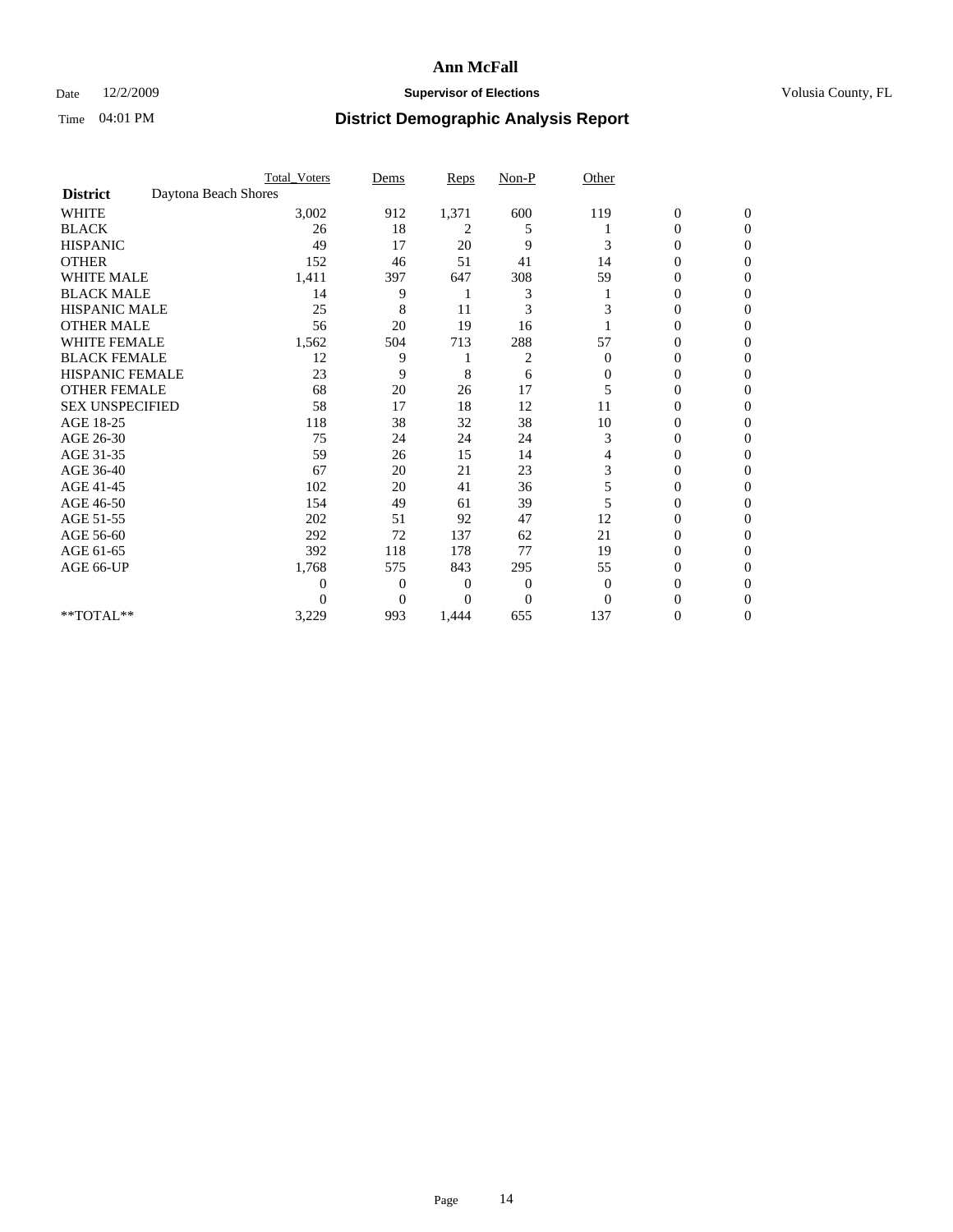## Date 12/2/2009 **Supervisor of Elections Supervisor of Elections** Volusia County, FL

|                        |        | Total Voters   | Dems           | <b>Reps</b> | Non-P    | Other        |                  |                  |  |
|------------------------|--------|----------------|----------------|-------------|----------|--------------|------------------|------------------|--|
| <b>District</b>        | DeBary |                |                |             |          |              |                  |                  |  |
| <b>WHITE</b>           |        | 11,418         | 3,379          | 5,291       | 2,220    | 528          | $\boldsymbol{0}$ | $\boldsymbol{0}$ |  |
| <b>BLACK</b>           |        | 398            | 300            | 31          | 54       | 13           | $\boldsymbol{0}$ | $\mathbf{0}$     |  |
| <b>HISPANIC</b>        |        | 723            | 309            | 184         | 202      | 28           | $\overline{0}$   | $\mathbf{0}$     |  |
| <b>OTHER</b>           |        | 646            | 180            | 174         | 216      | 76           | $\boldsymbol{0}$ | $\mathbf{0}$     |  |
| <b>WHITE MALE</b>      |        | 5,334          | 1,357          | 2,615       | 1,088    | 274          | $\boldsymbol{0}$ | $\mathbf{0}$     |  |
| <b>BLACK MALE</b>      |        | 182            | 130            | 11          | 35       | 6            | $\boldsymbol{0}$ | $\mathbf{0}$     |  |
| <b>HISPANIC MALE</b>   |        | 343            | 130            | 93          | 103      | 17           | $\boldsymbol{0}$ | $\mathbf{0}$     |  |
| <b>OTHER MALE</b>      |        | 211            | 60             | 58          | 80       | 13           | $\boldsymbol{0}$ | $\mathbf{0}$     |  |
| <b>WHITE FEMALE</b>    |        | 6,014          | 2,007          | 2,641       | 1,119    | 247          | $\overline{0}$   | $\mathbf{0}$     |  |
| <b>BLACK FEMALE</b>    |        | 211            | 165            | 20          | 19       | 7            | $\boldsymbol{0}$ | $\mathbf{0}$     |  |
| <b>HISPANIC FEMALE</b> |        | 373            | 175            | 91          | 96       | 11           | $\boldsymbol{0}$ | $\mathbf{0}$     |  |
| <b>OTHER FEMALE</b>    |        | 265            | 85             | 77          | 82       | 21           | $\mathbf{0}$     | $\mathbf{0}$     |  |
| <b>SEX UNSPECIFIED</b> |        | 252            | 59             | 74          | 70       | 49           | $\boldsymbol{0}$ | $\mathbf{0}$     |  |
| AGE 18-25              |        | 1,062          | 283            | 328         | 357      | 94           | $\overline{0}$   | $\mathbf{0}$     |  |
| AGE 26-30              |        | 687            | 175            | 235         | 235      | 42           | $\overline{0}$   | $\mathbf{0}$     |  |
| AGE 31-35              |        | 745            | 221            | 271         | 217      | 36           | $\boldsymbol{0}$ | $\mathbf{0}$     |  |
| AGE 36-40              |        | 933            | 235            | 381         | 261      | 56           | $\boldsymbol{0}$ | $\mathbf{0}$     |  |
| AGE 41-45              |        | 1,101          | 300            | 495         | 254      | 52           | $\overline{0}$   | $\mathbf{0}$     |  |
| AGE 46-50              |        | 1,252          | 355            | 580         | 249      | 68           | $\boldsymbol{0}$ | $\mathbf{0}$     |  |
| AGE 51-55              |        | 1,324          | 438            | 619         | 221      | 46           | $\boldsymbol{0}$ | $\mathbf{0}$     |  |
| AGE 56-60              |        | 1,299          | 474            | 568         | 217      | 40           | $\overline{0}$   | $\Omega$         |  |
| AGE 61-65              |        | 1,236          | 386            | 597         | 197      | 56           | $\mathbf{0}$     | $\mathbf{0}$     |  |
| AGE 66-UP              |        | 3,546          | 1,301          | 1,606       | 484      | 155          | $\boldsymbol{0}$ | $\mathbf{0}$     |  |
|                        |        | $\overline{0}$ | $\overline{0}$ | 0           | 0        | $\mathbf{0}$ | $\overline{0}$   | $\mathbf{0}$     |  |
|                        |        | $\theta$       | $\theta$       | $\Omega$    | $\Omega$ | $\Omega$     | $\boldsymbol{0}$ | $\mathbf{0}$     |  |
| **TOTAL**              |        | 13,185         | 4,168          | 5,680       | 2,692    | 645          | 0                | $\mathbf{0}$     |  |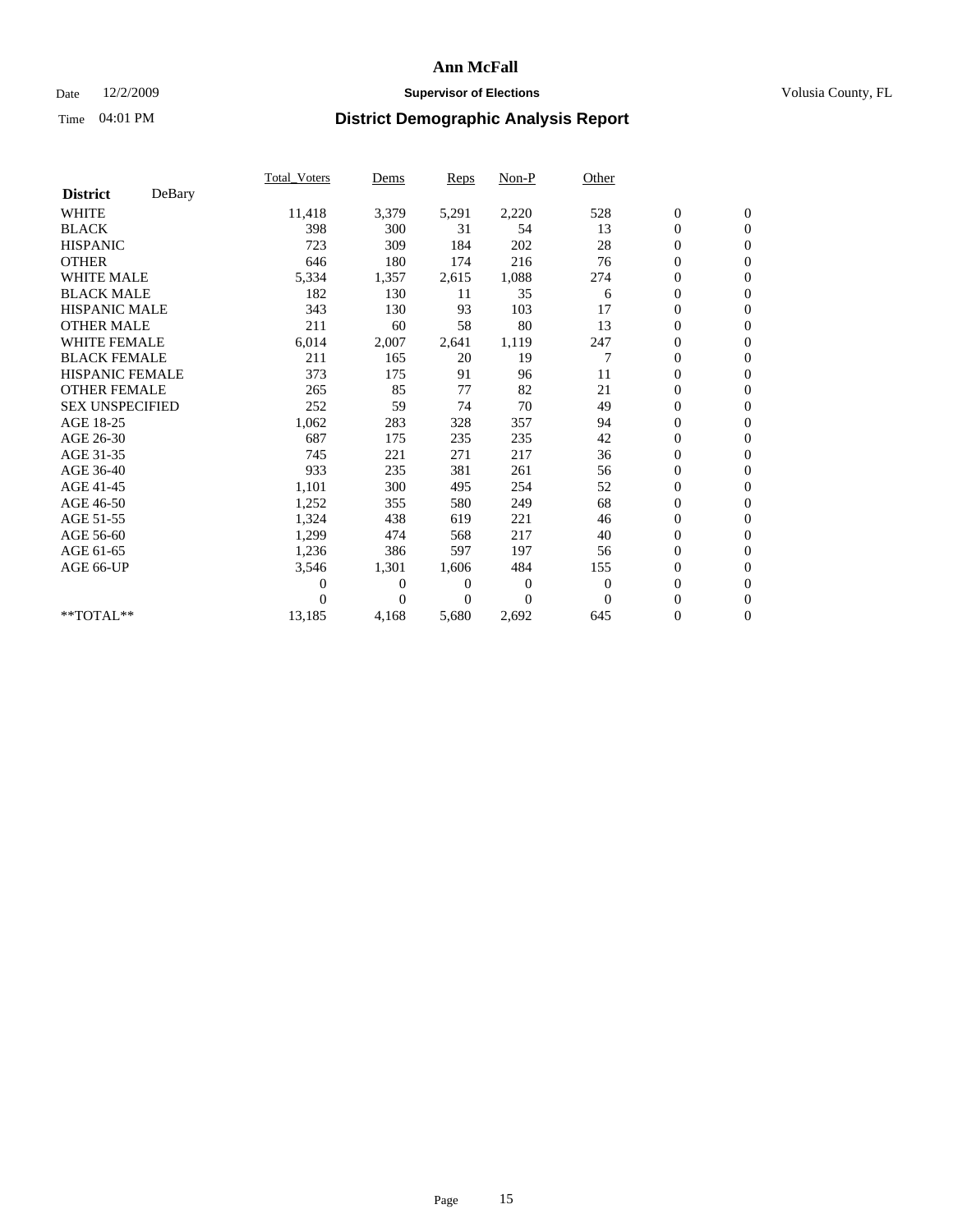## Date 12/2/2009 **Supervisor of Elections Supervisor of Elections** Volusia County, FL

|                        |        | Total Voters   | Dems           | <b>Reps</b> | Non-P          | Other        |                  |                  |  |
|------------------------|--------|----------------|----------------|-------------|----------------|--------------|------------------|------------------|--|
| <b>District</b>        | DeLand |                |                |             |                |              |                  |                  |  |
| <b>WHITE</b>           |        | 11,011         | 4,052          | 4,471       | 1,929          | 559          | $\boldsymbol{0}$ | $\boldsymbol{0}$ |  |
| <b>BLACK</b>           |        | 2,244          | 1,887          | 72          | 236            | 49           | $\boldsymbol{0}$ | $\mathbf{0}$     |  |
| <b>HISPANIC</b>        |        | 773            | 351            | 137         | 236            | 49           | $\overline{0}$   | $\mathbf{0}$     |  |
| <b>OTHER</b>           |        | 770            | 279            | 157         | 227            | 107          | $\boldsymbol{0}$ | $\mathbf{0}$     |  |
| <b>WHITE MALE</b>      |        | 4,728          | 1,527          | 2,020       | 899            | 282          | $\boldsymbol{0}$ | $\mathbf{0}$     |  |
| <b>BLACK MALE</b>      |        | 867            | 698            | 33          | 106            | 30           | $\boldsymbol{0}$ | $\mathbf{0}$     |  |
| <b>HISPANIC MALE</b>   |        | 332            | 153            | 60          | 95             | 24           | $\boldsymbol{0}$ | $\mathbf{0}$     |  |
| <b>OTHER MALE</b>      |        | 222            | 88             | 62          | 49             | 23           | $\boldsymbol{0}$ | $\mathbf{0}$     |  |
| <b>WHITE FEMALE</b>    |        | 6,236          | 2,508          | 2,437       | 1,020          | 271          | $\mathbf{0}$     | $\mathbf{0}$     |  |
| <b>BLACK FEMALE</b>    |        | 1,356          | 1,172          | 39          | 127            | 18           | $\boldsymbol{0}$ | $\mathbf{0}$     |  |
| HISPANIC FEMALE        |        | 437            | 198            | 76          | 139            | 24           | $\boldsymbol{0}$ | $\mathbf{0}$     |  |
| <b>OTHER FEMALE</b>    |        | 297            | 127            | 54          | 88             | 28           | $\mathbf{0}$     | $\mathbf{0}$     |  |
| <b>SEX UNSPECIFIED</b> |        | 323            | 98             | 56          | 105            | 64           | $\boldsymbol{0}$ | $\mathbf{0}$     |  |
| AGE 18-25              |        | 1,805          | 761            | 401         | 490            | 153          | $\boldsymbol{0}$ | $\mathbf{0}$     |  |
| AGE 26-30              |        | 984            | 436            | 229         | 270            | 49           | $\overline{0}$   | $\mathbf{0}$     |  |
| AGE 31-35              |        | 1,056          | 430            | 297         | 245            | 84           | $\boldsymbol{0}$ | $\mathbf{0}$     |  |
| AGE 36-40              |        | 1,090          | 446            | 352         | 246            | 46           | $\boldsymbol{0}$ | $\mathbf{0}$     |  |
| AGE 41-45              |        | 1,108          | 462            | 389         | 202            | 55           | $\overline{0}$   | $\mathbf{0}$     |  |
| AGE 46-50              |        | 1,162          | 495            | 420         | 195            | 52           | $\boldsymbol{0}$ | $\mathbf{0}$     |  |
| AGE 51-55              |        | 1,182          | 580            | 361         | 189            | 52           | $\boldsymbol{0}$ | $\mathbf{0}$     |  |
| AGE 56-60              |        | 1,108          | 545            | 356         | 159            | 48           | $\boldsymbol{0}$ | $\mathbf{0}$     |  |
| AGE 61-65              |        | 1,141          | 526            | 418         | 145            | 52           | $\mathbf{0}$     | $\mathbf{0}$     |  |
| AGE 66-UP              |        | 4,162          | 1,888          | 1,614       | 487            | 173          | $\boldsymbol{0}$ | $\boldsymbol{0}$ |  |
|                        |        | $\overline{0}$ | $\overline{0}$ | 0           | $\overline{0}$ | $\mathbf{0}$ | $\overline{0}$   | $\mathbf{0}$     |  |
|                        |        | $\theta$       | $\theta$       | $\Omega$    | $\theta$       | $\Omega$     | $\boldsymbol{0}$ | $\boldsymbol{0}$ |  |
| $**TOTAL**$            |        | 14,798         | 6,569          | 4,837       | 2,628          | 764          | 0                | $\mathbf{0}$     |  |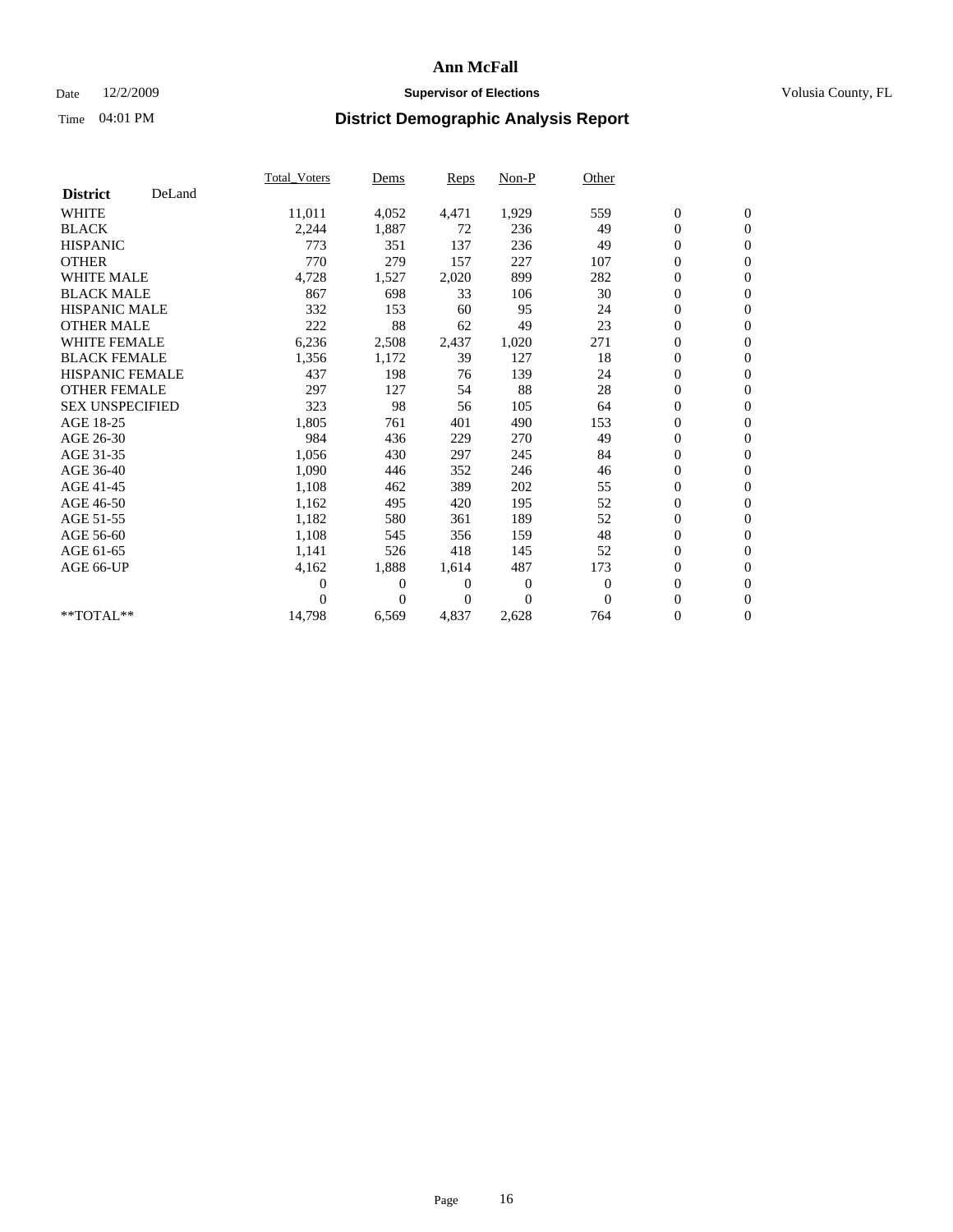## Date 12/2/2009 **Supervisor of Elections Supervisor of Elections** Volusia County, FL

|                        |         | <b>Total Voters</b> | Dems           | <b>Reps</b> | $Non-P$  | Other    |                  |                  |  |
|------------------------|---------|---------------------|----------------|-------------|----------|----------|------------------|------------------|--|
| <b>District</b>        | Deltona |                     |                |             |          |          |                  |                  |  |
| <b>WHITE</b>           |         | 32,670              | 11,267         | 12,561      | 7,105    | 1,737    | $\boldsymbol{0}$ | $\boldsymbol{0}$ |  |
| <b>BLACK</b>           |         | 4,390               | 3,420          | 222         | 602      | 146      | $\overline{0}$   | $\mathbf{0}$     |  |
| <b>HISPANIC</b>        |         | 11,236              | 5,682          | 1,817       | 3,395    | 342      | $\overline{0}$   | $\mathbf{0}$     |  |
| <b>OTHER</b>           |         | 2,963               | 985            | 518         | 1,093    | 367      | 0                | $\mathbf{0}$     |  |
| <b>WHITE MALE</b>      |         | 15,200              | 4,732          | 6,130       | 3,437    | 901      | 0                | $\mathbf{0}$     |  |
| <b>BLACK MALE</b>      |         | 1,967               | 1,450          | 130         | 297      | 90       | $\boldsymbol{0}$ | $\mathbf{0}$     |  |
| <b>HISPANIC MALE</b>   |         | 5,252               | 2,552          | 906         | 1,619    | 175      | 0                | $\mathbf{0}$     |  |
| <b>OTHER MALE</b>      |         | 973                 | 356            | 209         | 347      | 61       | 0                | $\mathbf{0}$     |  |
| <b>WHITE FEMALE</b>    |         | 17,291              | 6,472          | 6,363       | 3,627    | 829      | 0                | $\mathbf{0}$     |  |
| <b>BLACK FEMALE</b>    |         | 2,385               | 1,935          | 92          | 302      | 56       | 0                | $\Omega$         |  |
| <b>HISPANIC FEMALE</b> |         | 5,899               | 3,082          | 905         | 1,751    | 161      | $\boldsymbol{0}$ | $\mathbf{0}$     |  |
| <b>OTHER FEMALE</b>    |         | 1,127               | 461            | 199         | 391      | 76       | 0                | $\mathbf{0}$     |  |
| <b>SEX UNSPECIFIED</b> |         | 1,165               | 314            | 184         | 424      | 243      | 0                | $\mathbf{0}$     |  |
| AGE 18-25              |         | 6,204               | 2,308          | 1,244       | 2,122    | 530      | $\boldsymbol{0}$ | $\mathbf{0}$     |  |
| AGE 26-30              |         | 4,095               | 1,502          | 910         | 1,413    | 270      | 0                | $\mathbf{0}$     |  |
| AGE 31-35              |         | 4,448               | 1,706          | 1,130       | 1,334    | 278      | 0                | $\mathbf{0}$     |  |
| AGE 36-40              |         | 4,573               | 1,712          | 1,386       | 1,231    | 244      | $\boldsymbol{0}$ | $\mathbf{0}$     |  |
| AGE 41-45              |         | 4,806               | 1,902          | 1,509       | 1,168    | 227      | $\boldsymbol{0}$ | $\mathbf{0}$     |  |
| AGE 46-50              |         | 5,364               | 2,089          | 1,840       | 1,226    | 209      | 0                | $\Omega$         |  |
| AGE 51-55              |         | 5,052               | 2,120          | 1,659       | 1,027    | 246      | $\boldsymbol{0}$ | $\boldsymbol{0}$ |  |
| AGE 56-60              |         | 4,088               | 1,836          | 1,286       | 798      | 168      | 0                | $\mathbf{0}$     |  |
| AGE 61-65              |         | 3,506               | 1,567          | 1,139       | 656      | 144      | 0                | $\mathbf{0}$     |  |
| AGE 66-UP              |         | 9,122               | 4,612          | 3,015       | 1,219    | 276      | $\overline{0}$   | $\mathbf{0}$     |  |
|                        |         | 0                   | 0              | 0           | $\theta$ | $\theta$ | 0                | $\mathbf{0}$     |  |
|                        |         | 0                   | $\overline{0}$ | 0           | $\Omega$ | $\Omega$ | 0                | $\mathbf{0}$     |  |
| $*$ TOTAL $**$         |         | 51,259              | 21,354         | 15,118      | 12,195   | 2,592    | $\overline{0}$   | $\boldsymbol{0}$ |  |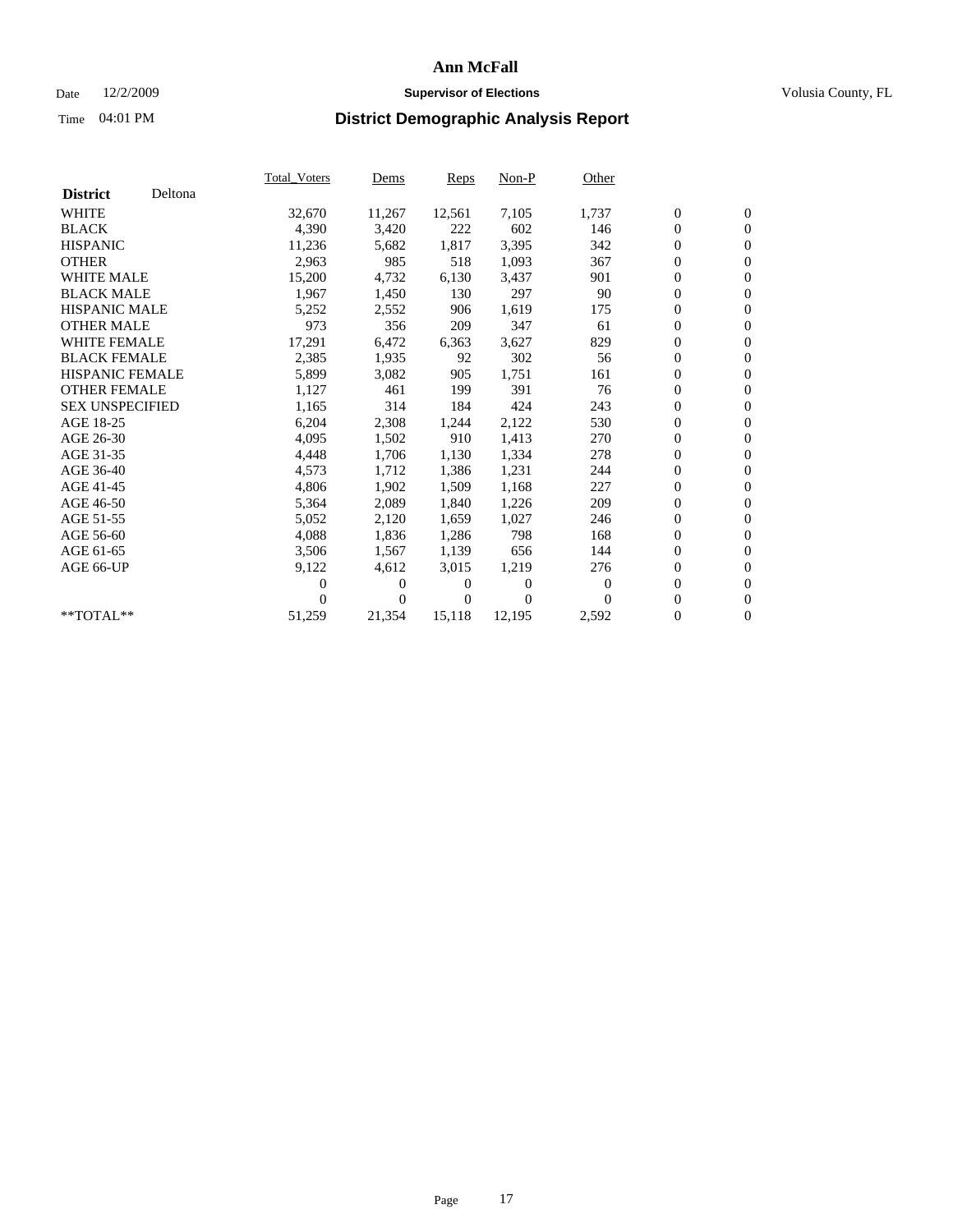## Date 12/2/2009 **Supervisor of Elections Supervisor of Elections** Volusia County, FL

|                        |           | <b>Total_Voters</b> | Dems           | Reps  | $Non-P$        | Other          |                  |                  |  |
|------------------------|-----------|---------------------|----------------|-------|----------------|----------------|------------------|------------------|--|
| <b>District</b>        | Edgewater |                     |                |       |                |                |                  |                  |  |
| <b>WHITE</b>           |           | 12,730              | 4,929          | 4,278 | 3,029          | 494            | $\boldsymbol{0}$ | $\boldsymbol{0}$ |  |
| <b>BLACK</b>           |           | 258                 | 199            | 11    | 40             | 8              | 0                | $\mathbf{0}$     |  |
| <b>HISPANIC</b>        |           | 162                 | 75             | 32    | 46             | 9              | $\overline{0}$   | $\Omega$         |  |
| <b>OTHER</b>           |           | 457                 | 135            | 85    | 175            | 62             | 0                | $\mathbf{0}$     |  |
| <b>WHITE MALE</b>      |           | 5,759               | 1,995          | 2,097 | 1,416          | 251            | 0                | $\mathbf{0}$     |  |
| <b>BLACK MALE</b>      |           | 125                 | 94             | 6     | 21             | $\overline{4}$ | $\overline{0}$   | $\mathbf{0}$     |  |
| <b>HISPANIC MALE</b>   |           | 71                  | 31             | 13    | 21             | 6              | 0                | $\Omega$         |  |
| <b>OTHER MALE</b>      |           | 143                 | 50             | 36    | 49             | 8              | 0                | $\mathbf{0}$     |  |
| <b>WHITE FEMALE</b>    |           | 6,900               | 2,908          | 2,153 | 1,598          | 241            | 0                | $\mathbf{0}$     |  |
| <b>BLACK FEMALE</b>    |           | 128                 | 102            | 5     | 18             | 3              | 0                | $\mathbf{0}$     |  |
| HISPANIC FEMALE        |           | 88                  | 43             | 19    | 23             | 3              | $\boldsymbol{0}$ | $\mathbf{0}$     |  |
| <b>OTHER FEMALE</b>    |           | 164                 | 61             | 36    | 58             | 9              | 0                | $\mathbf{0}$     |  |
| <b>SEX UNSPECIFIED</b> |           | 229                 | 54             | 41    | 86             | 48             | 0                | $\Omega$         |  |
| AGE 18-25              |           | 1,216               | 382            | 273   | 464            | 97             | $\overline{0}$   | $\mathbf{0}$     |  |
| AGE 26-30              |           | 821                 | 272            | 213   | 293            | 43             | $\overline{0}$   | $\Omega$         |  |
| AGE 31-35              |           | 873                 | 285            | 247   | 297            | 44             | 0                | $\mathbf{0}$     |  |
| AGE 36-40              |           | 955                 | 313            | 280   | 321            | 41             | 0                | $\mathbf{0}$     |  |
| AGE 41-45              |           | 960                 | 345            | 329   | 249            | 37             | $\boldsymbol{0}$ | $\Omega$         |  |
| AGE 46-50              |           | 1,278               | 489            | 438   | 301            | 50             | 0                | $\Omega$         |  |
| AGE 51-55              |           | 1,313               | 512            | 460   | 303            | 38             | $\overline{0}$   | $\mathbf{0}$     |  |
| AGE 56-60              |           | 1,264               | 536            | 414   | 269            | 45             | 0                | $\mathbf{0}$     |  |
| AGE 61-65              |           | 1,208               | 505            | 403   | 243            | 57             | 0                | $\Omega$         |  |
| AGE 66-UP              |           | 3,719               | 1,699          | 1,349 | 550            | 121            | $\boldsymbol{0}$ | $\mathbf{0}$     |  |
|                        |           | 0                   | 0              | 0     | $\overline{0}$ | $\theta$       | $\overline{0}$   | $\mathbf{0}$     |  |
|                        |           | 0                   | $\overline{0}$ | 0     | $\Omega$       | $\theta$       | 0                | $\mathbf{0}$     |  |
| **TOTAL**              |           | 13,607              | 5,338          | 4,406 | 3,290          | 573            | 0                | $\boldsymbol{0}$ |  |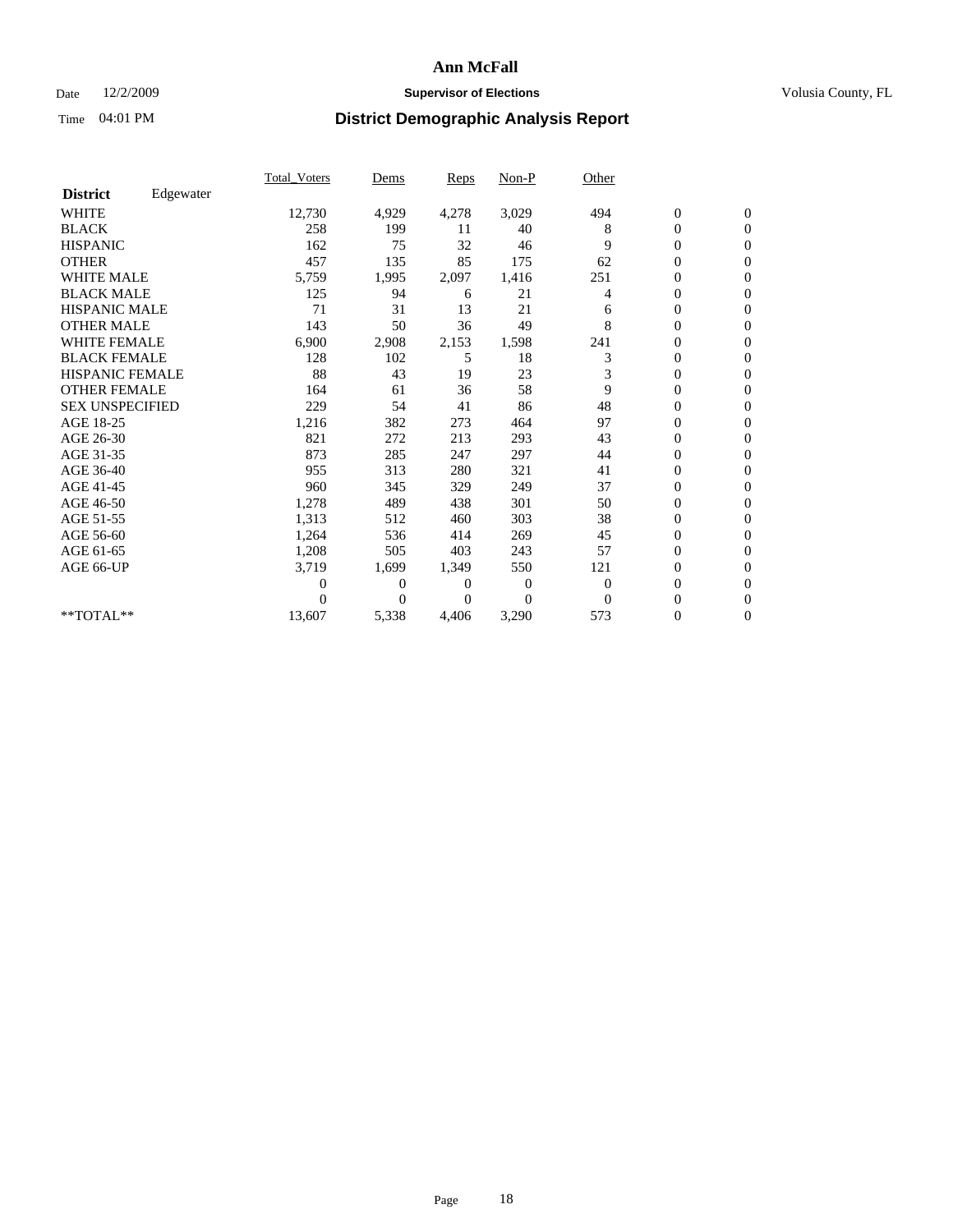## Date 12/2/2009 **Supervisor of Elections Supervisor of Elections** Volusia County, FL

|                        |            | Total Voters   | Dems           | <b>Reps</b> | Non-P        | Other        |                  |                  |  |
|------------------------|------------|----------------|----------------|-------------|--------------|--------------|------------------|------------------|--|
| <b>District</b>        | Holly Hill |                |                |             |              |              |                  |                  |  |
| <b>WHITE</b>           |            | 5,510          | 2,361          | 1,672       | 1,214        | 263          | $\boldsymbol{0}$ | $\boldsymbol{0}$ |  |
| <b>BLACK</b>           |            | 710            | 587            | 24          | 91           | 8            | $\boldsymbol{0}$ | $\mathbf{0}$     |  |
| <b>HISPANIC</b>        |            | 133            | 71             | 21          | 36           | 5            | $\overline{0}$   | $\mathbf{0}$     |  |
| <b>OTHER</b>           |            | 328            | 120            | 58          | 115          | 35           | $\boldsymbol{0}$ | $\Omega$         |  |
| <b>WHITE MALE</b>      |            | 2,474          | 932            | 823         | 598          | 121          | $\boldsymbol{0}$ | $\mathbf{0}$     |  |
| <b>BLACK MALE</b>      |            | 255            | 201            | 9           | 40           | 5            | $\boldsymbol{0}$ | $\mathbf{0}$     |  |
| <b>HISPANIC MALE</b>   |            | 59             | 25             | 13          | 19           | 2            | $\overline{0}$   | $\overline{0}$   |  |
| <b>OTHER MALE</b>      |            | 97             | 33             | 22          | 34           | 8            | $\boldsymbol{0}$ | $\mathbf{0}$     |  |
| <b>WHITE FEMALE</b>    |            | 3,002          | 1,415          | 843         | 609          | 135          | $\overline{0}$   | $\mathbf{0}$     |  |
| <b>BLACK FEMALE</b>    |            | 452            | 384            | 15          | 50           | 3            | $\boldsymbol{0}$ | $\mathbf{0}$     |  |
| <b>HISPANIC FEMALE</b> |            | 74             | 46             | 8           | 17           | 3            | $\boldsymbol{0}$ | $\mathbf{0}$     |  |
| <b>OTHER FEMALE</b>    |            | 132            | 58             | 28          | 42           | 4            | $\mathbf{0}$     | $\mathbf{0}$     |  |
| <b>SEX UNSPECIFIED</b> |            | 136            | 45             | 14          | 47           | 30           | $\overline{0}$   | $\mathbf{0}$     |  |
| AGE 18-25              |            | 690            | 301            | 135         | 202          | 52           | $\overline{0}$   | $\mathbf{0}$     |  |
| AGE 26-30              |            | 478            | 202            | 92          | 164          | 20           | $\overline{0}$   | $\mathbf{0}$     |  |
| AGE 31-35              |            | 419            | 186            | 78          | 132          | 23           | $\boldsymbol{0}$ | $\mathbf{0}$     |  |
| AGE 36-40              |            | 455            | 190            | 109         | 130          | 26           | $\boldsymbol{0}$ | $\mathbf{0}$     |  |
| AGE 41-45              |            | 554            | 229            | 157         | 145          | 23           | $\overline{0}$   | $\mathbf{0}$     |  |
| AGE 46-50              |            | 667            | 292            | 183         | 146          | 46           | $\boldsymbol{0}$ | $\mathbf{0}$     |  |
| AGE 51-55              |            | 614            | 299            | 153         | 137          | 25           | $\boldsymbol{0}$ | $\mathbf{0}$     |  |
| AGE 56-60              |            | 615            | 304            | 165         | 127          | 19           | $\overline{0}$   | $\Omega$         |  |
| AGE 61-65              |            | 489            | 241            | 129         | 93           | 26           | $\mathbf{0}$     | $\mathbf{0}$     |  |
| AGE 66-UP              |            | 1,700          | 895            | 574         | 180          | 51           | $\boldsymbol{0}$ | $\mathbf{0}$     |  |
|                        |            | $\overline{0}$ | $\overline{0}$ | 0           | $\mathbf{0}$ | $\mathbf{0}$ | $\overline{0}$   | $\mathbf{0}$     |  |
|                        |            | $\theta$       | $\overline{0}$ | $\Omega$    | $\theta$     | $\Omega$     | $\boldsymbol{0}$ | $\mathbf{0}$     |  |
| **TOTAL**              |            | 6,681          | 3,139          | 1,775       | 1,456        | 311          | 0                | $\mathbf{0}$     |  |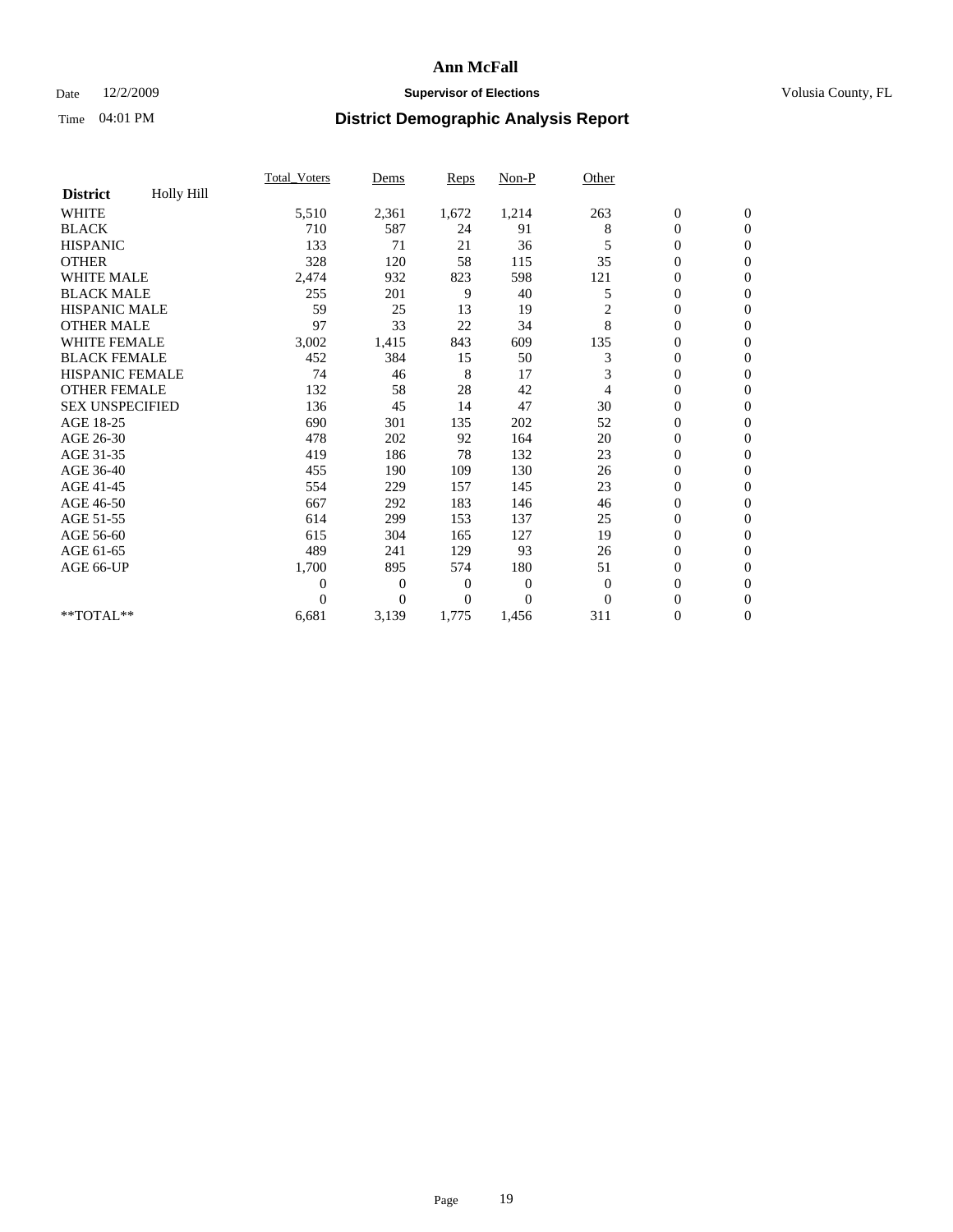## Date 12/2/2009 **Supervisor of Elections Supervisor of Elections** Volusia County, FL

|                        |            | Total Voters   | Dems           | <b>Reps</b>    | $Non-P$          | Other            |                  |              |  |
|------------------------|------------|----------------|----------------|----------------|------------------|------------------|------------------|--------------|--|
| <b>District</b>        | Lake Helen |                |                |                |                  |                  |                  |              |  |
| <b>WHITE</b>           |            | 1,542          | 624            | 550            | 294              | 74               | $\boldsymbol{0}$ | $\mathbf{0}$ |  |
| <b>BLACK</b>           |            | 184            | 160            | 7              | 13               | 4                | $\overline{0}$   | $\Omega$     |  |
| <b>HISPANIC</b>        |            | 28             | 11             | 9              | 3                | 5                | $\mathbf{0}$     | $\Omega$     |  |
| <b>OTHER</b>           |            | 58             | 20             | 14             | 18               | 6                | 0                | $\Omega$     |  |
| <b>WHITE MALE</b>      |            | 694            | 253            | 273            | 132              | 36               | 0                | 0            |  |
| <b>BLACK MALE</b>      |            | 82             | 71             | 3              | 6                | 2                | $\mathbf{0}$     | $\Omega$     |  |
| HISPANIC MALE          |            | 9              | $\overline{c}$ | 5              | $\overline{0}$   | $\boldsymbol{2}$ | $\overline{0}$   | $\Omega$     |  |
| <b>OTHER MALE</b>      |            | 18             | 8              | $\overline{2}$ | 6                | $\overline{2}$   | 0                | 0            |  |
| <b>WHITE FEMALE</b>    |            | 837            | 368            | 272            | 159              | 38               | 0                | $\Omega$     |  |
| <b>BLACK FEMALE</b>    |            | 102            | 89             | 4              | 7                | $\overline{c}$   | $\overline{0}$   | $\Omega$     |  |
| <b>HISPANIC FEMALE</b> |            | 19             | 9              | 4              | 3                | 3                | 0                | $\Omega$     |  |
| <b>OTHER FEMALE</b>    |            | 22             | 11             | 4              | 6                |                  | 0                | 0            |  |
| <b>SEX UNSPECIFIED</b> |            | 29             | 4              | 13             | 9                | 3                | 0                | $\Omega$     |  |
| AGE 18-25              |            | 173            | 63             | 46             | 51               | 13               | 0                | $\Omega$     |  |
| AGE 26-30              |            | 101            | 38             | 24             | 31               | 8                | 0                | $\Omega$     |  |
| AGE 31-35              |            | 89             | 29             | 30             | 22               | 8                | 0                | $\Omega$     |  |
| AGE 36-40              |            | 122            | 46             | 30             | 34               | 12               | 0                | 0            |  |
| AGE 41-45              |            | 129            | 54             | 46             | 19               | 10               | 0                | $\Omega$     |  |
| AGE 46-50              |            | 203            | 77             | 76             | 41               | 9                | $\overline{0}$   | $\Omega$     |  |
| AGE 51-55              |            | 206            | 100            | 65             | 32               | 9                | 0                | 0            |  |
| AGE 56-60              |            | 187            | 95             | 58             | 28               | 6                | 0                | $\Omega$     |  |
| AGE 61-65              |            | 160            | 85             | 52             | 21               | $\overline{2}$   | 0                | $\Omega$     |  |
| AGE 66-UP              |            | 442            | 228            | 153            | 49               | 12               | 0                | 0            |  |
|                        |            | $\overline{0}$ | $\overline{0}$ | $\mathbf{0}$   | $\boldsymbol{0}$ | $\Omega$         | 0                | $\Omega$     |  |
|                        |            | $\theta$       | $\overline{0}$ | $\overline{0}$ | $\overline{0}$   | $\Omega$         | 0                | 0            |  |
| **TOTAL**              |            | 1,812          | 815            | 580            | 328              | 89               | 0                | 0            |  |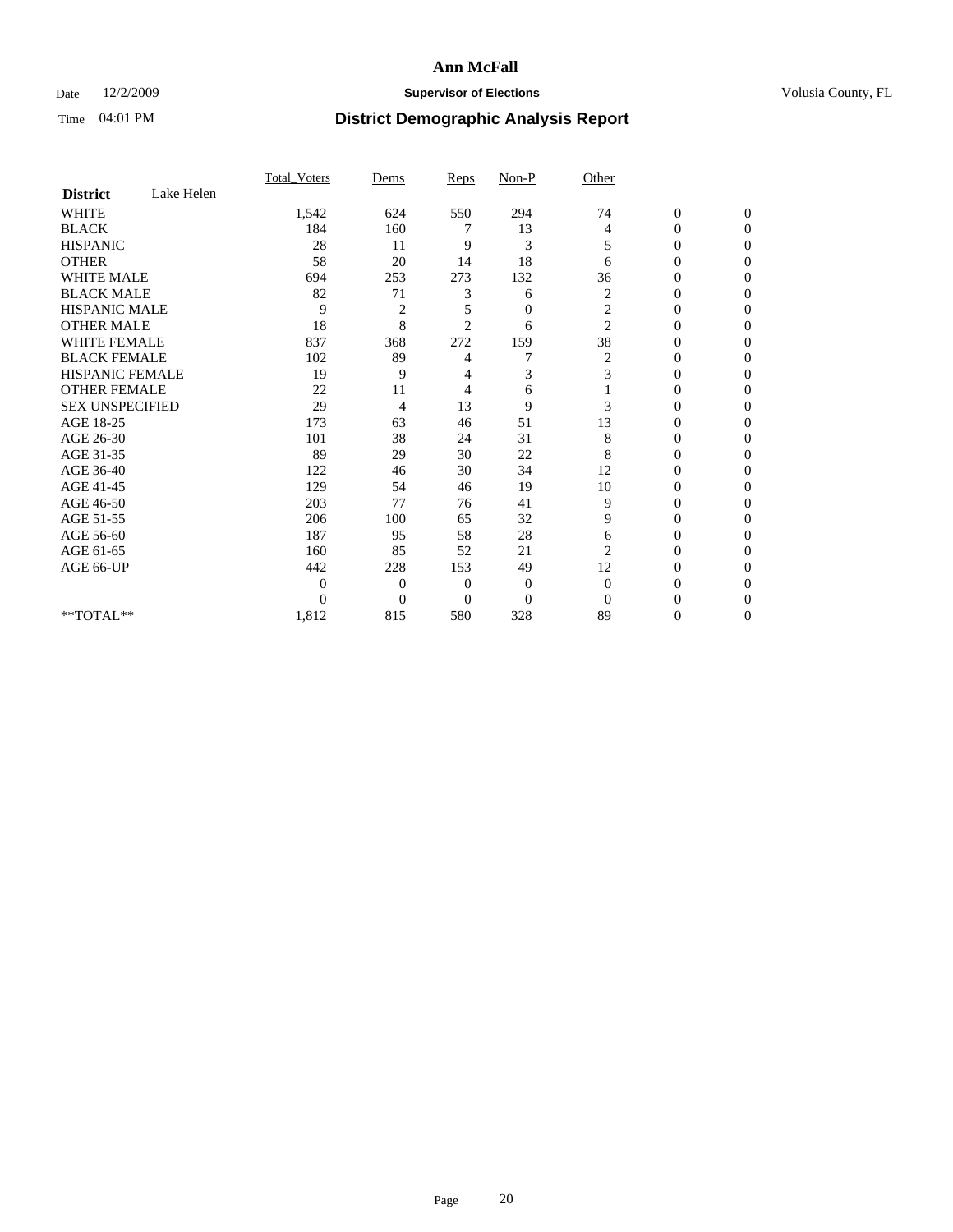## Date 12/2/2009 **Supervisor of Elections Supervisor of Elections** Volusia County, FL

|                        |                  | Total Voters | Dems     | <b>Reps</b> | Non-P    | Other    |                  |                  |  |
|------------------------|------------------|--------------|----------|-------------|----------|----------|------------------|------------------|--|
| <b>District</b>        | New Smyrna Beach |              |          |             |          |          |                  |                  |  |
| <b>WHITE</b>           |                  | 14,690       | 5,189    | 5,881       | 3,029    | 591      | $\boldsymbol{0}$ | $\boldsymbol{0}$ |  |
| <b>BLACK</b>           |                  | 739          | 625      | 24          | 77       | 13       | $\boldsymbol{0}$ | $\mathbf{0}$     |  |
| <b>HISPANIC</b>        |                  | 175          | 59       | 47          | 60       | 9        | $\overline{0}$   | $\mathbf{0}$     |  |
| <b>OTHER</b>           |                  | 569          | 141      | 115         | 198      | 115      | $\boldsymbol{0}$ | $\Omega$         |  |
| <b>WHITE MALE</b>      |                  | 6,710        | 2,070    | 2,787       | 1,539    | 314      | $\overline{0}$   | $\mathbf{0}$     |  |
| <b>BLACK MALE</b>      |                  | 316          | 247      | 10          | 50       | 9        | $\overline{0}$   | $\mathbf{0}$     |  |
| <b>HISPANIC MALE</b>   |                  | 87           | 23       | 21          | 37       | 6        | $\overline{0}$   | $\mathbf{0}$     |  |
| <b>OTHER MALE</b>      |                  | 160          | 43       | 45          | 63       | 9        | 0                | $\mathbf{0}$     |  |
| WHITE FEMALE           |                  | 7,879        | 3,080    | 3,058       | 1,465    | 276      | $\overline{0}$   | $\mathbf{0}$     |  |
| <b>BLACK FEMALE</b>    |                  | 418          | 373      | 14          | 27       | 4        | $\boldsymbol{0}$ | $\mathbf{0}$     |  |
| <b>HISPANIC FEMALE</b> |                  | 88           | 36       | 26          | 23       | 3        | $\overline{0}$   | $\mathbf{0}$     |  |
| <b>OTHER FEMALE</b>    |                  | 203          | 69       | 53          | 64       | 17       | $\overline{0}$   | $\mathbf{0}$     |  |
| <b>SEX UNSPECIFIED</b> |                  | 312          | 73       | 53          | 96       | 90       | $\overline{0}$   | $\mathbf{0}$     |  |
| AGE 18-25              |                  | 1,076        | 369      | 226         | 378      | 103      | $\overline{0}$   | $\mathbf{0}$     |  |
| AGE 26-30              |                  | 777          | 274      | 213         | 246      | 44       | $\overline{0}$   | $\mathbf{0}$     |  |
| AGE 31-35              |                  | 784          | 258      | 244         | 237      | 45       | $\boldsymbol{0}$ | $\mathbf{0}$     |  |
| AGE 36-40              |                  | 842          | 299      | 256         | 234      | 53       | 0                | $\mathbf{0}$     |  |
| AGE 41-45              |                  | 887          | 298      | 327         | 221      | 41       | $\overline{0}$   | $\mathbf{0}$     |  |
| AGE 46-50              |                  | 1,233        | 435      | 481         | 268      | 49       | $\boldsymbol{0}$ | $\mathbf{0}$     |  |
| AGE 51-55              |                  | 1,485        | 611      | 509         | 301      | 64       | $\boldsymbol{0}$ | $\mathbf{0}$     |  |
| AGE 56-60              |                  | 1,607        | 647      | 575         | 316      | 69       | $\overline{0}$   | $\Omega$         |  |
| AGE 61-65              |                  | 1,652        | 614      | 654         | 330      | 54       | $\overline{0}$   | $\mathbf{0}$     |  |
| AGE 66-UP              |                  | 5,830        | 2,209    | 2,582       | 833      | 206      | $\boldsymbol{0}$ | $\mathbf{0}$     |  |
|                        |                  | 0            | 0        | 0           | 0        | $\bf{0}$ | $\overline{0}$   | $\mathbf{0}$     |  |
|                        |                  | 0            | $\Omega$ | 0           | $\Omega$ | $\Omega$ | $\boldsymbol{0}$ | $\mathbf{0}$     |  |
| **TOTAL**              |                  | 16,173       | 6,014    | 6,067       | 3,364    | 728      | 0                | $\mathbf{0}$     |  |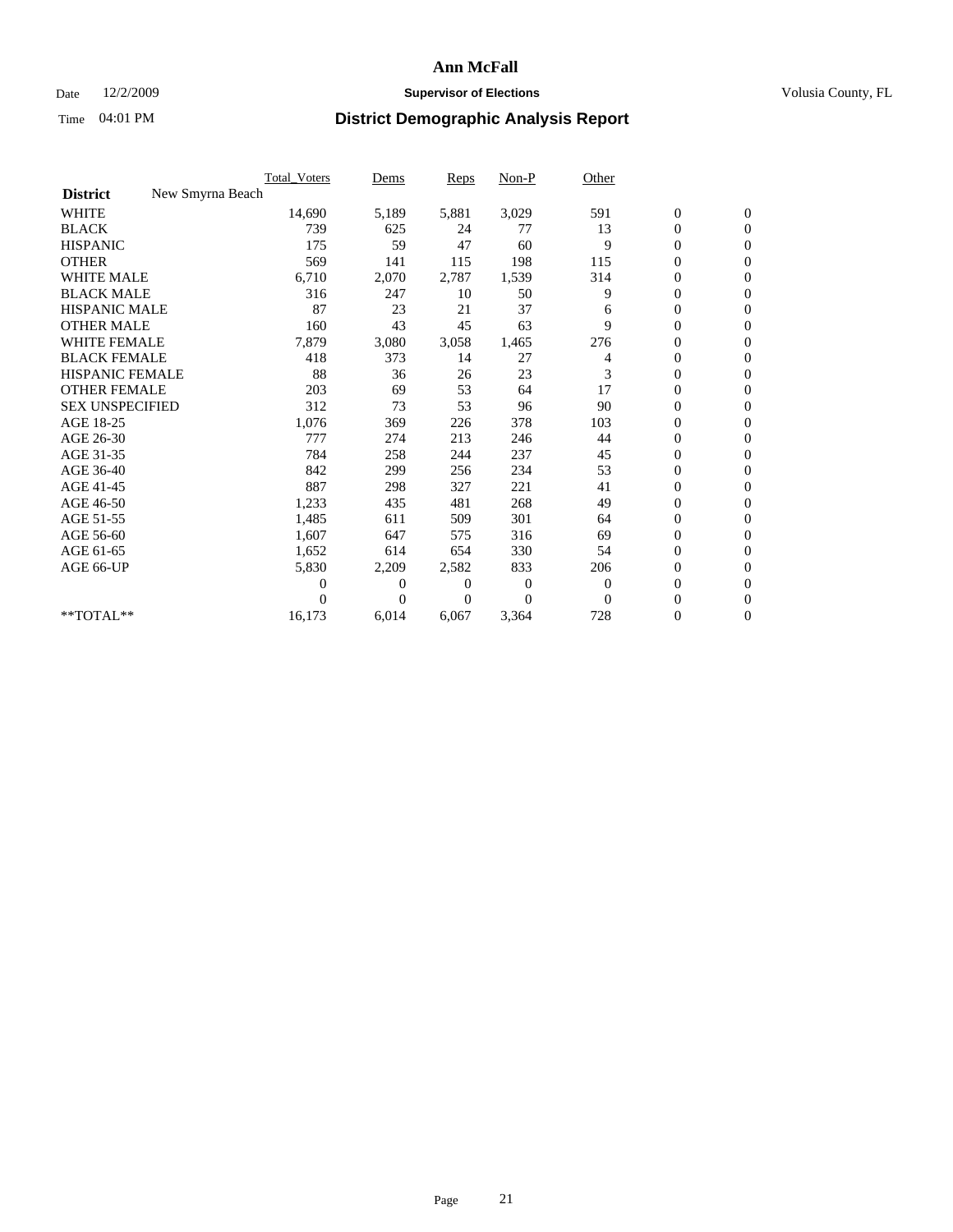## Date 12/2/2009 **Supervisor of Elections Supervisor of Elections** Volusia County, FL

|                        |          | <b>Total Voters</b> | Dems           | Reps           | Non-P          | Other    |                  |                  |
|------------------------|----------|---------------------|----------------|----------------|----------------|----------|------------------|------------------|
| <b>District</b>        | Oak Hill |                     |                |                |                |          |                  |                  |
| <b>WHITE</b>           |          | 1,047               | 405            | 381            | 226            | 35       | $\boldsymbol{0}$ | $\boldsymbol{0}$ |
| <b>BLACK</b>           |          | 168                 | 147            | 5              | 15             |          | 0                | $\Omega$         |
| <b>HISPANIC</b>        |          | 3                   | $\overline{c}$ |                | $\mathbf{0}$   | $\Omega$ | $\Omega$         | $\Omega$         |
| <b>OTHER</b>           |          | 39                  | 10             | 6              | 14             | 9        | 0                | $\Omega$         |
| <b>WHITE MALE</b>      |          | 514                 | 177            | 200            | 115            | 22       | 0                | $\Omega$         |
| <b>BLACK MALE</b>      |          | 74                  | 63             | 3              | 7              |          | $\overline{0}$   | $\Omega$         |
| <b>HISPANIC MALE</b>   |          |                     | 0              |                | $\mathbf{0}$   | $\Omega$ | 0                | 0                |
| <b>OTHER MALE</b>      |          | 18                  | 4              | 4              | 9              |          | 0                | 0                |
| <b>WHITE FEMALE</b>    |          | 525                 | 227            | 176            | 109            | 13       | 0                | 0                |
| <b>BLACK FEMALE</b>    |          | 93                  | 84             |                | 8              | $\Omega$ | 0                | 0                |
| <b>HISPANIC FEMALE</b> |          | $\overline{2}$      | 2              | $\Omega$       | $\mathbf{0}$   | $\Omega$ | 0                | $\Omega$         |
| <b>OTHER FEMALE</b>    |          | 15                  | 6              | $\overline{2}$ | 4              | 3        | 0                | $\Omega$         |
| <b>SEX UNSPECIFIED</b> |          | 15                  |                | 6              | 3              | 5        | 0                | $\Omega$         |
| AGE 18-25              |          | 88                  | 40             | 17             | 23             | 8        | 0                | $\Omega$         |
| AGE 26-30              |          | 64                  | 34             | 16             | 14             | 0        | 0                | 0                |
| AGE 31-35              |          | 48                  | 15             | 16             | 16             |          | 0                | 0                |
| AGE 36-40              |          | 62                  | 30             | 17             | 12             | 3        | 0                | 0                |
| AGE 41-45              |          | 98                  | 45             | 31             | 18             | 4        | 0                | 0                |
| AGE 46-50              |          | 108                 | 49             | 38             | 18             | 3        | $\overline{0}$   | $\Omega$         |
| AGE 51-55              |          | 141                 | 67             | 35             | 32             |          | 0                | $\Omega$         |
| AGE 56-60              |          | 115                 | 51             | 37             | 21             | 6        | 0                | 0                |
| AGE 61-65              |          | 153                 | 65             | 42             | 38             | 8        | 0                | $\Omega$         |
| AGE 66-UP              |          | 380                 | 168            | 144            | 63             |          | 0                | $\Omega$         |
|                        |          | $\overline{0}$      | $\overline{0}$ | $\Omega$       | $\mathbf{0}$   | $\Omega$ | 0                | 0                |
|                        |          | $\theta$            | $\theta$       | $\Omega$       | $\overline{0}$ | $\Omega$ | 0                | $\Omega$         |
| **TOTAL**              |          | 1,257               | 564            | 393            | 255            | 45       | 0                | $\overline{0}$   |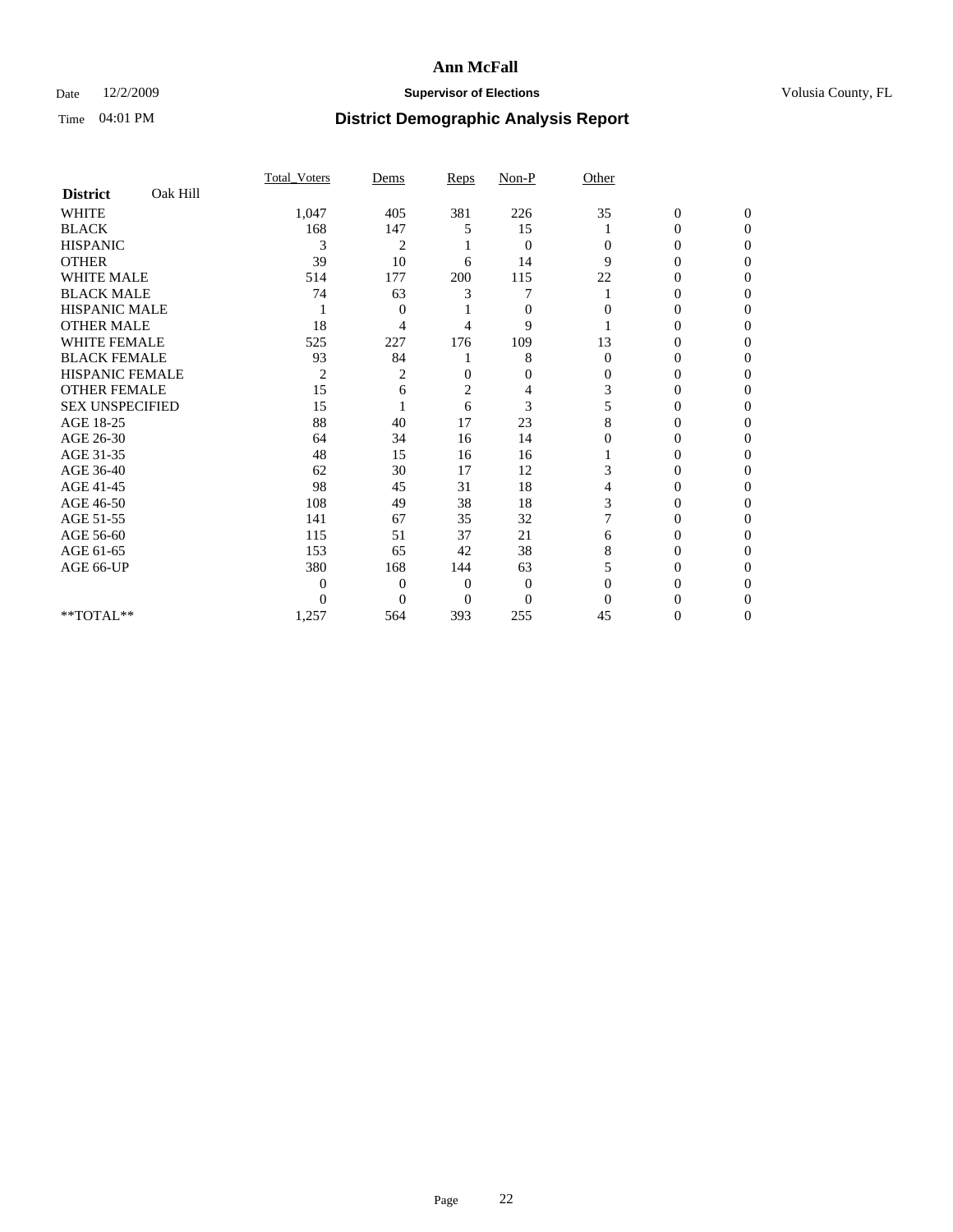## Date 12/2/2009 **Supervisor of Elections Supervisor of Elections** Volusia County, FL

|                        |             | <b>Total_Voters</b> | Dems     | <b>Reps</b>  | $Non-P$        | Other          |                  |              |  |
|------------------------|-------------|---------------------|----------|--------------|----------------|----------------|------------------|--------------|--|
| <b>District</b>        | Orange City |                     |          |              |                |                |                  |              |  |
| <b>WHITE</b>           |             | 4,678               | 1,653    | 1,941        | 852            | 232            | $\boldsymbol{0}$ | $\mathbf{0}$ |  |
| <b>BLACK</b>           |             | 293                 | 232      | 10           | 41             | 10             | $\boldsymbol{0}$ | $\mathbf{0}$ |  |
| <b>HISPANIC</b>        |             | 534                 | 258      | 85           | 173            | 18             | $\overline{0}$   | $\mathbf{0}$ |  |
| <b>OTHER</b>           |             | 257                 | 96       | 58           | 81             | 22             | $\overline{0}$   | $\mathbf{0}$ |  |
| <b>WHITE MALE</b>      |             | 2,005               | 636      | 864          | 381            | 124            | $\boldsymbol{0}$ | $\mathbf{0}$ |  |
| <b>BLACK MALE</b>      |             | 109                 | 75       | 6            | 22             | 6              | $\boldsymbol{0}$ | $\mathbf{0}$ |  |
| <b>HISPANIC MALE</b>   |             | 234                 | 113      | 42           | 72             | 7              | $\boldsymbol{0}$ | $\mathbf{0}$ |  |
| <b>OTHER MALE</b>      |             | 83                  | 33       | 22           | 26             | $\overline{c}$ | 0                | $\mathbf{0}$ |  |
| <b>WHITE FEMALE</b>    |             | 2,648               | 1,008    | 1,069        | 464            | 107            | $\mathbf{0}$     | $\mathbf{0}$ |  |
| <b>BLACK FEMALE</b>    |             | 182                 | 155      | 4            | 19             | 4              | $\boldsymbol{0}$ | $\mathbf{0}$ |  |
| HISPANIC FEMALE        |             | 299                 | 145      | 42           | 101            | 11             | $\boldsymbol{0}$ | $\mathbf{0}$ |  |
| <b>OTHER FEMALE</b>    |             | 99                  | 43       | 22           | 26             | 8              | $\overline{0}$   | $\Omega$     |  |
| <b>SEX UNSPECIFIED</b> |             | 103                 | 31       | 23           | 36             | 13             | $\mathbf{0}$     | $\mathbf{0}$ |  |
| AGE 18-25              |             | 472                 | 167      | 121          | 144            | 40             | $\boldsymbol{0}$ | $\mathbf{0}$ |  |
| AGE 26-30              |             | 406                 | 130      | 127          | 118            | 31             | $\overline{0}$   | $\mathbf{0}$ |  |
| AGE 31-35              |             | 352                 | 126      | 102          | 102            | 22             | $\boldsymbol{0}$ | $\mathbf{0}$ |  |
| AGE 36-40              |             | 341                 | 131      | 104          | 91             | 15             | $\boldsymbol{0}$ | $\mathbf{0}$ |  |
| AGE 41-45              |             | 380                 | 142      | 122          | 104            | 12             | $\overline{0}$   | $\mathbf{0}$ |  |
| AGE 46-50              |             | 418                 | 154      | 143          | 95             | 26             | $\mathbf{0}$     | $\mathbf{0}$ |  |
| AGE 51-55              |             | 420                 | 176      | 154          | 79             | 11             | $\boldsymbol{0}$ | $\mathbf{0}$ |  |
| AGE 56-60              |             | 430                 | 182      | 137          | 88             | 23             | $\boldsymbol{0}$ | $\mathbf{0}$ |  |
| AGE 61-65              |             | 429                 | 186      | 155          | 65             | 23             | $\boldsymbol{0}$ | $\mathbf{0}$ |  |
| AGE 66-UP              |             | 2,114               | 845      | 929          | 261            | 79             | $\overline{0}$   | $\mathbf{0}$ |  |
|                        |             | $\theta$            | 0        | $\mathbf{0}$ | 0              | $\mathbf{0}$   | $\boldsymbol{0}$ | $\Omega$     |  |
|                        |             | $\theta$            | $\theta$ | 0            | $\overline{0}$ | $\Omega$       | $\overline{0}$   | $\mathbf{0}$ |  |
| **TOTAL**              |             | 5,762               | 2,239    | 2,094        | 1,147          | 282            | $\boldsymbol{0}$ | $\mathbf{0}$ |  |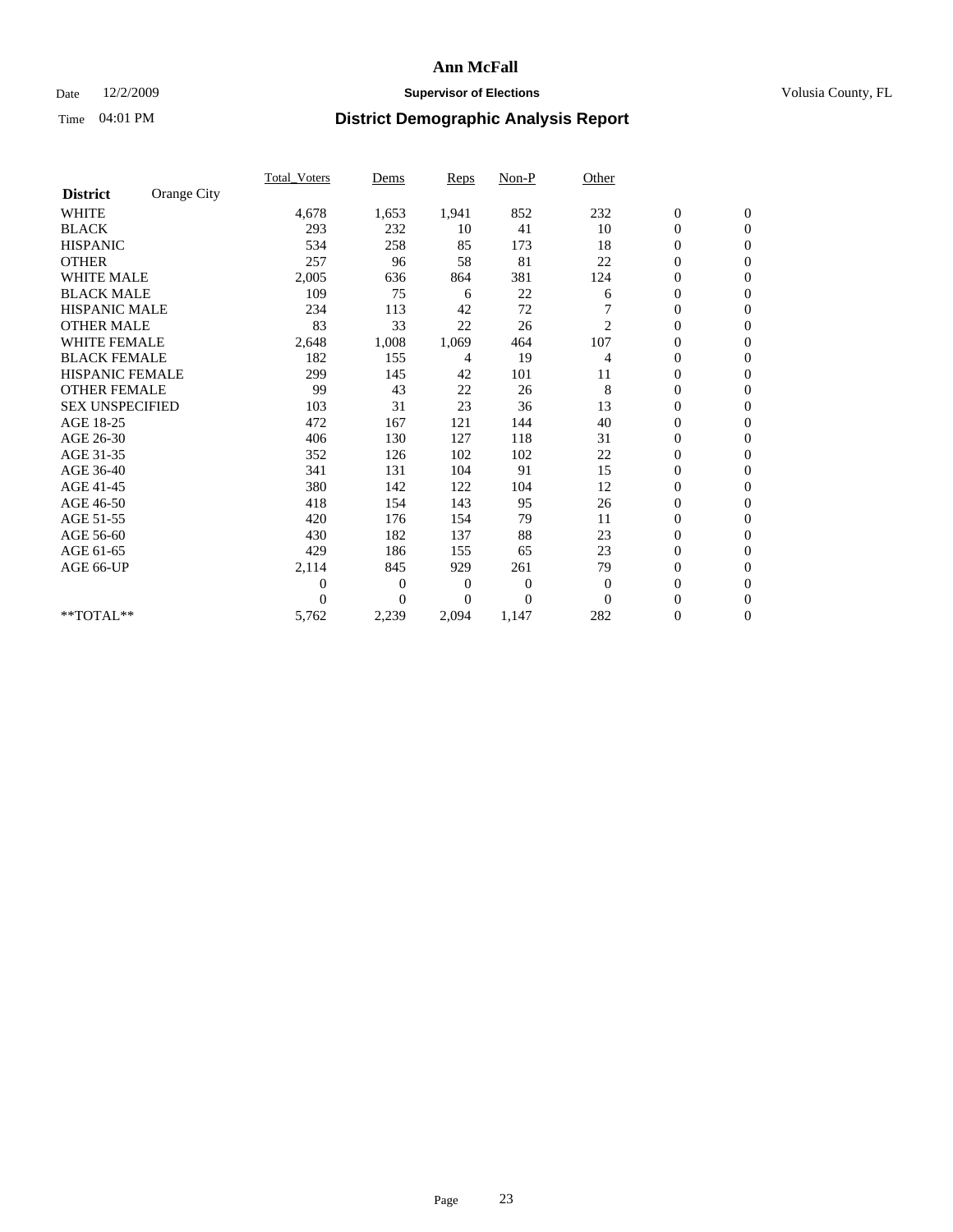### Date  $12/2/2009$  **Supervisor of Elections Supervisor of Elections** Volusia County, FL

|                        |              | <b>Total Voters</b> | Dems           | <b>Reps</b> | $Non-P$          | Other            |                  |                  |  |
|------------------------|--------------|---------------------|----------------|-------------|------------------|------------------|------------------|------------------|--|
| <b>District</b>        | Ormond Beach |                     |                |             |                  |                  |                  |                  |  |
| <b>WHITE</b>           |              | 24,646              | 8,940          | 10,371      | 4,481            | 854              | $\boldsymbol{0}$ | $\boldsymbol{0}$ |  |
| <b>BLACK</b>           |              | 741                 | 570            | 51          | 99               | 21               | $\overline{0}$   | $\mathbf{0}$     |  |
| <b>HISPANIC</b>        |              | 430                 | 183            | 118         | 118              | 11               | $\overline{0}$   | $\mathbf{0}$     |  |
| <b>OTHER</b>           |              | 1,380               | 476            | 361         | 423              | 120              | 0                | $\mathbf{0}$     |  |
| <b>WHITE MALE</b>      |              | 11,100              | 3,610          | 4,893       | 2,151            | 446              | 0                | $\mathbf{0}$     |  |
| <b>BLACK MALE</b>      |              | 329                 | 246            | 25          | 47               | 11               | $\boldsymbol{0}$ | $\mathbf{0}$     |  |
| <b>HISPANIC MALE</b>   |              | 181                 | 62             | 58          | 54               | 7                | 0                | $\mathbf{0}$     |  |
| <b>OTHER MALE</b>      |              | 498                 | 159            | 146         | 174              | 19               | 0                | $\mathbf{0}$     |  |
| <b>WHITE FEMALE</b>    |              | 13,413              | 5,291          | 5,434       | 2,288            | 400              | 0                | $\mathbf{0}$     |  |
| <b>BLACK FEMALE</b>    |              | 406                 | 319            | 26          | 52               | 9                | 0                | $\Omega$         |  |
| <b>HISPANIC FEMALE</b> |              | 242                 | 118            | 56          | 64               | 4                | $\boldsymbol{0}$ | $\mathbf{0}$     |  |
| <b>OTHER FEMALE</b>    |              | 564                 | 230            | 164         | 149              | 21               | 0                | $\mathbf{0}$     |  |
| <b>SEX UNSPECIFIED</b> |              | 464                 | 134            | 99          | 142              | 89               | 0                | $\Omega$         |  |
| AGE 18-25              |              | 2,192               | 791            | 673         | 588              | 140              | $\boldsymbol{0}$ | $\mathbf{0}$     |  |
| AGE 26-30              |              | 1,186               | 403            | 369         | 355              | 59               | 0                | $\mathbf{0}$     |  |
| AGE 31-35              |              | 1,248               | 402            | 413         | 362              | 71               | 0                | $\mathbf{0}$     |  |
| AGE 36-40              |              | 1,594               | 497            | 648         | 374              | 75               | $\boldsymbol{0}$ | $\mathbf{0}$     |  |
| AGE 41-45              |              | 2,045               | 615            | 917         | 440              | 73               | $\boldsymbol{0}$ | $\mathbf{0}$     |  |
| AGE 46-50              |              | 2,414               | 824            | 1,053       | 470              | 67               | 0                | $\Omega$         |  |
| AGE 51-55              |              | 2,683               | 1,008          | 1,129       | 471              | 75               | $\boldsymbol{0}$ | $\mathbf{0}$     |  |
| AGE 56-60              |              | 2,628               | 1,069          | 992         | 486              | 81               | 0                | $\mathbf{0}$     |  |
| AGE 61-65              |              | 2,579               | 1,013          | 1,057       | 421              | 88               | 0                | $\Omega$         |  |
| AGE 66-UP              |              | 8,628               | 3,547          | 3,650       | 1,154            | 277              | $\overline{0}$   | $\mathbf{0}$     |  |
|                        |              | 0                   | 0              | 0           | $\boldsymbol{0}$ | $\boldsymbol{0}$ | $\boldsymbol{0}$ | $\mathbf{0}$     |  |
|                        |              | 0                   | $\overline{0}$ | 0           | $\Omega$         | $\Omega$         | 0                | $\mathbf{0}$     |  |
| $*$ TOTAL $**$         |              | 27,197              | 10,169         | 10,901      | 5,121            | 1,006            | $\boldsymbol{0}$ | $\boldsymbol{0}$ |  |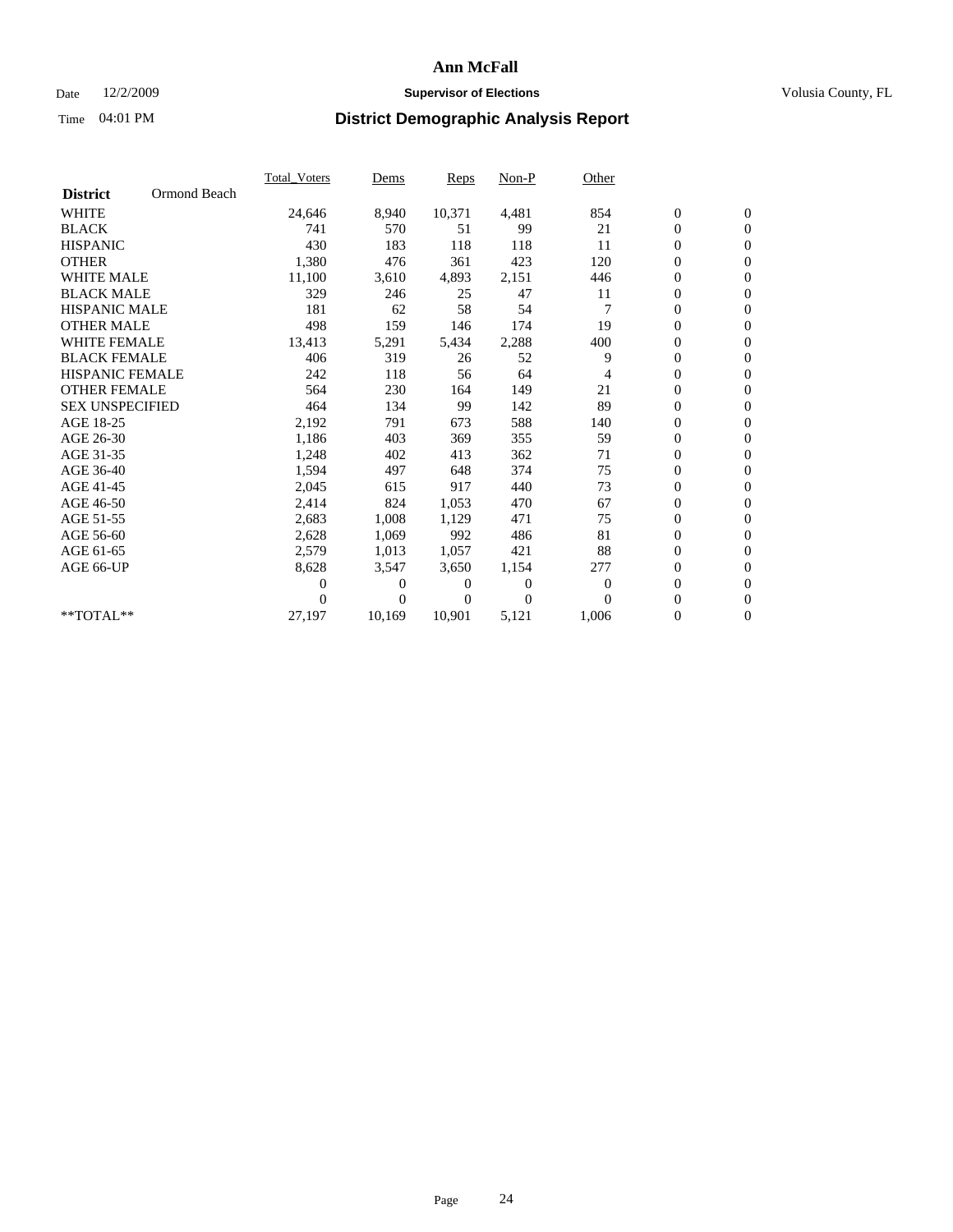## Date 12/2/2009 **Supervisor of Elections Supervisor of Elections** Volusia County, FL

|                        |         | Total Voters | Dems           | Reps           | $Non-P$        | Other    |                  |              |  |
|------------------------|---------|--------------|----------------|----------------|----------------|----------|------------------|--------------|--|
| <b>District</b>        | Pierson |              |                |                |                |          |                  |              |  |
| <b>WHITE</b>           |         | 531          | 225            | 212            | 76             | 18       | $\boldsymbol{0}$ | $\mathbf{0}$ |  |
| <b>BLACK</b>           |         | 57           | 49             | 4              | 3              |          | $\mathbf{0}$     | $\Omega$     |  |
| <b>HISPANIC</b>        |         | 84           | 34             | 6              | 41             | 3        | 0                | $\Omega$     |  |
| <b>OTHER</b>           |         | 22           | 4              | $\overline{2}$ | 15             |          | 0                | 0            |  |
| <b>WHITE MALE</b>      |         | 253          | 101            | 108            | 31             | 13       | $\theta$         | 0            |  |
| <b>BLACK MALE</b>      |         | 26           | 23             | 2              |                | $\Omega$ | 0                | $\Omega$     |  |
| HISPANIC MALE          |         | 41           | 21             | $\overline{c}$ | 17             |          | 0                | $\Omega$     |  |
| <b>OTHER MALE</b>      |         | 9            |                | $\overline{2}$ | 6              | 0        | 0                | 0            |  |
| <b>WHITE FEMALE</b>    |         | 276          | 124            | 103            | 44             | 5        | 0                | $\Omega$     |  |
| <b>BLACK FEMALE</b>    |         | 31           | 26             | 2              | $\overline{c}$ |          | $\overline{0}$   | 0            |  |
| <b>HISPANIC FEMALE</b> |         | 41           | 13             | 4              | 22             | 2        | 0                | 0            |  |
| <b>OTHER FEMALE</b>    |         | 5            | 3              | 0              | $\overline{2}$ | $\Omega$ | 0                | 0            |  |
| <b>SEX UNSPECIFIED</b> |         | 12           | $\overline{0}$ |                | 10             |          | 0                | 0            |  |
| AGE 18-25              |         | 86           | 23             | 22             | 37             | 4        | 0                | $\Omega$     |  |
| AGE 26-30              |         | 58           | 23             | 12             | 23             | $\Omega$ | 0                | 0            |  |
| AGE 31-35              |         | 47           | 16             | 14             | 13             | 4        | 0                | 0            |  |
| AGE 36-40              |         | 45           | 17             | 17             | 9              | 2        | 0                | 0            |  |
| AGE 41-45              |         | 42           | 19             | 11             | 10             | 2        | 0                | $\Omega$     |  |
| AGE 46-50              |         | 68           | 33             | 22             | 10             | 3        | 0                | $\Omega$     |  |
| AGE 51-55              |         | 80           | 34             | 33             | 10             | 3        | 0                | 0            |  |
| AGE 56-60              |         | 69           | 36             | 27             | 6              | $\Omega$ | 0                | 0            |  |
| AGE 61-65              |         | 52           | 31             | 14             | 6              |          | 0                | 0            |  |
| AGE 66-UP              |         | 147          | 80             | 52             | 11             |          | 0                | 0            |  |
|                        |         | $\theta$     | $\overline{0}$ | $\mathbf{0}$   | $\mathbf{0}$   | $\Omega$ | 0                | 0            |  |
|                        |         | $\theta$     | $\overline{0}$ | $\overline{0}$ | $\theta$       | $\Omega$ |                  | 0            |  |
| **TOTAL**              |         | 694          | 312            | 224            | 135            | 23       | 0                | 0            |  |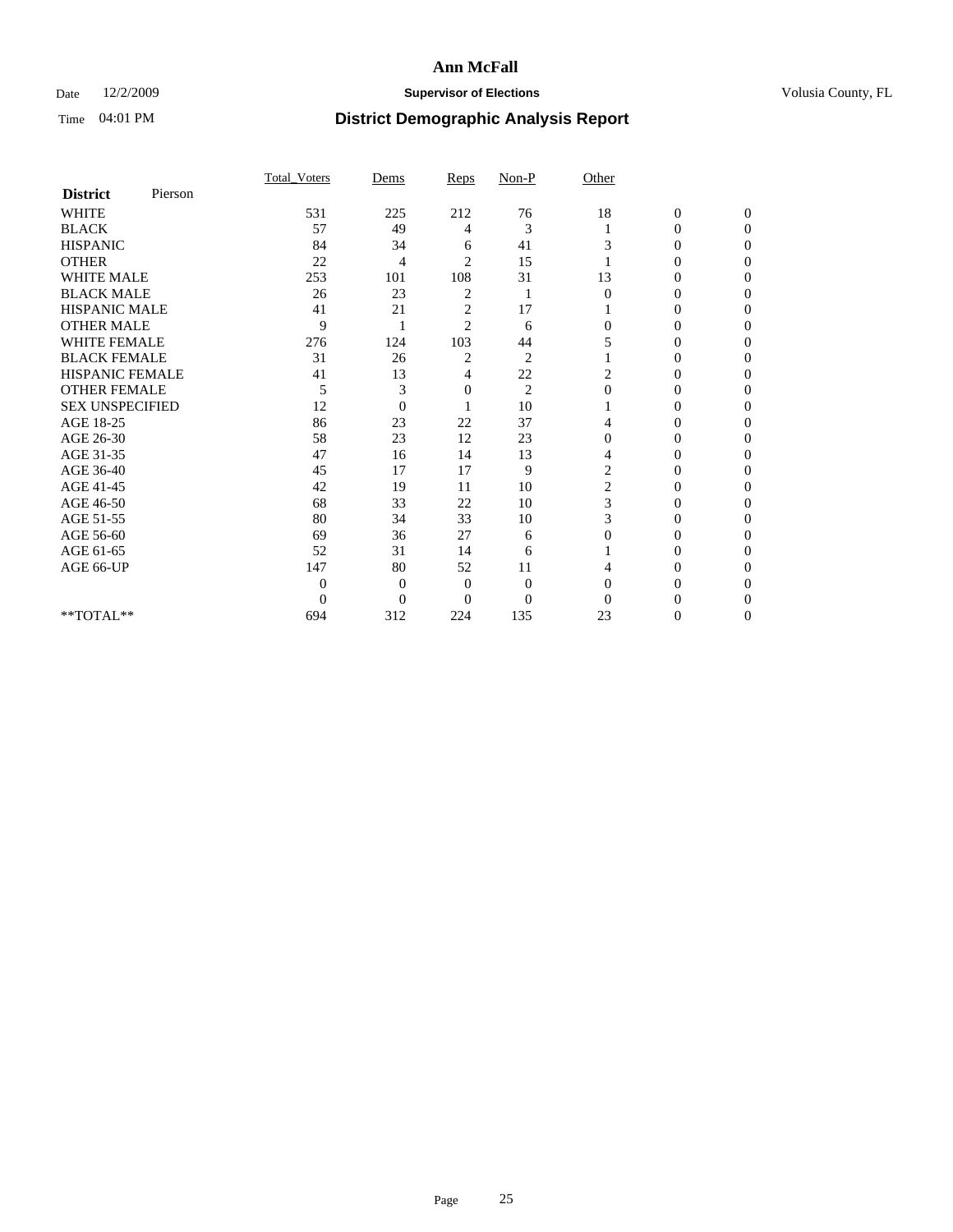## Date 12/2/2009 **Supervisor of Elections Supervisor of Elections** Volusia County, FL

|                        |             | Total Voters | Dems           | <b>Reps</b>  | $Non-P$        | Other        |                  |              |  |
|------------------------|-------------|--------------|----------------|--------------|----------------|--------------|------------------|--------------|--|
| <b>District</b>        | Ponce Inlet |              |                |              |                |              |                  |              |  |
| <b>WHITE</b>           |             | 2,503        | 684            | 1,236        | 492            | 91           | $\boldsymbol{0}$ | $\mathbf{0}$ |  |
| <b>BLACK</b>           |             |              | 4              |              | 2              | $\Omega$     | $\mathbf{0}$     | $\Omega$     |  |
| <b>HISPANIC</b>        |             | 28           | 5              | 12           | 9              | 2            | 0                | $\Omega$     |  |
| <b>OTHER</b>           |             | 106          | 29             | 35           | 33             | 9            | 0                | $\Omega$     |  |
| <b>WHITE MALE</b>      |             | 1,198        | 291            | 615          | 246            | 46           | 0                | 0            |  |
| <b>BLACK MALE</b>      |             | 3            | 2              | 0            |                | $\mathbf{0}$ | 0                | $\Omega$     |  |
| HISPANIC MALE          |             | 13           | 3              | 4            | 4              | 2            | 0                | $\Omega$     |  |
| <b>OTHER MALE</b>      |             | 44           | 10             | 16           | 14             | 4            | 0                | 0            |  |
| <b>WHITE FEMALE</b>    |             | 1,289        | 389            | 615          | 241            | 44           | 0                | $\Omega$     |  |
| <b>BLACK FEMALE</b>    |             | 4            | $\overline{c}$ |              |                | $\mathbf{0}$ | 0                | 0            |  |
| <b>HISPANIC FEMALE</b> |             | 15           | $\overline{2}$ | 8            | 5              | 0            | 0                | 0            |  |
| <b>OTHER FEMALE</b>    |             | 37           | 13             | 13           | 9              | 2            | 0                | 0            |  |
| <b>SEX UNSPECIFIED</b> |             | 41           | 10             | 12           | 15             | 4            | 0                | 0            |  |
| AGE 18-25              |             | 125          | 38             | 50           | 29             | 8            | 0                | $\Omega$     |  |
| AGE 26-30              |             | 86           | 22             | 25           | 36             | 3            | 0                | 0            |  |
| AGE 31-35              |             | 60           | 11             | 17           | 26             | 6            | 0                | 0            |  |
| AGE 36-40              |             | 94           | 23             | 40           | 26             | 5            | 0                | 0            |  |
| AGE 41-45              |             | 105          | 28             | 55           | 17             | 5            | 0                | $\Omega$     |  |
| AGE 46-50              |             | 183          | 46             | 97           | 36             | 4            | 0                | $\Omega$     |  |
| AGE 51-55              |             | 255          | 81             | 117          | 49             | 8            | 0                | 0            |  |
| AGE 56-60              |             | 342          | 92             | 154          | 79             | 17           | 0                | 0            |  |
| AGE 61-65              |             | 400          | 107            | 196          | 78             | 19           | $\overline{0}$   | 0            |  |
| AGE 66-UP              |             | 994          | 274            | 533          | 160            | 27           | 0                | 0            |  |
|                        |             | 0            | $\overline{0}$ | $\mathbf{0}$ | $\mathbf{0}$   | $\Omega$     | 0                | 0            |  |
|                        |             | 0            | $\overline{0}$ | $\Omega$     | $\overline{0}$ | $\Omega$     |                  | 0            |  |
| **TOTAL**              |             | 2,644        | 722            | 1,284        | 536            | 102          | 0                | 0            |  |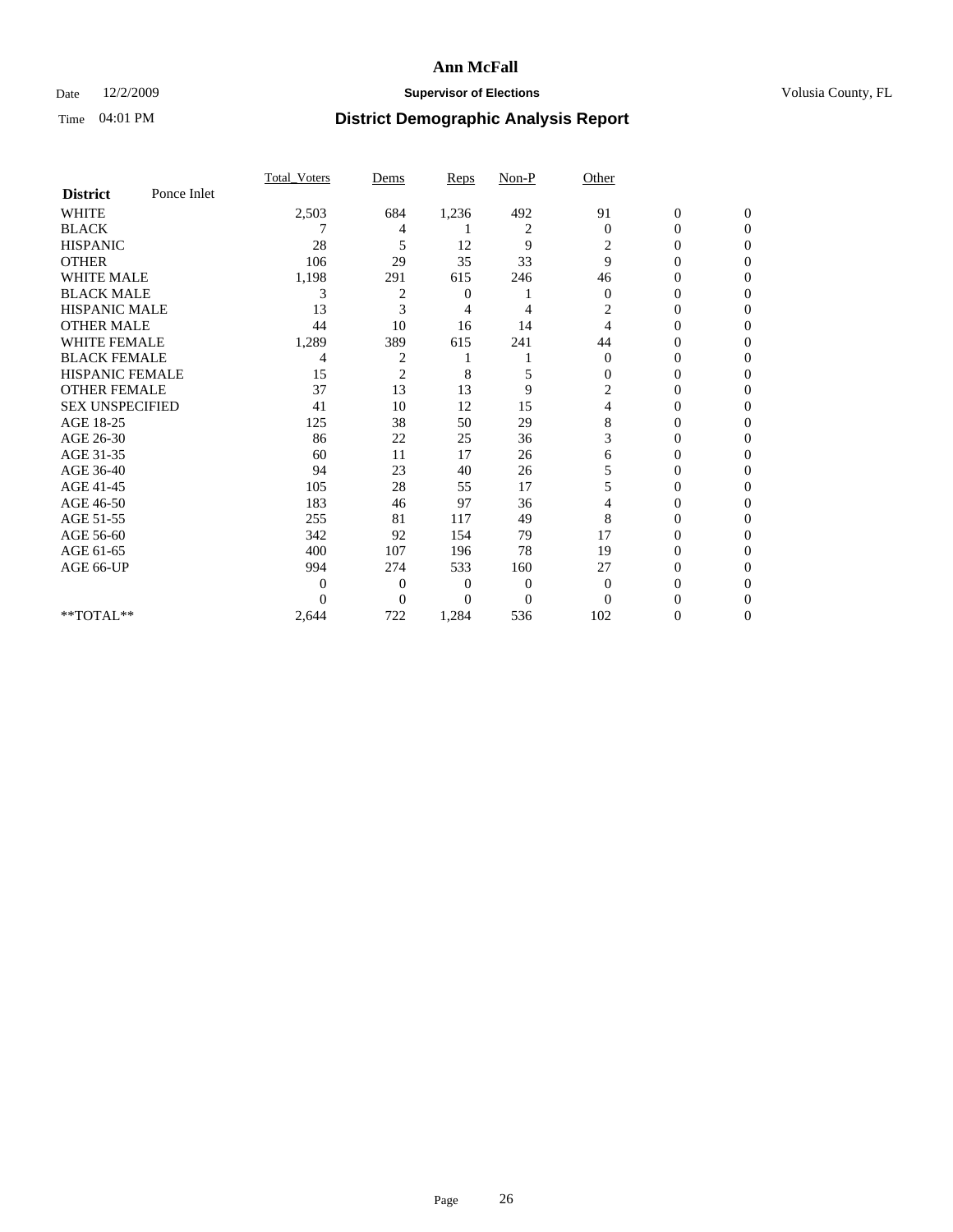## Date 12/2/2009 **Supervisor of Elections Supervisor of Elections** Volusia County, FL

|                        |             | <b>Total Voters</b> | Dems     | <b>Reps</b> | Non-P    | Other            |                  |                  |  |
|------------------------|-------------|---------------------|----------|-------------|----------|------------------|------------------|------------------|--|
| <b>District</b>        | Port Orange |                     |          |             |          |                  |                  |                  |  |
| <b>WHITE</b>           |             | 32,627              | 11,898   | 12,448      | 6,985    | 1,296            | $\boldsymbol{0}$ | $\boldsymbol{0}$ |  |
| <b>BLACK</b>           |             | 844                 | 693      | 45          | 89       | 17               | $\boldsymbol{0}$ | $\mathbf{0}$     |  |
| <b>HISPANIC</b>        |             | 767                 | 322      | 163         | 255      | 27               | $\overline{0}$   | $\mathbf{0}$     |  |
| <b>OTHER</b>           |             | 1,686               | 560      | 360         | 599      | 167              | 0                | $\mathbf{0}$     |  |
| <b>WHITE MALE</b>      |             | 14,864              | 4,803    | 6,032       | 3,363    | 666              | 0                | $\mathbf{0}$     |  |
| <b>BLACK MALE</b>      |             | 385                 | 298      | 29          | 50       | 8                | $\boldsymbol{0}$ | $\mathbf{0}$     |  |
| <b>HISPANIC MALE</b>   |             | 332                 | 137      | 68          | 116      | 11               | 0                | $\mathbf{0}$     |  |
| <b>OTHER MALE</b>      |             | 588                 | 194      | 132         | 228      | 34               | 0                | $\mathbf{0}$     |  |
| <b>WHITE FEMALE</b>    |             | 17,538              | 7,029    | 6,332       | 3,567    | 610              | 0                | $\mathbf{0}$     |  |
| <b>BLACK FEMALE</b>    |             | 455                 | 392      | 15          | 39       | 9                | $\boldsymbol{0}$ | $\mathbf{0}$     |  |
| <b>HISPANIC FEMALE</b> |             | 430                 | 185      | 93          | 136      | 16               | 0                | $\mathbf{0}$     |  |
| <b>OTHER FEMALE</b>    |             | 667                 | 264      | 145         | 219      | 39               | 0                | $\mathbf{0}$     |  |
| <b>SEX UNSPECIFIED</b> |             | 665                 | 171      | 170         | 210      | 114              | 0                | $\mathbf{0}$     |  |
| AGE 18-25              |             | 3,389               | 1,225    | 933         | 994      | 237              | 0                | $\mathbf{0}$     |  |
| AGE 26-30              |             | 2,249               | 747      | 653         | 734      | 115              | $\boldsymbol{0}$ | $\mathbf{0}$     |  |
| AGE 31-35              |             | 2,001               | 673      | 605         | 630      | 93               | 0                | $\mathbf{0}$     |  |
| AGE 36-40              |             | 2,350               | 774      | 864         | 619      | 93               | 0                | $\mathbf{0}$     |  |
| AGE 41-45              |             | 2,675               | 885      | 1,003       | 673      | 114              | 0                | $\mathbf{0}$     |  |
| AGE 46-50              |             | 3,276               | 1,088    | 1,347       | 734      | 107              | 0                | $\mathbf{0}$     |  |
| AGE 51-55              |             | 3,355               | 1,266    | 1,357       | 615      | 117              | 0                | $\mathbf{0}$     |  |
| AGE 56-60              |             | 3,299               | 1,368    | 1,163       | 654      | 114              | $\boldsymbol{0}$ | $\Omega$         |  |
| AGE 61-65              |             | 3,316               | 1,321    | 1,209       | 638      | 148              | 0                | $\mathbf{0}$     |  |
| AGE 66-UP              |             | 10,014              | 4,126    | 3,882       | 1,637    | 369              | 0                | $\mathbf{0}$     |  |
|                        |             | 0                   | 0        | 0           | $\theta$ | $\boldsymbol{0}$ | 0                | $\mathbf{0}$     |  |
|                        |             | 0                   | $\Omega$ | 0           | $\Omega$ | $\Omega$         | $\overline{0}$   | $\mathbf{0}$     |  |
| **TOTAL**              |             | 35,924              | 13,473   | 13,016      | 7,928    | 1,507            | 0                | $\overline{0}$   |  |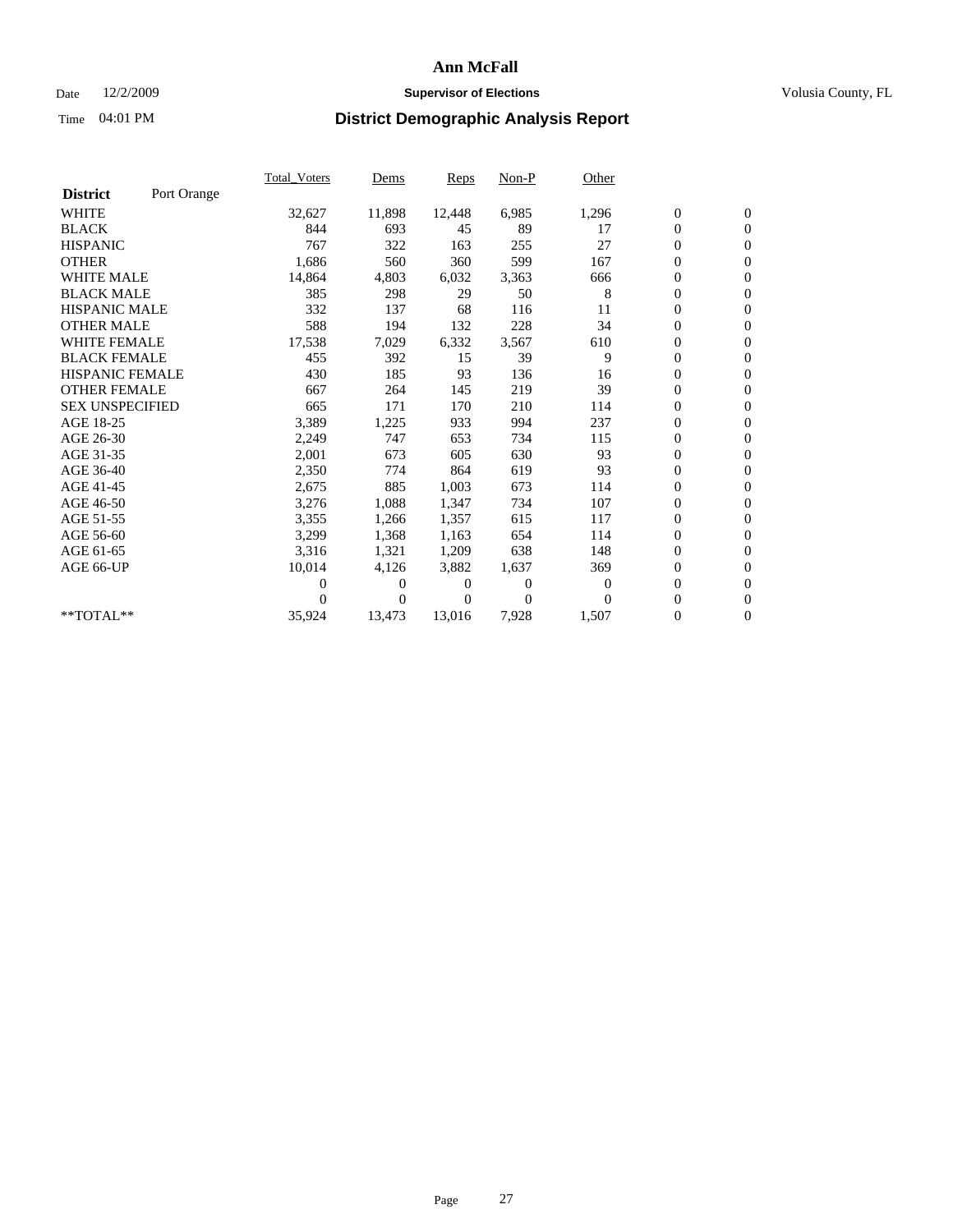## Date 12/2/2009 **Supervisor of Elections Supervisor of Elections** Volusia County, FL

|                        |               | Total Voters   | Dems           | <b>Reps</b> | $Non-P$      | Other                   |                  |                  |  |
|------------------------|---------------|----------------|----------------|-------------|--------------|-------------------------|------------------|------------------|--|
| <b>District</b>        | South Daytona |                |                |             |              |                         |                  |                  |  |
| <b>WHITE</b>           |               | 6,340          | 2,689          | 2,115       | 1,304        | 232                     | $\boldsymbol{0}$ | $\boldsymbol{0}$ |  |
| <b>BLACK</b>           |               | 528            | 435            | 16          | 71           | 6                       | $\boldsymbol{0}$ | $\mathbf{0}$     |  |
| <b>HISPANIC</b>        |               | 138            | 74             | 24          | 36           | 4                       | $\overline{0}$   | $\mathbf{0}$     |  |
| <b>OTHER</b>           |               | 352            | 137            | 64          | 127          | 24                      | $\boldsymbol{0}$ | $\Omega$         |  |
| <b>WHITE MALE</b>      |               | 2,894          | 1,083          | 1,045       | 633          | 133                     | $\overline{0}$   | $\mathbf{0}$     |  |
| <b>BLACK MALE</b>      |               | 203            | 156            | 8           | 37           | 2                       | $\boldsymbol{0}$ | $\mathbf{0}$     |  |
| <b>HISPANIC MALE</b>   |               | 67             | 36             | 11          | 18           | $\overline{c}$          | $\boldsymbol{0}$ | $\overline{0}$   |  |
| <b>OTHER MALE</b>      |               | 108            | 40             | 27          | 36           | 5                       | $\boldsymbol{0}$ | $\mathbf{0}$     |  |
| WHITE FEMALE           |               | 3,409          | 1,586          | 1,058       | 666          | 99                      | $\overline{0}$   | $\mathbf{0}$     |  |
| <b>BLACK FEMALE</b>    |               | 320            | 275            | 7           | 34           | 4                       | $\boldsymbol{0}$ | $\mathbf{0}$     |  |
| <b>HISPANIC FEMALE</b> |               | 69             | 36             | 13          | 18           | $\overline{\mathbf{c}}$ | $\boldsymbol{0}$ | $\mathbf{0}$     |  |
| <b>OTHER FEMALE</b>    |               | 152            | 74             | 28          | 47           | 3                       | $\mathbf{0}$     | $\mathbf{0}$     |  |
| <b>SEX UNSPECIFIED</b> |               | 136            | 49             | 22          | 49           | 16                      | $\overline{0}$   | $\mathbf{0}$     |  |
| AGE 18-25              |               | 725            | 316            | 155         | 213          | 41                      | $\overline{0}$   | $\mathbf{0}$     |  |
| AGE 26-30              |               | 523            | 222            | 100         | 176          | 25                      | $\overline{0}$   | $\mathbf{0}$     |  |
| AGE 31-35              |               | 445            | 168            | 121         | 136          | 20                      | $\boldsymbol{0}$ | $\mathbf{0}$     |  |
| AGE 36-40              |               | 526            | 220            | 156         | 127          | 23                      | $\boldsymbol{0}$ | $\mathbf{0}$     |  |
| AGE 41-45              |               | 648            | 236            | 225         | 154          | 33                      | $\overline{0}$   | $\mathbf{0}$     |  |
| AGE 46-50              |               | 712            | 307            | 229         | 149          | 27                      | $\boldsymbol{0}$ | $\mathbf{0}$     |  |
| AGE 51-55              |               | 697            | 344            | 209         | 125          | 19                      | $\boldsymbol{0}$ | $\mathbf{0}$     |  |
| AGE 56-60              |               | 646            | 297            | 215         | 113          | 21                      | $\overline{0}$   | $\Omega$         |  |
| AGE 61-65              |               | 627            | 268            | 218         | 115          | 26                      | $\mathbf{0}$     | $\mathbf{0}$     |  |
| AGE 66-UP              |               | 1,809          | 957            | 591         | 230          | 31                      | $\boldsymbol{0}$ | $\mathbf{0}$     |  |
|                        |               | $\overline{0}$ | $\overline{0}$ | 0           | $\mathbf{0}$ | $\mathbf{0}$            | $\overline{0}$   | $\mathbf{0}$     |  |
|                        |               | $\theta$       | $\theta$       | $\Omega$    | $\theta$     | $\Omega$                | $\boldsymbol{0}$ | $\mathbf{0}$     |  |
| **TOTAL**              |               | 7,358          | 3,335          | 2,219       | 1,538        | 266                     | 0                | $\mathbf{0}$     |  |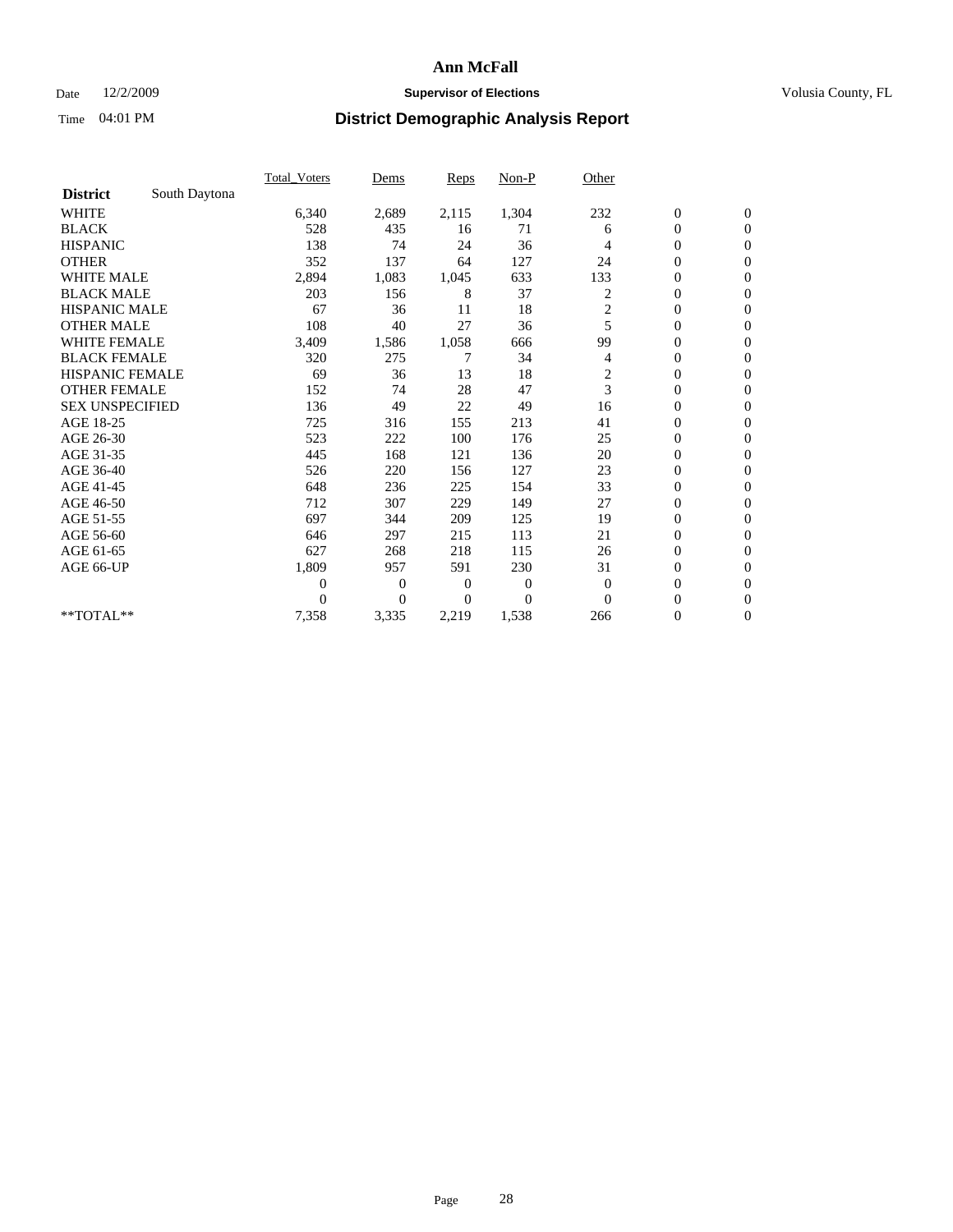## Date 12/2/2009 **Supervisor of Elections Supervisor of Elections** Volusia County, FL

|                        |               | Total Voters   | Dems              | Reps              | $Non-P$  | Other    |                |              |  |
|------------------------|---------------|----------------|-------------------|-------------------|----------|----------|----------------|--------------|--|
| <b>District</b>        | Flagler Beach |                |                   |                   |          |          |                |              |  |
| <b>WHITE</b>           |               | 54             | 23                | 17                | 13       |          | $\overline{0}$ | $\mathbf{0}$ |  |
| <b>BLACK</b>           |               | $\theta$       | $\theta$          | $\Omega$          | $\Omega$ | $\Omega$ | 0              | 0            |  |
| <b>HISPANIC</b>        |               |                |                   | $\mathbf{\Omega}$ | 0        |          |                |              |  |
| <b>OTHER</b>           |               |                |                   | $\overline{c}$    |          |          |                |              |  |
| WHITE MALE             |               | 25             | 11                | 9                 | 5        |          |                |              |  |
| <b>BLACK MALE</b>      |               | 0              | 0                 | 0                 | 0        |          |                |              |  |
| HISPANIC MALE          |               | 0              |                   |                   |          |          |                |              |  |
| <b>OTHER MALE</b>      |               | $\overline{c}$ |                   |                   | $\theta$ |          |                |              |  |
| WHITE FEMALE           |               | 29             | 12                | 8                 | 8        |          |                |              |  |
| <b>BLACK FEMALE</b>    |               | 0              | $\theta$          | 0                 |          |          |                |              |  |
| HISPANIC FEMALE        |               |                |                   |                   | 0        |          |                |              |  |
| <b>OTHER FEMALE</b>    |               |                |                   |                   |          |          |                |              |  |
| <b>SEX UNSPECIFIED</b> |               |                |                   |                   |          |          |                |              |  |
| AGE 18-25              |               |                | $\mathbf{\Omega}$ |                   | 0        |          |                |              |  |
| AGE 26-30              |               |                | $\mathbf{\Omega}$ | 0                 |          |          |                |              |  |
| AGE 31-35              |               |                |                   |                   |          |          |                |              |  |
| AGE 36-40              |               |                |                   | 0                 |          |          |                |              |  |
| AGE 41-45              |               |                |                   | 0                 |          |          |                |              |  |
| AGE 46-50              |               |                |                   | 0                 |          |          |                |              |  |
| AGE 51-55              |               |                |                   | 0                 |          |          |                |              |  |
| AGE 56-60              |               |                |                   |                   |          |          |                |              |  |
| AGE 61-65              |               |                |                   |                   | 2        |          |                |              |  |
| AGE 66-UP              |               | 42             | 18                | 17                | 6        |          |                |              |  |
|                        |               |                | 0                 | 0                 |          |          |                |              |  |
|                        |               |                | 0                 | 0                 |          |          |                |              |  |
| **TOTAL**              |               | 57             | 24                | 19                | 13       |          |                |              |  |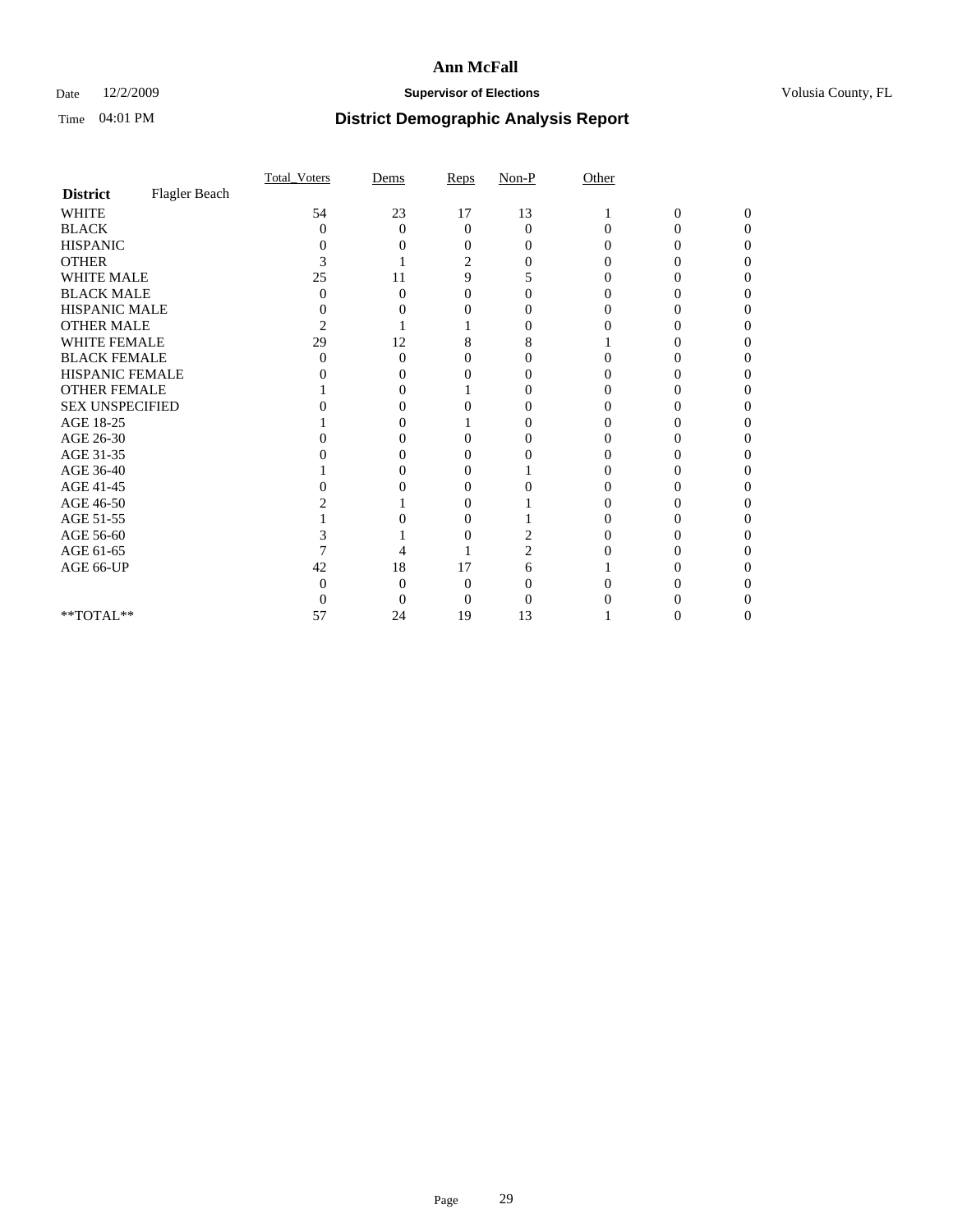## Date 12/2/2009 **Supervisor of Elections Supervisor of Elections** Volusia County, FL

|                        |                           | <b>Total Voters</b> | Dems           | <b>Reps</b>  | $Non-P$      | Other |                  |                  |  |
|------------------------|---------------------------|---------------------|----------------|--------------|--------------|-------|------------------|------------------|--|
| <b>District</b>        | <b>Hospital Authority</b> |                     |                |              |              |       |                  |                  |  |
| <b>WHITE</b>           |                           | 94,669              | 32,579         | 38,829       | 18,606       | 4,655 | $\boldsymbol{0}$ | $\boldsymbol{0}$ |  |
| <b>BLACK</b>           |                           | 9,145               | 7,321          | 414          | 1,155        | 255   | $\boldsymbol{0}$ | $\mathbf{0}$     |  |
| <b>HISPANIC</b>        |                           | 15,058              | 7,325          | 2,588        | 4,629        | 516   | $\boldsymbol{0}$ | $\mathbf{0}$     |  |
| <b>OTHER</b>           |                           | 6,445               | 2,069          | 1,388        | 2,241        | 747   | $\boldsymbol{0}$ | $\mathbf{0}$     |  |
| <b>WHITE MALE</b>      |                           | 43,727              | 13,355         | 18,952       | 8,975        | 2,445 | $\boldsymbol{0}$ | $\mathbf{0}$     |  |
| <b>BLACK MALE</b>      |                           | 3,928               | 2,992          | 218          | 565          | 153   | $\mathbf{0}$     | $\mathbf{0}$     |  |
| <b>HISPANIC MALE</b>   |                           | 7,031               | 3,304          | 1,289        | 2,175        | 263   | $\boldsymbol{0}$ | $\mathbf{0}$     |  |
| <b>OTHER MALE</b>      |                           | 2,093               | 719            | 541          | 703          | 130   | $\boldsymbol{0}$ | $\mathbf{0}$     |  |
| <b>WHITE FEMALE</b>    |                           | 50,426              | 19,055         | 19,675       | 9,514        | 2,182 | $\boldsymbol{0}$ | $\mathbf{0}$     |  |
| <b>BLACK FEMALE</b>    |                           | 5,138               | 4,262          | 195          | 580          | 101   | $\boldsymbol{0}$ | $\mathbf{0}$     |  |
| <b>HISPANIC FEMALE</b> |                           | 7,913               | 3,960          | 1,290        | 2,418        | 245   | $\boldsymbol{0}$ | $\mathbf{0}$     |  |
| <b>OTHER FEMALE</b>    |                           | 2,479               | 962            | 547          | 808          | 162   | $\mathbf{0}$     | $\mathbf{0}$     |  |
| <b>SEX UNSPECIFIED</b> |                           | 2,582               | 685            | 512          | 893          | 492   | $\boldsymbol{0}$ | $\mathbf{0}$     |  |
| AGE 18-25              |                           | 13,489              | 4,633          | 3,292        | 4,428        | 1,136 | $\boldsymbol{0}$ | $\mathbf{0}$     |  |
| AGE 26-30              |                           | 8,699               | 3,042          | 2,261        | 2,833        | 563   | $\boldsymbol{0}$ | $\mathbf{0}$     |  |
| AGE 31-35              |                           | 8,901               | 3,188          | 2,552        | 2,577        | 584   | $\boldsymbol{0}$ | $\mathbf{0}$     |  |
| AGE 36-40              |                           | 9,808               | 3,385          | 3,335        | 2,564        | 524   | $\boldsymbol{0}$ | $\mathbf{0}$     |  |
| AGE 41-45              |                           | 10,797              | 3,815          | 4,026        | 2,468        | 488   | $\boldsymbol{0}$ | $\mathbf{0}$     |  |
| AGE 46-50              |                           | 12,495              | 4,543          | 4,805        | 2,603        | 544   | $\boldsymbol{0}$ | $\mathbf{0}$     |  |
| AGE 51-55              |                           | 12,226              | 4,916          | 4,541        | 2,237        | 532   | $\boldsymbol{0}$ | $\mathbf{0}$     |  |
| AGE 56-60              |                           | 10,937              | 4,694          | 3.901        | 1,890        | 452   | $\boldsymbol{0}$ | $\mathbf{0}$     |  |
| AGE 61-65              |                           | 9,910               | 4,184          | 3,736        | 1,584        | 406   | $\boldsymbol{0}$ | $\mathbf{0}$     |  |
| AGE 66-UP              |                           | 28,053              | 12,893         | 10,770       | 3,446        | 944   | $\boldsymbol{0}$ | $\mathbf{0}$     |  |
|                        |                           | 0                   | 0              | $\theta$     | $\mathbf{0}$ | 0     | $\mathbf{0}$     | $\mathbf{0}$     |  |
|                        |                           | 0                   | $\overline{0}$ | $\mathbf{0}$ | $\Omega$     | 0     | $\boldsymbol{0}$ | $\mathbf{0}$     |  |
| **TOTAL**              |                           | 125,317             | 49,294         | 43,219       | 26,631       | 6,173 | 0                | $\boldsymbol{0}$ |  |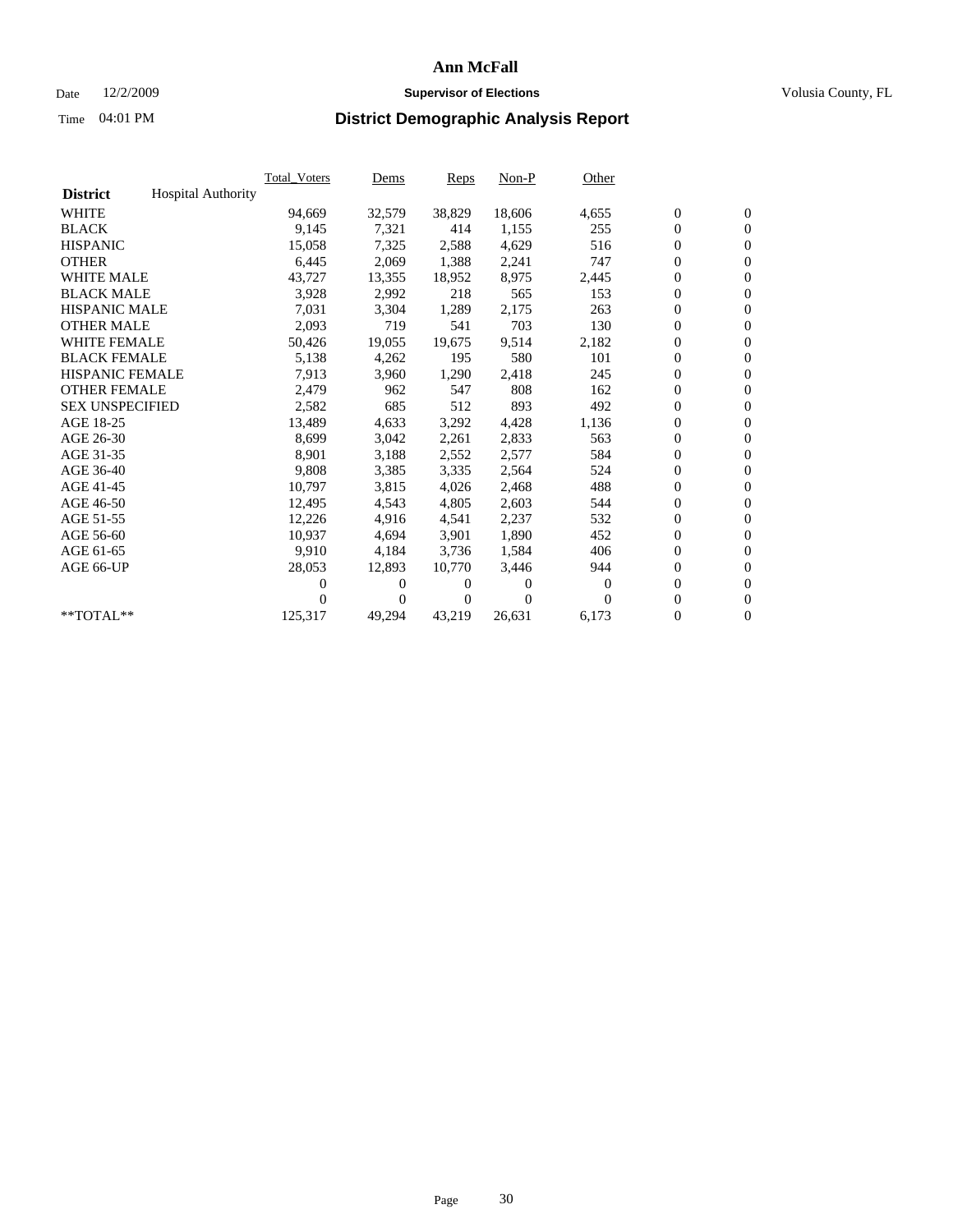### Date  $12/2/2009$  **Supervisor of Elections Supervisor of Elections** Volusia County, FL

|                        | Total Voters          | Dems           | <b>Reps</b>  | $Non-P$        | Other          |                  |                |  |
|------------------------|-----------------------|----------------|--------------|----------------|----------------|------------------|----------------|--|
| <b>District</b>        | Florida House Seat 21 |                |              |                |                |                  |                |  |
| <b>WHITE</b>           | 2,158                 | 824            | 900          | 354            | 80             | $\boldsymbol{0}$ | $\mathbf{0}$   |  |
| <b>BLACK</b>           | 171                   | 149            | 8            | 13             |                | $\boldsymbol{0}$ | $\mathbf{0}$   |  |
| <b>HISPANIC</b>        | 172                   | 67             | 28           | 72             | 5              | $\overline{0}$   | $\Omega$       |  |
| <b>OTHER</b>           | 102                   | 31             | 26           | 41             | 4              | 0                | $\Omega$       |  |
| <b>WHITE MALE</b>      | 1,041                 | 357            | 462          | 179            | 43             | 0                | $\Omega$       |  |
| <b>BLACK MALE</b>      | 76                    | 67             | 4            | 5              | $\theta$       | $\overline{0}$   | $\Omega$       |  |
| <b>HISPANIC MALE</b>   | 91                    | 40             | 12           | 37             | 2              | $\boldsymbol{0}$ | $\Omega$       |  |
| <b>OTHER MALE</b>      | 35                    | 12             | 11           | 12             | $\Omega$       | 0                | $\Omega$       |  |
| <b>WHITE FEMALE</b>    | 1,107                 | 462            | 434          | 174            | 37             | 0                | $\Omega$       |  |
| <b>BLACK FEMALE</b>    | 95                    | 82             | 4            | 8              |                | $\overline{0}$   | $\overline{0}$ |  |
| <b>HISPANIC FEMALE</b> | 77                    | 26             | 16           | 32             | 3              | 0                | $\Omega$       |  |
| <b>OTHER FEMALE</b>    | 37                    | 15             | 8            | 14             | $\Omega$       | 0                | 0              |  |
| <b>SEX UNSPECIFIED</b> | 44                    | 10             | 11           | 19             | 4              | 0                | $\Omega$       |  |
| AGE 18-25              | 255                   | 70             | 79           | 93             | 13             | 0                | $\mathbf{0}$   |  |
| AGE 26-30              | 164                   | 54             | 46           | 58             | 6              | 0                | $\Omega$       |  |
| AGE 31-35              | 155                   | 41             | 65           | 42             |                | 0                | $\Omega$       |  |
| AGE 36-40              | 144                   | 41             | 62           | 37             | 4              | 0                | $\mathbf{0}$   |  |
| AGE 41-45              | 189                   | 61             | 83           | 35             | 10             | 0                | $\Omega$       |  |
| AGE 46-50              | 261                   | 111            | 91           | 49             | 10             | $\overline{0}$   | $\Omega$       |  |
| AGE 51-55              | 264                   | 104            | 114          | 40             | 6              | 0                | 0              |  |
| AGE 56-60              | 270                   | 120            | 101          | 39             | 10             | 0                | $\Omega$       |  |
| AGE 61-65              | 249                   | 120            | 87           | 35             | $\overline{7}$ | $\overline{0}$   | $\Omega$       |  |
| AGE 66-UP              | 652                   | 349            | 234          | 52             | 17             | 0                | 0              |  |
|                        | $\theta$              | $\overline{0}$ | $\mathbf{0}$ | $\mathbf{0}$   | $\Omega$       | 0                | $\Omega$       |  |
|                        | $\Omega$              | $\overline{0}$ | $\Omega$     | $\overline{0}$ | $\Omega$       | $\theta$         | $\Omega$       |  |
| **TOTAL**              | 2,603                 | 1,071          | 962          | 480            | 90             | 0                | $\overline{0}$ |  |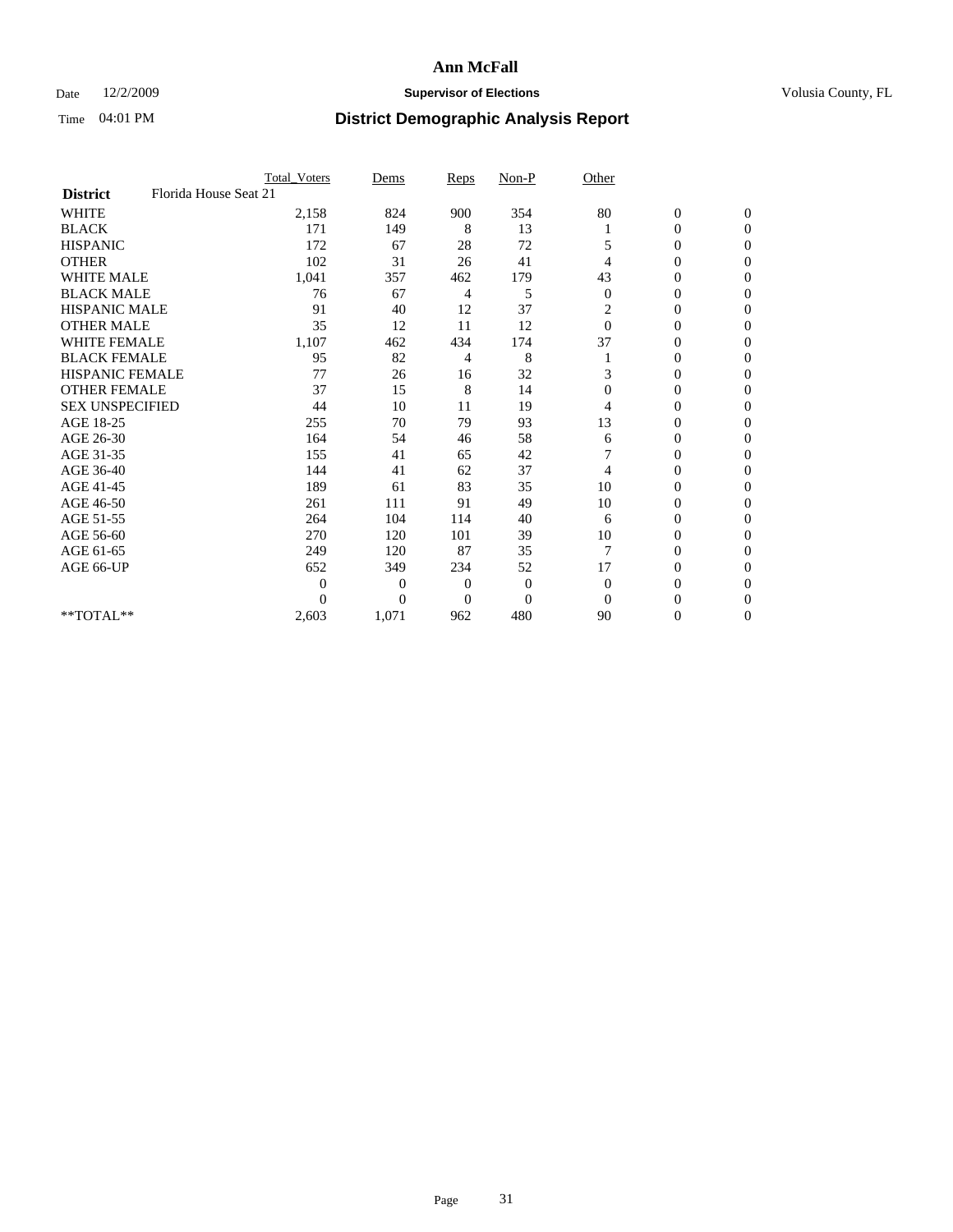## Date 12/2/2009 **Supervisor of Elections Supervisor of Elections** Volusia County, FL

|                        |                       | Total Voters | Dems           | <b>Reps</b> | $Non-P$      | Other        |                  |                  |  |
|------------------------|-----------------------|--------------|----------------|-------------|--------------|--------------|------------------|------------------|--|
| <b>District</b>        | Florida House Seat 25 |              |                |             |              |              |                  |                  |  |
| <b>WHITE</b>           |                       | 15,289       | 5,282          | 6,011       | 3,221        | 775          | $\boldsymbol{0}$ | $\boldsymbol{0}$ |  |
| <b>BLACK</b>           |                       | 1,231        | 960            | 70          | 164          | 37           | $\boldsymbol{0}$ | $\mathbf{0}$     |  |
| <b>HISPANIC</b>        |                       | 3,864        | 1,936          | 648         | 1,158        | 122          | $\overline{0}$   | $\mathbf{0}$     |  |
| <b>OTHER</b>           |                       | 1,190        | 378            | 239         | 423          | 150          | $\boldsymbol{0}$ | $\mathbf{0}$     |  |
| <b>WHITE MALE</b>      |                       | 7,057        | 2,167          | 2,910       | 1,579        | 401          | $\boldsymbol{0}$ | $\mathbf{0}$     |  |
| <b>BLACK MALE</b>      |                       | 542          | 395            | 41          | 84           | 22           | $\boldsymbol{0}$ | $\mathbf{0}$     |  |
| <b>HISPANIC MALE</b>   |                       | 1,790        | 864            | 319         | 540          | 67           | $\boldsymbol{0}$ | $\mathbf{0}$     |  |
| <b>OTHER MALE</b>      |                       | 387          | 137            | 88          | 140          | 22           | $\boldsymbol{0}$ | $\mathbf{0}$     |  |
| <b>WHITE FEMALE</b>    |                       | 8,137        | 3,084          | 3,063       | 1,624        | 366          | $\boldsymbol{0}$ | $\mathbf{0}$     |  |
| <b>BLACK FEMALE</b>    |                       | 679          | 555            | 29          | 80           | 15           | $\boldsymbol{0}$ | $\mathbf{0}$     |  |
| <b>HISPANIC FEMALE</b> |                       | 2,045        | 1,053          | 327         | 611          | 54           | $\boldsymbol{0}$ | $\mathbf{0}$     |  |
| <b>OTHER FEMALE</b>    |                       | 476          | 172            | 103         | 166          | 35           | $\mathbf{0}$     | $\mathbf{0}$     |  |
| <b>SEX UNSPECIFIED</b> |                       | 461          | 129            | 88          | 142          | 102          | $\boldsymbol{0}$ | $\mathbf{0}$     |  |
| AGE 18-25              |                       | 2,292        | 793            | 486         | 803          | 210          | $\overline{0}$   | $\mathbf{0}$     |  |
| AGE 26-30              |                       | 1,594        | 567            | 381         | 528          | 118          | $\overline{0}$   | $\mathbf{0}$     |  |
| AGE 31-35              |                       | 1,748        | 639            | 473         | 531          | 105          | $\boldsymbol{0}$ | $\mathbf{0}$     |  |
| AGE 36-40              |                       | 1,850        | 622            | 627         | 498          | 103          | 0                | $\mathbf{0}$     |  |
| AGE 41-45              |                       | 1,925        | 728            | 642         | 464          | 91           | $\overline{0}$   | $\mathbf{0}$     |  |
| AGE 46-50              |                       | 2,120        | 747            | 791         | 487          | 95           | $\boldsymbol{0}$ | $\mathbf{0}$     |  |
| AGE 51-55              |                       | 2,051        | 825            | 719         | 407          | 100          | $\boldsymbol{0}$ | $\mathbf{0}$     |  |
| AGE 56-60              |                       | 1,856        | 806            | 643         | 355          | 52           | $\boldsymbol{0}$ | $\Omega$         |  |
| AGE 61-65              |                       | 1,656        | 683            | 609         | 301          | 63           | $\overline{0}$   | $\mathbf{0}$     |  |
| AGE 66-UP              |                       | 4,482        | 2,146          | 1,597       | 592          | 147          | $\boldsymbol{0}$ | $\mathbf{0}$     |  |
|                        |                       | 0            | $\overline{0}$ | 0           | $\mathbf{0}$ | $\mathbf{0}$ | $\overline{0}$   | $\mathbf{0}$     |  |
|                        |                       | 0            | $\theta$       | $\Omega$    | $\Omega$     | $\Omega$     | $\boldsymbol{0}$ | $\mathbf{0}$     |  |
| **TOTAL**              |                       | 21,574       | 8,556          | 6,968       | 4,966        | 1,084        | 0                | $\mathbf{0}$     |  |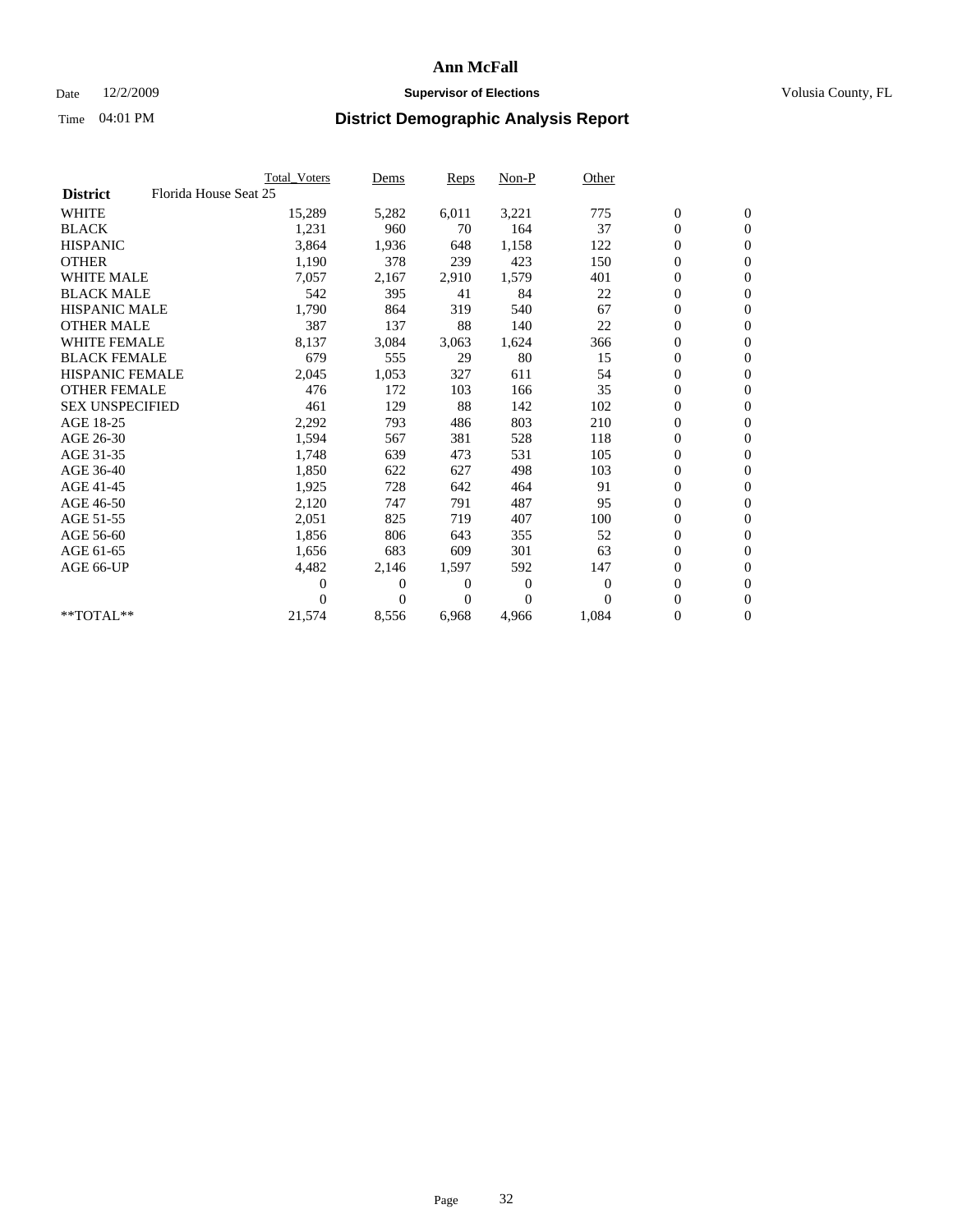## Date 12/2/2009 **Supervisor of Elections Supervisor of Elections** Volusia County, FL

|                        |                       | <b>Total Voters</b> | Dems   | <b>Reps</b> | $Non-P$  | Other            |                  |                  |  |
|------------------------|-----------------------|---------------------|--------|-------------|----------|------------------|------------------|------------------|--|
| <b>District</b>        | Florida House Seat 26 |                     |        |             |          |                  |                  |                  |  |
| <b>WHITE</b>           |                       | 86,643              | 30,200 | 36,505      | 16,169   | 3,769            | $\boldsymbol{0}$ | $\boldsymbol{0}$ |  |
| <b>BLACK</b>           |                       | 3,771               | 2,916  | 211         | 516      | 128              | 0                | $\mathbf{0}$     |  |
| <b>HISPANIC</b>        |                       | 6,728               | 3,145  | 1,299       | 2,073    | 211              | 0                | $\mathbf{0}$     |  |
| <b>OTHER</b>           |                       | 4,941               | 1,536  | 1,228       | 1,640    | 537              | 0                | $\mathbf{0}$     |  |
| <b>WHITE MALE</b>      |                       | 39,710              | 12,263 | 17,680      | 7,789    | 1,978            | 0                | $\mathbf{0}$     |  |
| <b>BLACK MALE</b>      |                       | 1,623               | 1,181  | 115         | 256      | 71               | 0                | $\mathbf{0}$     |  |
| <b>HISPANIC MALE</b>   |                       | 3,121               | 1,396  | 656         | 970      | 99               | 0                | $\mathbf{0}$     |  |
| <b>OTHER MALE</b>      |                       | 1,696               | 535    | 497         | 569      | 95               | 0                | $\mathbf{0}$     |  |
| <b>WHITE FEMALE</b>    |                       | 46,462              | 17,795 | 18,632      | 8,269    | 1,766            | $\boldsymbol{0}$ | $\mathbf{0}$     |  |
| <b>BLACK FEMALE</b>    |                       | 2,120               | 1,710  | 96          | 259      | 55               | 0                | $\mathbf{0}$     |  |
| <b>HISPANIC FEMALE</b> |                       | 3,557               | 1,724  | 634         | 1,092    | 107              | 0                | $\mathbf{0}$     |  |
| <b>OTHER FEMALE</b>    |                       | 1,899               | 727    | 487         | 565      | 120              | 0                | $\mathbf{0}$     |  |
| <b>SEX UNSPECIFIED</b> |                       | 1,895               | 466    | 446         | 629      | 354              | 0                | $\mathbf{0}$     |  |
| AGE 18-25              |                       | 9,385               | 3,115  | 2,615       | 2,907    | 748              | 0                | $\mathbf{0}$     |  |
| AGE 26-30              |                       | 5,660               | 1,841  | 1,708       | 1,761    | 350              | 0                | $\mathbf{0}$     |  |
| AGE 31-35              |                       | 5,743               | 1,879  | 1,854       | 1,642    | 368              | 0                | $\mathbf{0}$     |  |
| AGE 36-40              |                       | 6,685               | 2,122  | 2,484       | 1,712    | 367              | 0                | $\mathbf{0}$     |  |
| AGE 41-45              |                       | 7,991               | 2,532  | 3,320       | 1,830    | 309              | 0                | $\mathbf{0}$     |  |
| AGE 46-50              |                       | 9,512               | 3,191  | 3,981       | 1,942    | 398              | 0                | $\mathbf{0}$     |  |
| AGE 51-55              |                       | 9,887               | 3,715  | 4,022       | 1,750    | 400              | 0                | $\mathbf{0}$     |  |
| AGE 56-60              |                       | 9.690               | 3.941  | 3.676       | 1.680    | 393              | 0                | $\mathbf{0}$     |  |
| AGE 61-65              |                       | 9,421               | 3,657  | 3,841       | 1,541    | 382              | 0                | $\mathbf{0}$     |  |
| AGE 66-UP              |                       | 28,107              | 11,803 | 11,742      | 3,632    | 930              | 0                | $\mathbf{0}$     |  |
|                        |                       | 0                   | 0      | 0           | $\theta$ | $\boldsymbol{0}$ | 0                | $\mathbf{0}$     |  |
|                        |                       | 0                   | 0      | 0           | $\Omega$ | $\Omega$         | 0                | $\mathbf{0}$     |  |
| **TOTAL**              |                       | 102,083             | 37,797 | 39,243      | 20,398   | 4,645            | 0                | $\boldsymbol{0}$ |  |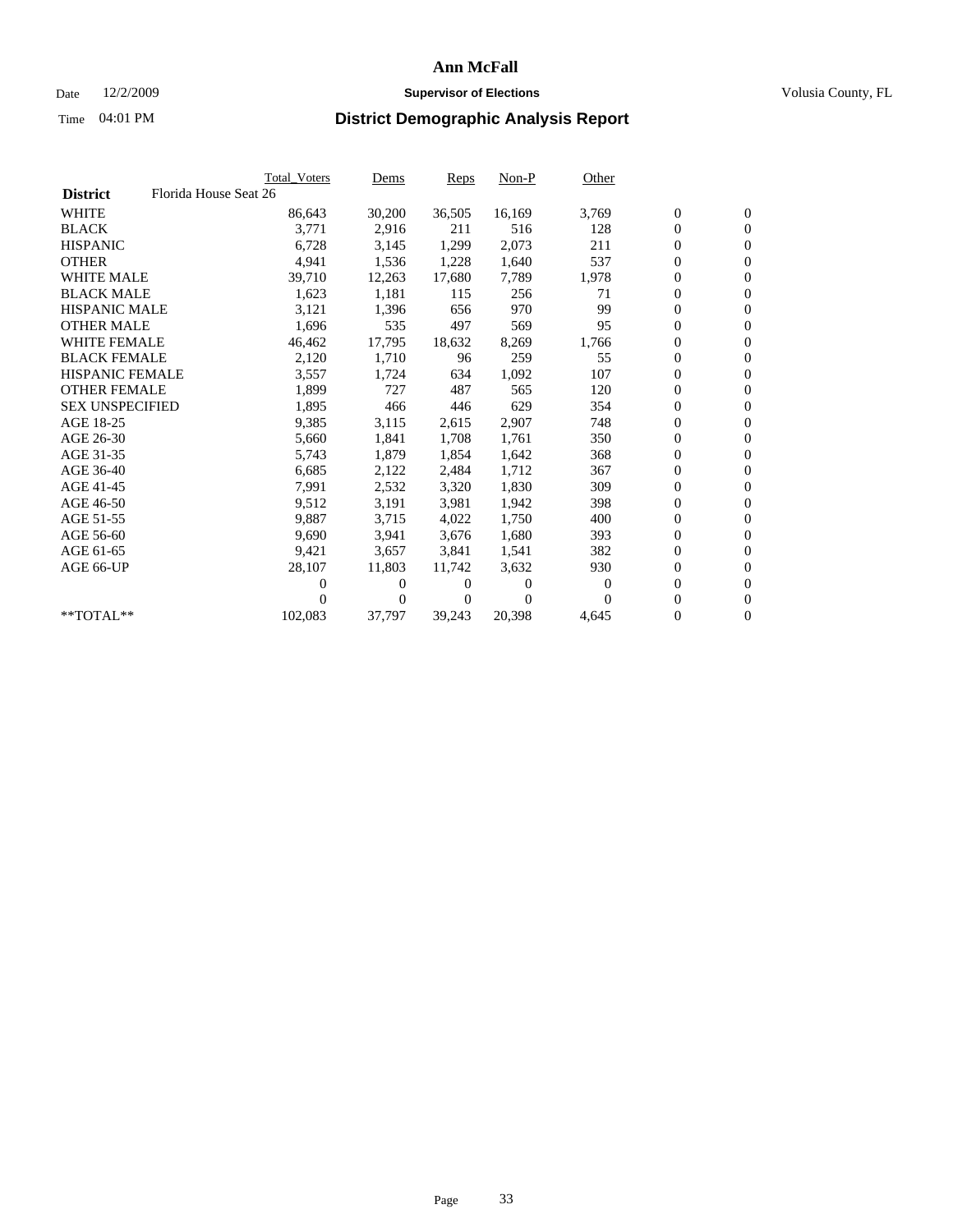## Date 12/2/2009 **Supervisor of Elections Supervisor of Elections** Volusia County, FL

|                        |                       | <b>Total Voters</b> | Dems   | <b>Reps</b> | $Non-P$  | Other            |                  |                  |  |
|------------------------|-----------------------|---------------------|--------|-------------|----------|------------------|------------------|------------------|--|
| <b>District</b>        | Florida House Seat 27 |                     |        |             |          |                  |                  |                  |  |
| <b>WHITE</b>           |                       | 50,742              | 20,804 | 16,836      | 10,884   | 2,218            | $\boldsymbol{0}$ | $\boldsymbol{0}$ |  |
| <b>BLACK</b>           |                       | 16,494              | 13,984 | 464         | 1,766    | 280              | 0                | $\mathbf{0}$     |  |
| <b>HISPANIC</b>        |                       | 1,709               | 828    | 296         | 513      | 72               | 0                | $\mathbf{0}$     |  |
| <b>OTHER</b>           |                       | 4,143               | 1,716  | 650         | 1,358    | 419              | 0                | $\mathbf{0}$     |  |
| <b>WHITE MALE</b>      |                       | 23,225              | 8,410  | 8,293       | 5,308    | 1,214            | 0                | $\mathbf{0}$     |  |
| <b>BLACK MALE</b>      |                       | 6,530               | 5,340  | 234         | 808      | 148              | 0                | $\mathbf{0}$     |  |
| <b>HISPANIC MALE</b>   |                       | 790                 | 368    | 139         | 241      | 42               | 0                | $\mathbf{0}$     |  |
| <b>OTHER MALE</b>      |                       | 1,277               | 538    | 258         | 407      | 74               | 0                | $\mathbf{0}$     |  |
| <b>WHITE FEMALE</b>    |                       | 27,211              | 12,272 | 8,450       | 5,507    | 982              | $\overline{0}$   | $\mathbf{0}$     |  |
| <b>BLACK FEMALE</b>    |                       | 9,804               | 8,515  | 226         | 932      | 131              | 0                | $\mathbf{0}$     |  |
| <b>HISPANIC FEMALE</b> |                       | 905                 | 455    | 157         | 266      | 27               | $\boldsymbol{0}$ | $\mathbf{0}$     |  |
| <b>OTHER FEMALE</b>    |                       | 1,575               | 757    | 280         | 475      | 63               | 0                | $\mathbf{0}$     |  |
| <b>SEX UNSPECIFIED</b> |                       | 1,771               | 677    | 209         | 577      | 308              | 0                | $\mathbf{0}$     |  |
| AGE 18-25              |                       | 9,883               | 5,496  | 1,361       | 2,443    | 583              | 0                | $\mathbf{0}$     |  |
| AGE 26-30              |                       | 5,268               | 2,485  | 927         | 1,633    | 223              | 0                | $\mathbf{0}$     |  |
| AGE 31-35              |                       | 4,414               | 2,068  | 865         | 1,251    | 230              | 0                | $\mathbf{0}$     |  |
| AGE 36-40              |                       | 4,598               | 2,113  | 1,151       | 1,143    | 191              | 0                | $\mathbf{0}$     |  |
| AGE 41-45              |                       | 5,235               | 2,462  | 1,347       | 1,178    | 248              | 0                | $\mathbf{0}$     |  |
| AGE 46-50              |                       | 6,392               | 3,127  | 1,742       | 1,258    | 265              | 0                | $\mathbf{0}$     |  |
| AGE 51-55              |                       | 6,666               | 3,539  | 1,727       | 1,160    | 240              | 0                | $\mathbf{0}$     |  |
| AGE 56-60              |                       | 6,125               | 3,139  | 1.650       | 1,113    | 223              | 0                | $\mathbf{0}$     |  |
| AGE 61-65              |                       | 5,772               | 2,908  | 1,664       | 983      | 217              | 0                | $\mathbf{0}$     |  |
| AGE 66-UP              |                       | 18,735              | 9,995  | 5,812       | 2,359    | 569              | 0                | $\mathbf{0}$     |  |
|                        |                       | 0                   | 0      | 0           | $\theta$ | $\boldsymbol{0}$ | 0                | $\mathbf{0}$     |  |
|                        |                       | 0                   | 0      | 0           | $\Omega$ | $\Omega$         | 0                | $\mathbf{0}$     |  |
| **TOTAL**              |                       | 73,088              | 37,332 | 18,246      | 14,521   | 2,989            | 0                | $\boldsymbol{0}$ |  |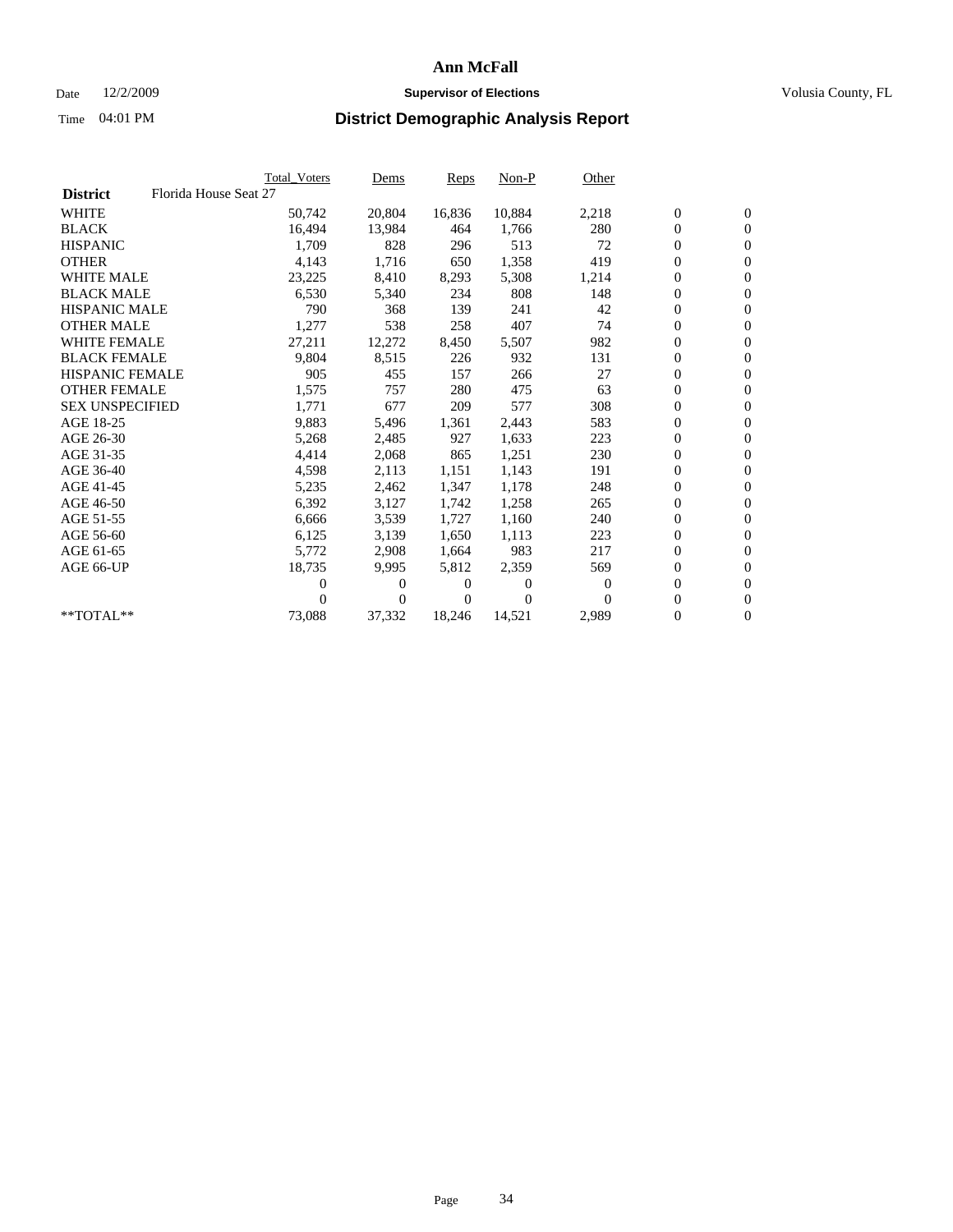## Date 12/2/2009 **Supervisor of Elections Supervisor of Elections** Volusia County, FL

|                        |                       | <b>Total Voters</b> | Dems   | <b>Reps</b> | $Non-P$  | Other    |                  |                  |
|------------------------|-----------------------|---------------------|--------|-------------|----------|----------|------------------|------------------|
| <b>District</b>        | Florida House Seat 28 |                     |        |             |          |          |                  |                  |
| <b>WHITE</b>           |                       | 90,228              | 31,679 | 35,672      | 19,188   | 3,689    | $\boldsymbol{0}$ | $\boldsymbol{0}$ |
| <b>BLACK</b>           |                       | 4,002               | 3,224  | 180         | 499      | 99       | $\overline{0}$   | $\mathbf{0}$     |
| <b>HISPANIC</b>        |                       | 4,725               | 2,243  | 885         | 1,421    | 176      | 0                | $\mathbf{0}$     |
| <b>OTHER</b>           |                       | 4,528               | 1,338  | 999         | 1.647    | 544      | 0                | $\mathbf{0}$     |
| <b>WHITE MALE</b>      |                       | 41,927              | 13,095 | 17,464      | 9,406    | 1,962    | 0                | $\mathbf{0}$     |
| <b>BLACK MALE</b>      |                       | 1,818               | 1,376  | 99          | 281      | 62       | $\boldsymbol{0}$ | $\mathbf{0}$     |
| <b>HISPANIC MALE</b>   |                       | 2,206               | 1,015  | 410         | 681      | 100      | 0                | $\mathbf{0}$     |
| <b>OTHER MALE</b>      |                       | 1,527               | 460    | 400         | 571      | 96       | 0                | $\mathbf{0}$     |
| <b>WHITE FEMALE</b>    |                       | 47,731              | 18,392 | 18,002      | 9,637    | 1,700    | 0                | $\mathbf{0}$     |
| <b>BLACK FEMALE</b>    |                       | 2,158               | 1,829  | 79          | 214      | 36       | 0                | $\Omega$         |
| HISPANIC FEMALE        |                       | 2,488               | 1,211  | 471         | 730      | 76       | $\boldsymbol{0}$ | $\mathbf{0}$     |
| <b>OTHER FEMALE</b>    |                       | 1,753               | 651    | 413         | 576      | 113      | 0                | $\mathbf{0}$     |
| <b>SEX UNSPECIFIED</b> |                       | 1,875               | 455    | 398         | 659      | 363      | 0                | $\mathbf{0}$     |
| AGE 18-25              |                       | 9,182               | 3,101  | 2,374       | 2,967    | 740      | $\overline{0}$   | $\mathbf{0}$     |
| AGE 26-30              |                       | 5,959               | 2,002  | 1,593       | 2,025    | 339      | 0                | $\mathbf{0}$     |
| AGE 31-35              |                       | 5,779               | 1,984  | 1,686       | 1,803    | 306      | 0                | $\mathbf{0}$     |
| AGE 36-40              |                       | 6,725               | 2,258  | 2,258       | 1,887    | 322      | 0                | $\mathbf{0}$     |
| AGE 41-45              |                       | 7,448               | 2,512  | 2,820       | 1,791    | 325      | 0                | $\mathbf{0}$     |
| AGE 46-50              |                       | 9,345               | 3,248  | 3,764       | 2,031    | 302      | 0                | $\Omega$         |
| AGE 51-55              |                       | 9,958               | 3,848  | 3,753       | 2,005    | 352      | $\boldsymbol{0}$ | $\mathbf{0}$     |
| AGE 56-60              |                       | 9.794               | 3.919  | 3,536       | 1,940    | 399      | 0                | $\mathbf{0}$     |
| AGE 61-65              |                       | 9,678               | 3,699  | 3,690       | 1,865    | 424      | 0                | $\Omega$         |
| AGE 66-UP              |                       | 29,615              | 11,913 | 12,262      | 4,441    | 999      | $\overline{0}$   | $\mathbf{0}$     |
|                        |                       | 0                   | 0      | 0           | $\theta$ | $\Omega$ | 0                | $\mathbf{0}$     |
|                        |                       | 0                   | 0      | 0           | $\Omega$ | $\Omega$ | 0                | $\mathbf{0}$     |
| $*$ TOTAL $**$         |                       | 103,483             | 38,484 | 37,736      | 22,755   | 4,508    | 0                | $\boldsymbol{0}$ |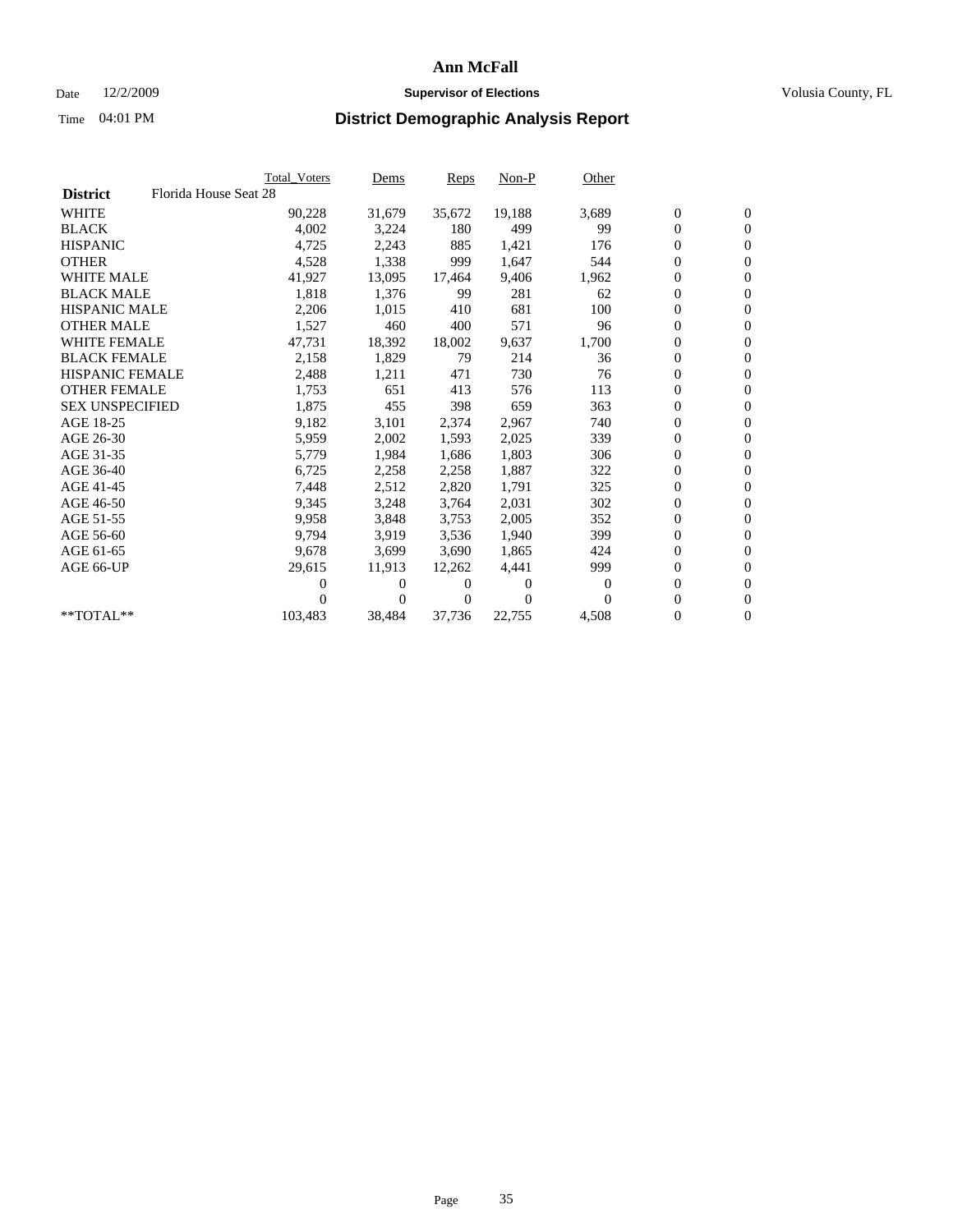### Date  $12/2/2009$  **Supervisor of Elections Supervisor of Elections** Volusia County, FL

|                        |                       | Total Voters   | Dems           | <b>Reps</b> | Non-P        | Other    |                  |                  |
|------------------------|-----------------------|----------------|----------------|-------------|--------------|----------|------------------|------------------|
| <b>District</b>        | Florida House Seat 33 |                |                |             |              |          |                  |                  |
| <b>WHITE</b>           |                       | 5,007          | 1,564          | 2,192       | 1,010        | 241      | $\boldsymbol{0}$ | $\boldsymbol{0}$ |
| <b>BLACK</b>           |                       | 502            | 395            | 26          | 70           | 11       | $\boldsymbol{0}$ | $\mathbf{0}$     |
| <b>HISPANIC</b>        |                       | 1,023          | 482            | 168         | 332          | 41       | $\overline{0}$   | $\mathbf{0}$     |
| <b>OTHER</b>           |                       | 372            | 119            | 80          | 123          | 50       | $\boldsymbol{0}$ | $\mathbf{0}$     |
| <b>WHITE MALE</b>      |                       | 2,376          | 644            | 1,104       | 511          | 117      | $\boldsymbol{0}$ | $\mathbf{0}$     |
| <b>BLACK MALE</b>      |                       | 217            | 169            | 11          | 31           | 6        | $\boldsymbol{0}$ | $\mathbf{0}$     |
| <b>HISPANIC MALE</b>   |                       | 476            | 208            | 89          | 163          | 16       | $\boldsymbol{0}$ | $\mathbf{0}$     |
| <b>OTHER MALE</b>      |                       | 131            | 48             | 29          | 47           | 7        | $\boldsymbol{0}$ | $\mathbf{0}$     |
| <b>WHITE FEMALE</b>    |                       | 2,593          | 909            | 1,071       | 491          | 122      | $\overline{0}$   | $\mathbf{0}$     |
| <b>BLACK FEMALE</b>    |                       | 280            | 221            | 15          | 39           | 5        | $\boldsymbol{0}$ | $\mathbf{0}$     |
| <b>HISPANIC FEMALE</b> |                       | 536            | 269            | 78          | 164          | 25       | $\boldsymbol{0}$ | $\mathbf{0}$     |
| <b>OTHER FEMALE</b>    |                       | 133            | 48             | 31          | 43           | 11       | $\mathbf{0}$     | $\mathbf{0}$     |
| <b>SEX UNSPECIFIED</b> |                       | 162            | 44             | 38          | 46           | 34       | $\boldsymbol{0}$ | $\mathbf{0}$     |
| AGE 18-25              |                       | 803            | 266            | 195         | 280          | 62       | $\boldsymbol{0}$ | $\mathbf{0}$     |
| AGE 26-30              |                       | 462            | 166            | 112         | 145          | 39       | $\overline{0}$   | $\mathbf{0}$     |
| AGE 31-35              |                       | 522            | 180            | 162         | 145          | 35       | $\boldsymbol{0}$ | $\mathbf{0}$     |
| AGE 36-40              |                       | 584            | 202            | 204         | 147          | 31       | $\boldsymbol{0}$ | $\mathbf{0}$     |
| AGE 41-45              |                       | 599            | 213            | 229         | 126          | 31       | $\overline{0}$   | $\mathbf{0}$     |
| AGE 46-50              |                       | 814            | 266            | 323         | 187          | 38       | $\boldsymbol{0}$ | $\mathbf{0}$     |
| AGE 51-55              |                       | 756            | 281            | 305         | 137          | 33       | $\boldsymbol{0}$ | $\mathbf{0}$     |
| AGE 56-60              |                       | 619            | 241            | 245         | 118          | 15       | $\boldsymbol{0}$ | $\Omega$         |
| AGE 61-65              |                       | 552            | 237            | 204         | 90           | 21       | $\overline{0}$   | $\mathbf{0}$     |
| AGE 66-UP              |                       | 1,193          | 508            | 487         | 160          | 38       | $\boldsymbol{0}$ | $\mathbf{0}$     |
|                        |                       | $\overline{0}$ | $\overline{0}$ | 0           | $\mathbf{0}$ | $\theta$ | $\overline{0}$   | $\mathbf{0}$     |
|                        |                       | $\theta$       | $\theta$       | $\Omega$    | $\theta$     | $\Omega$ | $\boldsymbol{0}$ | $\mathbf{0}$     |
| **TOTAL**              |                       | 6,904          | 2,560          | 2,466       | 1,535        | 343      | 0                | $\mathbf{0}$     |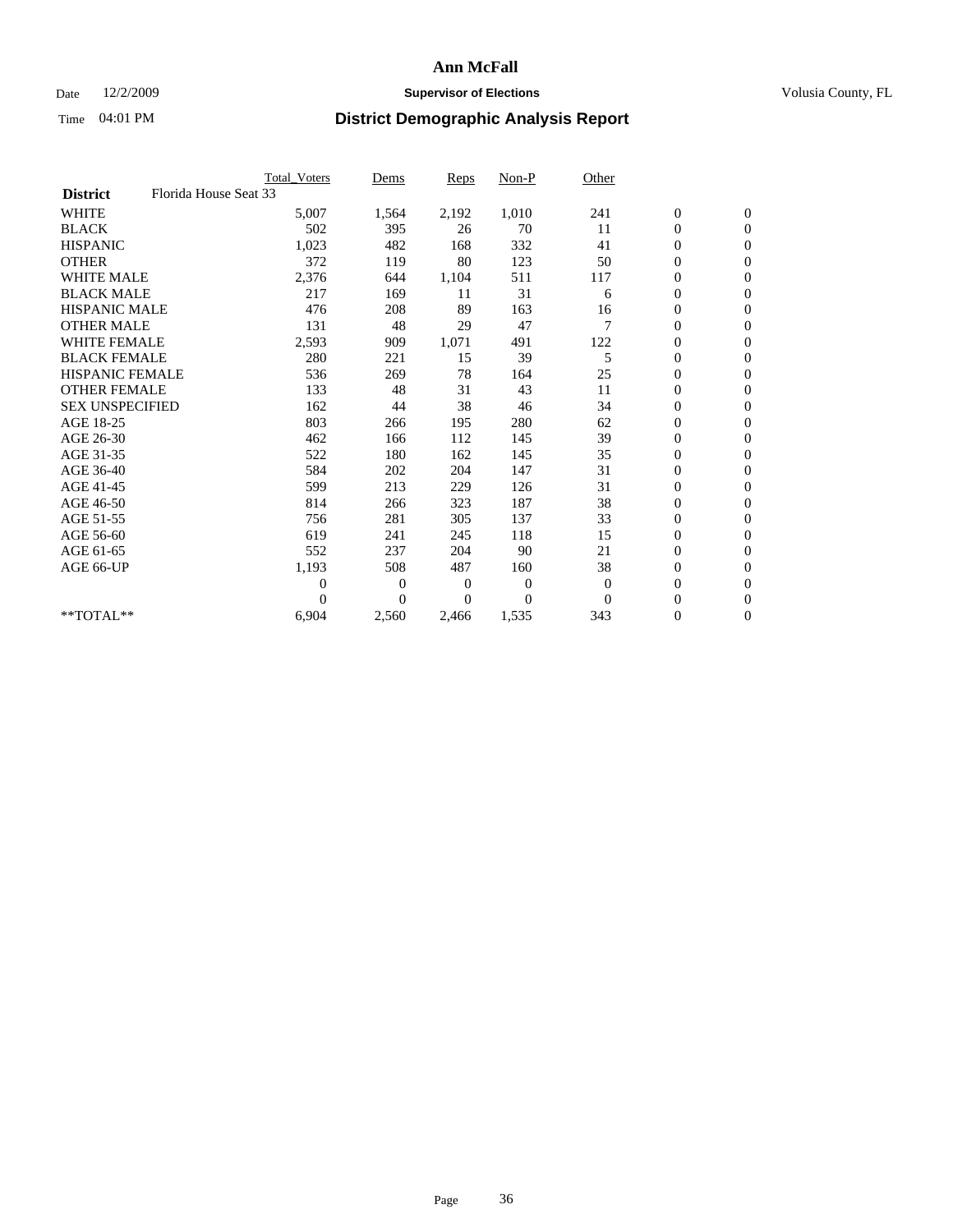## Date 12/2/2009 **Supervisor of Elections Supervisor of Elections** Volusia County, FL

|                        |                         | <b>Total Voters</b> | Dems           | <b>Reps</b> | $Non-P$  | Other            |                  |                  |  |
|------------------------|-------------------------|---------------------|----------------|-------------|----------|------------------|------------------|------------------|--|
| <b>District</b>        | School Board District 1 |                     |                |             |          |                  |                  |                  |  |
| <b>WHITE</b>           |                         | 48,307              | 17,432         | 19,741      | 8,857    | 2,277            | $\boldsymbol{0}$ | $\boldsymbol{0}$ |  |
| <b>BLACK</b>           |                         | 4,205               | 3,479          | 152         | 478      | 96               | $\boldsymbol{0}$ | $\mathbf{0}$     |  |
| <b>HISPANIC</b>        |                         | 2,867               | 1,244          | 527         | 962      | 134              | 0                | $\mathbf{0}$     |  |
| <b>OTHER</b>           |                         | 2,689               | 874            | 647         | 882      | 286              | 0                | $\mathbf{0}$     |  |
| <b>WHITE MALE</b>      |                         | 22,065              | 7,062          | 9,549       | 4,251    | 1,203            | 0                | $\mathbf{0}$     |  |
| <b>BLACK MALE</b>      |                         | 1,712               | 1,364          | 71          | 219      | 58               | $\overline{0}$   | $\mathbf{0}$     |  |
| <b>HISPANIC MALE</b>   |                         | 1,316               | 575            | 256         | 419      | 66               | 0                | $\mathbf{0}$     |  |
| <b>OTHER MALE</b>      |                         | 856                 | 293            | 248         | 259      | 56               | 0                | $\mathbf{0}$     |  |
| <b>WHITE FEMALE</b>    |                         | 26,002              | 10,286         | 10,106      | 4,549    | 1,061            | $\boldsymbol{0}$ | $\mathbf{0}$     |  |
| <b>BLACK FEMALE</b>    |                         | 2,456               | 2,087          | 80          | 252      | 37               | 0                | $\mathbf{0}$     |  |
| <b>HISPANIC FEMALE</b> |                         | 1,531               | 662            | 268         | 535      | 66               | 0                | $\mathbf{0}$     |  |
| <b>OTHER FEMALE</b>    |                         | 1,029               | 404            | 250         | 314      | 61               | 0                | $\mathbf{0}$     |  |
| <b>SEX UNSPECIFIED</b> |                         | 1,101               | 296            | 239         | 381      | 185              | 0                | $\mathbf{0}$     |  |
| AGE 18-25              |                         | 5,968               | 1,983          | 1,616       | 1,880    | 489              | 0                | $\mathbf{0}$     |  |
| AGE 26-30              |                         | 3,780               | 1,331          | 1,058       | 1,153    | 238              | 0                | $\mathbf{0}$     |  |
| AGE 31-35              |                         | 3,574               | 1,221          | 1,104       | 990      | 259              | 0                | $\mathbf{0}$     |  |
| AGE 36-40              |                         | 4,065               | 1,382          | 1,457       | 1,013    | 213              | 0                | $\mathbf{0}$     |  |
| AGE 41-45              |                         | 4,596               | 1,556          | 1,866       | 981      | 193              | 0                | $\mathbf{0}$     |  |
| AGE 46-50              |                         | 5,521               | 2,023          | 2,197       | 1,056    | 245              | 0                | $\mathbf{0}$     |  |
| AGE 51-55              |                         | 5,521               | 2,280          | 2,094       | 917      | 230              | $\boldsymbol{0}$ | $\mathbf{0}$     |  |
| AGE 56-60              |                         | 5,308               | 2,324          | 1.945       | 804      | 235              | 0                | $\mathbf{0}$     |  |
| AGE 61-65              |                         | 4,900               | 2,153          | 1,859       | 690      | 198              | 0                | $\mathbf{0}$     |  |
| AGE 66-UP              |                         | 14,834              | 6,775          | 5,871       | 1,695    | 493              | 0                | $\mathbf{0}$     |  |
|                        |                         | 0                   | 0              | 0           | $\theta$ | $\boldsymbol{0}$ | 0                | $\mathbf{0}$     |  |
|                        |                         | 0                   | $\overline{0}$ | 0           | $\Omega$ | $\Omega$         | 0                | $\mathbf{0}$     |  |
| **TOTAL**              |                         | 58,068              | 23,029         | 21,067      | 11,179   | 2,793            | 0                | $\boldsymbol{0}$ |  |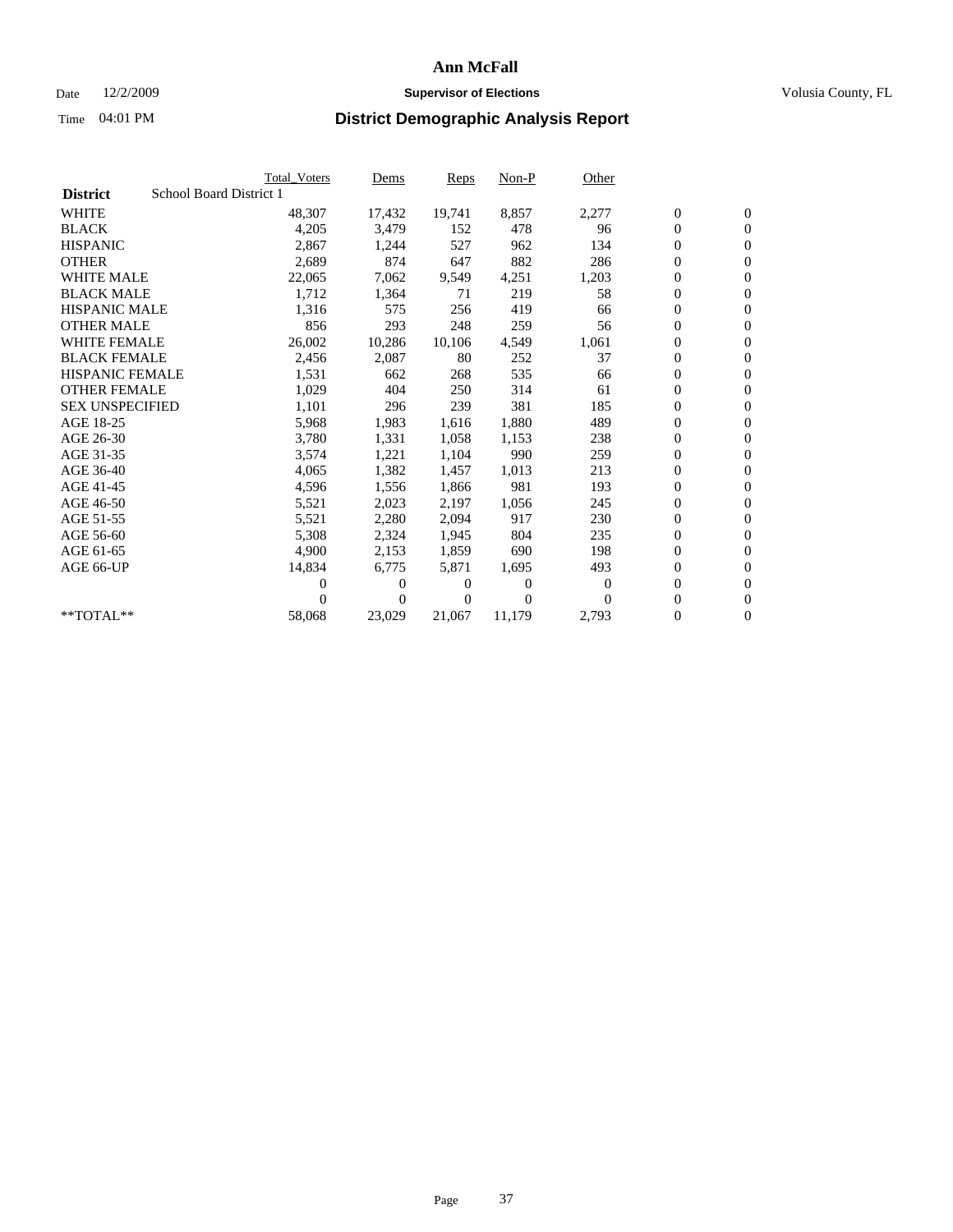## Date 12/2/2009 **Supervisor of Elections Supervisor of Elections** Volusia County, FL

|                        |                         | <b>Total Voters</b> | Dems           | <b>Reps</b> | $Non-P$  | Other    |                  |                  |  |
|------------------------|-------------------------|---------------------|----------------|-------------|----------|----------|------------------|------------------|--|
| <b>District</b>        | School Board District 2 |                     |                |             |          |          |                  |                  |  |
| <b>WHITE</b>           |                         | 39,809              | 15,389         | 14,357      | 8,397    | 1,666    | $\boldsymbol{0}$ | $\boldsymbol{0}$ |  |
| <b>BLACK</b>           |                         | 10,086              | 8,568          | 283         | 1,058    | 177      | $\overline{0}$   | $\mathbf{0}$     |  |
| <b>HISPANIC</b>        |                         | 1,105               | 481            | 222         | 360      | 42       | $\overline{0}$   | $\mathbf{0}$     |  |
| <b>OTHER</b>           |                         | 2,964               | 1,181          | 509         | 981      | 293      | 0                | $\mathbf{0}$     |  |
| <b>WHITE MALE</b>      |                         | 18,548              | 6,366          | 7,094       | 4,162    | 926      | 0                | $\mathbf{0}$     |  |
| <b>BLACK MALE</b>      |                         | 4,021               | 3,305          | 145         | 491      | 80       | $\boldsymbol{0}$ | $\mathbf{0}$     |  |
| <b>HISPANIC MALE</b>   |                         | 531                 | 225            | 105         | 178      | 23       | 0                | $\mathbf{0}$     |  |
| <b>OTHER MALE</b>      |                         | 999                 | 397            | 216         | 335      | 51       | 0                | $\mathbf{0}$     |  |
| <b>WHITE FEMALE</b>    |                         | 20,996              | 8,927          | 7,170       | 4,178    | 721      | 0                | $\mathbf{0}$     |  |
| <b>BLACK FEMALE</b>    |                         | 5,969               | 5,186          | 135         | 552      | 96       | 0                | $\Omega$         |  |
| <b>HISPANIC FEMALE</b> |                         | 566                 | 252            | 116         | 180      | 18       | $\boldsymbol{0}$ | $\mathbf{0}$     |  |
| <b>OTHER FEMALE</b>    |                         | 1,115               | 518            | 198         | 347      | 52       | 0                | $\mathbf{0}$     |  |
| <b>SEX UNSPECIFIED</b> |                         | 1,219               | 443            | 192         | 373      | 211      | 0                | $\mathbf{0}$     |  |
| AGE 18-25              |                         | 7,002               | 4,001          | 1,053       | 1,577    | 371      | $\overline{0}$   | $\mathbf{0}$     |  |
| AGE 26-30              |                         | 3,560               | 1,565          | 705         | 1,122    | 168      | 0                | $\mathbf{0}$     |  |
| AGE 31-35              |                         | 2,785               | 1,230          | 611         | 819      | 125      | 0                | $\mathbf{0}$     |  |
| AGE 36-40              |                         | 3,047               | 1,342          | 833         | 756      | 116      | $\overline{0}$   | $\mathbf{0}$     |  |
| AGE 41-45              |                         | 3,555               | 1,563          | 1,030       | 806      | 156      | 0                | $\mathbf{0}$     |  |
| AGE 46-50              |                         | 4,340               | 1,943          | 1,330       | 905      | 162      | 0                | $\Omega$         |  |
| AGE 51-55              |                         | 4,751               | 2,304          | 1,429       | 844      | 174      | $\boldsymbol{0}$ | $\mathbf{0}$     |  |
| AGE 56-60              |                         | 4,739               | 2,172          | 1.449       | 940      | 178      | 0                | $\mathbf{0}$     |  |
| AGE 61-65              |                         | 4,728               | 2,103          | 1,528       | 894      | 203      | 0                | $\Omega$         |  |
| AGE 66-UP              |                         | 15,457              | 7,396          | 5,403       | 2,133    | 525      | $\overline{0}$   | $\mathbf{0}$     |  |
|                        |                         | 0                   | 0              | 0           | $\theta$ | $\bf{0}$ | 0                | $\mathbf{0}$     |  |
|                        |                         | 0                   | $\overline{0}$ | 0           | $\Omega$ | $\Omega$ | 0                | $\mathbf{0}$     |  |
| $*$ TOTAL $**$         |                         | 53,964              | 25,619         | 15,371      | 10,796   | 2,178    | 0                | $\boldsymbol{0}$ |  |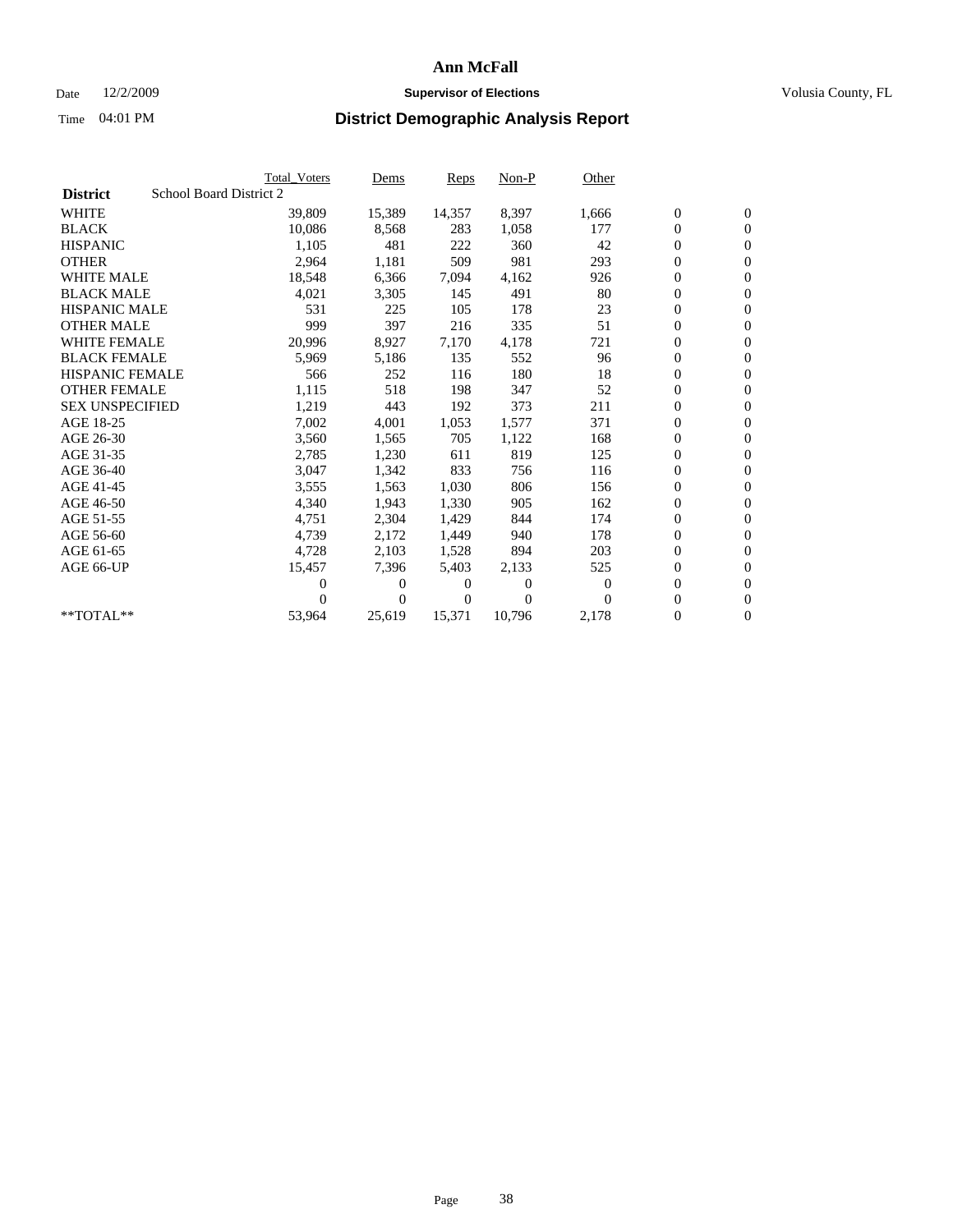## Date 12/2/2009 **Supervisor of Elections Supervisor of Elections** Volusia County, FL

|                        |                         | <b>Total Voters</b> | Dems     | <b>Reps</b> | Non-P    | Other            |                  |                  |  |
|------------------------|-------------------------|---------------------|----------|-------------|----------|------------------|------------------|------------------|--|
| <b>District</b>        | School Board District 3 |                     |          |             |          |                  |                  |                  |  |
| <b>WHITE</b>           |                         | 62,486              | 22,697   | 23,926      | 13,431   | 2,432            | $\boldsymbol{0}$ | $\boldsymbol{0}$ |  |
| <b>BLACK</b>           |                         | 1,877               | 1,562    | 78          | 206      | 31               | $\boldsymbol{0}$ | $\mathbf{0}$     |  |
| <b>HISPANIC</b>        |                         | 897                 | 370      | 218         | 269      | 40               | 0                | $\mathbf{0}$     |  |
| <b>OTHER</b>           |                         | 2,602               | 739      | 559         | 948      | 356              | 0                | $\mathbf{0}$     |  |
| <b>WHITE MALE</b>      |                         | 28,811              | 9,289    | 11,708      | 6,537    | 1,277            | 0                | $\mathbf{0}$     |  |
| <b>BLACK MALE</b>      |                         | 850                 | 666      | 42          | 123      | 19               | 0                | $\mathbf{0}$     |  |
| <b>HISPANIC MALE</b>   |                         | 405                 | 154      | 91          | 137      | 23               | 0                | $\mathbf{0}$     |  |
| <b>OTHER MALE</b>      |                         | 844                 | 248      | 221         | 321      | 54               | 0                | $\mathbf{0}$     |  |
| <b>WHITE FEMALE</b>    |                         | 33,272              | 13,269   | 12,072      | 6,792    | 1,139            | 0                | $\mathbf{0}$     |  |
| <b>BLACK FEMALE</b>    |                         | 1,010               | 883      | 34          | 82       | 11               | 0                | $\mathbf{0}$     |  |
| <b>HISPANIC FEMALE</b> |                         | 482                 | 212      | 125         | 128      | 17               | 0                | $\mathbf{0}$     |  |
| <b>OTHER FEMALE</b>    |                         | 974                 | 356      | 238         | 311      | 69               | 0                | $\mathbf{0}$     |  |
| <b>SEX UNSPECIFIED</b> |                         | 1,214               | 291      | 250         | 423      | 250              | 0                | $\mathbf{0}$     |  |
| AGE 18-25              |                         | 5,427               | 1,786    | 1,346       | 1,835    | 460              | 0                | $\mathbf{0}$     |  |
| AGE 26-30              |                         | 3,461               | 1,156    | 960         | 1,157    | 188              | 0                | $\mathbf{0}$     |  |
| AGE 31-35              |                         | 3,463               | 1,119    | 1,059       | 1,106    | 179              | 0                | $\mathbf{0}$     |  |
| AGE 36-40              |                         | 4,087               | 1,337    | 1,361       | 1,191    | 198              | 0                | $\mathbf{0}$     |  |
| AGE 41-45              |                         | 4,634               | 1,506    | 1,750       | 1,177    | 201              | 0                | $\mathbf{0}$     |  |
| AGE 46-50              |                         | 6,101               | 2,111    | 2,439       | 1,346    | 205              | 0                | $\mathbf{0}$     |  |
| AGE 51-55              |                         | 6,676               | 2,584    | 2,516       | 1,335    | 241              | 0                | $\mathbf{0}$     |  |
| AGE 56-60              |                         | 6,719               | 2,763    | 2,410       | 1,296    | 250              | 0                | $\Omega$         |  |
| AGE 61-65              |                         | 6,701               | 2,569    | 2,572       | 1,280    | 280              | 0                | $\mathbf{0}$     |  |
| AGE 66-UP              |                         | 20,593              | 8,437    | 8,368       | 3,131    | 657              | 0                | $\mathbf{0}$     |  |
|                        |                         | 0                   | 0        | 0           | $\theta$ | $\boldsymbol{0}$ | 0                | $\mathbf{0}$     |  |
|                        |                         | 0                   | $\Omega$ | 0           | $\Omega$ | $\Omega$         | 0                | $\boldsymbol{0}$ |  |
| $*$ TOTAL $**$         |                         | 67,862              | 25,368   | 24,781      | 14,854   | 2,859            | 0                | $\overline{0}$   |  |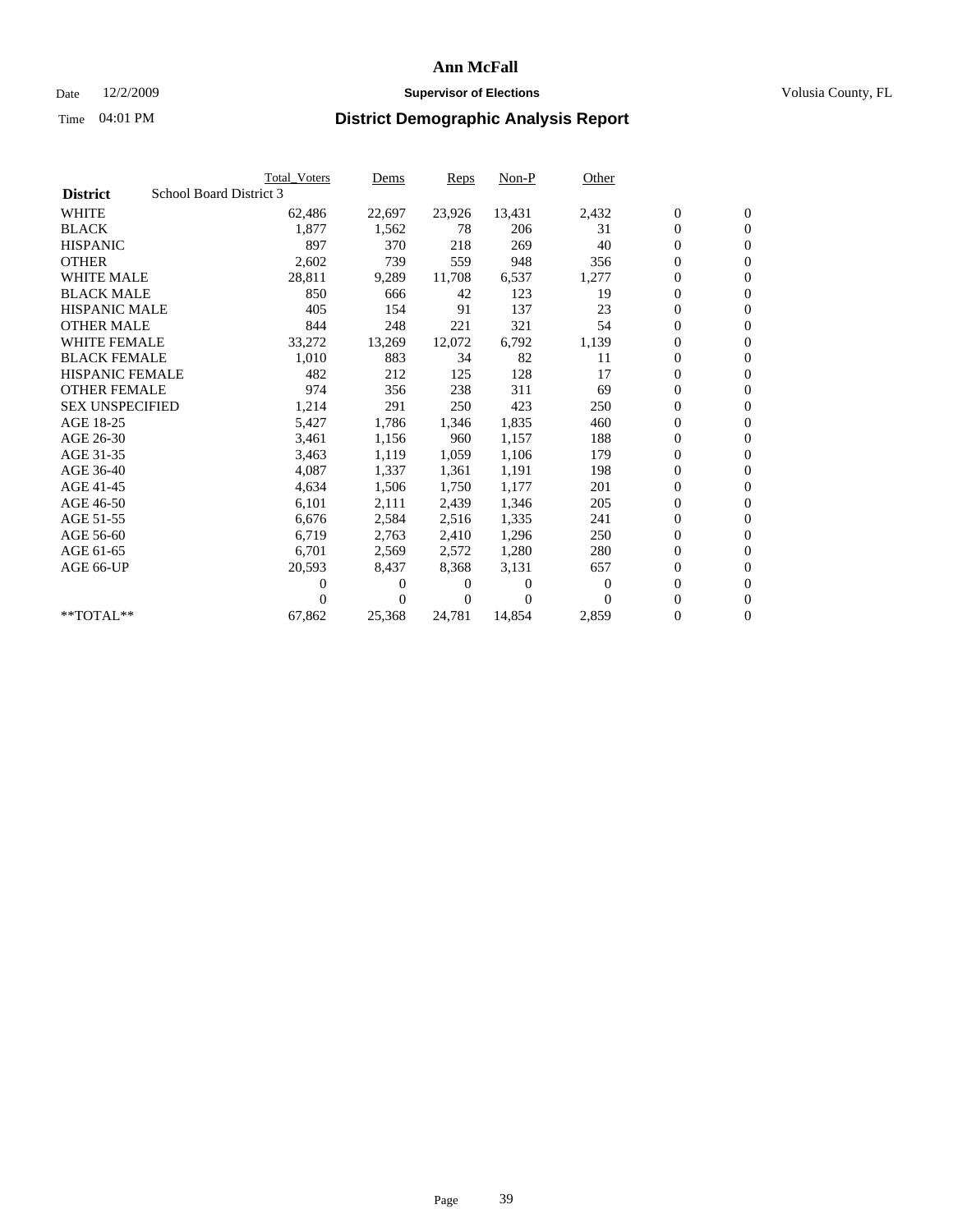## Date 12/2/2009 **Supervisor of Elections Supervisor of Elections** Volusia County, FL

|                        |                         | <b>Total Voters</b> | Dems         | <b>Reps</b> | $Non-P$  | Other    |                  |                  |  |
|------------------------|-------------------------|---------------------|--------------|-------------|----------|----------|------------------|------------------|--|
| <b>District</b>        | School Board District 4 |                     |              |             |          |          |                  |                  |  |
| <b>WHITE</b>           |                         | 52,304              | 19,289       | 20,791      | 10,228   | 1,996    | $\boldsymbol{0}$ | $\boldsymbol{0}$ |  |
| <b>BLACK</b>           |                         | 5,057               | 4,170        | 183         | 613      | 91       | $\overline{0}$   | $\mathbf{0}$     |  |
| <b>HISPANIC</b>        |                         | 1,148               | 521          | 293         | 302      | 32       | $\overline{0}$   | $\mathbf{0}$     |  |
| <b>OTHER</b>           |                         | 3,250               | 1,112        | 764         | 1,063    | 311      | 0                | $\mathbf{0}$     |  |
| <b>WHITE MALE</b>      |                         | 23,877              | 7,746        | 10,068      | 5,011    | 1,052    | 0                | $\mathbf{0}$     |  |
| <b>BLACK MALE</b>      |                         | 2,004               | 1,562        | 99          | 288      | 55       | $\boldsymbol{0}$ | $\mathbf{0}$     |  |
| <b>HISPANIC MALE</b>   |                         | 504                 | 207          | 138         | 140      | 19       | 0                | $\mathbf{0}$     |  |
| <b>OTHER MALE</b>      |                         | 1,111               | 359          | 309         | 387      | 56       | 0                | $\mathbf{0}$     |  |
| <b>WHITE FEMALE</b>    |                         | 28,124              | 11,447       | 10,611      | 5,143    | 923      | 0                | $\mathbf{0}$     |  |
| <b>BLACK FEMALE</b>    |                         | 3,017               | 2,578        | 84          | 320      | 35       | 0                | $\Omega$         |  |
| <b>HISPANIC FEMALE</b> |                         | 636                 | 310          | 151         | 162      | 13       | $\boldsymbol{0}$ | $\mathbf{0}$     |  |
| <b>OTHER FEMALE</b>    |                         | 1,300               | 526          | 340         | 373      | 61       | 0                | $\mathbf{0}$     |  |
| <b>SEX UNSPECIFIED</b> |                         | 1,186               | 357          | 231         | 382      | 216      | 0                | $\mathbf{0}$     |  |
| AGE 18-25              |                         | 5,798               | 2,389        | 1,403       | 1,621    | 385      | $\overline{0}$   | $\mathbf{0}$     |  |
| AGE 26-30              |                         | 3,336               | 1,337        | 834         | 1,010    | 155      | 0                | $\mathbf{0}$     |  |
| AGE 31-35              |                         | 3,152               | 1,233        | 861         | 895      | 163      | 0                | $\mathbf{0}$     |  |
| AGE 36-40              |                         | 3,576               | 1,259        | 1,244       | 894      | 179      | $\overline{0}$   | $\mathbf{0}$     |  |
| AGE 41-45              |                         | 4,372               | 1,602        | 1,640       | 965      | 165      | 0                | $\mathbf{0}$     |  |
| AGE 46-50              |                         | 5,428               | 2,055        | 2,094       | 1,081    | 198      | 0                | $\Omega$         |  |
| AGE 51-55              |                         | 5,846               | 2,455        | 2,128       | 1,081    | 182      | $\boldsymbol{0}$ | $\mathbf{0}$     |  |
| AGE 56-60              |                         | 5,825               | 2,475        | 2.027       | 1.115    | 208      | 0                | $\mathbf{0}$     |  |
| AGE 61-65              |                         | 5,916               | 2,394        | 2,251       | 1,045    | 226      | 0                | $\Omega$         |  |
| AGE 66-UP              |                         | 18,510              | 7,893        | 7,549       | 2,499    | 569      | $\overline{0}$   | $\mathbf{0}$     |  |
|                        |                         | 0                   | 0            | 0           | $\theta$ | $\Omega$ | 0                | $\mathbf{0}$     |  |
|                        |                         | 0                   | $\mathbf{0}$ | 0           | $\Omega$ | $\Omega$ | 0                | $\mathbf{0}$     |  |
| $*$ TOTAL $**$         |                         | 61,759              | 25,092       | 22,031      | 12,206   | 2,430    | 0                | $\boldsymbol{0}$ |  |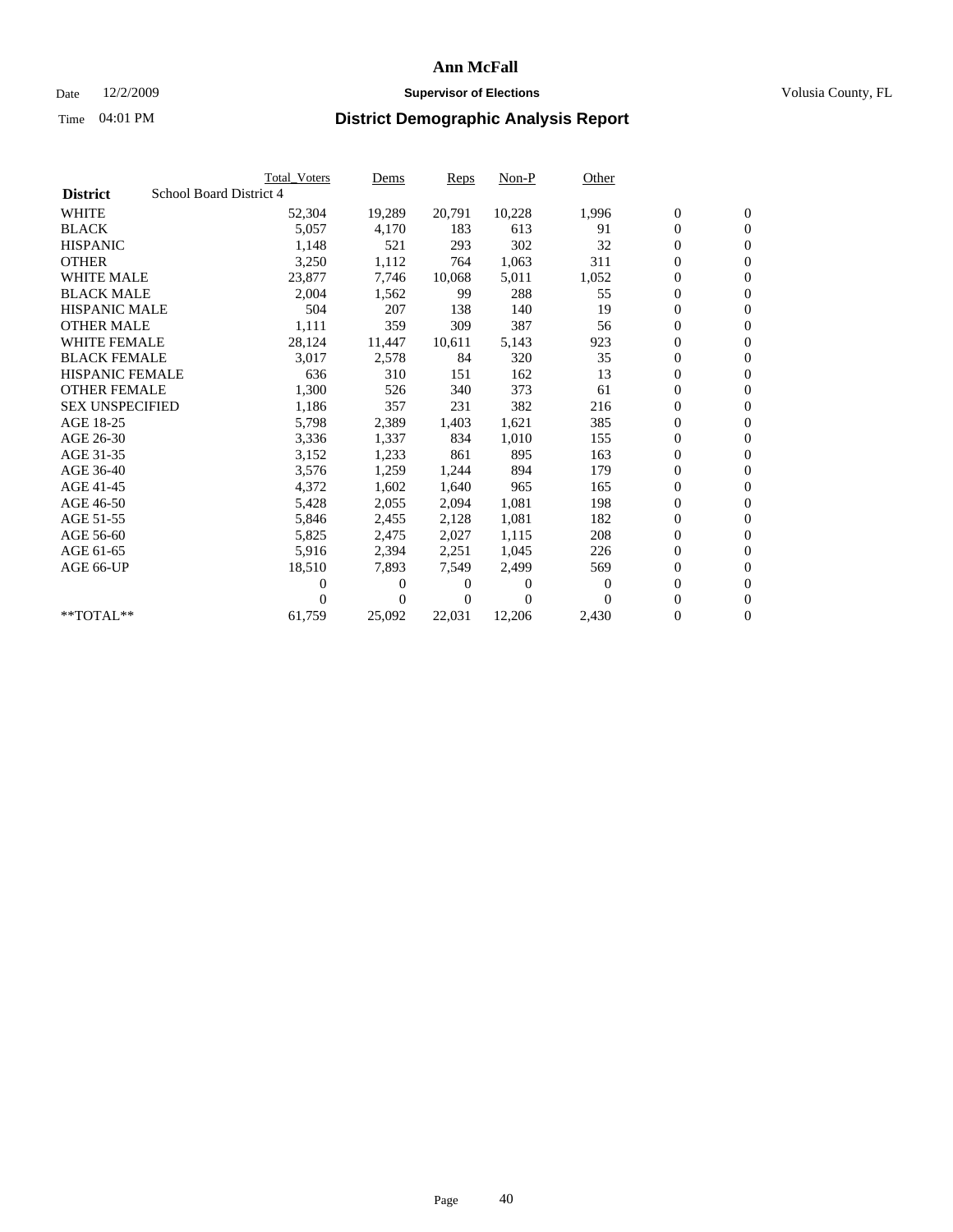## Date 12/2/2009 **Supervisor of Elections Supervisor of Elections** Volusia County, FL

|                        | <b>Total Voters</b>     | <u>Dems</u>    | <b>Reps</b> | $Non-P$      | Other        |                  |                  |  |
|------------------------|-------------------------|----------------|-------------|--------------|--------------|------------------|------------------|--|
| <b>District</b>        | School Board District 5 |                |             |              |              |                  |                  |  |
| <b>WHITE</b>           | 47,161                  | 15,546         | 19,301      | 9,913        | 2,401        | $\boldsymbol{0}$ | $\boldsymbol{0}$ |  |
| <b>BLACK</b>           | 4,946                   | 3,849          | 263         | 673          | 161          | $\boldsymbol{0}$ | $\mathbf{0}$     |  |
| <b>HISPANIC</b>        | 12,204                  | 6,085          | 2,064       | 3,676        | 379          | $\overline{0}$   | $\mathbf{0}$     |  |
| <b>OTHER</b>           | 3,771                   | 1,212          | 743         | 1,358        | 458          | 0                | $\mathbf{0}$     |  |
| <b>WHITE MALE</b>      | 22,035                  | 6,473          | 9,494       | 4,811        | 1,257        | $\boldsymbol{0}$ | $\mathbf{0}$     |  |
| <b>BLACK MALE</b>      | 2,219                   | 1,631          | 147         | 344          | 97           | $\overline{0}$   | $\mathbf{0}$     |  |
| <b>HISPANIC MALE</b>   | 5,718                   | 2,730          | 1,035       | 1,758        | 195          | 0                | $\mathbf{0}$     |  |
| <b>OTHER MALE</b>      | 1,243                   | 433            | 289         | 444          | 77           | $\overline{0}$   | $\mathbf{0}$     |  |
| <b>WHITE FEMALE</b>    | 24,847                  | 8,985          | 9,693       | 5,040        | 1,129        | $\boldsymbol{0}$ | $\mathbf{0}$     |  |
| <b>BLACK FEMALE</b>    | 2,684                   | 2,178          | 116         | 326          | 64           | $\boldsymbol{0}$ | $\mathbf{0}$     |  |
| <b>HISPANIC FEMALE</b> | 6,393                   | 3,302          | 1,023       | 1,890        | 178          | 0                | $\mathbf{0}$     |  |
| <b>OTHER FEMALE</b>    | 1,455                   | 566            | 296         | 494          | 99           | $\mathbf{0}$     | $\mathbf{0}$     |  |
| <b>SEX UNSPECIFIED</b> | 1,488                   | 394            | 278         | 513          | 303          | $\boldsymbol{0}$ | $\mathbf{0}$     |  |
| AGE 18-25              | 7,605                   | 2,682          | 1,692       | 2,580        | 651          | $\boldsymbol{0}$ | $\mathbf{0}$     |  |
| AGE 26-30              | 4,970                   | 1,726          | 1,210       | 1,708        | 326          | $\overline{0}$   | $\mathbf{0}$     |  |
| AGE 31-35              | 5,387                   | 1,988          | 1,470       | 1,604        | 325          | $\boldsymbol{0}$ | $\mathbf{0}$     |  |
| AGE 36-40              | 5,811                   | 2,038          | 1,891       | 1,570        | 312          | $\boldsymbol{0}$ | $\mathbf{0}$     |  |
| AGE 41-45              | 6,230                   | 2,281          | 2,155       | 1,495        | 299          | 0                | $\mathbf{0}$     |  |
| AGE 46-50              | 7,054                   | 2,558          | 2,632       | 1,566        | 298          | 0                | $\mathbf{0}$     |  |
| AGE 51-55              | 6,788                   | 2,689          | 2,473       | 1,322        | 304          | $\overline{0}$   | $\mathbf{0}$     |  |
| AGE 56-60              | 5,763                   | 2,432          | 2.020       | 1.090        | 221          | $\overline{0}$   | $\mathbf{0}$     |  |
| AGE 61-65              | 5,083                   | 2,085          | 1,885       | 906          | 207          | 0                | $\mathbf{0}$     |  |
| AGE 66-UP              | 13,390                  | 6,213          | 4,943       | 1,778        | 456          | $\boldsymbol{0}$ | $\mathbf{0}$     |  |
|                        | 0                       | 0              | 0           | $\mathbf{0}$ | $\mathbf{0}$ | $\mathbf{0}$     | $\mathbf{0}$     |  |
|                        | 0                       | $\overline{0}$ | 0           | $\Omega$     | $\Omega$     | 0                | $\mathbf{0}$     |  |
| **TOTAL**              | 68,082                  | 26,692         | 22,371      | 15,620       | 3,399        | 0                | $\boldsymbol{0}$ |  |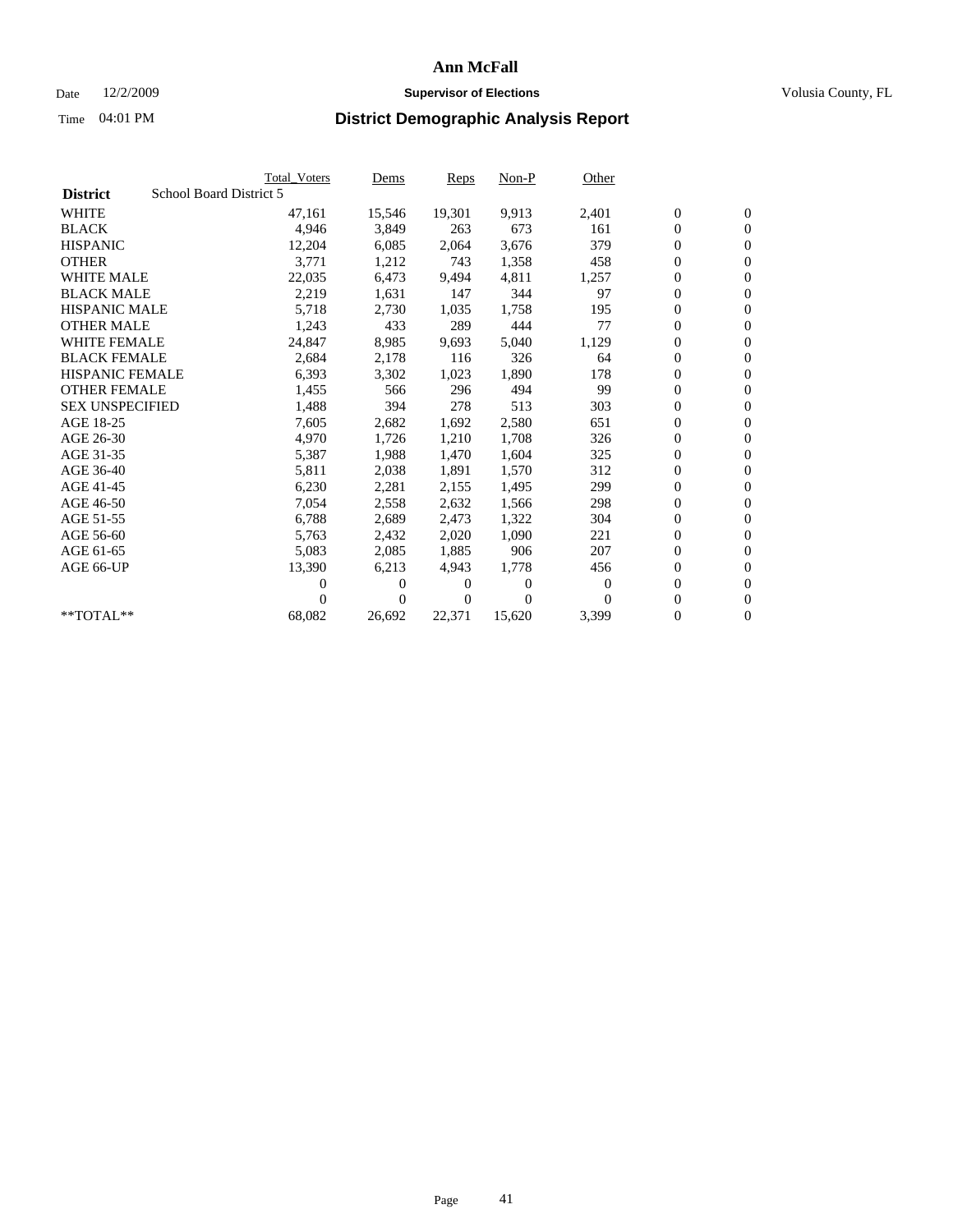## Date 12/2/2009 **Supervisor of Elections Supervisor of Elections** Volusia County, FL

|                        |                       | Total Voters | Dems           | <b>Reps</b>  | $Non-P$      | Other          |                  |                  |  |
|------------------------|-----------------------|--------------|----------------|--------------|--------------|----------------|------------------|------------------|--|
| <b>District</b>        | Florida Senate Seat 1 |              |                |              |              |                |                  |                  |  |
| <b>WHITE</b>           |                       | 5,873        | 2,244          | 2,036        | 1,320        | 273            | $\boldsymbol{0}$ | $\mathbf{0}$     |  |
| <b>BLACK</b>           |                       | 10,683       | 9,130          | 287          | 1,089        | 177            | $\boldsymbol{0}$ | $\mathbf{0}$     |  |
| <b>HISPANIC</b>        |                       | 408          | 195            | 70           | 130          | 13             | $\overline{0}$   | $\mathbf{0}$     |  |
| <b>OTHER</b>           |                       | 1,289        | 622            | 127          | 391          | 149            | $\overline{0}$   | $\mathbf{0}$     |  |
| <b>WHITE MALE</b>      |                       | 2,738        | 861            | 1,059        | 666          | 152            | $\boldsymbol{0}$ | $\mathbf{0}$     |  |
| <b>BLACK MALE</b>      |                       | 4,167        | 3,429          | 156          | 493          | 89             | $\boldsymbol{0}$ | $\mathbf{0}$     |  |
| <b>HISPANIC MALE</b>   |                       | 195          | 84             | 33           | 70           | 8              | $\boldsymbol{0}$ | $\mathbf{0}$     |  |
| <b>OTHER MALE</b>      |                       | 373          | 186            | 53           | 112          | 22             | 0                | $\mathbf{0}$     |  |
| <b>WHITE FEMALE</b>    |                       | 3,109        | 1,372          | 969          | 650          | 118            | $\mathbf{0}$     | $\mathbf{0}$     |  |
| <b>BLACK FEMALE</b>    |                       | 6,408        | 5,610          | 129          | 582          | 87             | $\boldsymbol{0}$ | $\mathbf{0}$     |  |
| <b>HISPANIC FEMALE</b> |                       | 210          | 109            | 37           | 60           | 4              | $\boldsymbol{0}$ | $\boldsymbol{0}$ |  |
| <b>OTHER FEMALE</b>    |                       | 445          | 247            | 55           | 127          | 16             | $\overline{0}$   | $\mathbf{0}$     |  |
| <b>SEX UNSPECIFIED</b> |                       | 608          | 293            | 29           | 170          | 116            | $\mathbf{0}$     | $\mathbf{0}$     |  |
| AGE 18-25              |                       | 4,372        | 3,052          | 301          | 801          | 218            | $\boldsymbol{0}$ | $\mathbf{0}$     |  |
| AGE 26-30              |                       | 1,546        | 923            | 171          | 413          | 39             | $\overline{0}$   | $\mathbf{0}$     |  |
| AGE 31-35              |                       | 1,227        | 743            | 157          | 285          | 42             | $\boldsymbol{0}$ | $\mathbf{0}$     |  |
| AGE 36-40              |                       | 1,145        | 681            | 192          | 233          | 39             | $\boldsymbol{0}$ | $\mathbf{0}$     |  |
| AGE 41-45              |                       | 1,373        | 882            | 200          | 232          | 59             | $\overline{0}$   | $\mathbf{0}$     |  |
| AGE 46-50              |                       | 1,569        | 986            | 295          | 232          | 56             | $\mathbf{0}$     | $\mathbf{0}$     |  |
| AGE 51-55              |                       | 1,589        | 1,079          | 274          | 194          | 42             | $\boldsymbol{0}$ | $\mathbf{0}$     |  |
| AGE 56-60              |                       | 1,331        | 878            | 223          | 192          | 38             | $\boldsymbol{0}$ | $\mathbf{0}$     |  |
| AGE 61-65              |                       | 1,130        | 763            | 213          | 126          | 28             | $\boldsymbol{0}$ | $\mathbf{0}$     |  |
| AGE 66-UP              |                       | 2,971        | 2,204          | 494          | 222          | 51             | $\boldsymbol{0}$ | $\mathbf{0}$     |  |
|                        |                       | $\theta$     | $\overline{0}$ | $\mathbf{0}$ | $\mathbf{0}$ | $\overline{0}$ | $\boldsymbol{0}$ | $\mathbf{0}$     |  |
|                        |                       | $\Omega$     | $\theta$       | 0            | $\theta$     | $\Omega$       | $\overline{0}$   | $\mathbf{0}$     |  |
| **TOTAL**              |                       | 18,253       | 12,191         | 2,520        | 2,930        | 612            | 0                | $\mathbf{0}$     |  |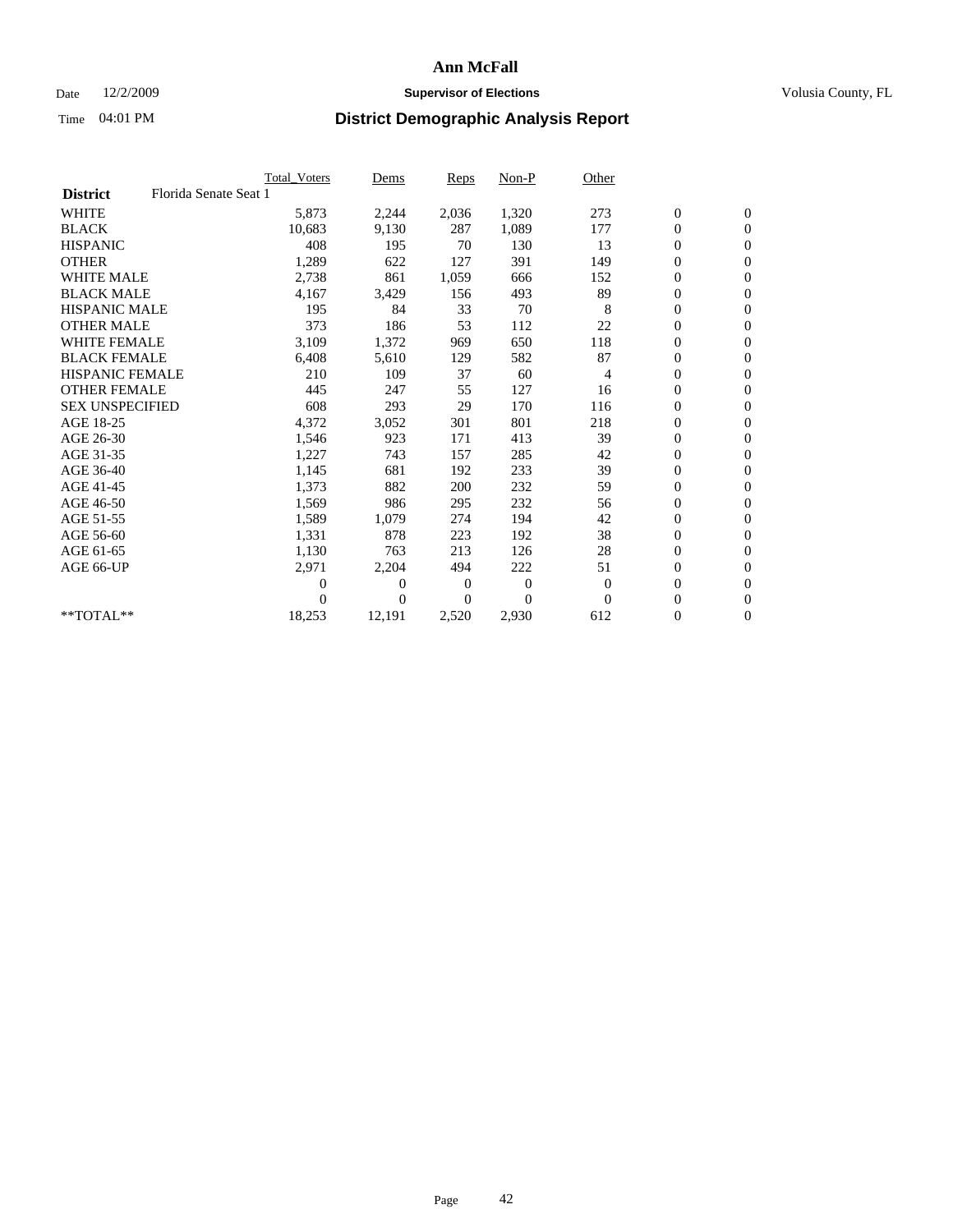### Date  $12/2/2009$  **Supervisor of Elections Supervisor of Elections** Volusia County, FL

|                        |                       | <b>Total Voters</b> | Dems   | Reps   | $Non-P$  | Other    |                  |                  |  |
|------------------------|-----------------------|---------------------|--------|--------|----------|----------|------------------|------------------|--|
| <b>District</b>        | Florida Senate Seat 7 |                     |        |        |          |          |                  |                  |  |
| <b>WHITE</b>           |                       | 150,848             | 55,713 | 57,882 | 31,157   | 6,096    | $\boldsymbol{0}$ | $\boldsymbol{0}$ |  |
| <b>BLACK</b>           |                       | 6,984               | 5,676  | 306    | 874      | 128      | 0                | $\mathbf{0}$     |  |
| <b>HISPANIC</b>        |                       | 5,405               | 2,471  | 1,064  | 1,656    | 214      | 0                | $\mathbf{0}$     |  |
| <b>OTHER</b>           |                       | 7,777               | 2,448  | 1,757  | 2,708    | 864      | 0                | $\mathbf{0}$     |  |
| <b>WHITE MALE</b>      |                       | 69,782              | 22,880 | 28,374 | 15,267   | 3,261    | 0                | $\mathbf{0}$     |  |
| <b>BLACK MALE</b>      |                       | 3,027               | 2,340  | 158    | 463      | 66       | 0                | $\mathbf{0}$     |  |
| <b>HISPANIC MALE</b>   |                       | 2,514               | 1,107  | 506    | 786      | 115      | 0                | $\mathbf{0}$     |  |
| <b>OTHER MALE</b>      |                       | 2,648               | 821    | 712    | 963      | 152      | 0                | $\mathbf{0}$     |  |
| <b>WHITE FEMALE</b>    |                       | 80,121              | 32,505 | 29,171 | 15,657   | 2,788    | $\boldsymbol{0}$ | $\mathbf{0}$     |  |
| <b>BLACK FEMALE</b>    |                       | 3,911               | 3,300  | 145    | 406      | 60       | 0                | $\mathbf{0}$     |  |
| <b>HISPANIC FEMALE</b> |                       | 2,845               | 1,343  | 550    | 853      | 99       | 0                | $\mathbf{0}$     |  |
| <b>OTHER FEMALE</b>    |                       | 2,994               | 1,170  | 723    | 935      | 166      | 0                | $\mathbf{0}$     |  |
| <b>SEX UNSPECIFIED</b> |                       | 3,172               | 842    | 670    | 1,065    | 595      | 0                | $\mathbf{0}$     |  |
| AGE 18-25              |                       | 14,989              | 5,349  | 3,786  | 4,750    | 1,104    | 0                | $\mathbf{0}$     |  |
| AGE 26-30              |                       | 9,623               | 3,334  | 2,523  | 3,221    | 545      | 0                | $\mathbf{0}$     |  |
| AGE 31-35              |                       | 9,008               | 3,104  | 2,635  | 2,780    | 489      | 0                | $\mathbf{0}$     |  |
| AGE 36-40              |                       | 10,546              | 3,617  | 3,545  | 2,867    | 517      | 0                | $\mathbf{0}$     |  |
| AGE 41-45              |                       | 12,218              | 4,166  | 4,584  | 2,933    | 535      | 0                | $\mathbf{0}$     |  |
| AGE 46-50              |                       | 15,508              | 5,533  | 6,035  | 3,368    | 572      | 0                | $\mathbf{0}$     |  |
| AGE 51-55              |                       | 16,541              | 6,603  | 6,130  | 3,182    | 626      | 0                | $\mathbf{0}$     |  |
| AGE 56-60              |                       | 16,524              | 6,835  | 5,864  | 3,197    | 628      | 0                | $\mathbf{0}$     |  |
| AGE 61-65              |                       | 16,052              | 6,389  | 5,971  | 3,004    | 688      | 0                | $\mathbf{0}$     |  |
| AGE 66-UP              |                       | 50,004              | 21,377 | 19,936 | 7,093    | 1,598    | 0                | $\mathbf{0}$     |  |
|                        |                       | 0                   | 0      | 0      | $\theta$ | $\Omega$ | 0                | $\mathbf{0}$     |  |
|                        |                       | 0                   | 0      | 0      | $\Omega$ | $\Omega$ | 0                | $\mathbf{0}$     |  |
| **TOTAL**              |                       | 171,014             | 66,308 | 61,009 | 36,395   | 7,302    | 0                | $\boldsymbol{0}$ |  |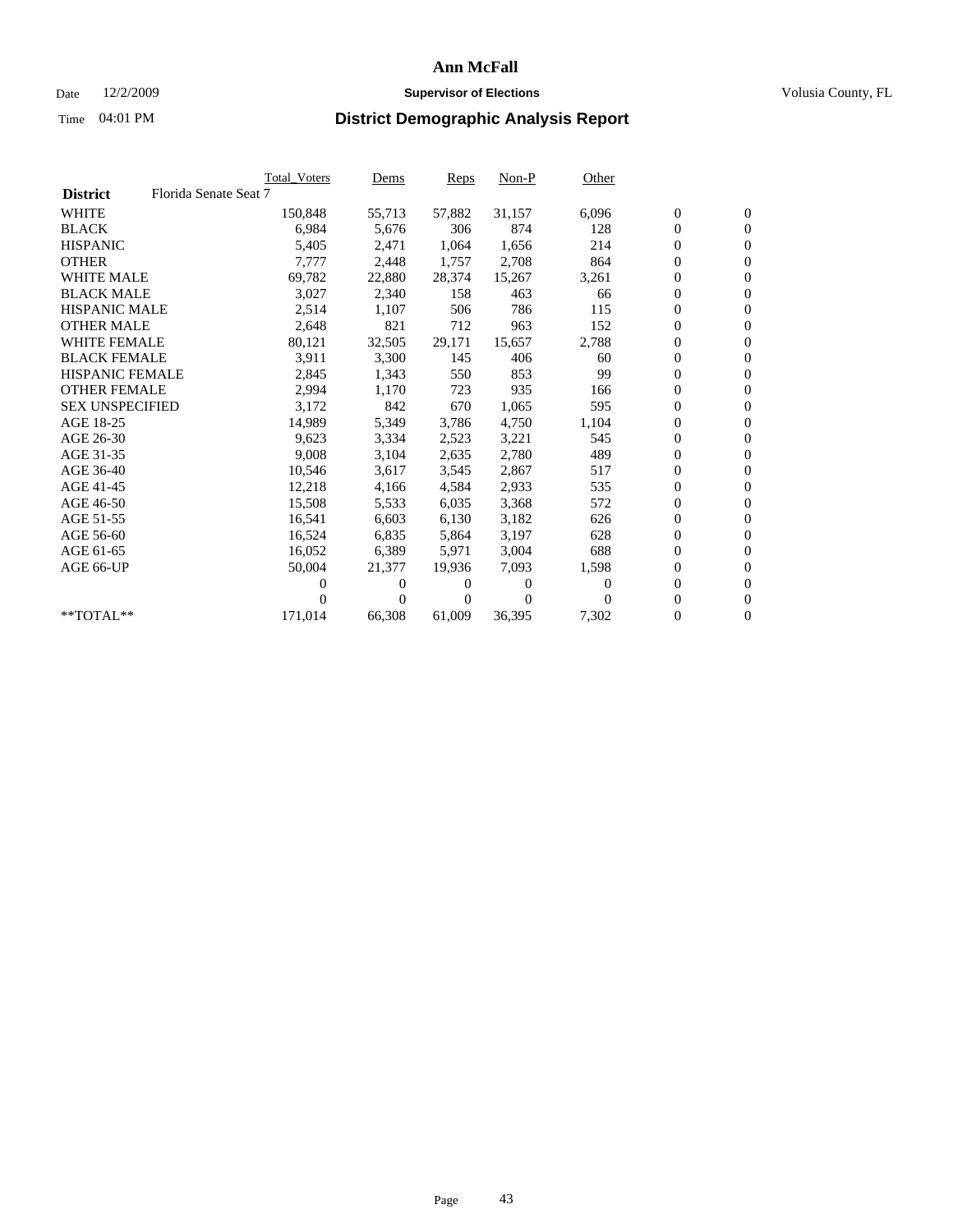### Date  $12/2/2009$  **Supervisor of Elections Supervisor of Elections** Volusia County, FL

|                        |                       | Total Voters | Dems     | <b>Reps</b> | Non-P        | Other        |                  |                  |  |
|------------------------|-----------------------|--------------|----------|-------------|--------------|--------------|------------------|------------------|--|
| <b>District</b>        | Florida Senate Seat 8 |              |          |             |              |              |                  |                  |  |
| <b>WHITE</b>           |                       | 22,804       | 7,879    | 9,632       | 4,446        | 847          | $\boldsymbol{0}$ | $\boldsymbol{0}$ |  |
| <b>BLACK</b>           |                       | 975          | 764      | 41          | 141          | 29           | $\boldsymbol{0}$ | $\mathbf{0}$     |  |
| <b>HISPANIC</b>        |                       | 469          | 192      | 132         | 131          | 14           | $\overline{0}$   | $\mathbf{0}$     |  |
| <b>OTHER</b>           |                       | 1,288        | 433      | 320         | 429          | 106          | $\boldsymbol{0}$ | $\mathbf{0}$     |  |
| <b>WHITE MALE</b>      |                       | 10,506       | 3,198    | 4,676       | 2,190        | 442          | $\boldsymbol{0}$ | $\mathbf{0}$     |  |
| <b>BLACK MALE</b>      |                       | 402          | 303      | 21          | 63           | 15           | $\boldsymbol{0}$ | $\mathbf{0}$     |  |
| <b>HISPANIC MALE</b>   |                       | 225          | 83       | 67          | 66           | 9            | $\boldsymbol{0}$ | $\mathbf{0}$     |  |
| <b>OTHER MALE</b>      |                       | 457          | 158      | 128         | 153          | 18           | 0                | $\mathbf{0}$     |  |
| <b>WHITE FEMALE</b>    |                       | 12,144       | 4,638    | 4,892       | 2,218        | 396          | $\overline{0}$   | $\mathbf{0}$     |  |
| <b>BLACK FEMALE</b>    |                       | 566          | 457      | 20          | 75           | 14           | $\boldsymbol{0}$ | $\mathbf{0}$     |  |
| <b>HISPANIC FEMALE</b> |                       | 243          | 109      | 64          | 65           | 5            | $\boldsymbol{0}$ | $\mathbf{0}$     |  |
| <b>OTHER FEMALE</b>    |                       | 526          | 204      | 140         | 156          | 26           | $\mathbf{0}$     | $\mathbf{0}$     |  |
| <b>SEX UNSPECIFIED</b> |                       | 467          | 118      | 117         | 161          | 71           | $\boldsymbol{0}$ | $\mathbf{0}$     |  |
| AGE 18-25              |                       | 2,306        | 823      | 678         | 660          | 145          | 0                | $\mathbf{0}$     |  |
| AGE 26-30              |                       | 1,203        | 432      | 347         | 365          | 59           | $\overline{0}$   | $\mathbf{0}$     |  |
| AGE 31-35              |                       | 1,206        | 404      | 386         | 347          | 69           | $\boldsymbol{0}$ | $\mathbf{0}$     |  |
| AGE 36-40              |                       | 1,397        | 400      | 578         | 351          | 68           | 0                | $\mathbf{0}$     |  |
| AGE 41-45              |                       | 1,719        | 535      | 753         | 369          | 62           | $\overline{0}$   | $\mathbf{0}$     |  |
| AGE 46-50              |                       | 2,143        | 714      | 930         | 434          | 65           | $\boldsymbol{0}$ | $\mathbf{0}$     |  |
| AGE 51-55              |                       | 2,400        | 909      | 980         | 456          | 55           | $\boldsymbol{0}$ | $\mathbf{0}$     |  |
| AGE 56-60              |                       | 2,402        | 900      | 957         | 452          | 93           | $\overline{0}$   | $\Omega$         |  |
| AGE 61-65              |                       | 2,709        | 1,013    | 1,112       | 485          | 99           | $\mathbf{0}$     | $\mathbf{0}$     |  |
| AGE 66-UP              |                       | 8,051        | 3,138    | 3,404       | 1,228        | 281          | $\boldsymbol{0}$ | $\boldsymbol{0}$ |  |
|                        |                       | 0            | 0        | 0           | $\mathbf{0}$ | $\mathbf{0}$ | $\overline{0}$   | $\mathbf{0}$     |  |
|                        |                       | 0            | $\Omega$ | 0           | $\Omega$     | $\Omega$     | $\boldsymbol{0}$ | $\mathbf{0}$     |  |
| $*$ TOTAL $**$         |                       | 25,536       | 9,268    | 10,125      | 5,147        | 996          | 0                | $\mathbf{0}$     |  |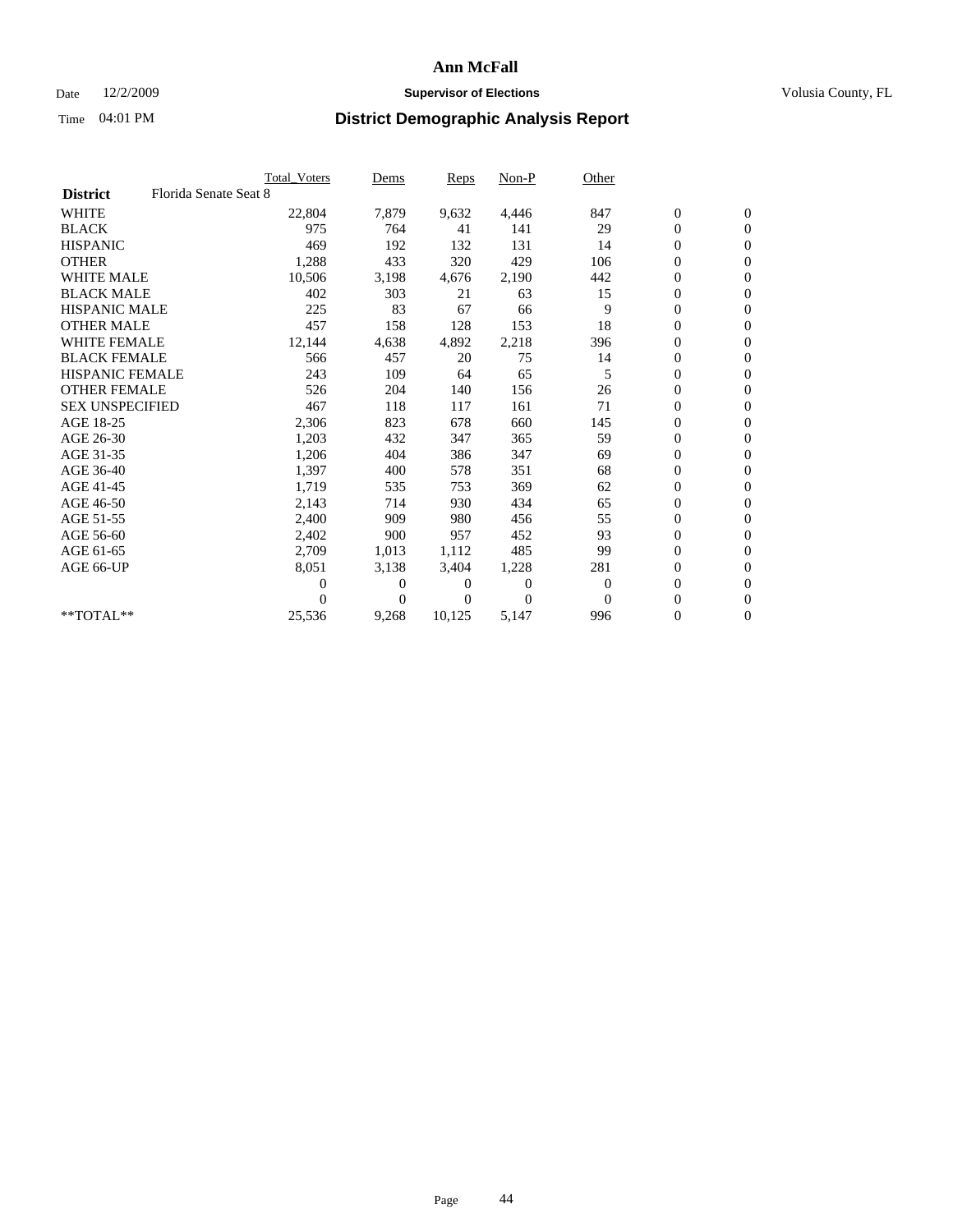## Date 12/2/2009 **Supervisor of Elections Supervisor of Elections** Volusia County, FL

|                        |                        | <b>Total Voters</b> | Dems   | Reps   | $Non-P$  | Other    |                  |                  |  |
|------------------------|------------------------|---------------------|--------|--------|----------|----------|------------------|------------------|--|
| <b>District</b>        | Florida Senate Seat 20 |                     |        |        |          |          |                  |                  |  |
| <b>WHITE</b>           |                        | 70,542              | 24,517 | 28,566 | 13,903   | 3,556    | $\boldsymbol{0}$ | $\boldsymbol{0}$ |  |
| <b>BLACK</b>           |                        | 7,529               | 6,058  | 325    | 924      | 222      | $\overline{0}$   | $\mathbf{0}$     |  |
| <b>HISPANIC</b>        |                        | 11,939              | 5,843  | 2,058  | 3,652    | 386      | 0                | $\mathbf{0}$     |  |
| <b>OTHER</b>           |                        | 4,922               | 1,615  | 1,018  | 1,704    | 585      | 0                | $\mathbf{0}$     |  |
| <b>WHITE MALE</b>      |                        | 32,310              | 9,997  | 13,804 | 6,649    | 1,860    | 0                | $\mathbf{0}$     |  |
| <b>BLACK MALE</b>      |                        | 3,210               | 2,456  | 169    | 446      | 139      | 0                | $\mathbf{0}$     |  |
| <b>HISPANIC MALE</b>   |                        | 5,540               | 2,617  | 1,019  | 1,710    | 194      | 0                | $\mathbf{0}$     |  |
| <b>OTHER MALE</b>      |                        | 1,575               | 565    | 390    | 518      | 102      | 0                | $\mathbf{0}$     |  |
| <b>WHITE FEMALE</b>    |                        | 37,867              | 14,399 | 14,620 | 7,177    | 1,671    | $\boldsymbol{0}$ | $\mathbf{0}$     |  |
| <b>BLACK FEMALE</b>    |                        | 4,251               | 3,545  | 155    | 469      | 82       | 0                | $\mathbf{0}$     |  |
| <b>HISPANIC FEMALE</b> |                        | 6,310               | 3,177  | 1,032  | 1,917    | 184      | 0                | $\mathbf{0}$     |  |
| <b>OTHER FEMALE</b>    |                        | 1,908               | 749    | 404    | 621      | 134      | 0                | $\mathbf{0}$     |  |
| <b>SEX UNSPECIFIED</b> |                        | 1,961               | 528    | 374    | 676      | 383      | 0                | $\mathbf{0}$     |  |
| AGE 18-25              |                        | 10,133              | 3,617  | 2,345  | 3,282    | 889      | 0                | $\mathbf{0}$     |  |
| AGE 26-30              |                        | 6,735               | 2,426  | 1,726  | 2,151    | 432      | 0                | $\mathbf{0}$     |  |
| AGE 31-35              |                        | 6,920               | 2,540  | 1,927  | 2,002    | 451      | 0                | $\mathbf{0}$     |  |
| AGE 36-40              |                        | 7,498               | 2,660  | 2,471  | 1,973    | 394      | 0                | $\mathbf{0}$     |  |
| AGE 41-45              |                        | 8,077               | 2,925  | 2,904  | 1,890    | 358      | 0                | $\mathbf{0}$     |  |
| AGE 46-50              |                        | 9,224               | 3,457  | 3,432  | 1,920    | 415      | 0                | $\mathbf{0}$     |  |
| AGE 51-55              |                        | 9,052               | 3,721  | 3,256  | 1.667    | 408      | 0                | $\mathbf{0}$     |  |
| AGE 56-60              |                        | 8,097               | 3,553  | 2.807  | 1.404    | 333      | 0                | $\mathbf{0}$     |  |
| AGE 61-65              |                        | 7,437               | 3,139  | 2,799  | 1,200    | 299      | 0                | $\mathbf{0}$     |  |
| AGE 66-UP              |                        | 21,758              | 9,995  | 8,300  | 2,693    | 770      | 0                | $\mathbf{0}$     |  |
|                        |                        | 0                   | 0      | 0      | $\theta$ | $\theta$ | 0                | $\mathbf{0}$     |  |
|                        |                        | 0                   | 0      | 0      | $\Omega$ | $\Omega$ | 0                | $\mathbf{0}$     |  |
| **TOTAL**              |                        | 94,932              | 38,033 | 31,967 | 20,183   | 4,749    | 0                | $\boldsymbol{0}$ |  |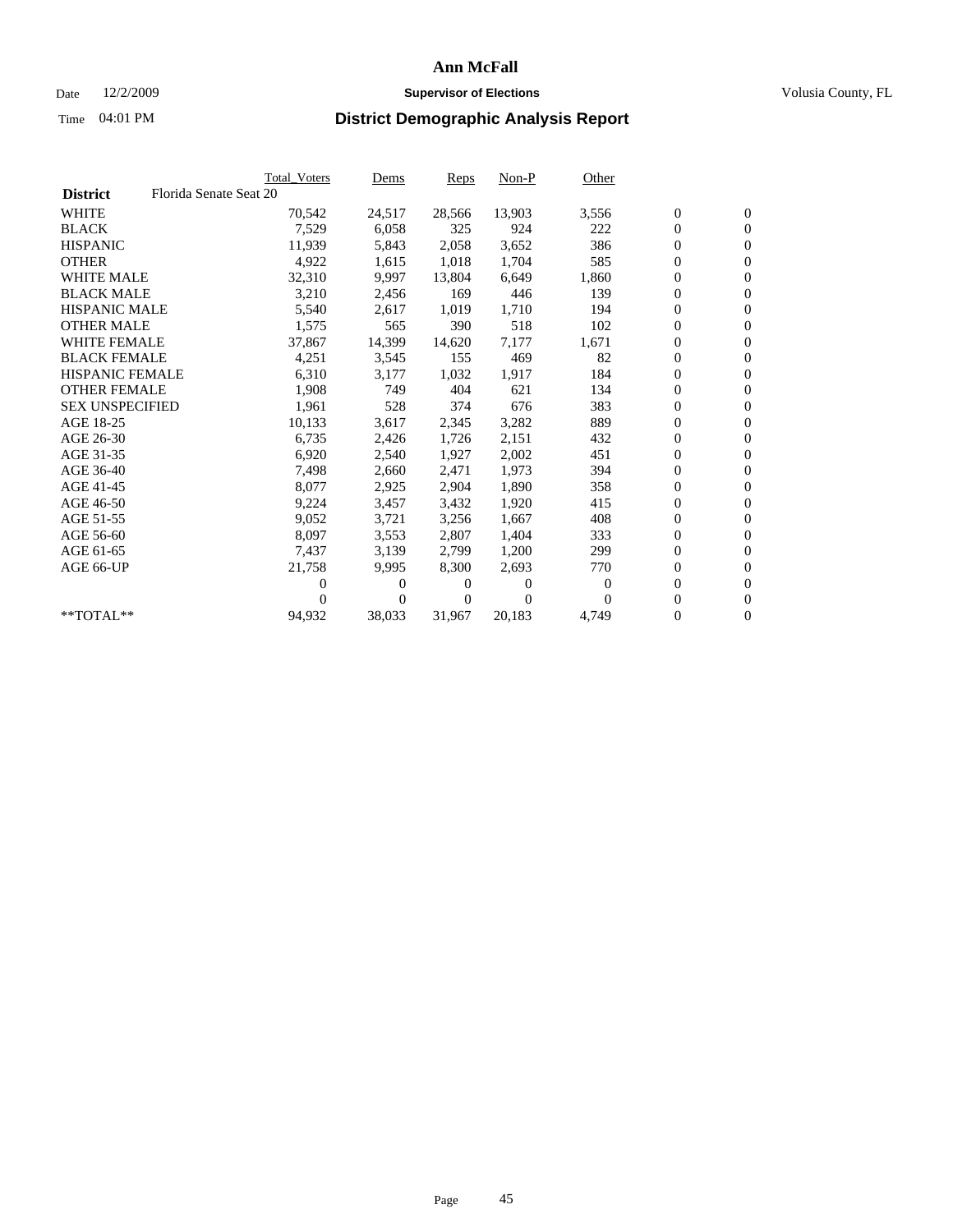## Date 12/2/2009 **Supervisor of Elections Supervisor of Elections** Volusia County, FL

|                                       | <b>Total_Voters</b> | Dems           | <b>Reps</b> | $Non-P$      | Other        |                  |                  |  |
|---------------------------------------|---------------------|----------------|-------------|--------------|--------------|------------------|------------------|--|
| Daytona Bch Zone 1<br><b>District</b> |                     |                |             |              |              |                  |                  |  |
| <b>WHITE</b>                          | 4,348               | 1,801          | 1,455       | 918          | 174          | $\boldsymbol{0}$ | $\boldsymbol{0}$ |  |
| <b>BLACK</b>                          | 876                 | 724            | 24          | 109          | 19           | $\boldsymbol{0}$ | $\mathbf{0}$     |  |
| <b>HISPANIC</b>                       | 118                 | 54             | 27          | 32           | 5            | $\overline{0}$   | $\mathbf{0}$     |  |
| <b>OTHER</b>                          | 335                 | 125            | 74          | 99           | 37           | $\boldsymbol{0}$ | $\Omega$         |  |
| <b>WHITE MALE</b>                     | 2,022               | 734            | 729         | 460          | 99           | $\overline{0}$   | $\mathbf{0}$     |  |
| <b>BLACK MALE</b>                     | 378                 | 304            | 11          | 53           | 10           | $\boldsymbol{0}$ | $\mathbf{0}$     |  |
| <b>HISPANIC MALE</b>                  | 59                  | 21             | 16          | 18           | 4            | $\boldsymbol{0}$ | $\mathbf{0}$     |  |
| <b>OTHER MALE</b>                     | 138                 | 52             | 34          | 45           | 7            | $\boldsymbol{0}$ | $\mathbf{0}$     |  |
| WHITE FEMALE                          | 2,301               | 1,059          | 721         | 448          | 73           | $\overline{0}$   | $\mathbf{0}$     |  |
| <b>BLACK FEMALE</b>                   | 493                 | 417            | 13          | 54           | 9            | $\boldsymbol{0}$ | $\mathbf{0}$     |  |
| <b>HISPANIC FEMALE</b>                | 59                  | 33             | 11          | 14           |              | $\boldsymbol{0}$ | $\mathbf{0}$     |  |
| <b>OTHER FEMALE</b>                   | 125                 | 54             | 29          | 34           | 8            | $\mathbf{0}$     | $\mathbf{0}$     |  |
| <b>SEX UNSPECIFIED</b>                | 102                 | 30             | 16          | 32           | 24           | $\boldsymbol{0}$ | $\mathbf{0}$     |  |
| AGE 18-25                             | 656                 | 331            | 109         | 178          | 38           | $\overline{0}$   | $\mathbf{0}$     |  |
| AGE 26-30                             | 392                 | 189            | 71          | 108          | 24           | $\overline{0}$   | $\mathbf{0}$     |  |
| AGE 31-35                             | 300                 | 128            | 65          | 94           | 13           | $\boldsymbol{0}$ | $\mathbf{0}$     |  |
| AGE 36-40                             | 295                 | 107            | 81          | 92           | 15           | $\boldsymbol{0}$ | $\mathbf{0}$     |  |
| AGE 41-45                             | 362                 | 159            | 108         | 79           | 16           | $\overline{0}$   | $\mathbf{0}$     |  |
| AGE 46-50                             | 466                 | 215            | 145         | 86           | 20           | $\boldsymbol{0}$ | $\mathbf{0}$     |  |
| AGE 51-55                             | 531                 | 255            | 153         | 98           | 25           | $\boldsymbol{0}$ | $\mathbf{0}$     |  |
| AGE 56-60                             | 517                 | 232            | 147         | 121          | 17           | $\overline{0}$   | $\Omega$         |  |
| AGE 61-65                             | 502                 | 239            | 145         | 98           | 20           | $\mathbf{0}$     | $\mathbf{0}$     |  |
| AGE 66-UP                             | 1,656               | 849            | 556         | 204          | 47           | $\boldsymbol{0}$ | $\mathbf{0}$     |  |
|                                       | $\overline{0}$      | $\overline{0}$ | 0           | $\mathbf{0}$ | $\mathbf{0}$ | $\overline{0}$   | $\mathbf{0}$     |  |
|                                       | $\theta$            | $\overline{0}$ | $\Omega$    | $\theta$     | $\Omega$     | $\boldsymbol{0}$ | $\mathbf{0}$     |  |
| **TOTAL**                             | 5,677               | 2,704          | 1,580       | 1,158        | 235          | 0                | $\mathbf{0}$     |  |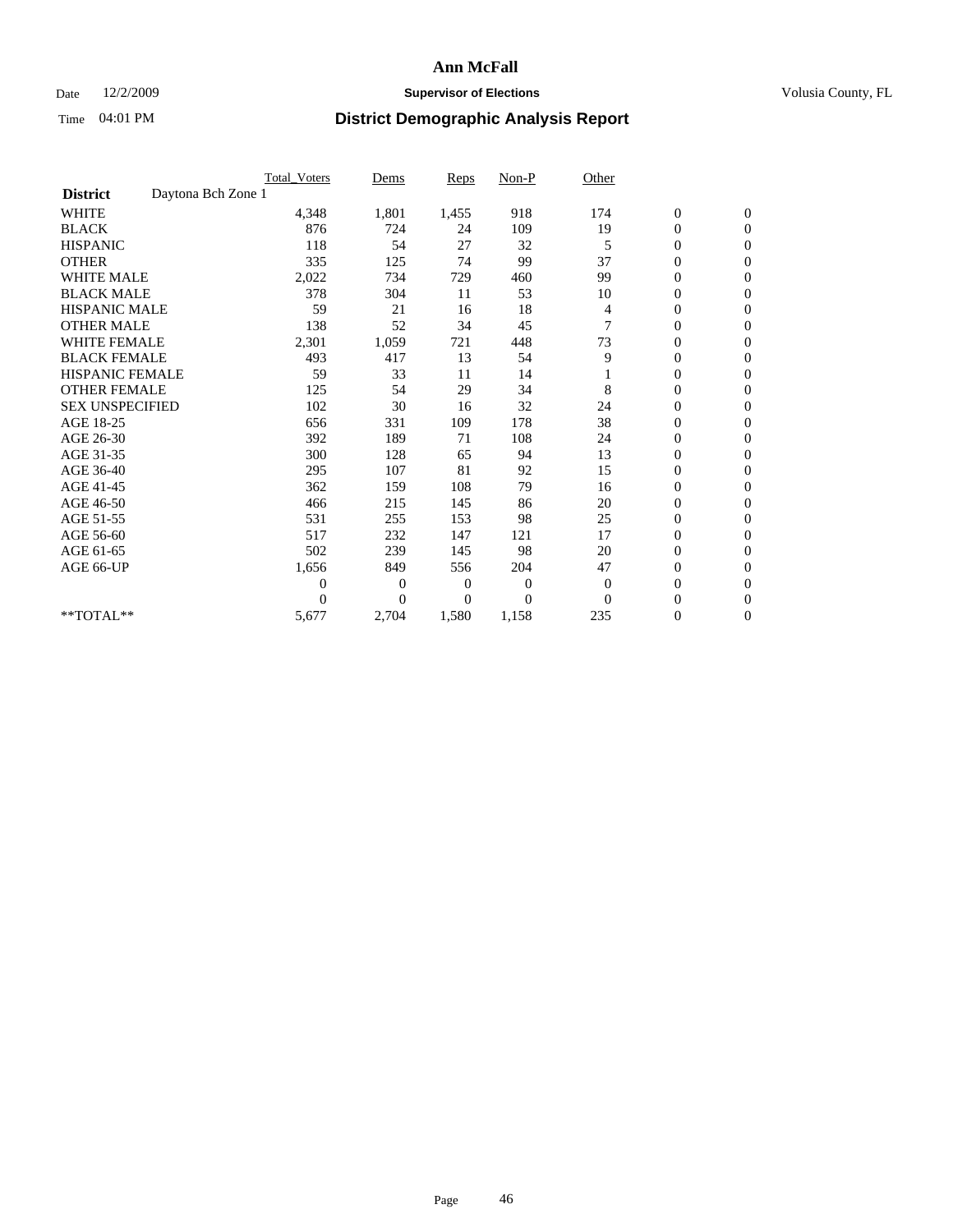## Date 12/2/2009 **Supervisor of Elections Supervisor of Elections** Volusia County, FL

|                        |                    | <b>Total Voters</b> | Dems           | <b>Reps</b>  | $Non-P$        | Other          |                  |                |  |
|------------------------|--------------------|---------------------|----------------|--------------|----------------|----------------|------------------|----------------|--|
| <b>District</b>        | Daytona Bch Zone 2 |                     |                |              |                |                |                  |                |  |
| <b>WHITE</b>           |                    | 3,726               | 1,575          | 1,259        | 740            | 152            | $\boldsymbol{0}$ | $\mathbf{0}$   |  |
| <b>BLACK</b>           |                    | 1,209               | 1,018          | 40           | 125            | 26             | $\boldsymbol{0}$ | $\mathbf{0}$   |  |
| <b>HISPANIC</b>        |                    | 119                 | 49             | 27           | 36             |                | $\overline{0}$   | $\mathbf{0}$   |  |
| <b>OTHER</b>           |                    | 305                 | 121            | 49           | 111            | 24             | $\overline{0}$   | $\mathbf{0}$   |  |
| <b>WHITE MALE</b>      |                    | 1,801               | 697            | 646          | 369            | 89             | $\boldsymbol{0}$ | $\mathbf{0}$   |  |
| <b>BLACK MALE</b>      |                    | 494                 | 397            | 19           | 63             | 15             | $\boldsymbol{0}$ | $\mathbf{0}$   |  |
| <b>HISPANIC MALE</b>   |                    | 60                  | 26             | 12           | 17             | 5              | $\boldsymbol{0}$ | $\mathbf{0}$   |  |
| <b>OTHER MALE</b>      |                    | 102                 | 42             | 20           | 34             | 6              | 0                | $\mathbf{0}$   |  |
| <b>WHITE FEMALE</b>    |                    | 1,901               | 868            | 602          | 368            | 63             | $\overline{0}$   | $\mathbf{0}$   |  |
| <b>BLACK FEMALE</b>    |                    | 708                 | 615            | 21           | 61             | 11             | $\boldsymbol{0}$ | $\mathbf{0}$   |  |
| <b>HISPANIC FEMALE</b> |                    | 59                  | 23             | 15           | 19             | 2              | $\boldsymbol{0}$ | $\mathbf{0}$   |  |
| <b>OTHER FEMALE</b>    |                    | 124                 | 55             | 24           | 41             | $\overline{4}$ | $\overline{0}$   | $\Omega$       |  |
| <b>SEX UNSPECIFIED</b> |                    | 110                 | 40             | 16           | 40             | 14             | $\overline{0}$   | $\mathbf{0}$   |  |
| AGE 18-25              |                    | 506                 | 258            | 93           | 121            | 34             | $\overline{0}$   | $\mathbf{0}$   |  |
| AGE 26-30              |                    | 320                 | 164            | 49           | 90             | 17             | $\overline{0}$   | $\mathbf{0}$   |  |
| AGE 31-35              |                    | 284                 | 132            | 53           | 88             | 11             | $\boldsymbol{0}$ | $\mathbf{0}$   |  |
| AGE 36-40              |                    | 301                 | 146            | 73           | 73             | 9              | $\boldsymbol{0}$ | $\mathbf{0}$   |  |
| AGE 41-45              |                    | 379                 | 166            | 103          | 92             | 18             | $\overline{0}$   | $\mathbf{0}$   |  |
| AGE 46-50              |                    | 485                 | 232            | 128          | 107            | 18             | $\mathbf{0}$     | $\mathbf{0}$   |  |
| AGE 51-55              |                    | 534                 | 279            | 146          | 92             | 17             | $\boldsymbol{0}$ | $\mathbf{0}$   |  |
| AGE 56-60              |                    | 518                 | 276            | 132          | 97             | 13             | $\boldsymbol{0}$ | $\Omega$       |  |
| AGE 61-65              |                    | 432                 | 210            | 126          | 76             | 20             | $\boldsymbol{0}$ | $\overline{0}$ |  |
| AGE 66-UP              |                    | 1,600               | 900            | 472          | 176            | 52             | $\overline{0}$   | $\mathbf{0}$   |  |
|                        |                    | $\theta$            | 0              | $\mathbf{0}$ | 0              | $\mathbf{0}$   | $\overline{0}$   | $\Omega$       |  |
|                        |                    | $\theta$            | $\overline{0}$ | 0            | $\overline{0}$ | $\Omega$       | $\overline{0}$   | $\overline{0}$ |  |
| **TOTAL**              |                    | 5,359               | 2,763          | 1,375        | 1,012          | 209            | 0                | $\mathbf{0}$   |  |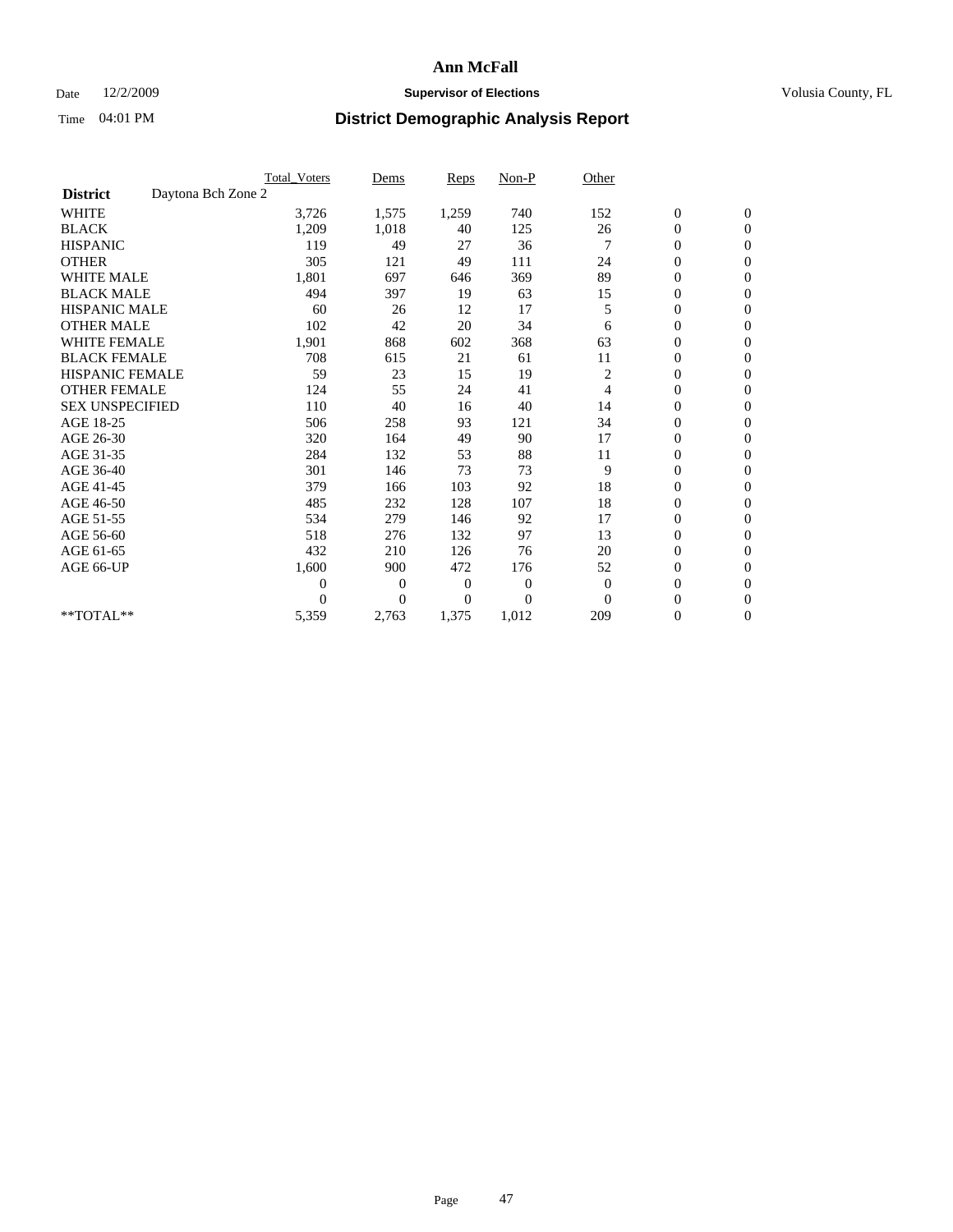## Date 12/2/2009 **Supervisor of Elections Supervisor of Elections** Volusia County, FL

|                        |                    | <b>Total Voters</b> | Dems           | <b>Reps</b>    | $Non-P$        | Other          |                  |                |  |
|------------------------|--------------------|---------------------|----------------|----------------|----------------|----------------|------------------|----------------|--|
| <b>District</b>        | Daytona Bch Zone 3 |                     |                |                |                |                |                  |                |  |
| <b>WHITE</b>           |                    | 3,161               | 1,383          | 902            | 707            | 169            | $\boldsymbol{0}$ | $\mathbf{0}$   |  |
| <b>BLACK</b>           |                    | 2,053               | 1,780          | 45             | 192            | 36             | $\boldsymbol{0}$ | $\mathbf{0}$   |  |
| <b>HISPANIC</b>        |                    | 104                 | 49             | 14             | 37             | $\overline{4}$ | $\mathbf{0}$     | $\mathbf{0}$   |  |
| <b>OTHER</b>           |                    | 426                 | 191            | 39             | 137            | 59             | $\overline{0}$   | $\mathbf{0}$   |  |
| <b>WHITE MALE</b>      |                    | 1,598               | 614            | 498            | 375            | 111            | $\boldsymbol{0}$ | $\mathbf{0}$   |  |
| <b>BLACK MALE</b>      |                    | 642                 | 552            | 20             | 55             | 15             | $\boldsymbol{0}$ | $\mathbf{0}$   |  |
| <b>HISPANIC MALE</b>   |                    | 48                  | 22             | 5              | 19             | 2              | $\boldsymbol{0}$ | $\mathbf{0}$   |  |
| <b>OTHER MALE</b>      |                    | 100                 | 47             | 18             | 29             | 6              | 0                | $\mathbf{0}$   |  |
| <b>WHITE FEMALE</b>    |                    | 1,541               | 761            | 398            | 326            | 56             | $\overline{0}$   | $\mathbf{0}$   |  |
| <b>BLACK FEMALE</b>    |                    | 1,394               | 1,217          | 25             | 131            | 21             | $\boldsymbol{0}$ | $\mathbf{0}$   |  |
| <b>HISPANIC FEMALE</b> |                    | 55                  | 26             | 9              | 18             | 2              | $\boldsymbol{0}$ | $\mathbf{0}$   |  |
| <b>OTHER FEMALE</b>    |                    | 147                 | 81             | 8              | 51             | 7              | $\overline{0}$   | $\Omega$       |  |
| <b>SEX UNSPECIFIED</b> |                    | 219                 | 83             | 19             | 69             | 48             | $\overline{0}$   | $\mathbf{0}$   |  |
| AGE 18-25              |                    | 1,891               | 1,474          | 80             | 258            | 79             | $\overline{0}$   | $\mathbf{0}$   |  |
| AGE 26-30              |                    | 376                 | 163            | 61             | 129            | 23             | $\overline{0}$   | $\mathbf{0}$   |  |
| AGE 31-35              |                    | 217                 | 114            | 28             | 56             | 19             | $\boldsymbol{0}$ | $\mathbf{0}$   |  |
| AGE 36-40              |                    | 255                 | 126            | 56             | 69             | 4              | $\boldsymbol{0}$ | $\mathbf{0}$   |  |
| AGE 41-45              |                    | 254                 | 124            | 58             | 62             | 10             | $\overline{0}$   | $\mathbf{0}$   |  |
| AGE 46-50              |                    | 344                 | 161            | 69             | 94             | 20             | $\mathbf{0}$     | $\mathbf{0}$   |  |
| AGE 51-55              |                    | 450                 | 247            | 98             | 81             | 24             | $\boldsymbol{0}$ | $\mathbf{0}$   |  |
| AGE 56-60              |                    | 447                 | 219            | 122            | 88             | 18             | $\boldsymbol{0}$ | $\Omega$       |  |
| AGE 61-65              |                    | 408                 | 191            | 117            | 80             | 20             | $\boldsymbol{0}$ | $\overline{0}$ |  |
| AGE 66-UP              |                    | 1,102               | 584            | 311            | 156            | 51             | $\overline{0}$   | $\mathbf{0}$   |  |
|                        |                    | $\theta$            | $\overline{0}$ | $\mathbf{0}$   | 0              | $\overline{0}$ | $\overline{0}$   | $\Omega$       |  |
|                        |                    | $\Omega$            | $\overline{0}$ | $\overline{0}$ | $\overline{0}$ | $\Omega$       | $\overline{0}$   | $\overline{0}$ |  |
| **TOTAL**              |                    | 5,744               | 3,403          | 1,000          | 1,073          | 268            | 0                | $\mathbf{0}$   |  |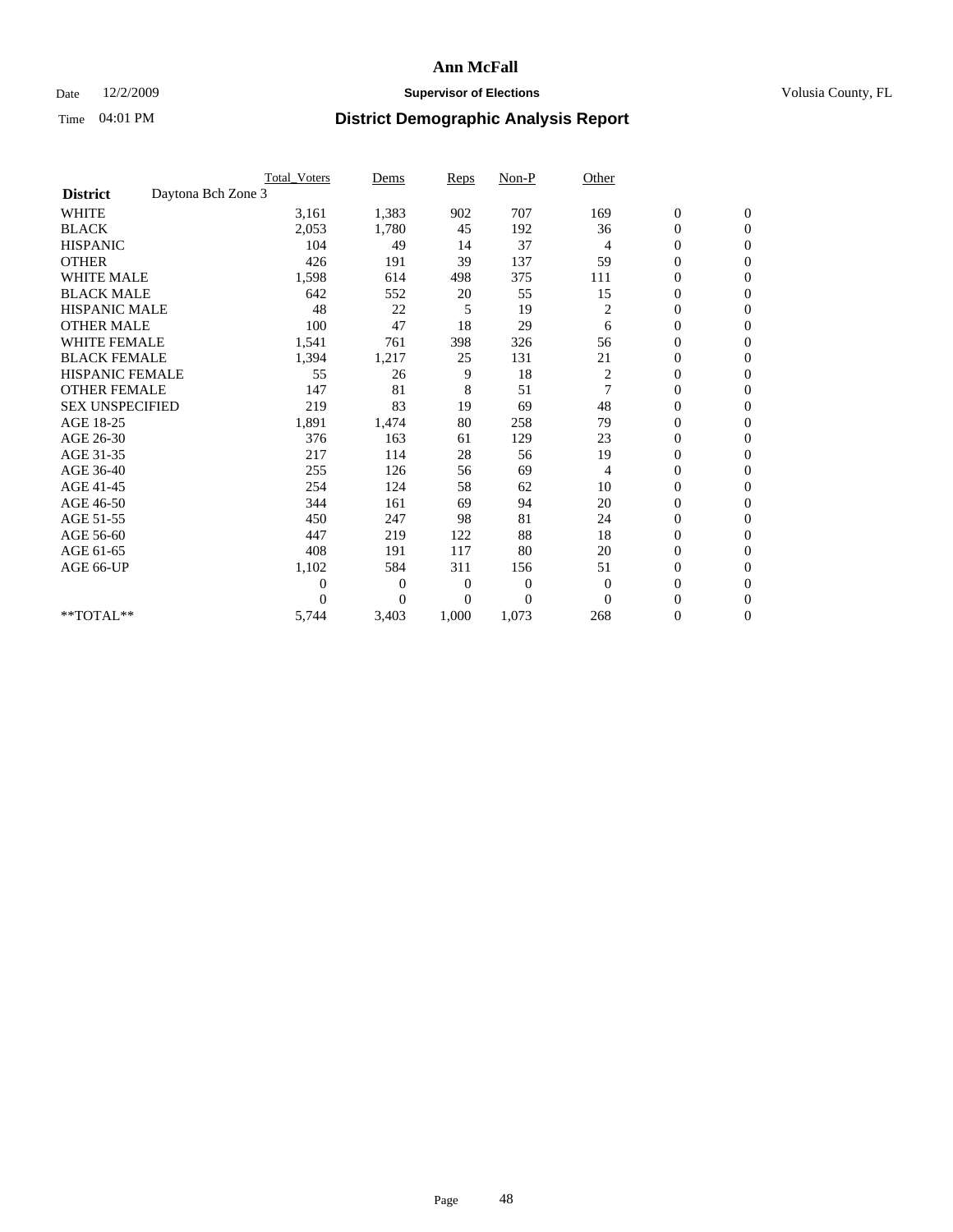## Date 12/2/2009 **Supervisor of Elections Supervisor of Elections** Volusia County, FL

|                        |                    | Total Voters   | Dems           | <b>Reps</b> | Non-P        | Other    |                  |                  |  |
|------------------------|--------------------|----------------|----------------|-------------|--------------|----------|------------------|------------------|--|
| <b>District</b>        | Daytona Bch Zone 4 |                |                |             |              |          |                  |                  |  |
| <b>WHITE</b>           |                    | 5,649          | 1,858          | 2,502       | 1,046        | 243      | $\boldsymbol{0}$ | $\boldsymbol{0}$ |  |
| <b>BLACK</b>           |                    | 714            | 569            | 23          | 102          | 20       | $\boldsymbol{0}$ | $\mathbf{0}$     |  |
| <b>HISPANIC</b>        |                    | 188            | 84             | 46          | 55           | 3        | $\overline{0}$   | $\mathbf{0}$     |  |
| <b>OTHER</b>           |                    | 440            | 134            | 113         | 154          | 39       | $\boldsymbol{0}$ | $\Omega$         |  |
| <b>WHITE MALE</b>      |                    | 2,691          | 771            | 1,234       | 548          | 138      | $\overline{0}$   | $\mathbf{0}$     |  |
| <b>BLACK MALE</b>      |                    | 289            | 209            | 14          | 57           | 9        | $\overline{0}$   | $\mathbf{0}$     |  |
| <b>HISPANIC MALE</b>   |                    | 80             | 37             | 17          | 25           |          | $\overline{0}$   | $\mathbf{0}$     |  |
| <b>OTHER MALE</b>      |                    | 166            | 41             | 44          | 70           | 11       | 0                | $\mathbf{0}$     |  |
| WHITE FEMALE           |                    | 2,929          | 1,073          | 1,260       | 493          | 103      | $\overline{0}$   | $\mathbf{0}$     |  |
| <b>BLACK FEMALE</b>    |                    | 422            | 358            | 9           | 44           | 11       | $\boldsymbol{0}$ | $\mathbf{0}$     |  |
| <b>HISPANIC FEMALE</b> |                    | 108            | 47             | 29          | 30           | 2        | 0                | $\mathbf{0}$     |  |
| <b>OTHER FEMALE</b>    |                    | 169            | 62             | 46          | 54           | 7        | $\mathbf{0}$     | $\mathbf{0}$     |  |
| <b>SEX UNSPECIFIED</b> |                    | 137            | 47             | 31          | 36           | 23       | $\boldsymbol{0}$ | $\mathbf{0}$     |  |
| AGE 18-25              |                    | 989            | 414            | 246         | 271          | 58       | $\overline{0}$   | $\mathbf{0}$     |  |
| AGE 26-30              |                    | 577            | 223            | 164         | 157          | 33       | $\overline{0}$   | $\mathbf{0}$     |  |
| AGE 31-35              |                    | 368            | 145            | 119         | 88           | 16       | $\boldsymbol{0}$ | $\mathbf{0}$     |  |
| AGE 36-40              |                    | 399            | 132            | 156         | 88           | 23       | 0                | $\mathbf{0}$     |  |
| AGE 41-45              |                    | 356            | 141            | 129         | 79           | 7        | $\overline{0}$   | $\mathbf{0}$     |  |
| AGE 46-50              |                    | 428            | 141            | 194         | 74           | 19       | $\boldsymbol{0}$ | $\mathbf{0}$     |  |
| AGE 51-55              |                    | 510            | 205            | 203         | 86           | 16       | $\boldsymbol{0}$ | $\mathbf{0}$     |  |
| AGE 56-60              |                    | 562            | 207            | 217         | 110          | 28       | $\overline{0}$   | $\Omega$         |  |
| AGE 61-65              |                    | 620            | 225            | 256         | 108          | 31       | $\overline{0}$   | $\mathbf{0}$     |  |
| AGE 66-UP              |                    | 2,182          | 812            | 1,000       | 296          | 74       | $\boldsymbol{0}$ | $\mathbf{0}$     |  |
|                        |                    | $\overline{0}$ | $\overline{0}$ | 0           | $\mathbf{0}$ | $\theta$ | $\overline{0}$   | $\mathbf{0}$     |  |
|                        |                    | $\theta$       | $\theta$       | $\Omega$    | $\Omega$     | $\Omega$ | $\boldsymbol{0}$ | $\mathbf{0}$     |  |
| **TOTAL**              |                    | 6,991          | 2,645          | 2,684       | 1,357        | 305      | 0                | $\mathbf{0}$     |  |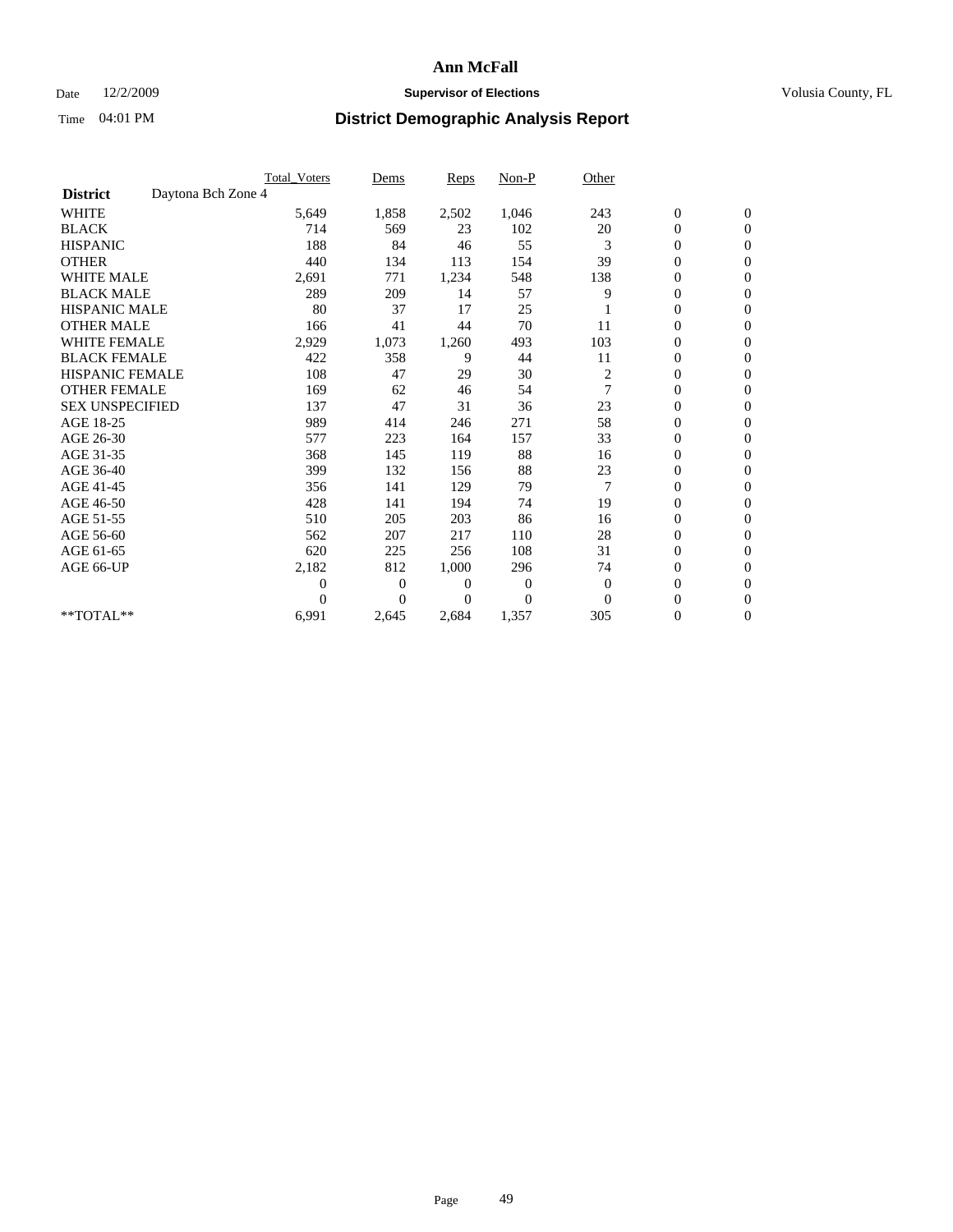## Date 12/2/2009 **Supervisor of Elections Supervisor of Elections** Volusia County, FL

|                        |                    | <b>Total Voters</b> | Dems           | <b>Reps</b>  | $Non-P$          | Other          |                  |                |  |
|------------------------|--------------------|---------------------|----------------|--------------|------------------|----------------|------------------|----------------|--|
| <b>District</b>        | Daytona Bch Zone 5 |                     |                |              |                  |                |                  |                |  |
| <b>WHITE</b>           |                    | 1,885               | 810            | 556          | 437              | 82             | $\boldsymbol{0}$ | $\mathbf{0}$   |  |
| <b>BLACK</b>           |                    | 3,460               | 2,968          | 87           | 353              | 52             | $\boldsymbol{0}$ | $\mathbf{0}$   |  |
| <b>HISPANIC</b>        |                    | 140                 | 79             | 27           | 31               | 3              | $\overline{0}$   | $\mathbf{0}$   |  |
| <b>OTHER</b>           |                    | 403                 | 197            | 42           | 117              | 47             | $\overline{0}$   | $\mathbf{0}$   |  |
| <b>WHITE MALE</b>      |                    | 851                 | 310            | 294          | 204              | 43             | $\boldsymbol{0}$ | $\mathbf{0}$   |  |
| <b>BLACK MALE</b>      |                    | 1,350               | 1,112          | 50           | 157              | 31             | $\boldsymbol{0}$ | $\mathbf{0}$   |  |
| <b>HISPANIC MALE</b>   |                    | 65                  | 36             | 15           | 12               | $\overline{c}$ | $\boldsymbol{0}$ | $\mathbf{0}$   |  |
| <b>OTHER MALE</b>      |                    | 101                 | 53             | 16           | 25               | 7              | 0                | $\mathbf{0}$   |  |
| <b>WHITE FEMALE</b>    |                    | 1,025               | 498            | 258          | 232              | 37             | $\overline{0}$   | $\mathbf{0}$   |  |
| <b>BLACK FEMALE</b>    |                    | 2,078               | 1,826          | 37           | 194              | 21             | $\boldsymbol{0}$ | $\mathbf{0}$   |  |
| <b>HISPANIC FEMALE</b> |                    | 74                  | 42             | 12           | 19               |                | $\boldsymbol{0}$ | $\mathbf{0}$   |  |
| <b>OTHER FEMALE</b>    |                    | 162                 | 86             | 20           | 48               | 8              | $\overline{0}$   | $\Omega$       |  |
| <b>SEX UNSPECIFIED</b> |                    | 182                 | 91             | 10           | 47               | 34             | $\overline{0}$   | $\mathbf{0}$   |  |
| AGE 18-25              |                    | 1,017               | 664            | 87           | 217              | 49             | 0                | $\mathbf{0}$   |  |
| AGE 26-30              |                    | 518                 | 324            | 50           | 131              | 13             | $\overline{0}$   | $\mathbf{0}$   |  |
| AGE 31-35              |                    | 459                 | 294            | 43           | 105              | 17             | $\boldsymbol{0}$ | $\mathbf{0}$   |  |
| AGE 36-40              |                    | 419                 | 278            | 55           | 79               | $\overline{7}$ | $\boldsymbol{0}$ | $\mathbf{0}$   |  |
| AGE 41-45              |                    | 490                 | 347            | 52           | 75               | 16             | $\overline{0}$   | $\mathbf{0}$   |  |
| AGE 46-50              |                    | 543                 | 380            | 70           | 77               | 16             | $\mathbf{0}$     | $\mathbf{0}$   |  |
| AGE 51-55              |                    | 524                 | 386            | 70           | 55               | 13             | $\boldsymbol{0}$ | $\mathbf{0}$   |  |
| AGE 56-60              |                    | 463                 | 340            | 50           | 56               | 17             | $\boldsymbol{0}$ | $\Omega$       |  |
| AGE 61-65              |                    | 398                 | 286            | 60           | 46               | 6              | $\boldsymbol{0}$ | $\overline{0}$ |  |
| AGE 66-UP              |                    | 1,057               | 755            | 175          | 97               | 30             | $\overline{0}$   | $\mathbf{0}$   |  |
|                        |                    | $\theta$            | 0              | $\mathbf{0}$ | $\boldsymbol{0}$ | $\overline{0}$ | $\overline{0}$   | $\Omega$       |  |
|                        |                    | $\theta$            | $\overline{0}$ | $\mathbf{0}$ | $\overline{0}$   | $\Omega$       | $\overline{0}$   | $\overline{0}$ |  |
| **TOTAL**              |                    | 5,888               | 4,054          | 712          | 938              | 184            | 0                | $\mathbf{0}$   |  |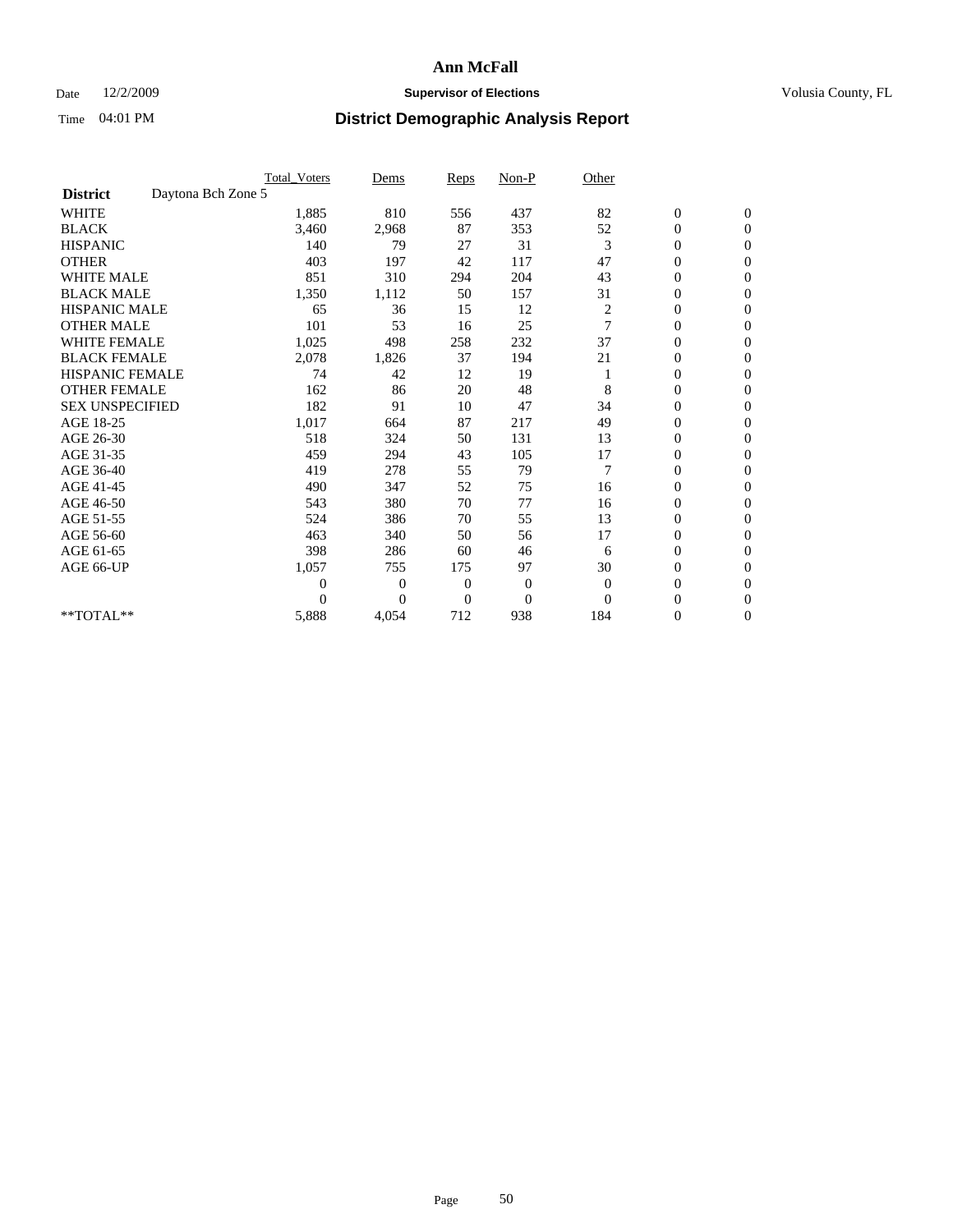## Date 12/2/2009 **Supervisor of Elections Supervisor of Elections** Volusia County, FL

|                        |                    | <b>Total_Voters</b> | Dems     | Reps         | $Non-P$          | Other          |                  |                |  |
|------------------------|--------------------|---------------------|----------|--------------|------------------|----------------|------------------|----------------|--|
| <b>District</b>        | Daytona Bch Zone 6 |                     |          |              |                  |                |                  |                |  |
| <b>WHITE</b>           |                    | 1,215               | 514      | 359          | 285              | 57             | $\boldsymbol{0}$ | $\mathbf{0}$   |  |
| <b>BLACK</b>           |                    | 3,801               | 3,251    | 101          | 392              | 57             | 0                | $\mathbf{0}$   |  |
| <b>HISPANIC</b>        |                    | 126                 | 55       | 12           | 54               | 5              | $\mathbf{0}$     | $\mathbf{0}$   |  |
| <b>OTHER</b>           |                    | 376                 | 195      | 23           | 119              | 39             | 0                | $\mathbf{0}$   |  |
| <b>WHITE MALE</b>      |                    | 583                 | 210      | 189          | 147              | 37             | 0                | $\mathbf{0}$   |  |
| <b>BLACK MALE</b>      |                    | 1,638               | 1,355    | 55           | 204              | 24             | 0                | $\Omega$       |  |
| <b>HISPANIC MALE</b>   |                    | 66                  | 27       | 6            | 31               | $\overline{c}$ | 0                | $\Omega$       |  |
| <b>OTHER MALE</b>      |                    | 123                 | 68       | 13           | 35               | 7              | 0                | $\overline{0}$ |  |
| <b>WHITE FEMALE</b>    |                    | 628                 | 300      | 170          | 138              | 20             | 0                | $\Omega$       |  |
| <b>BLACK FEMALE</b>    |                    | 2,116               | 1,857    | 44           | 183              | 32             | 0                | $\mathbf{0}$   |  |
| <b>HISPANIC FEMALE</b> |                    | 58                  | 27       | 6            | 23               | 2              | 0                | $\mathbf{0}$   |  |
| <b>OTHER FEMALE</b>    |                    | 108                 | 70       | 7            | 27               | $\overline{4}$ | 0                | $\Omega$       |  |
| <b>SEX UNSPECIFIED</b> |                    | 198                 | 101      | 5            | 62               | 30             | 0                | $\mathbf{0}$   |  |
| AGE 18-25              |                    | 1,115               | 751      | 71           | 239              | 54             | 0                | $\mathbf{0}$   |  |
| AGE 26-30              |                    | 507                 | 317      | 31           | 145              | 14             | 0                | $\mathbf{0}$   |  |
| AGE 31-35              |                    | 386                 | 256      | 32           | 87               | 11             | 0                | $\overline{0}$ |  |
| AGE 36-40              |                    | 333                 | 234      | 33           | 54               | 12             | 0                | $\mathbf{0}$   |  |
| AGE 41-45              |                    | 444                 | 323      | 30           | 73               | 18             | $\overline{0}$   | $\mathbf{0}$   |  |
| AGE 46-50              |                    | 476                 | 339      | 57           | 65               | 15             | 0                | $\mathbf{0}$   |  |
| AGE 51-55              |                    | 513                 | 381      | 58           | 62               | 12             | 0                | $\mathbf{0}$   |  |
| AGE 56-60              |                    | 415                 | 301      | 53           | 52               | 9              | 0                | $\Omega$       |  |
| AGE 61-65              |                    | 339                 | 269      | 38           | 27               | 5              | 0                | $\mathbf{0}$   |  |
| AGE 66-UP              |                    | 990                 | 844      | 92           | 46               | 8              | 0                | $\mathbf{0}$   |  |
|                        |                    | $\Omega$            | $\Omega$ | $\mathbf{0}$ | $\boldsymbol{0}$ | $\Omega$       | 0                | $\Omega$       |  |
|                        |                    | 0                   | $\theta$ | $\theta$     | $\theta$         | $\Omega$       | $\overline{0}$   | $\overline{0}$ |  |
| **TOTAL**              |                    | 5,518               | 4,015    | 495          | 850              | 158            | 0                | $\overline{0}$ |  |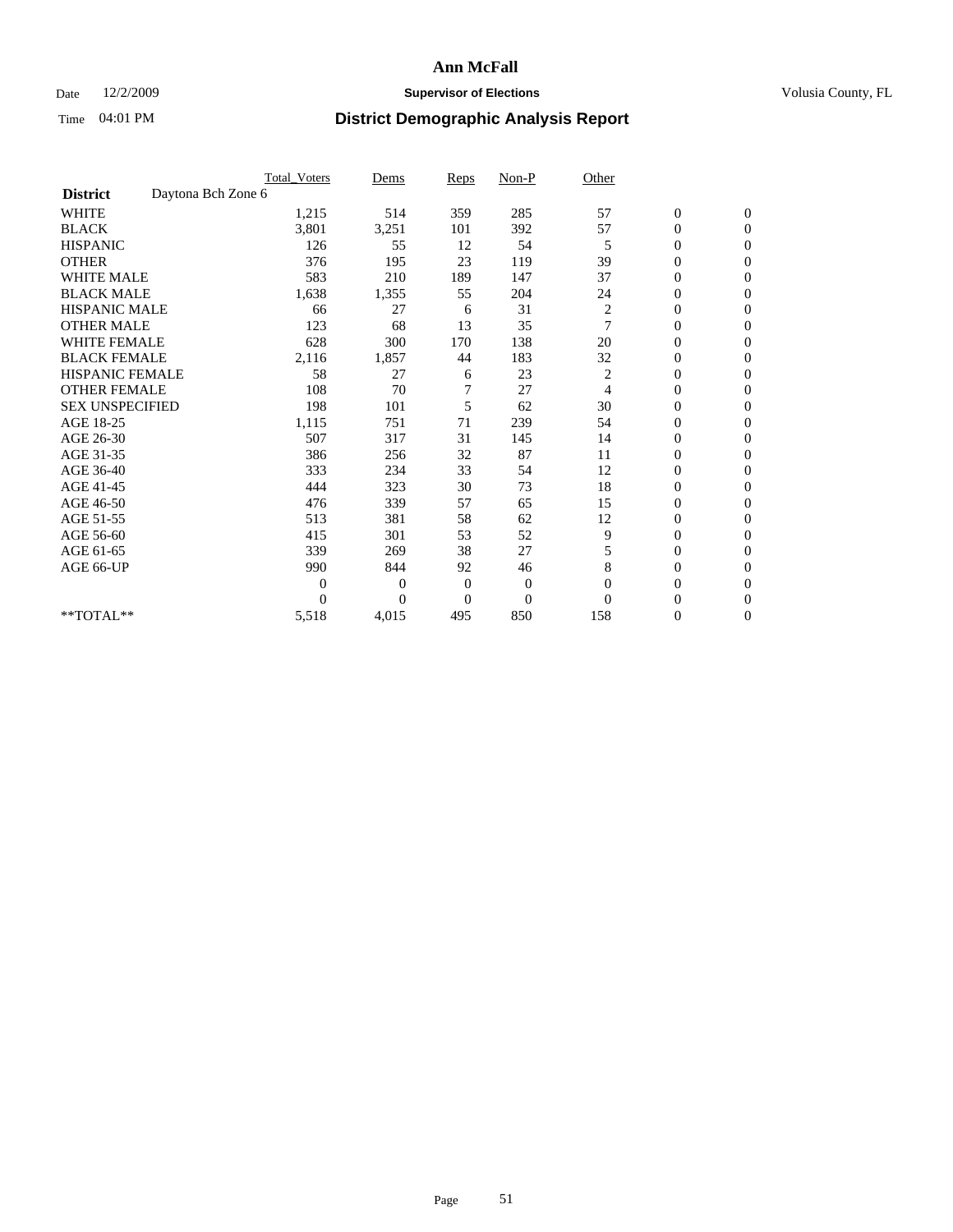## Date 12/2/2009 **Supervisor of Elections Supervisor of Elections** Volusia County, FL

|                        |                    | Total Voters   | Dems           | <b>Reps</b> | Non-P        | Other        |                  |                  |  |
|------------------------|--------------------|----------------|----------------|-------------|--------------|--------------|------------------|------------------|--|
| <b>District</b>        | Deltona District 1 |                |                |             |              |              |                  |                  |  |
| <b>WHITE</b>           |                    | 5,061          | 1,830          | 1,816       | 1,179        | 236          | $\boldsymbol{0}$ | $\boldsymbol{0}$ |  |
| <b>BLACK</b>           |                    | 888            | 691            | 44          | 119          | 34           | $\boldsymbol{0}$ | $\mathbf{0}$     |  |
| <b>HISPANIC</b>        |                    | 1,898          | 954            | 281         | 608          | 55           | $\overline{0}$   | $\mathbf{0}$     |  |
| <b>OTHER</b>           |                    | 523            | 171            | 83          | 216          | 53           | $\boldsymbol{0}$ | $\mathbf{0}$     |  |
| <b>WHITE MALE</b>      |                    | 2,390          | 789            | 903         | 564          | 134          | $\boldsymbol{0}$ | $\mathbf{0}$     |  |
| <b>BLACK MALE</b>      |                    | 419            | 304            | 29          | 61           | 25           | $\boldsymbol{0}$ | $\mathbf{0}$     |  |
| <b>HISPANIC MALE</b>   |                    | 894            | 431            | 142         | 294          | 27           | $\boldsymbol{0}$ | $\mathbf{0}$     |  |
| <b>OTHER MALE</b>      |                    | 152            | 51             | 32          | 56           | 13           | $\boldsymbol{0}$ | $\mathbf{0}$     |  |
| <b>WHITE FEMALE</b>    |                    | 2,643          | 1,029          | 906         | 607          | 101          | $\overline{0}$   | $\mathbf{0}$     |  |
| <b>BLACK FEMALE</b>    |                    | 465            | 385            | 15          | 56           | 9            | $\boldsymbol{0}$ | $\mathbf{0}$     |  |
| <b>HISPANIC FEMALE</b> |                    | 991            | 516            | 138         | 309          | 28           | $\boldsymbol{0}$ | $\mathbf{0}$     |  |
| <b>OTHER FEMALE</b>    |                    | 210            | 83             | 39          | 75           | 13           | $\mathbf{0}$     | $\mathbf{0}$     |  |
| <b>SEX UNSPECIFIED</b> |                    | 206            | 58             | 20          | 100          | 28           | $\boldsymbol{0}$ | $\mathbf{0}$     |  |
| AGE 18-25              |                    | 1,150          | 445            | 228         | 391          | 86           | $\boldsymbol{0}$ | $\mathbf{0}$     |  |
| AGE 26-30              |                    | 788            | 302            | 165         | 278          | 43           | $\overline{0}$   | $\mathbf{0}$     |  |
| AGE 31-35              |                    | 825            | 348            | 172         | 261          | 44           | $\boldsymbol{0}$ | $\boldsymbol{0}$ |  |
| AGE 36-40              |                    | 874            | 347            | 248         | 237          | 42           | $\boldsymbol{0}$ | $\mathbf{0}$     |  |
| AGE 41-45              |                    | 825            | 331            | 255         | 203          | 36           | $\overline{0}$   | $\mathbf{0}$     |  |
| AGE 46-50              |                    | 951            | 394            | 309         | 218          | 30           | $\boldsymbol{0}$ | $\mathbf{0}$     |  |
| AGE 51-55              |                    | 818            | 349            | 261         | 182          | 26           | $\boldsymbol{0}$ | $\mathbf{0}$     |  |
| AGE 56-60              |                    | 584            | 277            | 161         | 113          | 33           | $\boldsymbol{0}$ | $\mathbf{0}$     |  |
| AGE 61-65              |                    | 506            | 249            | 138         | 101          | 18           | $\boldsymbol{0}$ | $\mathbf{0}$     |  |
| AGE 66-UP              |                    | 1,049          | 604            | 287         | 138          | 20           | $\boldsymbol{0}$ | $\boldsymbol{0}$ |  |
|                        |                    | $\overline{0}$ | $\overline{0}$ | 0           | $\mathbf{0}$ | $\mathbf{0}$ | $\overline{0}$   | $\mathbf{0}$     |  |
|                        |                    | $\Omega$       | $\theta$       | $\Omega$    | $\theta$     | $\mathbf{0}$ | $\boldsymbol{0}$ | $\boldsymbol{0}$ |  |
| $*$ TOTAL $**$         |                    | 8,370          | 3,646          | 2,224       | 2,122        | 378          | 0                | $\mathbf{0}$     |  |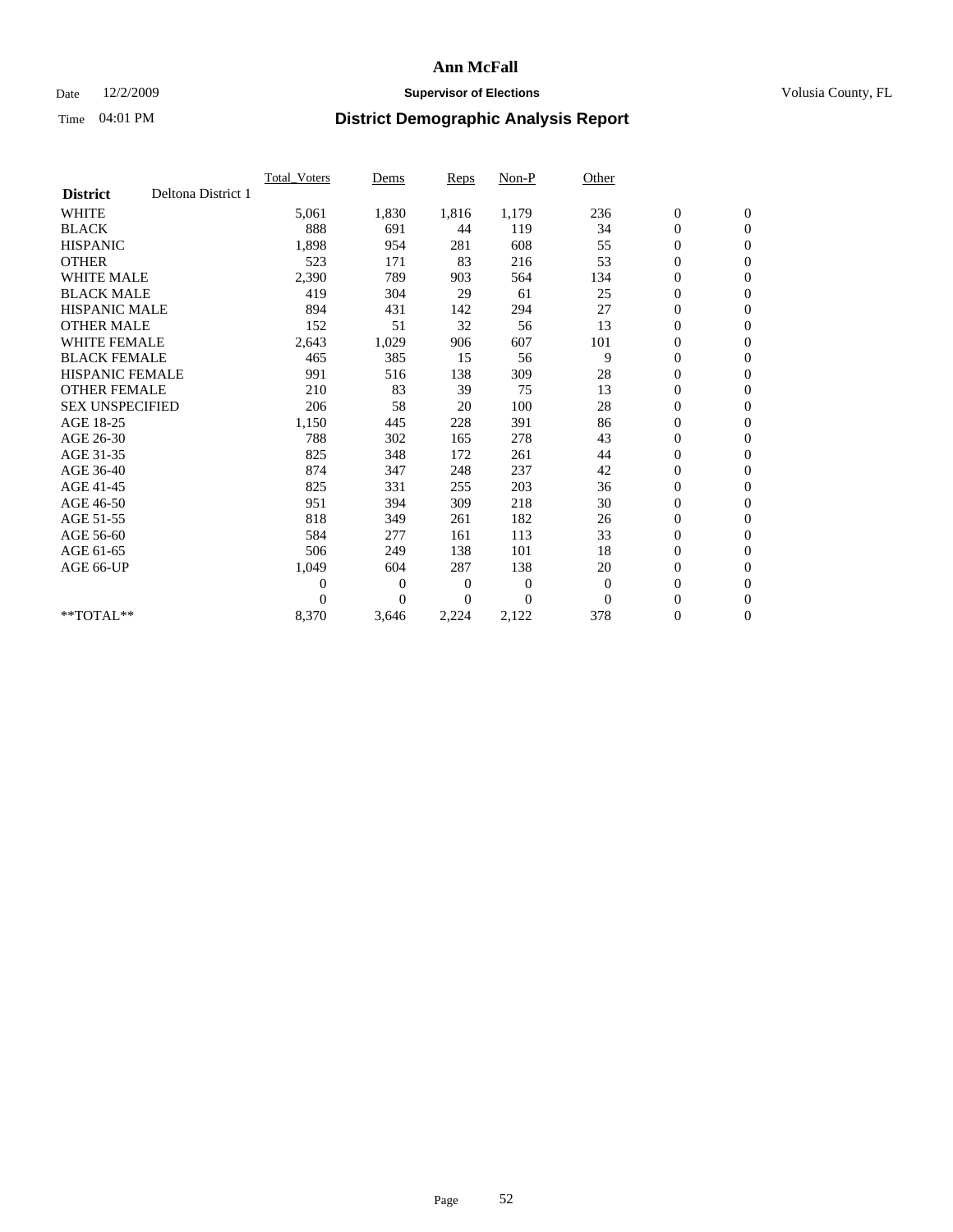### Date  $12/2/2009$  **Supervisor of Elections Supervisor of Elections** Volusia County, FL

|                        |                    | <b>Total Voters</b> | Dems           | <b>Reps</b> | Non-P          | Other        |                  |                  |  |
|------------------------|--------------------|---------------------|----------------|-------------|----------------|--------------|------------------|------------------|--|
| <b>District</b>        | Deltona District 2 |                     |                |             |                |              |                  |                  |  |
| <b>WHITE</b>           |                    | 6,267               | 2,068          | 2,541       | 1,336          | 322          | $\boldsymbol{0}$ | $\boldsymbol{0}$ |  |
| <b>BLACK</b>           |                    | 691                 | 538            | 37          | 88             | 28           | $\boldsymbol{0}$ | $\mathbf{0}$     |  |
| <b>HISPANIC</b>        |                    | 1,902               | 945            | 336         | 577            | 44           | $\overline{0}$   | $\mathbf{0}$     |  |
| <b>OTHER</b>           |                    | 516                 | 177            | 91          | 184            | 64           | $\boldsymbol{0}$ | $\mathbf{0}$     |  |
| <b>WHITE MALE</b>      |                    | 2,920               | 883            | 1,223       | 653            | 161          | $\boldsymbol{0}$ | $\mathbf{0}$     |  |
| <b>BLACK MALE</b>      |                    | 313                 | 219            | 28          | 47             | 19           | $\boldsymbol{0}$ | $\mathbf{0}$     |  |
| <b>HISPANIC MALE</b>   |                    | 908                 | 441            | 166         | 278            | 23           | $\boldsymbol{0}$ | $\mathbf{0}$     |  |
| <b>OTHER MALE</b>      |                    | 193                 | 77             | 36          | 67             | 13           | 0                | $\mathbf{0}$     |  |
| <b>WHITE FEMALE</b>    |                    | 3,319               | 1,175          | 1,308       | 675            | 161          | $\overline{0}$   | $\mathbf{0}$     |  |
| <b>BLACK FEMALE</b>    |                    | 370                 | 311            | 9           | 41             | 9            | $\boldsymbol{0}$ | $\mathbf{0}$     |  |
| <b>HISPANIC FEMALE</b> |                    | 980                 | 496            | 169         | 297            | 18           | 0                | $\mathbf{0}$     |  |
| <b>OTHER FEMALE</b>    |                    | 181                 | 78             | 33          | 57             | 13           | $\mathbf{0}$     | $\mathbf{0}$     |  |
| <b>SEX UNSPECIFIED</b> |                    | 192                 | 48             | 33          | 70             | 41           | $\boldsymbol{0}$ | $\mathbf{0}$     |  |
| AGE 18-25              |                    | 994                 | 377            | 198         | 339            | 80           | $\overline{0}$   | $\mathbf{0}$     |  |
| AGE 26-30              |                    | 664                 | 225            | 179         | 221            | 39           | $\overline{0}$   | $\mathbf{0}$     |  |
| AGE 31-35              |                    | 709                 | 242            | 211         | 206            | 50           | $\boldsymbol{0}$ | $\mathbf{0}$     |  |
| AGE 36-40              |                    | 759                 | 272            | 216         | 225            | 46           | 0                | $\mathbf{0}$     |  |
| AGE 41-45              |                    | 857                 | 292            | 281         | 242            | 42           | $\overline{0}$   | $\mathbf{0}$     |  |
| AGE 46-50              |                    | 974                 | 382            | 331         | 222            | 39           | $\boldsymbol{0}$ | $\mathbf{0}$     |  |
| AGE 51-55              |                    | 964                 | 382            | 364         | 175            | 43           | $\boldsymbol{0}$ | $\mathbf{0}$     |  |
| AGE 56-60              |                    | 804                 | 335            | 273         | 163            | 33           | $\overline{0}$   | $\Omega$         |  |
| AGE 61-65              |                    | 672                 | 287            | 240         | 116            | 29           | $\overline{0}$   | $\mathbf{0}$     |  |
| AGE 66-UP              |                    | 1,978               | 934            | 712         | 275            | 57           | $\boldsymbol{0}$ | $\mathbf{0}$     |  |
|                        |                    | $\overline{0}$      | $\overline{0}$ | 0           | $\overline{0}$ | $\mathbf{0}$ | $\overline{0}$   | $\mathbf{0}$     |  |
|                        |                    | $\theta$            | $\overline{0}$ | $\Omega$    | $\theta$       | $\Omega$     | $\boldsymbol{0}$ | $\mathbf{0}$     |  |
| **TOTAL**              |                    | 9,376               | 3,728          | 3,005       | 2,185          | 458          | 0                | $\mathbf{0}$     |  |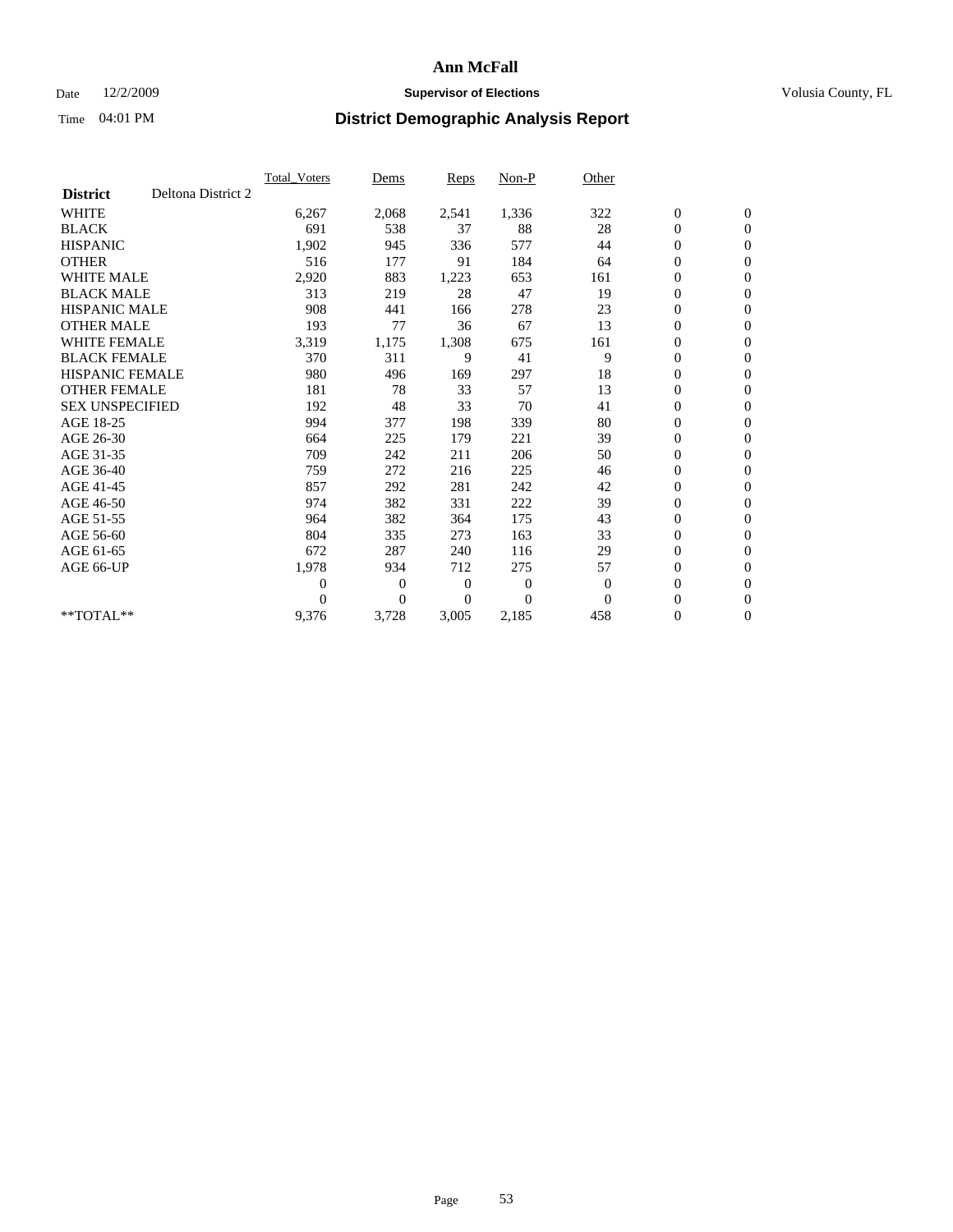## Date 12/2/2009 **Supervisor of Elections Supervisor of Elections** Volusia County, FL

|                        |                    | Total Voters   | Dems           | <b>Reps</b> | Non-P        | Other    |                  |                  |  |
|------------------------|--------------------|----------------|----------------|-------------|--------------|----------|------------------|------------------|--|
| <b>District</b>        | Deltona District 3 |                |                |             |              |          |                  |                  |  |
| <b>WHITE</b>           |                    | 4,939          | 1,741          | 1,847       | 1,112        | 239      | $\boldsymbol{0}$ | $\boldsymbol{0}$ |  |
| <b>BLACK</b>           |                    | 550            | 437            | 32          | 63           | 18       | $\boldsymbol{0}$ | $\mathbf{0}$     |  |
| <b>HISPANIC</b>        |                    | 1,896          | 963            | 307         | 575          | 51       | $\overline{0}$   | $\mathbf{0}$     |  |
| <b>OTHER</b>           |                    | 476            | 149            | 85          | 180          | 62       | $\boldsymbol{0}$ | $\mathbf{0}$     |  |
| <b>WHITE MALE</b>      |                    | 2,227          | 707            | 869         | 534          | 117      | $\boldsymbol{0}$ | $\mathbf{0}$     |  |
| <b>BLACK MALE</b>      |                    | 236            | 177            | 17          | 29           | 13       | $\boldsymbol{0}$ | $\mathbf{0}$     |  |
| <b>HISPANIC MALE</b>   |                    | 881            | 444            | 145         | 261          | 31       | $\boldsymbol{0}$ | $\mathbf{0}$     |  |
| <b>OTHER MALE</b>      |                    | 166            | 60             | 32          | 65           | 9        | $\boldsymbol{0}$ | $\mathbf{0}$     |  |
| <b>WHITE FEMALE</b>    |                    | 2,688          | 1,024          | 971         | 574          | 119      | $\overline{0}$   | $\mathbf{0}$     |  |
| <b>BLACK FEMALE</b>    |                    | 311            | 257            | 15          | 34           | 5        | $\boldsymbol{0}$ | $\mathbf{0}$     |  |
| <b>HISPANIC FEMALE</b> |                    | 998            | 507            | 160         | 312          | 19       | $\boldsymbol{0}$ | $\mathbf{0}$     |  |
| <b>OTHER FEMALE</b>    |                    | 190            | 68             | 37          | 75           | 10       | $\mathbf{0}$     | $\mathbf{0}$     |  |
| <b>SEX UNSPECIFIED</b> |                    | 164            | 46             | 25          | 46           | 47       | $\boldsymbol{0}$ | $\mathbf{0}$     |  |
| AGE 18-25              |                    | 894            | 342            | 157         | 319          | 76       | $\boldsymbol{0}$ | $\mathbf{0}$     |  |
| AGE 26-30              |                    | 637            | 230            | 133         | 226          | 48       | $\overline{0}$   | $\mathbf{0}$     |  |
| AGE 31-35              |                    | 679            | 250            | 168         | 227          | 34       | $\boldsymbol{0}$ | $\mathbf{0}$     |  |
| AGE 36-40              |                    | 687            | 262            | 221         | 167          | 37       | $\boldsymbol{0}$ | $\mathbf{0}$     |  |
| AGE 41-45              |                    | 686            | 301            | 193         | 165          | 27       | $\overline{0}$   | $\mathbf{0}$     |  |
| AGE 46-50              |                    | 745            | 264            | 274         | 187          | 20       | $\boldsymbol{0}$ | $\mathbf{0}$     |  |
| AGE 51-55              |                    | 695            | 297            | 185         | 172          | 41       | $\boldsymbol{0}$ | $\mathbf{0}$     |  |
| AGE 56-60              |                    | 616            | 277            | 198         | 119          | 22       | $\boldsymbol{0}$ | $\mathbf{0}$     |  |
| AGE 61-65              |                    | 553            | 240            | 181         | 115          | 17       | $\boldsymbol{0}$ | $\mathbf{0}$     |  |
| AGE 66-UP              |                    | 1,669          | 827            | 561         | 233          | 48       | $\boldsymbol{0}$ | $\mathbf{0}$     |  |
|                        |                    | $\overline{0}$ | $\overline{0}$ | 0           | $\mathbf{0}$ | $\theta$ | $\overline{0}$   | $\mathbf{0}$     |  |
|                        |                    | $\theta$       | $\theta$       | $\Omega$    | $\theta$     | $\Omega$ | $\boldsymbol{0}$ | $\mathbf{0}$     |  |
| **TOTAL**              |                    | 7,861          | 3,290          | 2,271       | 1,930        | 370      | 0                | $\mathbf{0}$     |  |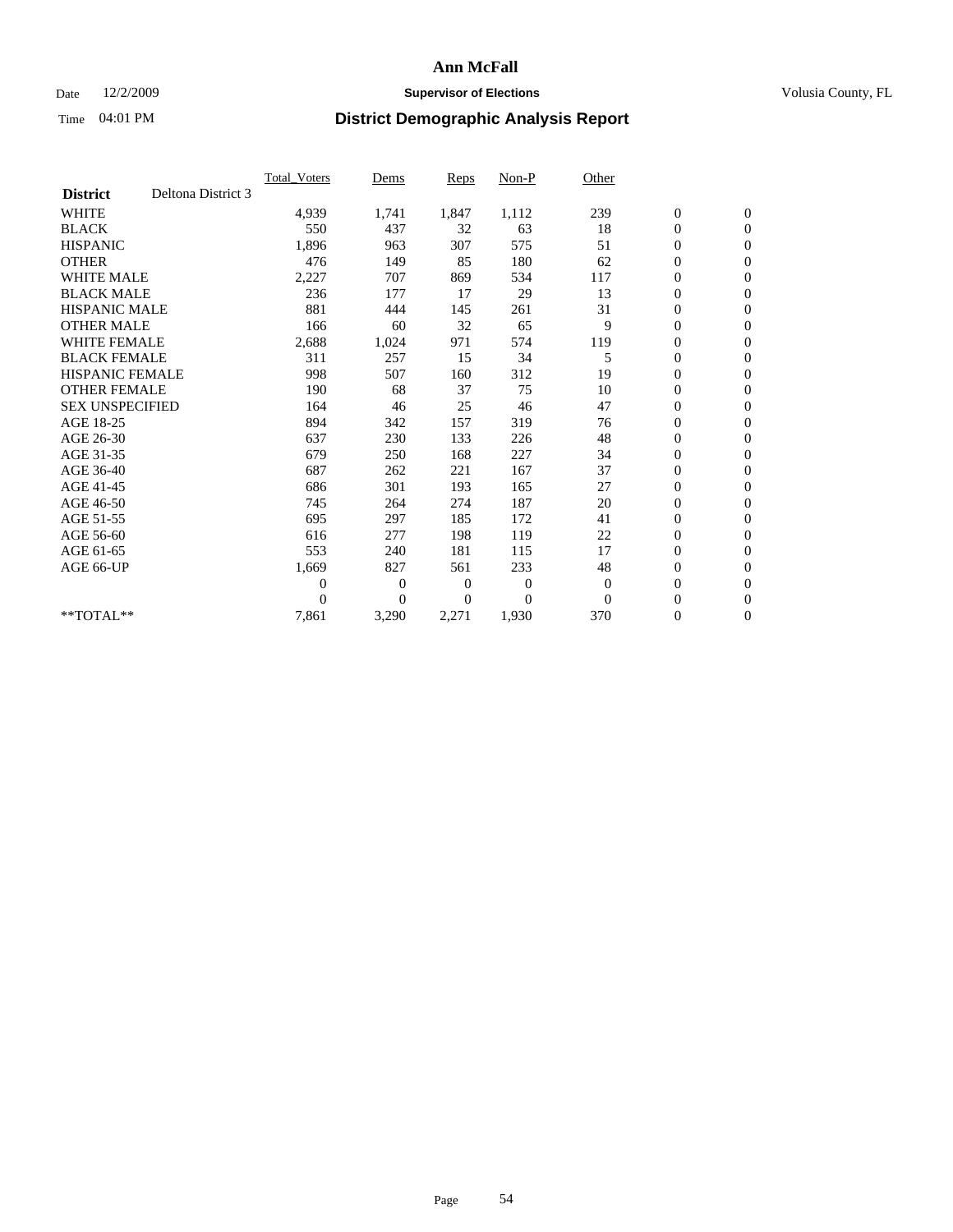## Date 12/2/2009 **Supervisor of Elections Supervisor of Elections** Volusia County, FL

|                        |                    | Total Voters   | Dems           | <b>Reps</b> | Non-P          | Other        |                  |                  |  |
|------------------------|--------------------|----------------|----------------|-------------|----------------|--------------|------------------|------------------|--|
| <b>District</b>        | Deltona District 4 |                |                |             |                |              |                  |                  |  |
| <b>WHITE</b>           |                    | 4,843          | 1,775          | 1,798       | 969            | 301          | $\boldsymbol{0}$ | $\boldsymbol{0}$ |  |
| <b>BLACK</b>           |                    | 574            | 453            | 22          | 81             | 18           | $\boldsymbol{0}$ | $\mathbf{0}$     |  |
| <b>HISPANIC</b>        |                    | 1,894          | 1,007          | 295         | 530            | 62           | $\overline{0}$   | $\mathbf{0}$     |  |
| <b>OTHER</b>           |                    | 452            | 171            | 72          | 153            | 56           | $\boldsymbol{0}$ | $\mathbf{0}$     |  |
| <b>WHITE MALE</b>      |                    | 2,189          | 728            | 849         | 458            | 154          | $\boldsymbol{0}$ | $\mathbf{0}$     |  |
| <b>BLACK MALE</b>      |                    | 254            | 188            | 16          | 41             | 9            | $\boldsymbol{0}$ | $\mathbf{0}$     |  |
| <b>HISPANIC MALE</b>   |                    | 850            | 427            | 155         | 240            | 28           | $\boldsymbol{0}$ | $\mathbf{0}$     |  |
| <b>OTHER MALE</b>      |                    | 135            | 56             | 27          | 44             | 8            | $\boldsymbol{0}$ | $\mathbf{0}$     |  |
| <b>WHITE FEMALE</b>    |                    | 2,622          | 1,035          | 935         | 507            | 145          | $\overline{0}$   | $\mathbf{0}$     |  |
| <b>BLACK FEMALE</b>    |                    | 314            | 259            | 6           | 40             | 9            | $\boldsymbol{0}$ | $\mathbf{0}$     |  |
| <b>HISPANIC FEMALE</b> |                    | 1,032          | 573            | 140         | 285            | 34           | $\boldsymbol{0}$ | $\mathbf{0}$     |  |
| <b>OTHER FEMALE</b>    |                    | 174            | 82             | 29          | 50             | 13           | $\mathbf{0}$     | $\mathbf{0}$     |  |
| <b>SEX UNSPECIFIED</b> |                    | 193            | 58             | 30          | 68             | 37           | $\boldsymbol{0}$ | $\mathbf{0}$     |  |
| AGE 18-25              |                    | 881            | 331            | 170         | 299            | 81           | $\boldsymbol{0}$ | $\mathbf{0}$     |  |
| AGE 26-30              |                    | 600            | 235            | 122         | 197            | 46           | $\overline{0}$   | $\mathbf{0}$     |  |
| AGE 31-35              |                    | 657            | 270            | 162         | 175            | 50           | $\boldsymbol{0}$ | $\mathbf{0}$     |  |
| AGE 36-40              |                    | 608            | 217            | 188         | 164            | 39           | 0                | $\mathbf{0}$     |  |
| AGE 41-45              |                    | 697            | 296            | 197         | 176            | 28           | $\overline{0}$   | $\mathbf{0}$     |  |
| AGE 46-50              |                    | 718            | 317            | 212         | 152            | 37           | $\boldsymbol{0}$ | $\mathbf{0}$     |  |
| AGE 51-55              |                    | 694            | 294            | 224         | 125            | 51           | $\boldsymbol{0}$ | $\mathbf{0}$     |  |
| AGE 56-60              |                    | 651            | 306            | 193         | 131            | 21           | $\boldsymbol{0}$ | $\Omega$         |  |
| AGE 61-65              |                    | 562            | 262            | 180         | 98             | 22           | $\mathbf{0}$     | $\mathbf{0}$     |  |
| AGE 66-UP              |                    | 1,695          | 878            | 539         | 216            | 62           | $\boldsymbol{0}$ | $\mathbf{0}$     |  |
|                        |                    | $\overline{0}$ | $\overline{0}$ | 0           | $\overline{0}$ | $\mathbf{0}$ | $\overline{0}$   | $\mathbf{0}$     |  |
|                        |                    | $\theta$       | $\theta$       | $\Omega$    | $\theta$       | $\mathbf{0}$ | $\boldsymbol{0}$ | $\mathbf{0}$     |  |
| **TOTAL**              |                    | 7,763          | 3,406          | 2,187       | 1,733          | 437          | 0                | $\mathbf{0}$     |  |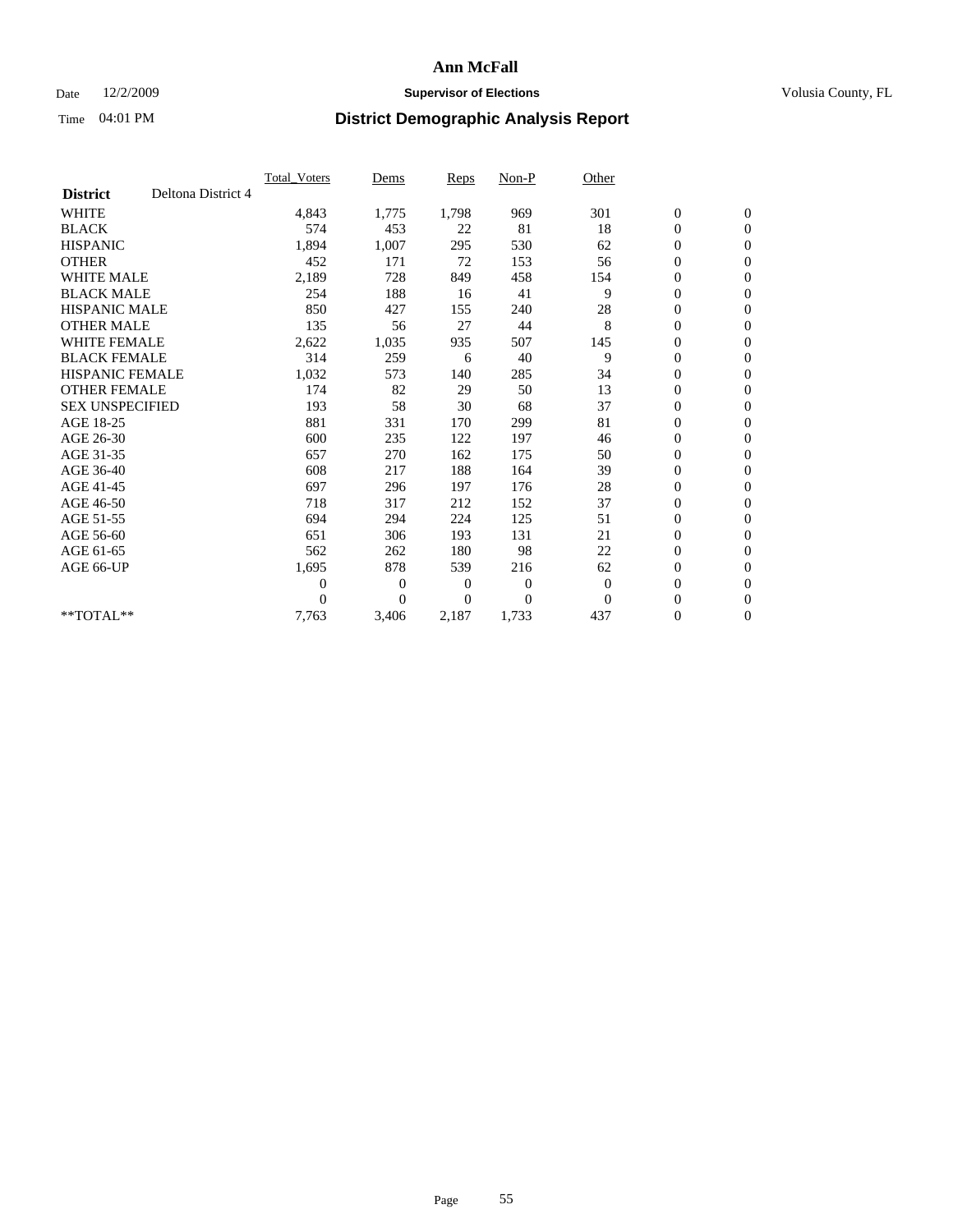## Date 12/2/2009 **Supervisor of Elections Supervisor of Elections** Volusia County, FL

|                                       | Total Voters   | Dems           | <b>Reps</b> | Non-P        | Other        |                  |                  |  |
|---------------------------------------|----------------|----------------|-------------|--------------|--------------|------------------|------------------|--|
| Deltona District 5<br><b>District</b> |                |                |             |              |              |                  |                  |  |
| <b>WHITE</b>                          | 5,891          | 2,040          | 2,255       | 1,250        | 346          | $\boldsymbol{0}$ | $\boldsymbol{0}$ |  |
| <b>BLACK</b>                          | 929            | 716            | 51          | 136          | 26           | $\boldsymbol{0}$ | $\mathbf{0}$     |  |
| <b>HISPANIC</b>                       | 2,019          | 1,015          | 339         | 597          | 68           | $\overline{0}$   | $\mathbf{0}$     |  |
| <b>OTHER</b>                          | 530            | 173            | 98          | 191          | 68           | $\boldsymbol{0}$ | $\mathbf{0}$     |  |
| <b>WHITE MALE</b>                     | 2,802          | 873            | 1,134       | 602          | 193          | $\boldsymbol{0}$ | $\mathbf{0}$     |  |
| <b>BLACK MALE</b>                     | 410            | 310            | 24          | 63           | 13           | $\boldsymbol{0}$ | $\mathbf{0}$     |  |
| <b>HISPANIC MALE</b>                  | 963            | 463            | 166         | 295          | 39           | $\boldsymbol{0}$ | $\mathbf{0}$     |  |
| <b>OTHER MALE</b>                     | 165            | 55             | 44          | 55           | 11           | $\boldsymbol{0}$ | $\mathbf{0}$     |  |
| <b>WHITE FEMALE</b>                   | 3,059          | 1,158          | 1,108       | 640          | 153          | $\overline{0}$   | $\mathbf{0}$     |  |
| <b>BLACK FEMALE</b>                   | 509            | 396            | 27          | 73           | 13           | $\boldsymbol{0}$ | $\mathbf{0}$     |  |
| <b>HISPANIC FEMALE</b>                | 1,042          | 546            | 172         | 297          | 27           | $\boldsymbol{0}$ | $\mathbf{0}$     |  |
| <b>OTHER FEMALE</b>                   | 207            | 87             | 31          | 73           | 16           | $\mathbf{0}$     | $\mathbf{0}$     |  |
| <b>SEX UNSPECIFIED</b>                | 212            | 56             | 37          | 76           | 43           | $\boldsymbol{0}$ | $\mathbf{0}$     |  |
| AGE 18-25                             | 1,153          | 412            | 236         | 393          | 112          | $\overline{0}$   | $\mathbf{0}$     |  |
| AGE 26-30                             | 709            | 256            | 162         | 247          | 44           | $\overline{0}$   | $\mathbf{0}$     |  |
| AGE 31-35                             | 825            | 328            | 202         | 238          | 57           | $\boldsymbol{0}$ | $\mathbf{0}$     |  |
| AGE 36-40                             | 829            | 326            | 248         | 218          | 37           | $\boldsymbol{0}$ | $\mathbf{0}$     |  |
| AGE 41-45                             | 910            | 358            | 293         | 208          | 51           | $\overline{0}$   | $\mathbf{0}$     |  |
| AGE 46-50                             | 972            | 370            | 338         | 228          | 36           | $\boldsymbol{0}$ | $\mathbf{0}$     |  |
| AGE 51-55                             | 983            | 441            | 297         | 200          | 45           | $\boldsymbol{0}$ | $\mathbf{0}$     |  |
| AGE 56-60                             | 757            | 338            | 236         | 144          | 39           | $\boldsymbol{0}$ | $\mathbf{0}$     |  |
| AGE 61-65                             | 625            | 277            | 205         | 111          | 32           | $\boldsymbol{0}$ | $\mathbf{0}$     |  |
| AGE 66-UP                             | 1,606          | 838            | 526         | 187          | 55           | $\boldsymbol{0}$ | $\mathbf{0}$     |  |
|                                       | $\overline{0}$ | $\overline{0}$ | 0           | $\mathbf{0}$ | $\mathbf{0}$ | $\overline{0}$   | $\mathbf{0}$     |  |
|                                       | $\theta$       | $\overline{0}$ | $\Omega$    | $\theta$     | $\Omega$     | $\boldsymbol{0}$ | $\mathbf{0}$     |  |
| $*$ TOTAL $**$                        | 9,369          | 3,944          | 2,743       | 2,174        | 508          | 0                | $\mathbf{0}$     |  |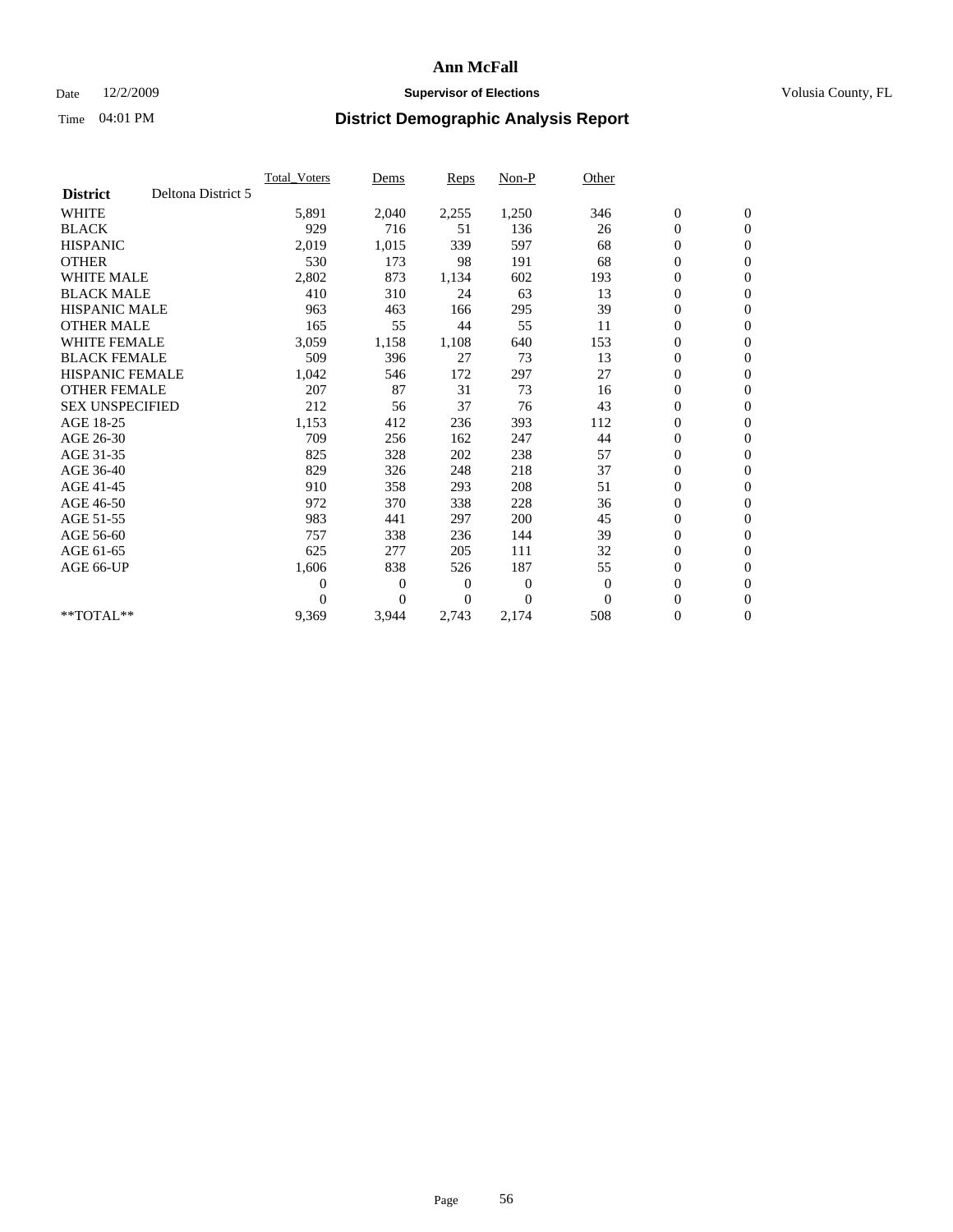## Date 12/2/2009 **Supervisor of Elections Supervisor of Elections** Volusia County, FL

|                        |                    | Total Voters   | Dems           | <b>Reps</b> | Non-P        | Other    |                  |                  |  |
|------------------------|--------------------|----------------|----------------|-------------|--------------|----------|------------------|------------------|--|
| <b>District</b>        | Deltona District 6 |                |                |             |              |          |                  |                  |  |
| <b>WHITE</b>           |                    | 5,669          | 1,813          | 2,304       | 1,259        | 293      | $\boldsymbol{0}$ | $\boldsymbol{0}$ |  |
| <b>BLACK</b>           |                    | 758            | 585            | 36          | 115          | 22       | $\boldsymbol{0}$ | $\mathbf{0}$     |  |
| <b>HISPANIC</b>        |                    | 1,627          | 798            | 259         | 508          | 62       | $\overline{0}$   | $\mathbf{0}$     |  |
| <b>OTHER</b>           |                    | 466            | 144            | 89          | 169          | 64       | $\boldsymbol{0}$ | $\mathbf{0}$     |  |
| <b>WHITE MALE</b>      |                    | 2,672          | 752            | 1,152       | 626          | 142      | $\boldsymbol{0}$ | $\mathbf{0}$     |  |
| <b>BLACK MALE</b>      |                    | 335            | 252            | 16          | 56           | 11       | $\boldsymbol{0}$ | $\mathbf{0}$     |  |
| <b>HISPANIC MALE</b>   |                    | 756            | 346            | 132         | 251          | 27       | $\boldsymbol{0}$ | $\mathbf{0}$     |  |
| <b>OTHER MALE</b>      |                    | 162            | 57             | 38          | 60           | 7        | $\boldsymbol{0}$ | $\mathbf{0}$     |  |
| <b>WHITE FEMALE</b>    |                    | 2,960          | 1,051          | 1,135       | 624          | 150      | $\overline{0}$   | $\mathbf{0}$     |  |
| <b>BLACK FEMALE</b>    |                    | 416            | 327            | 20          | 58           | 11       | $\boldsymbol{0}$ | $\mathbf{0}$     |  |
| <b>HISPANIC FEMALE</b> |                    | 856            | 444            | 126         | 251          | 35       | $\boldsymbol{0}$ | $\mathbf{0}$     |  |
| <b>OTHER FEMALE</b>    |                    | 165            | 63             | 30          | 61           | 11       | $\mathbf{0}$     | $\mathbf{0}$     |  |
| <b>SEX UNSPECIFIED</b> |                    | 198            | 48             | 39          | 64           | 47       | $\boldsymbol{0}$ | $\mathbf{0}$     |  |
| AGE 18-25              |                    | 1,132          | 401            | 255         | 381          | 95       | $\boldsymbol{0}$ | $\mathbf{0}$     |  |
| AGE 26-30              |                    | 697            | 254            | 149         | 244          | 50       | $\boldsymbol{0}$ | $\mathbf{0}$     |  |
| AGE 31-35              |                    | 753            | 268            | 215         | 227          | 43       | $\boldsymbol{0}$ | $\boldsymbol{0}$ |  |
| AGE 36-40              |                    | 816            | 288            | 265         | 220          | 43       | $\boldsymbol{0}$ | $\mathbf{0}$     |  |
| AGE 41-45              |                    | 831            | 324            | 290         | 174          | 43       | $\overline{0}$   | $\mathbf{0}$     |  |
| AGE 46-50              |                    | 1,004          | 362            | 376         | 219          | 47       | $\boldsymbol{0}$ | $\mathbf{0}$     |  |
| AGE 51-55              |                    | 898            | 357            | 328         | 173          | 40       | $\boldsymbol{0}$ | $\mathbf{0}$     |  |
| AGE 56-60              |                    | 676            | 303            | 225         | 128          | 20       | $\boldsymbol{0}$ | $\mathbf{0}$     |  |
| AGE 61-65              |                    | 588            | 252            | 195         | 115          | 26       | $\mathbf{0}$     | $\mathbf{0}$     |  |
| AGE 66-UP              |                    | 1,125          | 531            | 390         | 170          | 34       | $\boldsymbol{0}$ | $\mathbf{0}$     |  |
|                        |                    | $\overline{0}$ | $\overline{0}$ | 0           | $\mathbf{0}$ | $\theta$ | $\overline{0}$   | $\mathbf{0}$     |  |
|                        |                    | $\Omega$       | $\overline{0}$ | $\Omega$    | $\theta$     | $\Omega$ | $\boldsymbol{0}$ | $\mathbf{0}$     |  |
| $*$ TOTAL $**$         |                    | 8,520          | 3,340          | 2,688       | 2,051        | 441      | 0                | $\mathbf{0}$     |  |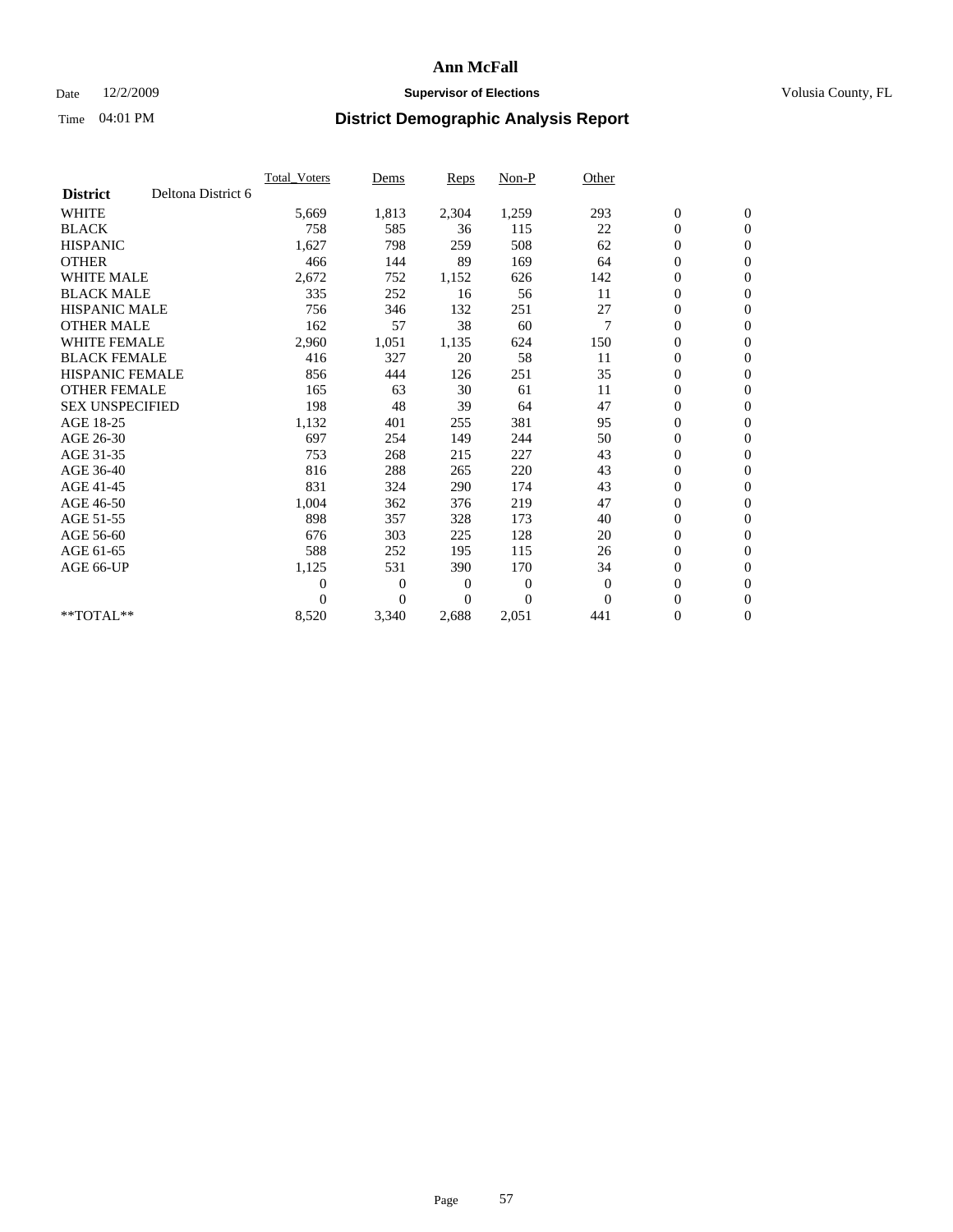## Date 12/2/2009 **Supervisor of Elections Supervisor of Elections** Volusia County, FL

|                        |                  | Total Voters   | Dems           | Reps     | $Non-P$        | Other        |                  |                  |  |
|------------------------|------------------|----------------|----------------|----------|----------------|--------------|------------------|------------------|--|
| <b>District</b>        | Edgewater Ward 1 |                |                |          |                |              |                  |                  |  |
| <b>WHITE</b>           |                  | 2,658          | 1,084          | 875      | 610            | 89           | $\boldsymbol{0}$ | $\boldsymbol{0}$ |  |
| <b>BLACK</b>           |                  | 51             | 33             | 3        | 10             | 5            | $\overline{0}$   | $\Omega$         |  |
| <b>HISPANIC</b>        |                  | 32             | 17             | 7        | 6              | 2            | 0                | $\Omega$         |  |
| <b>OTHER</b>           |                  | 96             | 31             | 13       | 40             | 12           | 0                | $\Omega$         |  |
| <b>WHITE MALE</b>      |                  | 1,161          | 423            | 415      | 274            | 49           | $\overline{0}$   | $\mathbf{0}$     |  |
| <b>BLACK MALE</b>      |                  | 28             | 16             | 2        |                | 3            | 0                | $\Omega$         |  |
| <b>HISPANIC MALE</b>   |                  | 12             |                |          | 3              |              | 0                | $\Omega$         |  |
| <b>OTHER MALE</b>      |                  | 25             | 8              | 5        | 11             |              | 0                | 0                |  |
| WHITE FEMALE           |                  | 1,480          | 650            | 455      | 335            | 40           | 0                | $\Omega$         |  |
| <b>BLACK FEMALE</b>    |                  | 21             | 16             |          | $\overline{c}$ | 2            | 0                | $\Omega$         |  |
| HISPANIC FEMALE        |                  | 20             | 10             | 6        | 3              |              | 0                | $\overline{0}$   |  |
| <b>OTHER FEMALE</b>    |                  | 37             | 17             | 5        | 14             |              | 0                | $\Omega$         |  |
| <b>SEX UNSPECIFIED</b> |                  | 53             | 18             | 8        | 17             | 10           | 0                | $\overline{0}$   |  |
| AGE 18-25              |                  | 255            | 71             | 64       | 105            | 15           | 0                | $\Omega$         |  |
| AGE 26-30              |                  | 177            | 71             | 33       | 63             | 10           | 0                | $\Omega$         |  |
| AGE 31-35              |                  | 150            | 58             | 43       | 40             | 9            | $\boldsymbol{0}$ | $\Omega$         |  |
| AGE 36-40              |                  | 168            | 54             | 44       | 60             | 10           | 0                | 0                |  |
| AGE 41-45              |                  | 185            | 65             | 66       | 46             | 8            | 0                | $\Omega$         |  |
| AGE 46-50              |                  | 273            | 100            | 101      | 63             | 9            | 0                | $\Omega$         |  |
| AGE 51-55              |                  | 291            | 114            | 83       | 84             | 10           | 0                | $\mathbf{0}$     |  |
| AGE 56-60              |                  | 286            | 130            | 92       | 53             | 11           | 0                | 0                |  |
| AGE 61-65              |                  | 256            | 109            | 88       | 49             | 10           | 0                | $\Omega$         |  |
| AGE 66-UP              |                  | 796            | 393            | 284      | 103            | 16           | 0                | 0                |  |
|                        |                  | $\overline{0}$ | $\overline{0}$ | 0        | $\mathbf{0}$   | $\mathbf{0}$ | 0                | $\Omega$         |  |
|                        |                  | $\theta$       | $\theta$       | $\Omega$ | $\theta$       | $\Omega$     | 0                | $\Omega$         |  |
| **TOTAL**              |                  | 2,837          | 1,165          | 898      | 666            | 108          | 0                | $\mathbf{0}$     |  |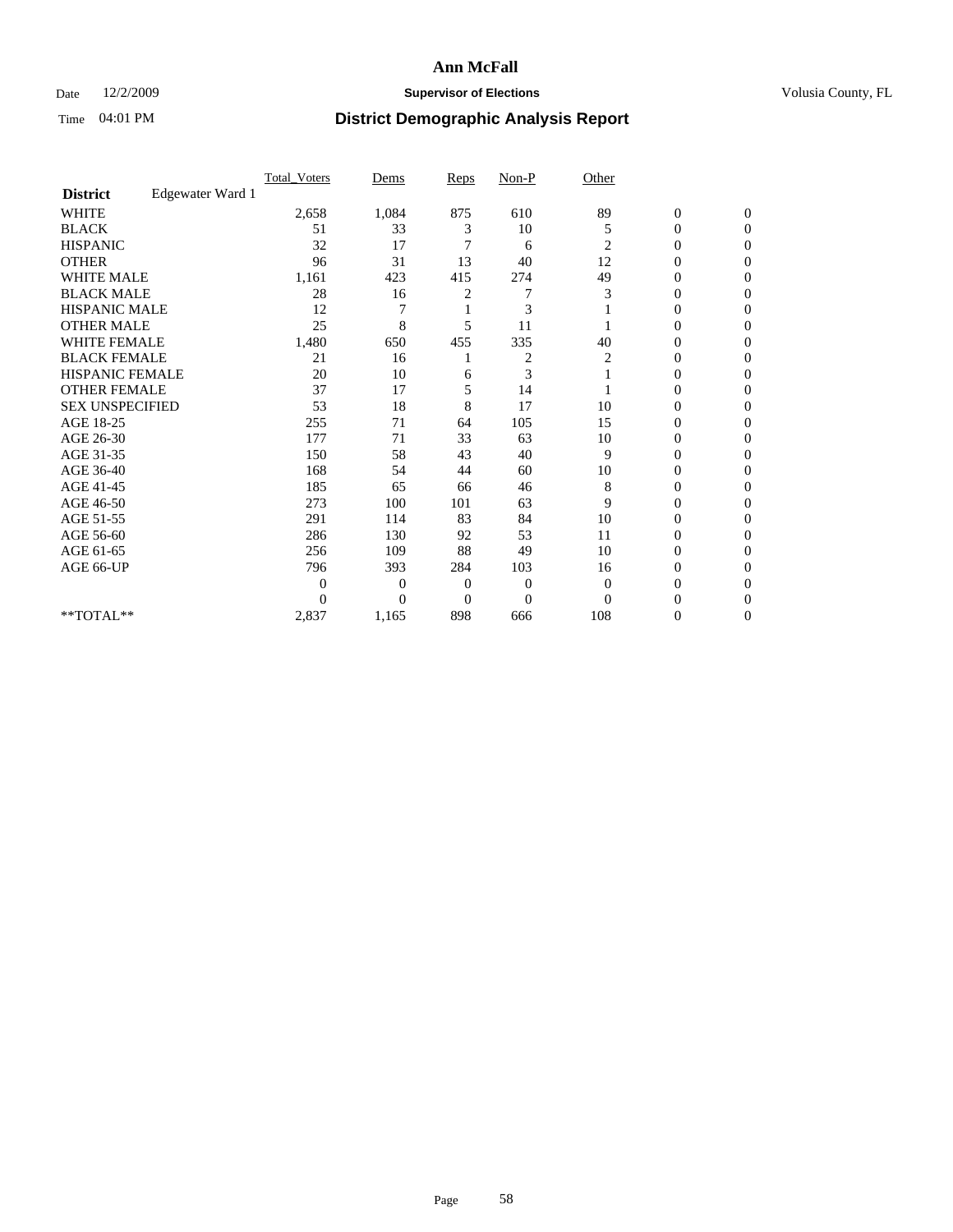### Date  $12/2/2009$  **Supervisor of Elections Supervisor of Elections** Volusia County, FL

|                        |                  | <b>Total_Voters</b> | Dems           | <b>Reps</b>  | $Non-P$        | Other        |                  |                |  |
|------------------------|------------------|---------------------|----------------|--------------|----------------|--------------|------------------|----------------|--|
| <b>District</b>        | Edgewater Ward 2 |                     |                |              |                |              |                  |                |  |
| <b>WHITE</b>           |                  | 3,378               | 1,284          | 1,130        | 845            | 119          | $\boldsymbol{0}$ | $\mathbf{0}$   |  |
| <b>BLACK</b>           |                  | 67                  | 59             |              |                | $\Omega$     | $\boldsymbol{0}$ | $\mathbf{0}$   |  |
| <b>HISPANIC</b>        |                  | 54                  | 23             | 11           | 19             |              | 0                | $\Omega$       |  |
| <b>OTHER</b>           |                  | 116                 | 34             | 26           | 38             | 18           | 0                | $\Omega$       |  |
| <b>WHITE MALE</b>      |                  | 1,567               | 547            | 564          | 397            | 59           | 0                | $\Omega$       |  |
| <b>BLACK MALE</b>      |                  | 31                  | 28             | 0            | 3              | $\Omega$     | $\mathbf{0}$     | $\Omega$       |  |
| HISPANIC MALE          |                  | 25                  | 10             | 6            | 8              |              | 0                | $\Omega$       |  |
| <b>OTHER MALE</b>      |                  | 41                  | 14             | 12           | 12             | 3            | 0                | $\Omega$       |  |
| <b>WHITE FEMALE</b>    |                  | 1,795               | 732            | 559          | 445            | 59           | 0                | $\Omega$       |  |
| <b>BLACK FEMALE</b>    |                  | 36                  | 31             |              | 4              | $\mathbf{0}$ | $\overline{0}$   | $\mathbf{0}$   |  |
| <b>HISPANIC FEMALE</b> |                  | 27                  | 13             | 5            | 9              | 0            | 0                | $\Omega$       |  |
| <b>OTHER FEMALE</b>    |                  | 39                  | 13             | 11           | 12             | 3            | 0                | 0              |  |
| <b>SEX UNSPECIFIED</b> |                  | 54                  | 12             | 10           | 19             | 13           | 0                | $\Omega$       |  |
| AGE 18-25              |                  | 344                 | 111            | 75           | 126            | 32           | 0                | $\mathbf{0}$   |  |
| AGE 26-30              |                  | 227                 | 77             | 61           | 80             | 9            | 0                | $\Omega$       |  |
| AGE 31-35              |                  | 244                 | 81             | 70           | 83             | 10           | $\overline{0}$   | $\Omega$       |  |
| AGE 36-40              |                  | 262                 | 93             | 72           | 91             | 6            | 0                | $\mathbf{0}$   |  |
| AGE 41-45              |                  | 266                 | 96             | 88           | 71             | 11           | $\mathbf{0}$     | $\Omega$       |  |
| AGE 46-50              |                  | 341                 | 125            | 114          | 86             | 16           | $\overline{0}$   | $\mathbf{0}$   |  |
| AGE 51-55              |                  | 369                 | 137            | 143          | 83             | 6            | $\overline{0}$   | 0              |  |
| AGE 56-60              |                  | 358                 | 145            | 115          | 87             | 11           | $\mathbf{0}$     | $\Omega$       |  |
| AGE 61-65              |                  | 330                 | 129            | 119          | 70             | 12           | $\overline{0}$   | $\Omega$       |  |
| AGE 66-UP              |                  | 874                 | 406            | 311          | 132            | 25           | 0                | 0              |  |
|                        |                  | $\theta$            | $\overline{0}$ | $\mathbf{0}$ | $\mathbf{0}$   | $\mathbf{0}$ | 0                | $\Omega$       |  |
|                        |                  | $\Omega$            | $\overline{0}$ | $\Omega$     | $\overline{0}$ | $\Omega$     | $\theta$         | $\Omega$       |  |
| **TOTAL**              |                  | 3,615               | 1,400          | 1,168        | 909            | 138          | 0                | $\overline{0}$ |  |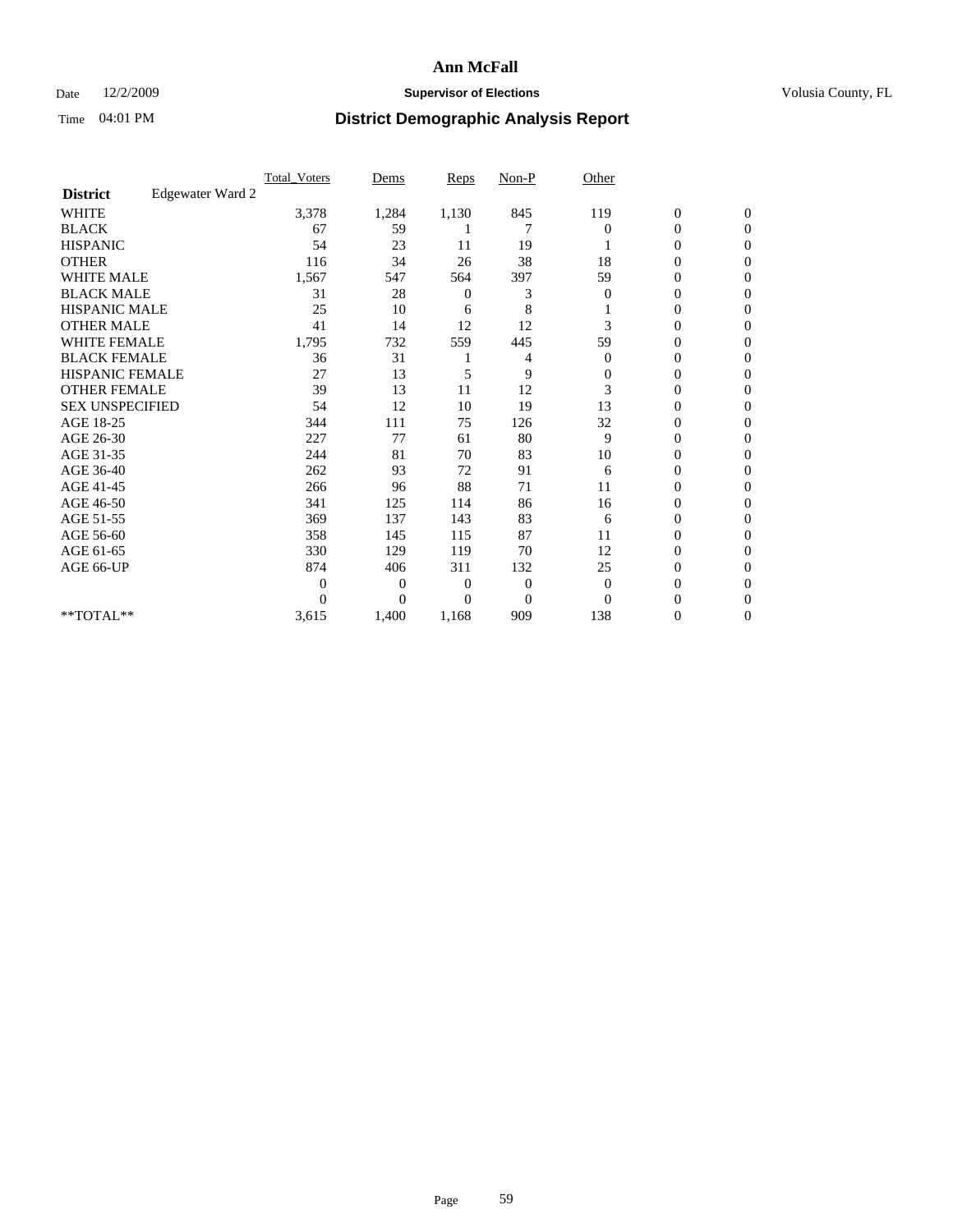## Date 12/2/2009 **Supervisor of Elections Supervisor of Elections** Volusia County, FL

|                        |                  | <b>Total Voters</b> | Dems           | <b>Reps</b>  | $Non-P$        | Other          |                  |                |  |
|------------------------|------------------|---------------------|----------------|--------------|----------------|----------------|------------------|----------------|--|
| <b>District</b>        | Edgewater Ward 3 |                     |                |              |                |                |                  |                |  |
| <b>WHITE</b>           |                  | 3,297               | 1,273          | 1,107        | 789            | 128            | $\boldsymbol{0}$ | $\mathbf{0}$   |  |
| <b>BLACK</b>           |                  | 77                  | 61             |              | 13             | 2              | $\boldsymbol{0}$ | $\mathbf{0}$   |  |
| <b>HISPANIC</b>        |                  | 43                  | 17             | 9            | 12             | 5              | $\mathbf{0}$     | $\Omega$       |  |
| <b>OTHER</b>           |                  | 136                 | 40             | 29           | 50             | 17             | 0                | $\Omega$       |  |
| <b>WHITE MALE</b>      |                  | 1,483               | 504            | 544          | 366            | 69             | 0                | $\Omega$       |  |
| <b>BLACK MALE</b>      |                  | 40                  | 31             |              |                |                | $\mathbf{0}$     | $\Omega$       |  |
| HISPANIC MALE          |                  | 19                  | 5              | 4            | $\overline{7}$ | 3              | $\boldsymbol{0}$ | $\Omega$       |  |
| <b>OTHER MALE</b>      |                  | 42                  | 16             | 11           | 14             |                | 0                | $\Omega$       |  |
| <b>WHITE FEMALE</b>    |                  | 1,799               | 765            | 557          | 419            | 58             | 0                | $\Omega$       |  |
| <b>BLACK FEMALE</b>    |                  | 35                  | 29             | $\mathbf{0}$ | 6              | $\mathbf{0}$   | $\overline{0}$   | $\mathbf{0}$   |  |
| <b>HISPANIC FEMALE</b> |                  | 23                  | 11             | 5            | 5              | 2              | 0                | $\mathbf{0}$   |  |
| <b>OTHER FEMALE</b>    |                  | 54                  | 18             | 14           | 18             | $\overline{4}$ | 0                | $\Omega$       |  |
| <b>SEX UNSPECIFIED</b> |                  | 58                  | 12             | 10           | 22             | 14             | $\mathbf{0}$     | $\mathbf{0}$   |  |
| AGE 18-25              |                  | 319                 | 104            | 74           | 116            | 25             | 0                | $\mathbf{0}$   |  |
| AGE 26-30              |                  | 218                 | 62             | 59           | 82             | 15             | $\overline{0}$   | $\Omega$       |  |
| AGE 31-35              |                  | 245                 | 71             | 70           | 94             | 10             | $\boldsymbol{0}$ | $\Omega$       |  |
| AGE 36-40              |                  | 276                 | 84             | 90           | 87             | 15             | 0                | $\mathbf{0}$   |  |
| AGE 41-45              |                  | 244                 | 87             | 91           | 59             | 7              | $\overline{0}$   | $\Omega$       |  |
| AGE 46-50              |                  | 316                 | 130            | 93           | 79             | 14             | $\overline{0}$   | $\mathbf{0}$   |  |
| AGE 51-55              |                  | 337                 | 133            | 126          | 68             | 10             | $\overline{0}$   | 0              |  |
| AGE 56-60              |                  | 328                 | 132            | 118          | 65             | 13             | $\overline{0}$   | $\Omega$       |  |
| AGE 61-65              |                  | 331                 | 135            | 113          | 70             | 13             | $\overline{0}$   | $\Omega$       |  |
| AGE 66-UP              |                  | 939                 | 453            | 312          | 144            | 30             | 0                | $\Omega$       |  |
|                        |                  | $\boldsymbol{0}$    | $\overline{0}$ | $\mathbf{0}$ | $\mathbf{0}$   | $\overline{0}$ | 0                | $\Omega$       |  |
|                        |                  | $\theta$            | $\overline{0}$ | 0            | $\overline{0}$ | $\Omega$       | $\theta$         | $\Omega$       |  |
| **TOTAL**              |                  | 3,553               | 1,391          | 1,146        | 864            | 152            | 0                | $\overline{0}$ |  |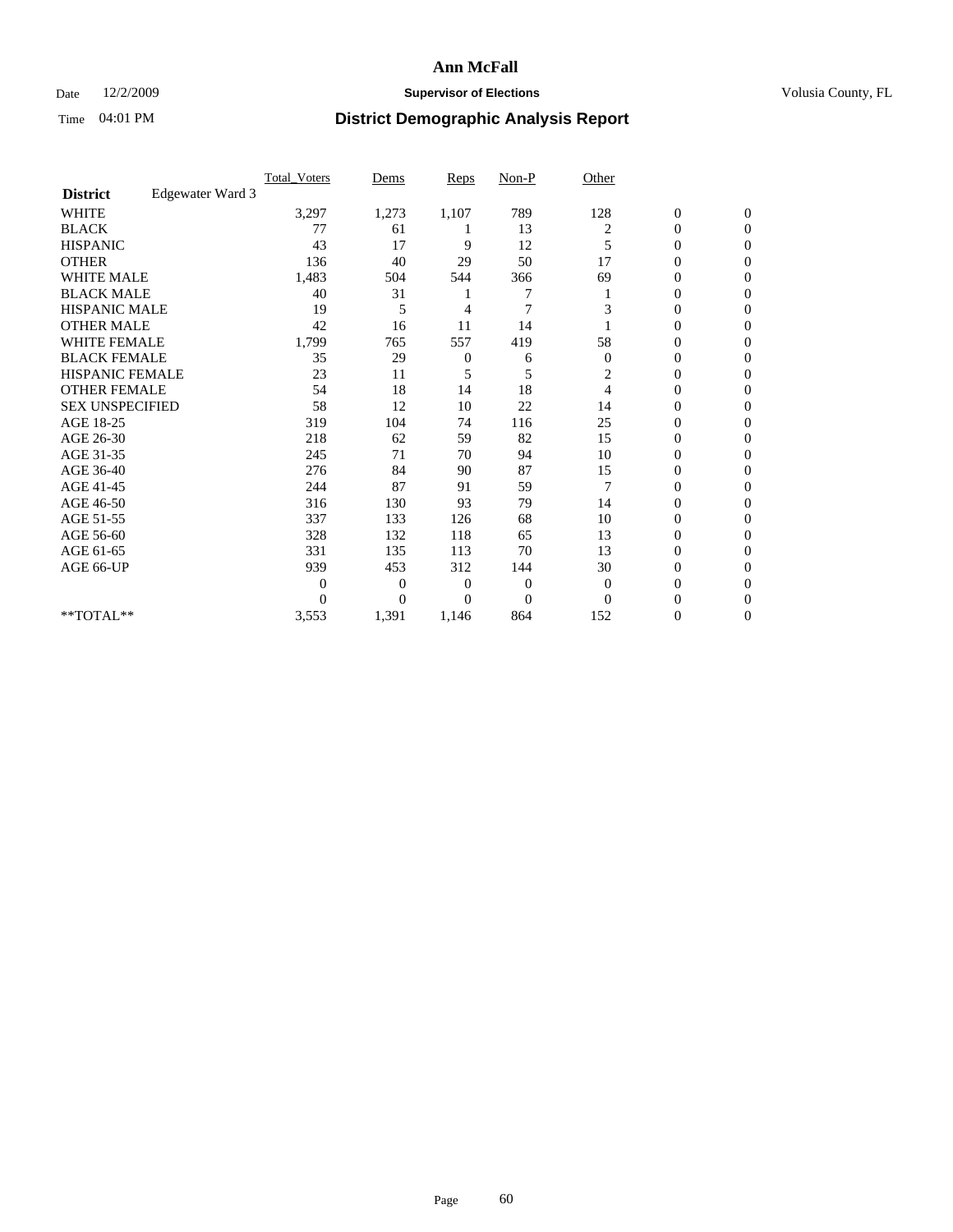## Date 12/2/2009 **Supervisor of Elections Supervisor of Elections** Volusia County, FL

|                        |                  | Total Voters | Dems           | <b>Reps</b>    | $Non-P$        | Other    |                  |              |  |
|------------------------|------------------|--------------|----------------|----------------|----------------|----------|------------------|--------------|--|
| <b>District</b>        | Edgewater Ward 4 |              |                |                |                |          |                  |              |  |
| <b>WHITE</b>           |                  | 3,397        | 1,288          | 1,166          | 785            | 158      | $\boldsymbol{0}$ | $\mathbf{0}$ |  |
| <b>BLACK</b>           |                  | 63           | 46             | 6              | 10             |          | $\boldsymbol{0}$ | $\mathbf{0}$ |  |
| <b>HISPANIC</b>        |                  | 33           | 18             | 5              | 9              |          | $\mathbf{0}$     | $\Omega$     |  |
| <b>OTHER</b>           |                  | 109          | 30             | 17             | 47             | 15       | 0                | $\Omega$     |  |
| <b>WHITE MALE</b>      |                  | 1,548        | 521            | 574            | 379            | 74       | 0                | $\Omega$     |  |
| <b>BLACK MALE</b>      |                  | 26           | 19             | 3              | 4              | $\Omega$ | $\mathbf{0}$     | $\Omega$     |  |
| HISPANIC MALE          |                  | 15           | 9              | $\overline{c}$ | 3              |          | $\boldsymbol{0}$ | $\Omega$     |  |
| <b>OTHER MALE</b>      |                  | 35           | 12             | 8              | 12             | 3        | 0                | 0            |  |
| <b>WHITE FEMALE</b>    |                  | 1,826        | 761            | 582            | 399            | 84       | 0                | $\Omega$     |  |
| <b>BLACK FEMALE</b>    |                  | 36           | 26             | 3              | 6              |          | $\overline{0}$   | $\mathbf{0}$ |  |
| <b>HISPANIC FEMALE</b> |                  | 18           | 9              | 3              | 6              | 0        | 0                | $\Omega$     |  |
| <b>OTHER FEMALE</b>    |                  | 34           | 13             | 6              | 14             |          | 0                | 0            |  |
| <b>SEX UNSPECIFIED</b> |                  | 64           | 12             | 13             | 28             | 11       | 0                | $\Omega$     |  |
| AGE 18-25              |                  | 298          | 96             | 60             | 117            | 25       | 0                | $\mathbf{0}$ |  |
| AGE 26-30              |                  | 199          | 62             | 60             | 68             | 9        | 0                | $\Omega$     |  |
| AGE 31-35              |                  | 234          | 75             | 64             | 80             | 15       | 0                | $\Omega$     |  |
| AGE 36-40              |                  | 249          | 82             | 74             | 83             | 10       | 0                | $\Omega$     |  |
| AGE 41-45              |                  | 265          | 97             | 84             | 73             | 11       | $\mathbf{0}$     | $\Omega$     |  |
| AGE 46-50              |                  | 348          | 134            | 130            | 73             | 11       | $\overline{0}$   | $\Omega$     |  |
| AGE 51-55              |                  | 316          | 128            | 108            | 68             | 12       | 0                | 0            |  |
| AGE 56-60              |                  | 292          | 129            | 89             | 64             | 10       | $\overline{0}$   | $\Omega$     |  |
| AGE 61-65              |                  | 291          | 132            | 83             | 54             | 22       | $\overline{0}$   | $\Omega$     |  |
| AGE 66-UP              |                  | 1,110        | 447            | 442            | 171            | 50       | 0                | 0            |  |
|                        |                  | 0            | $\overline{0}$ | $\mathbf{0}$   | $\mathbf{0}$   | $\Omega$ | 0                | $\Omega$     |  |
|                        |                  | $\Omega$     | $\overline{0}$ | 0              | $\overline{0}$ | $\Omega$ | 0                | $\Omega$     |  |
| **TOTAL**              |                  | 3,602        | 1,382          | 1,194          | 851            | 175      | 0                | 0            |  |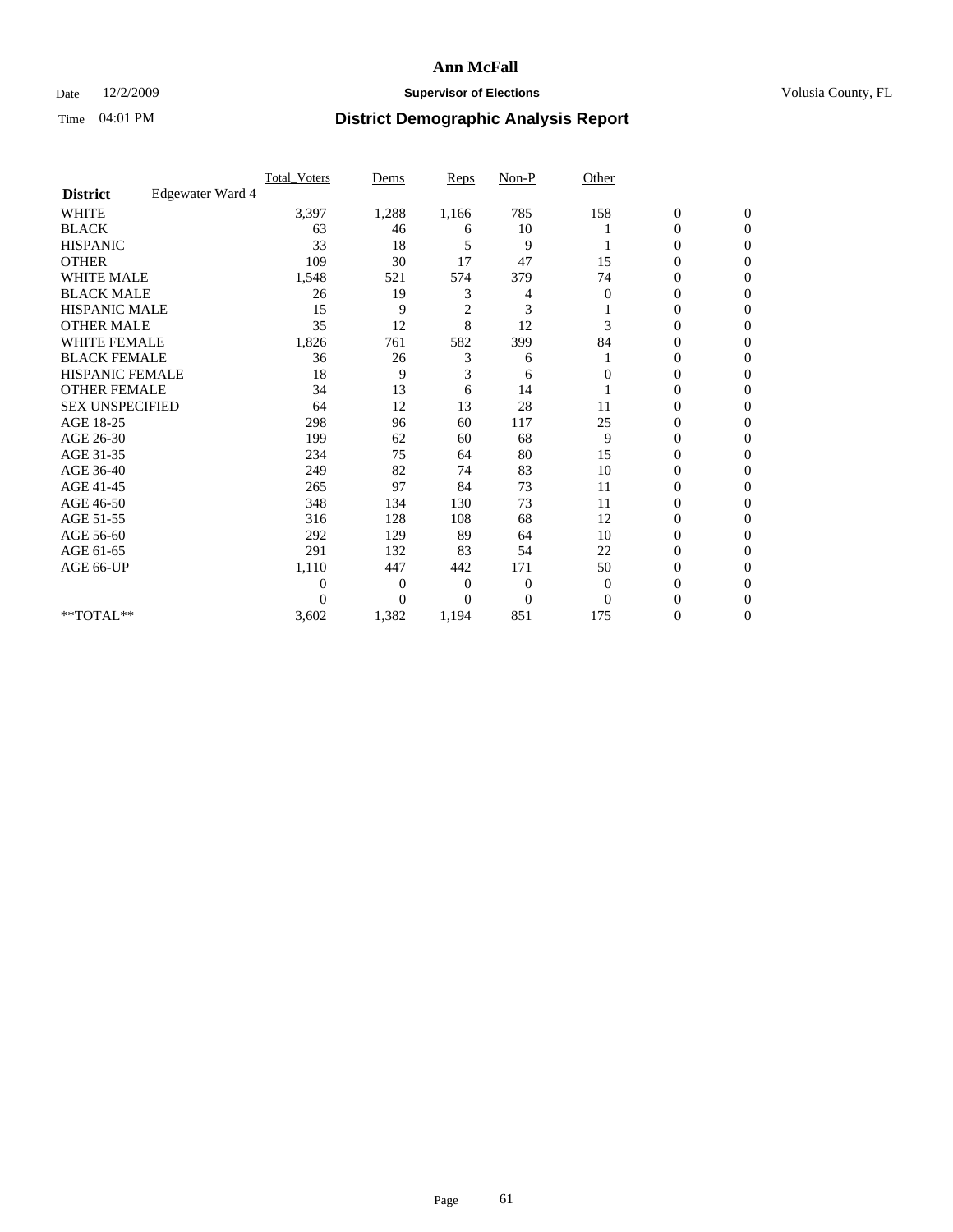## Date 12/2/2009 **Supervisor of Elections Supervisor of Elections** Volusia County, FL

|                        |                   | Total Voters | Dems           | Reps           | $Non-P$        | Other        |                  |              |  |
|------------------------|-------------------|--------------|----------------|----------------|----------------|--------------|------------------|--------------|--|
| <b>District</b>        | Holly Hill Zone 1 |              |                |                |                |              |                  |              |  |
| <b>WHITE</b>           |                   | 1,174        | 505            | 327            | 288            | 54           | $\boldsymbol{0}$ | $\mathbf{0}$ |  |
| <b>BLACK</b>           |                   | 101          | 83             | 6              | 11             |              | $\boldsymbol{0}$ | $\Omega$     |  |
| <b>HISPANIC</b>        |                   | 32           | 15             | 3              | 11             | 3            | 0                | $\Omega$     |  |
| <b>OTHER</b>           |                   | 62           | 19             | 19             | 18             | 6            | 0                | $\Omega$     |  |
| <b>WHITE MALE</b>      |                   | 571          | 218            | 178            | 153            | 22           | 0                | 0            |  |
| <b>BLACK MALE</b>      |                   | 40           | 31             | 2              | 6              |              | $\mathbf{0}$     | $\Omega$     |  |
| HISPANIC MALE          |                   | 14           | 3              | $\overline{c}$ | 8              |              | 0                | $\Omega$     |  |
| <b>OTHER MALE</b>      |                   | 18           | 3              | 6              | 6              | 3            | 0                | 0            |  |
| <b>WHITE FEMALE</b>    |                   | 595          | 285            | 147            | 134            | 29           | 0                | $\Omega$     |  |
| <b>BLACK FEMALE</b>    |                   | 61           | 52             | 4              | 5              | $\mathbf{0}$ | $\overline{0}$   | 0            |  |
| <b>HISPANIC FEMALE</b> |                   | 18           | 12             |                | 3              | 2            | 0                | 0            |  |
| <b>OTHER FEMALE</b>    |                   | 27           | 9              | 12             | 5              |              | 0                | 0            |  |
| <b>SEX UNSPECIFIED</b> |                   | 25           | 9              | 3              | 8              | 5            | 0                | $\Omega$     |  |
| AGE 18-25              |                   | 112          | 48             | 26             | 29             | 9            | 0                | $\Omega$     |  |
| AGE 26-30              |                   | 104          | 46             | 13             | 41             | 4            | 0                | 0            |  |
| AGE 31-35              |                   | 90           | 29             | 18             | 35             | 8            | 0                | $\Omega$     |  |
| AGE 36-40              |                   | 83           | 31             | 30             | 19             | 3            | 0                | 0            |  |
| AGE 41-45              |                   | 134          | 57             | 35             | 37             |              | 0                | $\Omega$     |  |
| AGE 46-50              |                   | 148          | 62             | 42             | 33             | 11           | 0                | $\Omega$     |  |
| AGE 51-55              |                   | 148          | 63             | 35             | 41             | 9            | 0                | 0            |  |
| AGE 56-60              |                   | 160          | 82             | 42             | 33             | 3            | 0                | $\Omega$     |  |
| AGE 61-65              |                   | 125          | 49             | 42             | 27             | 7            | $\overline{0}$   | 0            |  |
| AGE 66-UP              |                   | 265          | 155            | 72             | 33             | 5            | 0                | 0            |  |
|                        |                   | $\theta$     | $\overline{0}$ | $\mathbf{0}$   | $\mathbf{0}$   | $\Omega$     | 0                | 0            |  |
|                        |                   | $\theta$     | $\overline{0}$ | $\overline{0}$ | $\overline{0}$ | $\Omega$     |                  | 0            |  |
| **TOTAL**              |                   | 1,369        | 622            | 355            | 328            | 64           | 0                | 0            |  |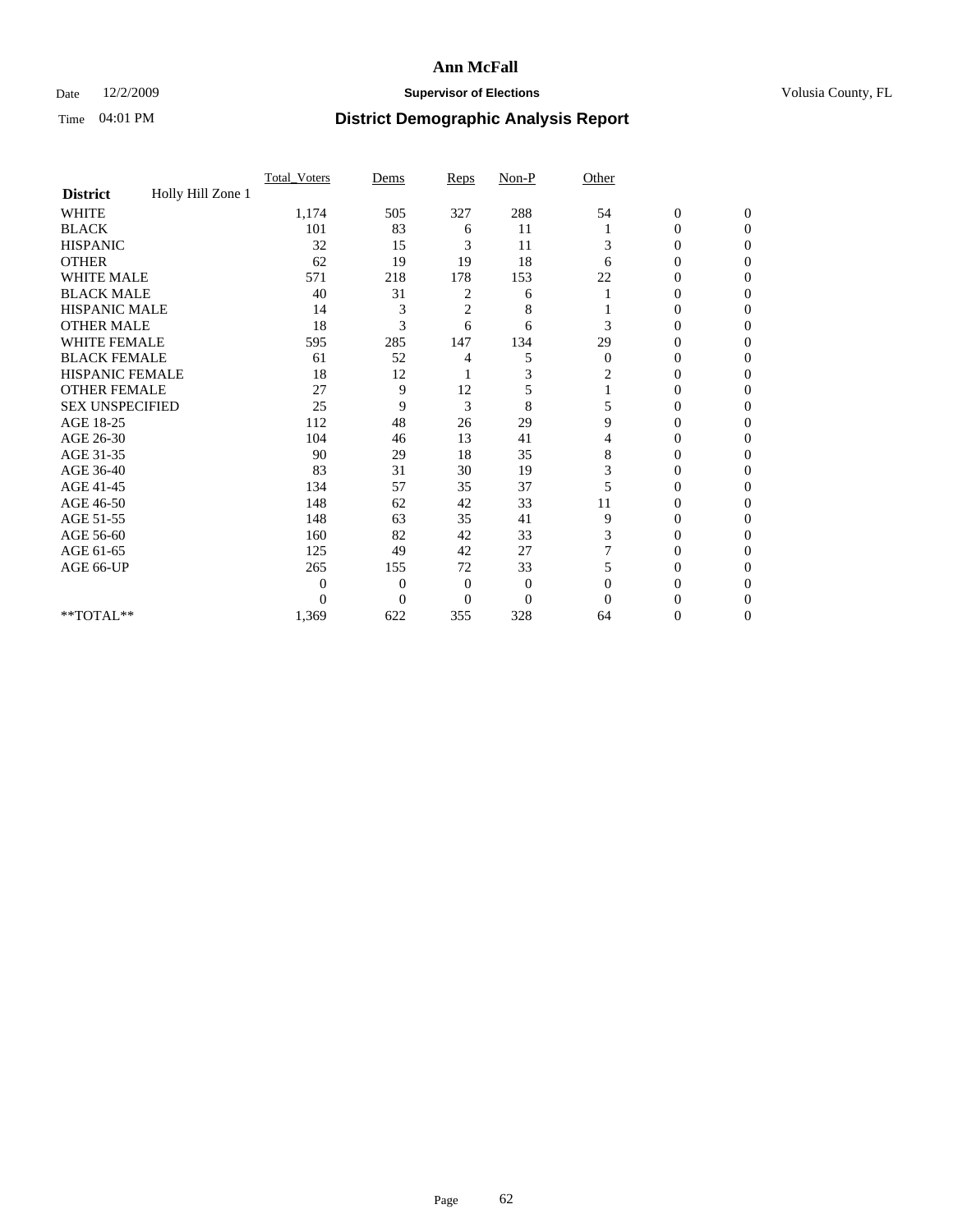## Date 12/2/2009 **Supervisor of Elections Supervisor of Elections** Volusia County, FL

|                        |                   | Total Voters | Dems           | Reps           | $Non-P$        | Other        |                  |                |  |
|------------------------|-------------------|--------------|----------------|----------------|----------------|--------------|------------------|----------------|--|
| <b>District</b>        | Holly Hill Zone 2 |              |                |                |                |              |                  |                |  |
| <b>WHITE</b>           |                   | 1,470        | 659            | 393            | 343            | 75           | $\boldsymbol{0}$ | $\mathbf{0}$   |  |
| <b>BLACK</b>           |                   | 189          | 157            | 6              | 22             | 4            | $\boldsymbol{0}$ | $\mathbf{0}$   |  |
| <b>HISPANIC</b>        |                   | 32           | 16             | 9              | 6              |              | $\overline{0}$   | $\Omega$       |  |
| <b>OTHER</b>           |                   | 93           | 34             | 16             | 32             | 11           | 0                | $\Omega$       |  |
| <b>WHITE MALE</b>      |                   | 677          | 269            | 201            | 171            | 36           | 0                | $\Omega$       |  |
| <b>BLACK MALE</b>      |                   | 84           | 68             | 2              | 11             | 3            | $\overline{0}$   | $\Omega$       |  |
| HISPANIC MALE          |                   | 16           | 4              | 8              | 4              | $\mathbf{0}$ | $\boldsymbol{0}$ | $\Omega$       |  |
| <b>OTHER MALE</b>      |                   | 24           | 7              | 6              | 8              | 3            | 0                | $\Omega$       |  |
| <b>WHITE FEMALE</b>    |                   | 783          | 387            | 191            | 169            | 36           | 0                | $\Omega$       |  |
| <b>BLACK FEMALE</b>    |                   | 105          | 89             | 4              | 11             |              | $\overline{0}$   | $\overline{0}$ |  |
| <b>HISPANIC FEMALE</b> |                   | 16           | 12             |                | $\overline{c}$ |              | 0                | $\Omega$       |  |
| <b>OTHER FEMALE</b>    |                   | 37           | 18             | 9              | 10             | $\Omega$     | 0                | 0              |  |
| <b>SEX UNSPECIFIED</b> |                   | 42           | 12             | $\overline{c}$ | 17             | 11           | 0                | $\Omega$       |  |
| AGE 18-25              |                   | 192          | 78             | 39             | 58             | 17           | 0                | $\mathbf{0}$   |  |
| AGE 26-30              |                   | 134          | 62             | 26             | 40             | 6            | 0                | $\Omega$       |  |
| AGE 31-35              |                   | 125          | 53             | 21             | 42             | 9            | 0                | $\Omega$       |  |
| AGE 36-40              |                   | 157          | 72             | 31             | 46             | 8            | 0                | $\mathbf{0}$   |  |
| AGE 41-45              |                   | 169          | 72             | 50             | 37             | 10           | 0                | $\Omega$       |  |
| AGE 46-50              |                   | 230          | 113            | 52             | 50             | 15           | $\overline{0}$   | $\overline{0}$ |  |
| AGE 51-55              |                   | 186          | 96             | 40             | 46             | 4            | 0                | 0              |  |
| AGE 56-60              |                   | 166          | 75             | 45             | 38             | 8            | 0                | $\Omega$       |  |
| AGE 61-65              |                   | 117          | 65             | 26             | 20             | 6            | 0                | $\Omega$       |  |
| AGE 66-UP              |                   | 308          | 180            | 94             | 26             | 8            | 0                | 0              |  |
|                        |                   | $\theta$     | 0              | $\mathbf{0}$   | $\mathbf{0}$   | $\Omega$     | 0                | $\Omega$       |  |
|                        |                   | $\theta$     | $\overline{0}$ | $\overline{0}$ | $\overline{0}$ | $\Omega$     | $\theta$         | $\Omega$       |  |
| **TOTAL**              |                   | 1,784        | 866            | 424            | 403            | 91           | 0                | $\mathbf{0}$   |  |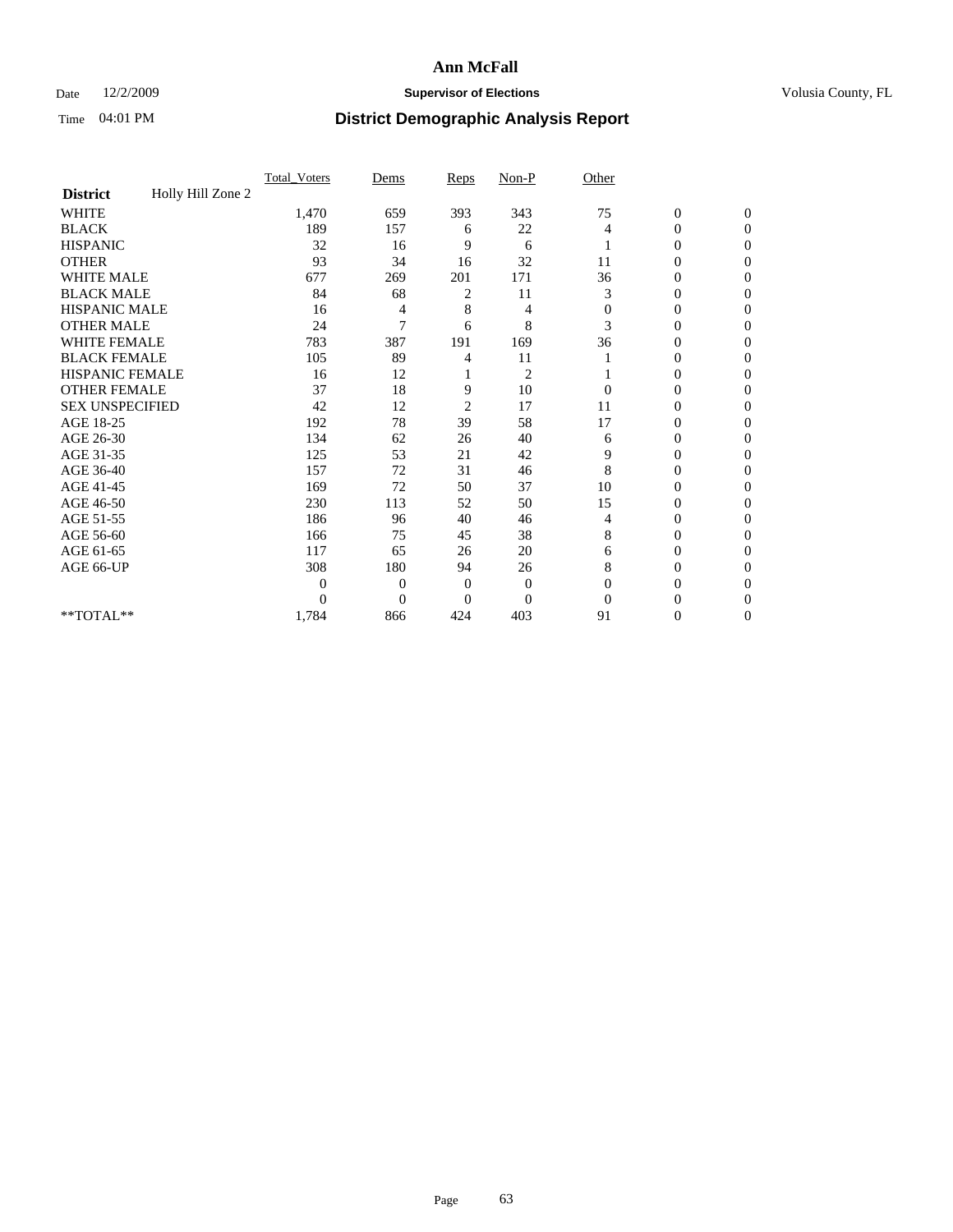## Date 12/2/2009 **Supervisor of Elections Supervisor of Elections** Volusia County, FL

|                        |                   | Total Voters | Dems           | Reps           | $Non-P$        | Other        |                  |              |  |
|------------------------|-------------------|--------------|----------------|----------------|----------------|--------------|------------------|--------------|--|
| <b>District</b>        | Holly Hill Zone 3 |              |                |                |                |              |                  |              |  |
| <b>WHITE</b>           |                   | 1,502        | 618            | 518            | 297            | 69           | $\boldsymbol{0}$ | $\mathbf{0}$ |  |
| <b>BLACK</b>           |                   | 139          | 119            | 4              | 16             | $\Omega$     | $\mathbf{0}$     | $\Omega$     |  |
| <b>HISPANIC</b>        |                   | 26           | 12             | 4              | 9              |              | 0                | $\Omega$     |  |
| <b>OTHER</b>           |                   | 90           | 37             | 13             | 32             | 8            | 0                | $\Omega$     |  |
| <b>WHITE MALE</b>      |                   | 623          | 234            | 227            | 132            | 30           | 0                | 0            |  |
| <b>BLACK MALE</b>      |                   | 57           | 45             | 2              | 10             | $\Omega$     | 0                | $\Omega$     |  |
| HISPANIC MALE          |                   | 12           | 5              | $\overline{c}$ | 4              |              | 0                | $\Omega$     |  |
| <b>OTHER MALE</b>      |                   | 27           | 13             | 4              | 9              |              | 0                | 0            |  |
| <b>WHITE FEMALE</b>    |                   | 872          | 380            | 290            | 164            | 38           | 0                | $\Omega$     |  |
| <b>BLACK FEMALE</b>    |                   | 82           | 74             | 2              | 6              | $\mathbf{0}$ | 0                | $\Omega$     |  |
| <b>HISPANIC FEMALE</b> |                   | 14           | 7              | $\overline{c}$ | 5              | 0            | 0                | 0            |  |
| <b>OTHER FEMALE</b>    |                   | 38           | 15             | $\overline{7}$ | 15             |              | 0                | 0            |  |
| <b>SEX UNSPECIFIED</b> |                   | 32           | 13             | 3              | 9              |              | 0                | $\Omega$     |  |
| AGE 18-25              |                   | 117          | 48             | 24             | 35             | 10           | 0                | $\Omega$     |  |
| AGE 26-30              |                   | 95           | 31             | 19             | 41             | 4            | 0                | 0            |  |
| AGE 31-35              |                   | 73           | 37             | 13             | 22             |              | 0                | $\Omega$     |  |
| AGE 36-40              |                   | 96           | 34             | 21             | 35             | 6            | 0                | 0            |  |
| AGE 41-45              |                   | 107          | 33             | 37             | 34             | 3            | 0                | $\Omega$     |  |
| AGE 46-50              |                   | 128          | 56             | 38             | 28             | 6            | 0                | $\Omega$     |  |
| AGE 51-55              |                   | 117          | 55             | 34             | 20             | 8            | 0                | 0            |  |
| AGE 56-60              |                   | 144          | 75             | 40             | 24             | 5            | 0                | $\Omega$     |  |
| AGE 61-65              |                   | 144          | 74             | 34             | 29             | 7            | $\overline{0}$   | 0            |  |
| AGE 66-UP              |                   | 736          | 343            | 279            | 86             | 28           | 0                | 0            |  |
|                        |                   | $\theta$     | $\overline{0}$ | $\mathbf{0}$   | $\mathbf{0}$   | $\Omega$     | 0                | $\Omega$     |  |
|                        |                   | $\theta$     | $\overline{0}$ | $\overline{0}$ | $\overline{0}$ | $\Omega$     | 0                | 0            |  |
| **TOTAL**              |                   | 1,757        | 786            | 539            | 354            | 78           | 0                | 0            |  |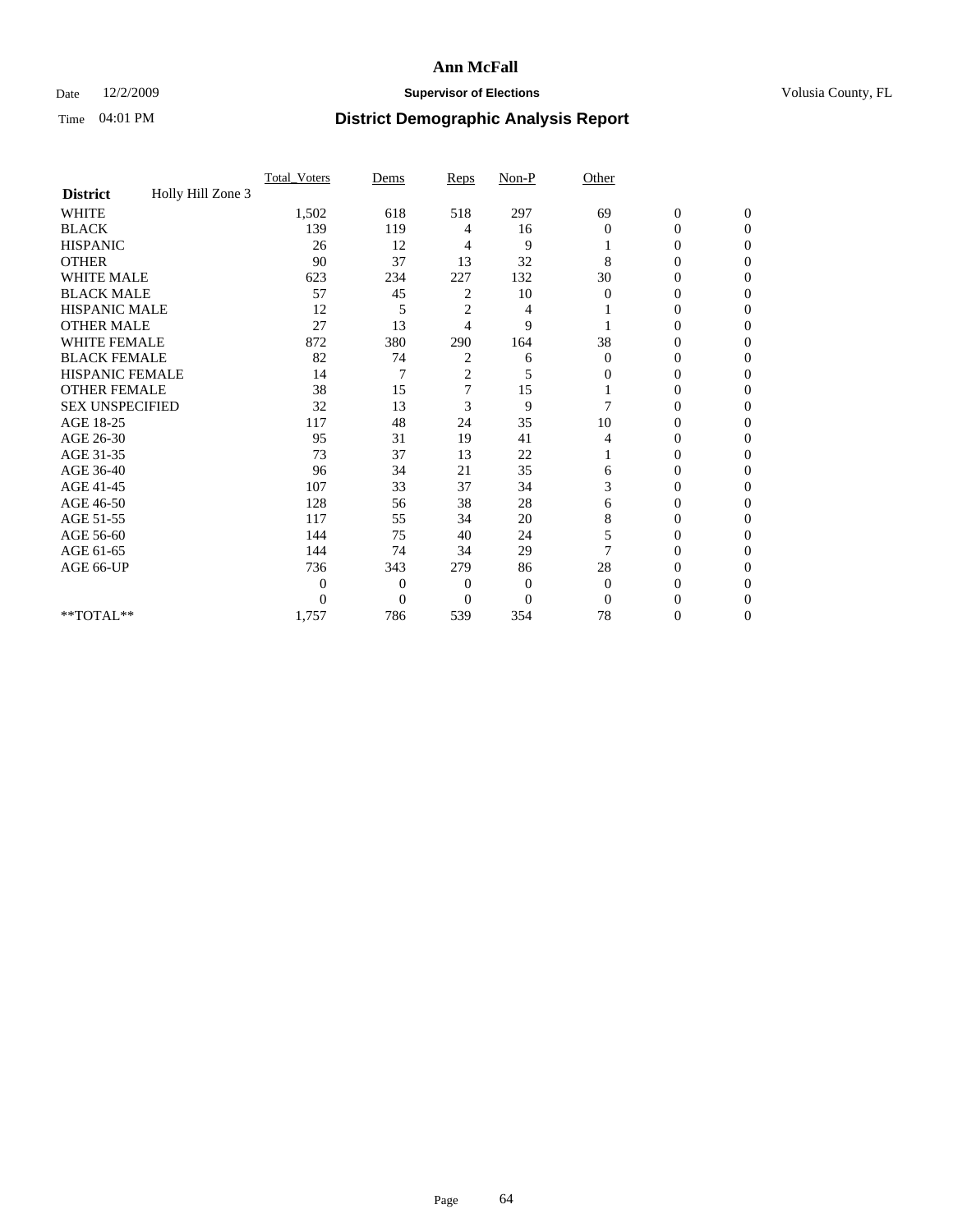## Date 12/2/2009 **Supervisor of Elections Supervisor of Elections** Volusia County, FL

|                        |                   | Total Voters | Dems           | Reps           | $Non-P$        | Other          |                  |                |  |
|------------------------|-------------------|--------------|----------------|----------------|----------------|----------------|------------------|----------------|--|
| <b>District</b>        | Holly Hill Zone 4 |              |                |                |                |                |                  |                |  |
| <b>WHITE</b>           |                   | 1,364        | 579            | 434            | 286            | 65             | $\boldsymbol{0}$ | $\mathbf{0}$   |  |
| <b>BLACK</b>           |                   | 281          | 228            | 8              | 42             | 3              | $\boldsymbol{0}$ | $\mathbf{0}$   |  |
| <b>HISPANIC</b>        |                   | 43           | 28             | 5              | 10             | $\Omega$       | $\mathbf{0}$     | $\Omega$       |  |
| <b>OTHER</b>           |                   | 83           | 30             | 10             | 33             | 10             | 0                | $\Omega$       |  |
| <b>WHITE MALE</b>      |                   | 603          | 211            | 217            | 142            | 33             | 0                | $\Omega$       |  |
| <b>BLACK MALE</b>      |                   | 74           | 57             | 3              | 13             |                | $\mathbf{0}$     | $\Omega$       |  |
| HISPANIC MALE          |                   | 17           | 13             |                | 3              | $\Omega$       | $\overline{0}$   | $\Omega$       |  |
| <b>OTHER MALE</b>      |                   | 28           | 10             | 6              | 11             |                | 0                | 0              |  |
| <b>WHITE FEMALE</b>    |                   | 752          | 363            | 215            | 142            | 32             | 0                | $\Omega$       |  |
| <b>BLACK FEMALE</b>    |                   | 204          | 169            | 5              | 28             | $\overline{c}$ | $\overline{0}$   | $\mathbf{0}$   |  |
| <b>HISPANIC FEMALE</b> |                   | 26           | 15             | 4              | 7              | $\mathbf{0}$   | 0                | $\Omega$       |  |
| <b>OTHER FEMALE</b>    |                   | 30           | 16             | $\mathbf{0}$   | 12             | 2              | 0                | 0              |  |
| <b>SEX UNSPECIFIED</b> |                   | 37           | 11             | 6              | 13             | $\overline{7}$ | 0                | $\Omega$       |  |
| AGE 18-25              |                   | 269          | 127            | 46             | 80             | 16             | 0                | $\mathbf{0}$   |  |
| AGE 26-30              |                   | 145          | 63             | 34             | 42             | 6              | 0                | $\Omega$       |  |
| AGE 31-35              |                   | 131          | 67             | 26             | 33             | 5              | 0                | $\Omega$       |  |
| AGE 36-40              |                   | 119          | 53             | 27             | 30             | 9              | 0                | $\Omega$       |  |
| AGE 41-45              |                   | 144          | 67             | 35             | 37             | 5              | 0                | $\Omega$       |  |
| AGE 46-50              |                   | 161          | 61             | 51             | 35             | 14             | 0                | $\Omega$       |  |
| AGE 51-55              |                   | 163          | 85             | 44             | 30             | 4              | 0                | 0              |  |
| AGE 56-60              |                   | 145          | 72             | 38             | 32             | 3              | $\theta$         | $\Omega$       |  |
| AGE 61-65              |                   | 103          | 53             | 27             | 17             | 6              | 0                | $\Omega$       |  |
| AGE 66-UP              |                   | 391          | 217            | 129            | 35             | 10             | 0                | 0              |  |
|                        |                   | $\theta$     | $\overline{0}$ | $\overline{0}$ | $\mathbf{0}$   | $\Omega$       | 0                | $\Omega$       |  |
|                        |                   | $\theta$     | $\overline{0}$ | $\overline{0}$ | $\overline{0}$ | $\Omega$       | 0                | $\Omega$       |  |
| **TOTAL**              |                   | 1,771        | 865            | 457            | 371            | 78             | 0                | $\overline{0}$ |  |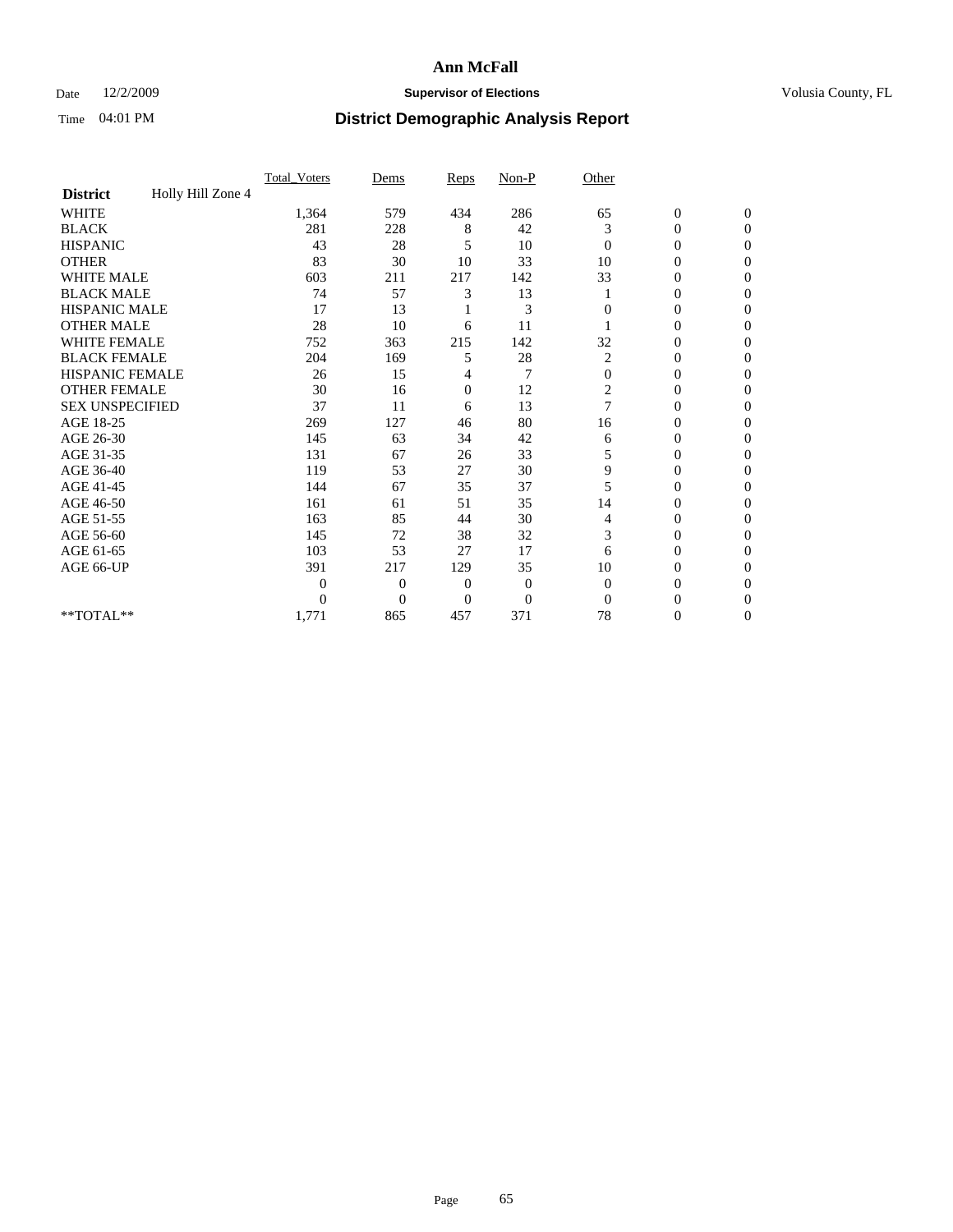## Date 12/2/2009 **Supervisor of Elections Supervisor of Elections** Volusia County, FL

|                                      | <b>Total_Voters</b> | Dems           | <b>Reps</b>  | $Non-P$        | Other          |                  |              |  |
|--------------------------------------|---------------------|----------------|--------------|----------------|----------------|------------------|--------------|--|
| New Smyrna Zone 1<br><b>District</b> |                     |                |              |                |                |                  |              |  |
| <b>WHITE</b>                         | 3,622               | 1,223          | 1,574        | 696            | 129            | $\boldsymbol{0}$ | $\mathbf{0}$ |  |
| <b>BLACK</b>                         |                     | $\overline{c}$ | 2            | 3              | $\Omega$       | $\overline{0}$   | $\Omega$     |  |
| <b>HISPANIC</b>                      | 36                  | 12             | 9            | 14             |                | 0                | $\Omega$     |  |
| <b>OTHER</b>                         | 121                 | 27             | 36           | 37             | 21             | 0                | $\Omega$     |  |
| <b>WHITE MALE</b>                    | 1,687               | 468            | 775          | 369            | 75             | 0                | 0            |  |
| <b>BLACK MALE</b>                    | 2                   | 0              | 0            | $\overline{c}$ | $\Omega$       | $\overline{0}$   | $\Omega$     |  |
| HISPANIC MALE                        | 15                  | 3              |              | 11             | $\Omega$       | 0                | $\Omega$     |  |
| <b>OTHER MALE</b>                    | 33                  | 6              | 16           | 10             |                | 0                | 0            |  |
| <b>WHITE FEMALE</b>                  | 1,909               | 745            | 790          | 321            | 53             | 0                | $\Omega$     |  |
| <b>BLACK FEMALE</b>                  | 5                   | $\overline{2}$ | 2            |                | $\overline{0}$ | $\overline{0}$   | $\Omega$     |  |
| <b>HISPANIC FEMALE</b>               | 21                  | 9              | 8            | 3              |                | 0                | 0            |  |
| <b>OTHER FEMALE</b>                  | 44                  | 13             | 16           | 11             | 4              | 0                | 0            |  |
| <b>SEX UNSPECIFIED</b>               | 70                  | 18             | 13           | 22             | 17             | 0                | $\Omega$     |  |
| AGE 18-25                            | 205                 | 55             | 45           | 87             | 18             | 0                | $\mathbf{0}$ |  |
| AGE 26-30                            | 156                 | 62             | 46           | 41             |                | 0                | $\Omega$     |  |
| AGE 31-35                            | 140                 | 31             | 48           | 52             | 9              | 0                | $\Omega$     |  |
| AGE 36-40                            | 156                 | 43             | 52           | 52             | 9              | 0                | 0            |  |
| AGE 41-45                            | 204                 | 62             | 88           | 43             | 11             | 0                | $\Omega$     |  |
| AGE 46-50                            | 274                 | 92             | 121          | 49             | 12             | $\overline{0}$   | $\Omega$     |  |
| AGE 51-55                            | 370                 | 136            | 139          | 78             | 17             | 0                | 0            |  |
| AGE 56-60                            | 449                 | 169            | 191          | 72             | 17             | 0                | $\Omega$     |  |
| AGE 61-65                            | 464                 | 151            | 212          | 88             | 13             | $\overline{0}$   | $\Omega$     |  |
| AGE 66-UP                            | 1,368               | 463            | 679          | 188            | 38             | 0                | 0            |  |
|                                      | 0                   | $\overline{0}$ | $\mathbf{0}$ | $\mathbf{0}$   | $\Omega$       | 0                | $\Omega$     |  |
|                                      | $\Omega$            | $\overline{0}$ | $\Omega$     | $\overline{0}$ | $\Omega$       |                  | 0            |  |
| **TOTAL**                            | 3,786               | 1,264          | 1,621        | 750            | 151            | 0                | 0            |  |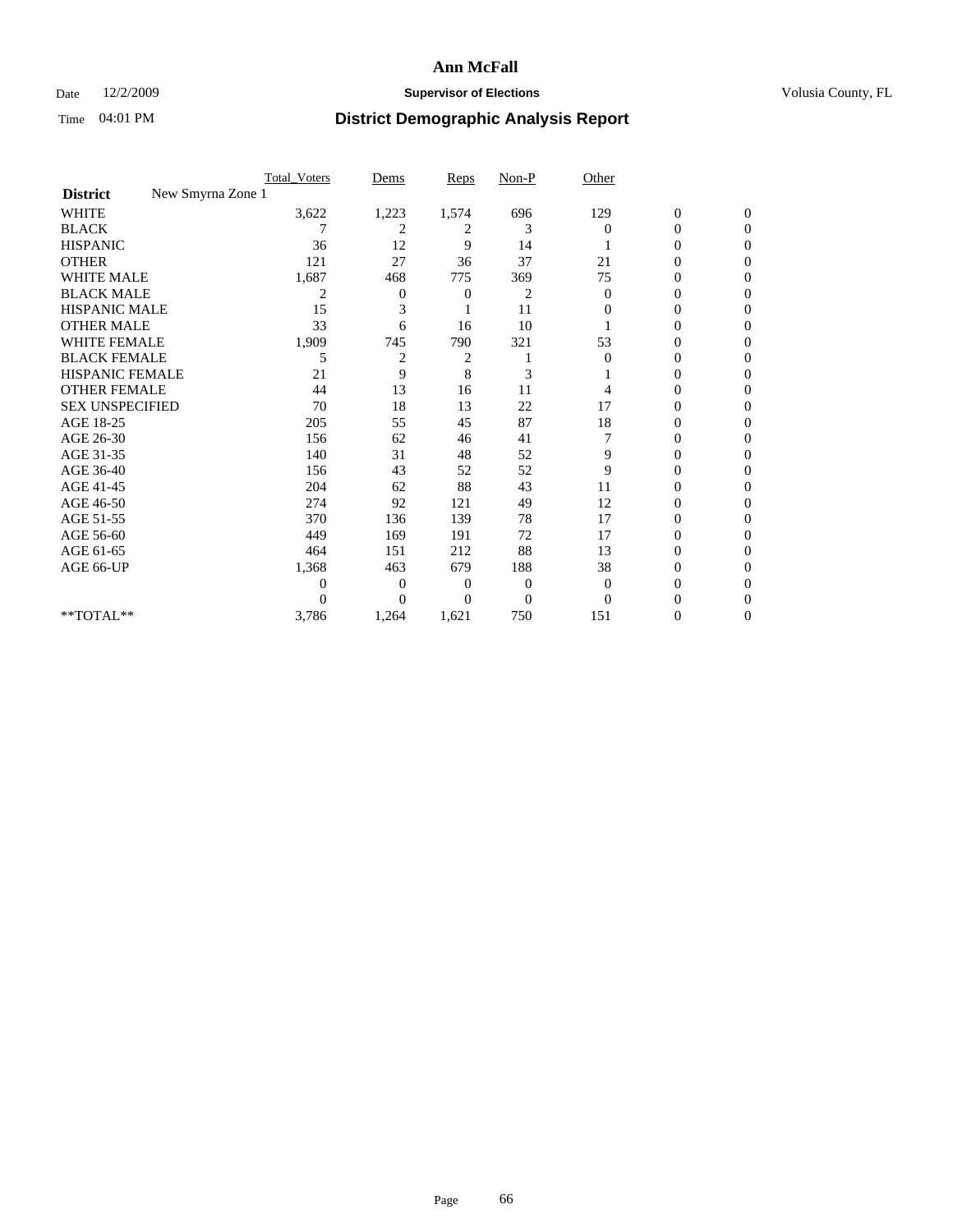## Date 12/2/2009 **Supervisor of Elections Supervisor of Elections** Volusia County, FL

|                        | <b>Total_Voters</b> | Dems           | <b>Reps</b>    | $Non-P$        | Other          |                  |                |  |
|------------------------|---------------------|----------------|----------------|----------------|----------------|------------------|----------------|--|
| <b>District</b>        | New Smyrna Zone 2   |                |                |                |                |                  |                |  |
| <b>WHITE</b>           | 3,121               | 1,189          | 1,167          | 627            | 138            | $\boldsymbol{0}$ | $\mathbf{0}$   |  |
| <b>BLACK</b>           | 17                  | 12             |                | 4              | $\Omega$       | $\boldsymbol{0}$ | $\mathbf{0}$   |  |
| <b>HISPANIC</b>        | 41                  | 8              | 13             | 18             | 2              | 0                | $\Omega$       |  |
| <b>OTHER</b>           | 100                 | 24             | 23             | 32             | 21             | 0                | $\Omega$       |  |
| <b>WHITE MALE</b>      | 1,410               | 479            | 529            | 324            | 78             | 0                | 0              |  |
| <b>BLACK MALE</b>      | 9                   | 6              |                | 2              | $\theta$       | $\overline{0}$   | $\Omega$       |  |
| HISPANIC MALE          | 22                  |                | 6              | 12             | $\mathbf{0}$   | 0                | $\Omega$       |  |
| <b>OTHER MALE</b>      | 28                  | 6              | 8              | 11             | 3              | 0                | 0              |  |
| <b>WHITE FEMALE</b>    | 1,682               | 700            | 623            | 299            | 60             | 0                | $\Omega$       |  |
| <b>BLACK FEMALE</b>    | 8                   | 6              | $\overline{0}$ | 2              | $\mathbf{0}$   | $\overline{0}$   | $\overline{0}$ |  |
| <b>HISPANIC FEMALE</b> | 19                  | 4              | 7              | 6              | 2              | 0                | $\Omega$       |  |
| <b>OTHER FEMALE</b>    | 38                  | 13             | 11             | 12             | $\overline{c}$ | 0                | 0              |  |
| <b>SEX UNSPECIFIED</b> | 63                  | 15             | 19             | 13             | 16             | 0                | $\Omega$       |  |
| AGE 18-25              | 171                 | 56             | 48             | 52             | 15             | 0                | $\mathbf{0}$   |  |
| AGE 26-30              | 159                 | 53             | 38             | 56             | 12             | 0                | $\Omega$       |  |
| AGE 31-35              | 135                 | 44             | 44             | 39             | 8              | $\overline{0}$   | $\Omega$       |  |
| AGE 36-40              | 166                 | 51             | 49             | 56             | 10             | 0                | 0              |  |
| AGE 41-45              | 158                 | 46             | 65             | 36             | 11             | $\overline{0}$   | $\Omega$       |  |
| AGE 46-50              | 265                 | 81             | 104            | 68             | 12             | $\overline{0}$   | $\Omega$       |  |
| AGE 51-55              | 288                 | 119            | 97             | 55             | 17             | 0                | 0              |  |
| AGE 56-60              | 318                 | 125            | 105            | 75             | 13             | 0                | $\Omega$       |  |
| AGE 61-65              | 334                 | 116            | 146            | 61             | 11             | 0                | $\Omega$       |  |
| AGE 66-UP              | 1,285               | 542            | 508            | 183            | 52             | 0                | 0              |  |
|                        | $\theta$            | $\overline{0}$ | 0              | 0              | $\mathbf{0}$   | 0                | $\Omega$       |  |
|                        | $\theta$            | $\overline{0}$ | $\overline{0}$ | $\overline{0}$ | $\Omega$       | 0                | $\Omega$       |  |
| **TOTAL**              | 3,279               | 1,233          | 1,204          | 681            | 161            | 0                | 0              |  |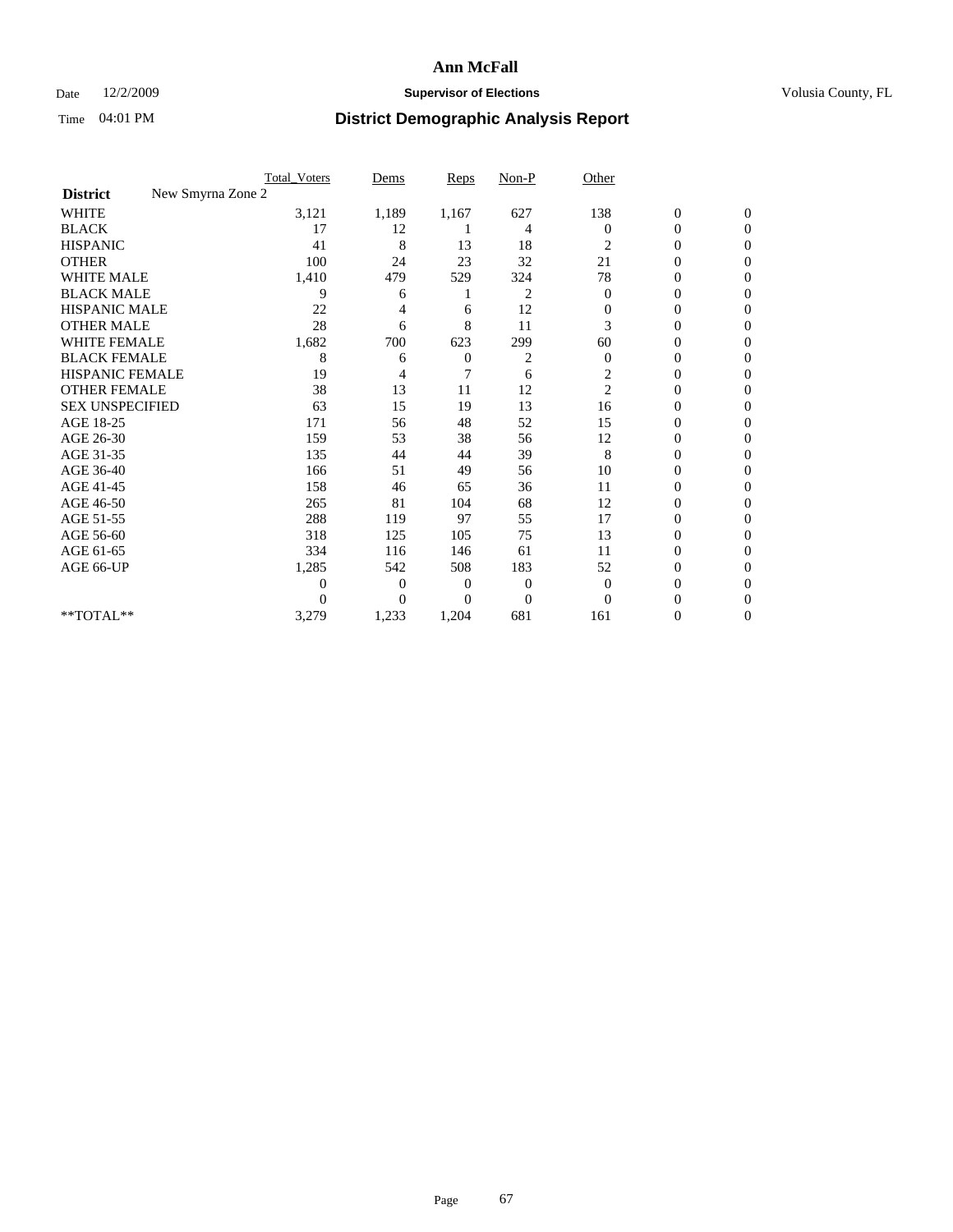## Date 12/2/2009 **Supervisor of Elections Supervisor of Elections** Volusia County, FL

|                                      | <b>Total_Voters</b> | Dems           | <b>Reps</b>    | $Non-P$        | Other        |                  |                |  |
|--------------------------------------|---------------------|----------------|----------------|----------------|--------------|------------------|----------------|--|
| New Smyrna Zone 3<br><b>District</b> |                     |                |                |                |              |                  |                |  |
| <b>WHITE</b>                         | 3,984               | 1,342          | 1,603          | 875            | 164          | $\boldsymbol{0}$ | $\mathbf{0}$   |  |
| <b>BLACK</b>                         | 29                  | 20             | 2              | 6              |              | $\boldsymbol{0}$ | $\mathbf{0}$   |  |
| <b>HISPANIC</b>                      | 38                  | 16             | 10             | 10             | 2            | $\mathbf{0}$     | $\Omega$       |  |
| <b>OTHER</b>                         | 156                 | 38             | 27             | 60             | 31           | 0                | $\Omega$       |  |
| <b>WHITE MALE</b>                    | 1,850               | 540            | 779            | 445            | 86           | 0                | $\Omega$       |  |
| <b>BLACK MALE</b>                    | 17                  | 11             |                | 4              |              | $\mathbf{0}$     | $\Omega$       |  |
| HISPANIC MALE                        | 17                  | 7              | 3              | 5              | 2            | $\boldsymbol{0}$ | $\Omega$       |  |
| <b>OTHER MALE</b>                    | 48                  | 18             | 9              | 20             |              | 0                | 0              |  |
| <b>WHITE FEMALE</b>                  | 2,112               | 793            | 817            | 424            | 78           | 0                | $\Omega$       |  |
| <b>BLACK FEMALE</b>                  | 12                  | 9              |                | $\overline{c}$ | $\mathbf{0}$ | $\overline{0}$   | $\overline{0}$ |  |
| <b>HISPANIC FEMALE</b>               | 21                  | 9              | 7              | 5              | $\mathbf{0}$ | 0                | $\Omega$       |  |
| <b>OTHER FEMALE</b>                  | 45                  | 14             | 12             | 13             | 6            | 0                | 0              |  |
| <b>SEX UNSPECIFIED</b>               | 85                  | 15             | 13             | 33             | 24           | 0                | $\Omega$       |  |
| AGE 18-25                            | 280                 | 75             | 59             | 112            | 34           | 0                | $\mathbf{0}$   |  |
| AGE 26-30                            | 219                 | 62             | 73             | 74             | 10           | $\overline{0}$   | $\Omega$       |  |
| AGE 31-35                            | 211                 | 81             | 47             | 68             | 15           | 0                | $\Omega$       |  |
| AGE 36-40                            | 213                 | 70             | 63             | 72             | 8            | 0                | $\Omega$       |  |
| AGE 41-45                            | 247                 | 83             | 84             | 73             |              | $\overline{0}$   | $\Omega$       |  |
| AGE 46-50                            | 340                 | 110            | 134            | 83             | 13           | $\overline{0}$   | $\Omega$       |  |
| AGE 51-55                            | 406                 | 168            | 143            | 80             | 15           | 0                | 0              |  |
| AGE 56-60                            | 392                 | 154            | 147            | 73             | 18           | $\overline{0}$   | $\Omega$       |  |
| AGE 61-65                            | 422                 | 157            | 162            | 87             | 16           | $\overline{0}$   | $\Omega$       |  |
| AGE 66-UP                            | 1,477               | 456            | 730            | 229            | 62           | 0                | 0              |  |
|                                      | 0                   | $\overline{0}$ | $\overline{0}$ | $\overline{0}$ | $\Omega$     | 0                | $\Omega$       |  |
|                                      | $\theta$            | $\overline{0}$ | 0              | $\overline{0}$ | $\Omega$     | $\theta$         | $\Omega$       |  |
| **TOTAL**                            | 4,207               | 1,416          | 1,642          | 951            | 198          | 0                | $\overline{0}$ |  |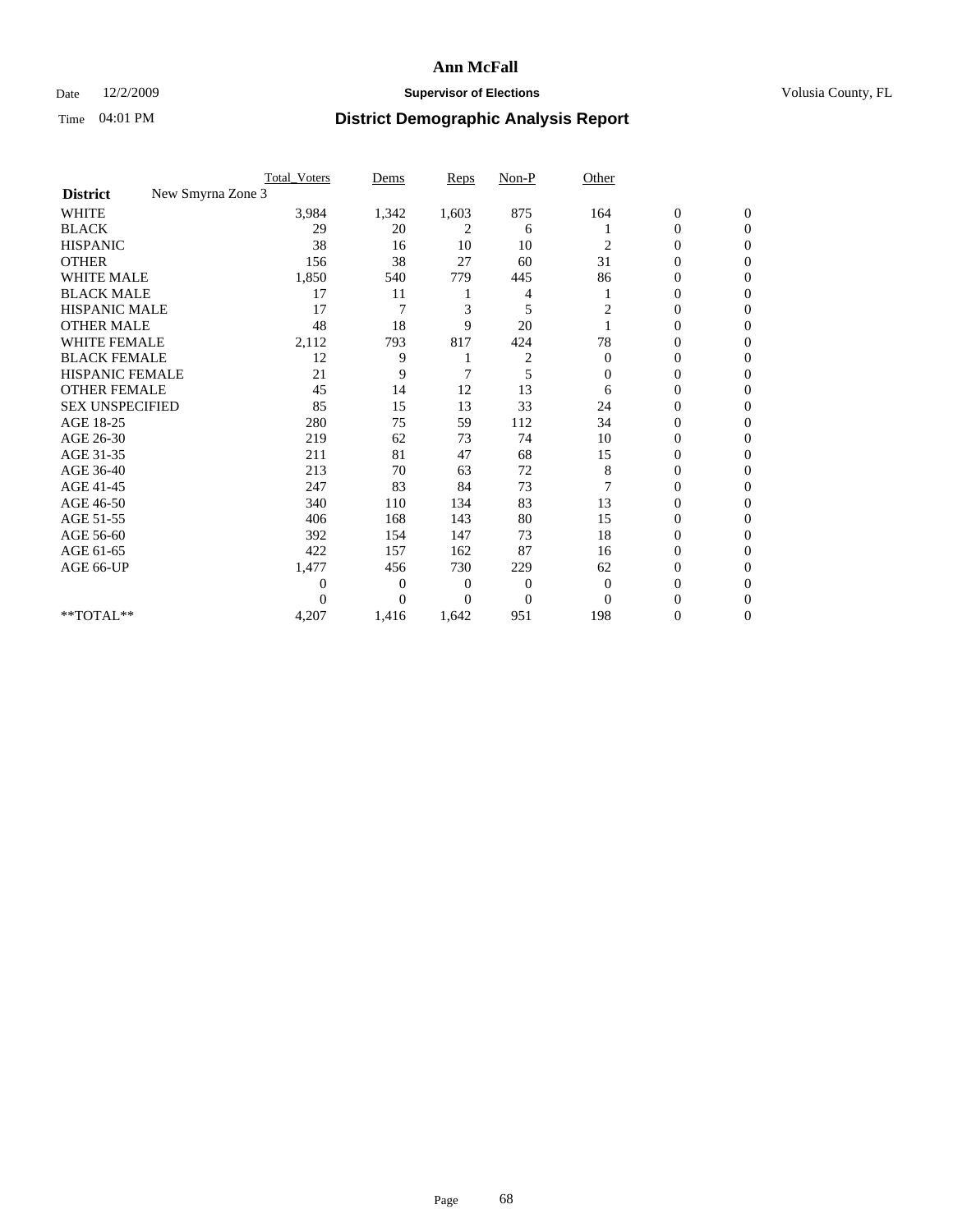### Date  $12/2/2009$  **Supervisor of Elections Supervisor of Elections** Volusia County, FL

|                                      | <b>Total_Voters</b> | Dems           | <b>Reps</b> | $Non-P$      | Other          |                  |                  |  |
|--------------------------------------|---------------------|----------------|-------------|--------------|----------------|------------------|------------------|--|
| New Smyrna Zone 4<br><b>District</b> |                     |                |             |              |                |                  |                  |  |
| <b>WHITE</b>                         | 3,963               | 1,435          | 1,537       | 831          | 160            | $\boldsymbol{0}$ | $\boldsymbol{0}$ |  |
| <b>BLACK</b>                         | 686                 | 591            | 19          | 64           | 12             | $\boldsymbol{0}$ | $\mathbf{0}$     |  |
| <b>HISPANIC</b>                      | 60                  | 23             | 15          | 18           | $\overline{4}$ | $\overline{0}$   | $\mathbf{0}$     |  |
| <b>OTHER</b>                         | 192                 | 52             | 29          | 69           | 42             | $\boldsymbol{0}$ | $\Omega$         |  |
| <b>WHITE MALE</b>                    | 1,763               | 583            | 704         | 401          | 75             | $\overline{0}$   | $\mathbf{0}$     |  |
| <b>BLACK MALE</b>                    | 288                 | 230            | 8           | 42           | 8              | $\overline{0}$   | $\mathbf{0}$     |  |
| <b>HISPANIC MALE</b>                 | 33                  | 9              | 11          | 9            | 4              | $\overline{0}$   | $\overline{0}$   |  |
| <b>OTHER MALE</b>                    | 51                  | 13             | 12          | 22           | 4              | $\boldsymbol{0}$ | $\mathbf{0}$     |  |
| WHITE FEMALE                         | 2,176               | 842            | 828         | 421          | 85             | $\overline{0}$   | $\mathbf{0}$     |  |
| <b>BLACK FEMALE</b>                  | 393                 | 356            | 11          | 22           | 4              | $\boldsymbol{0}$ | $\Omega$         |  |
| <b>HISPANIC FEMALE</b>               | 27                  | 14             | 4           | 9            | $\mathbf{0}$   | $\overline{0}$   | $\mathbf{0}$     |  |
| <b>OTHER FEMALE</b>                  | 76                  | 29             | 14          | 28           | 5              | $\mathbf{0}$     | $\Omega$         |  |
| <b>SEX UNSPECIFIED</b>               | 94                  | 25             | 8           | 28           | 33             | $\overline{0}$   | $\mathbf{0}$     |  |
| AGE 18-25                            | 420                 | 183            | 74          | 127          | 36             | $\mathbf{0}$     | $\mathbf{0}$     |  |
| AGE 26-30                            | 243                 | 97             | 56          | 75           | 15             | $\overline{0}$   | $\mathbf{0}$     |  |
| AGE 31-35                            | 298                 | 102            | 105         | 78           | 13             | $\boldsymbol{0}$ | $\mathbf{0}$     |  |
| AGE 36-40                            | 307                 | 135            | 92          | 54           | 26             | 0                | $\mathbf{0}$     |  |
| AGE 41-45                            | 278                 | 107            | 90          | 69           | 12             | $\overline{0}$   | $\Omega$         |  |
| AGE 46-50                            | 354                 | 152            | 122         | 68           | 12             | $\boldsymbol{0}$ | $\Omega$         |  |
| AGE 51-55                            | 421                 | 188            | 130         | 88           | 15             | $\boldsymbol{0}$ | $\mathbf{0}$     |  |
| AGE 56-60                            | 448                 | 199            | 132         | 96           | 21             | $\overline{0}$   | $\Omega$         |  |
| AGE 61-65                            | 432                 | 190            | 134         | 94           | 14             | $\overline{0}$   | $\mathbf{0}$     |  |
| AGE 66-UP                            | 1,700               | 748            | 665         | 233          | 54             | $\boldsymbol{0}$ | $\mathbf{0}$     |  |
|                                      | $\overline{0}$      | $\overline{0}$ | 0           | $\mathbf{0}$ | $\theta$       | $\overline{0}$   | $\mathbf{0}$     |  |
|                                      | $\theta$            | $\theta$       | $\Omega$    | $\Omega$     | $\Omega$       | $\overline{0}$   | $\mathbf{0}$     |  |
| **TOTAL**                            | 4,901               | 2,101          | 1,600       | 982          | 218            | 0                | $\mathbf{0}$     |  |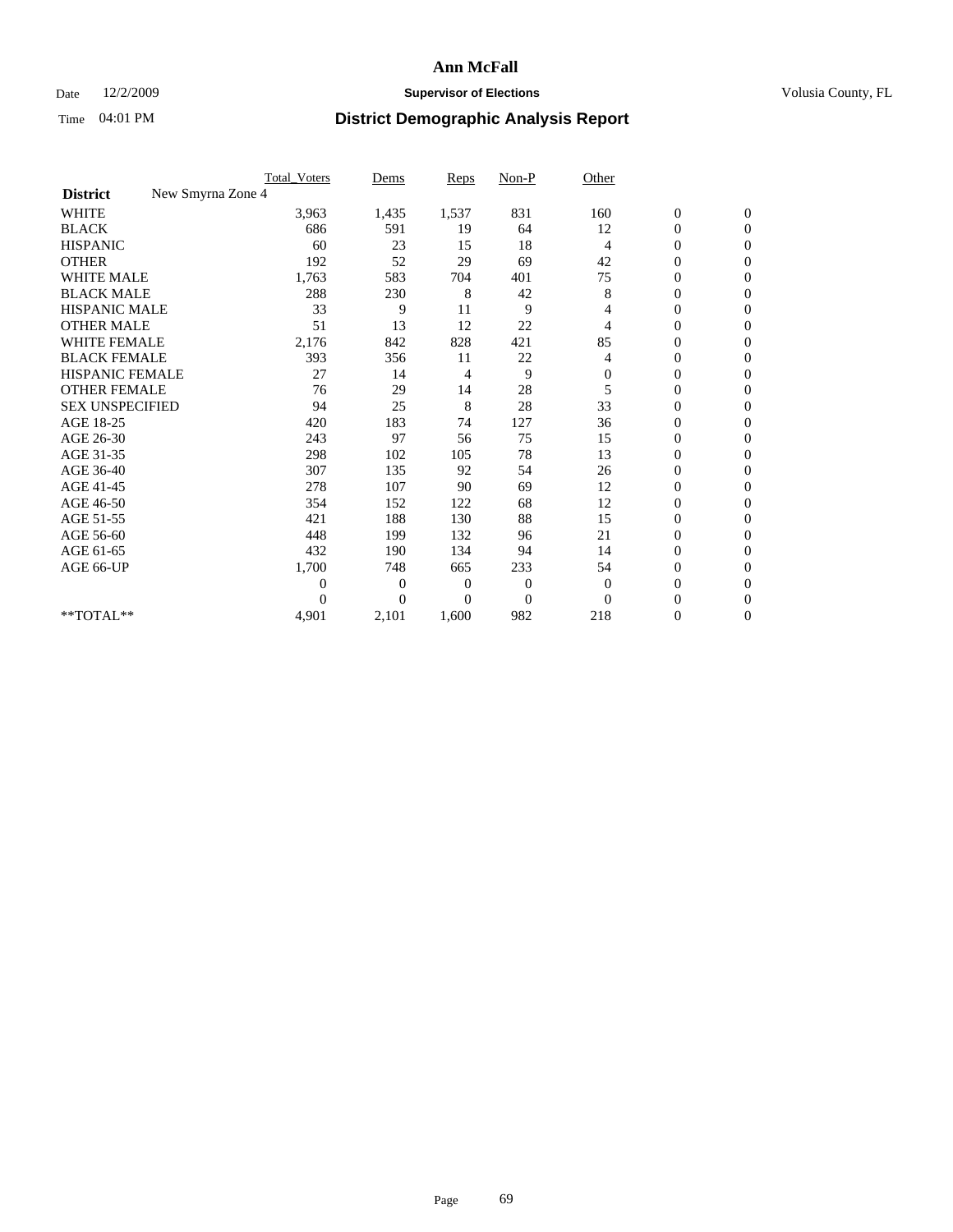## Date 12/2/2009 **Supervisor of Elections Supervisor of Elections** Volusia County, FL

|                        |                    | <b>Total_Voters</b> | Dems           | Reps           | $Non-P$        | Other          |                  |              |  |
|------------------------|--------------------|---------------------|----------------|----------------|----------------|----------------|------------------|--------------|--|
| <b>District</b>        | Orange City Zone 1 |                     |                |                |                |                |                  |              |  |
| <b>WHITE</b>           |                    | 427                 | 145            | 176            | 87             | 19             | $\boldsymbol{0}$ | $\mathbf{0}$ |  |
| <b>BLACK</b>           |                    | 87                  | 70             | 2              | 11             | 4              | $\mathbf{0}$     | $\Omega$     |  |
| <b>HISPANIC</b>        |                    | 213                 | 95             | 26             | 81             | 11             | 0                | $\Omega$     |  |
| <b>OTHER</b>           |                    | 44                  | 17             | 13             | 10             | 4              | 0                | $\Omega$     |  |
| <b>WHITE MALE</b>      |                    | 178                 | 60             | 74             | 35             | 9              | 0                | 0            |  |
| <b>BLACK MALE</b>      |                    | 28                  | 21             | 0              | 4              | 3              | 0                | $\Omega$     |  |
| HISPANIC MALE          |                    | 85                  | 36             | 13             | 32             | 4              | 0                | $\Omega$     |  |
| <b>OTHER MALE</b>      |                    | 16                  | 8              | 6              | $\overline{2}$ | $\Omega$       | 0                | 0            |  |
| <b>WHITE FEMALE</b>    |                    | 248                 | 85             | 101            | 52             | 10             | 0                | $\Omega$     |  |
| <b>BLACK FEMALE</b>    |                    | 59                  | 49             | $\overline{c}$ | $\overline{7}$ |                | 0                | 0            |  |
| <b>HISPANIC FEMALE</b> |                    | 127                 | 59             | 12             | 49             |                | 0                | 0            |  |
| <b>OTHER FEMALE</b>    |                    | 18                  | 5              | 4              | 6              | 3              | 0                | 0            |  |
| <b>SEX UNSPECIFIED</b> |                    | 12                  | 4              | 5              | $\overline{2}$ |                | 0                | $\Omega$     |  |
| AGE 18-25              |                    | 115                 | 45             | 23             | 40             |                | 0                | $\Omega$     |  |
| AGE 26-30              |                    | 103                 | 29             | 34             | 34             | 6              | 0                | 0            |  |
| AGE 31-35              |                    | 80                  | 30             | 22             | 22             | 6              | 0                | $\Omega$     |  |
| AGE 36-40              |                    | 70                  | 35             | 18             | 15             | $\overline{c}$ | 0                | 0            |  |
| AGE 41-45              |                    | 68                  | 27             | 15             | 24             | 2              | 0                | $\Omega$     |  |
| AGE 46-50              |                    | 48                  | 17             | 12             | 16             | 3              | 0                | $\Omega$     |  |
| AGE 51-55              |                    | 41                  | 21             | 9              | 11             | $\theta$       | 0                | 0            |  |
| AGE 56-60              |                    | 51                  | 29             | 12             | 8              | 2              | 0                | 0            |  |
| AGE 61-65              |                    | 46                  | 24             | 15             | 4              | 3              | $\overline{0}$   | 0            |  |
| AGE 66-UP              |                    | 149                 | 70             | 57             | 15             |                | 0                | 0            |  |
|                        |                    | $\theta$            | $\overline{0}$ | $\mathbf{0}$   | $\mathbf{0}$   | $\Omega$       | 0                | 0            |  |
|                        |                    | $\boldsymbol{0}$    | $\overline{0}$ | $\overline{0}$ | $\overline{0}$ | $\Omega$       |                  | 0            |  |
| **TOTAL**              |                    | 771                 | 327            | 217            | 189            | 38             | 0                | 0            |  |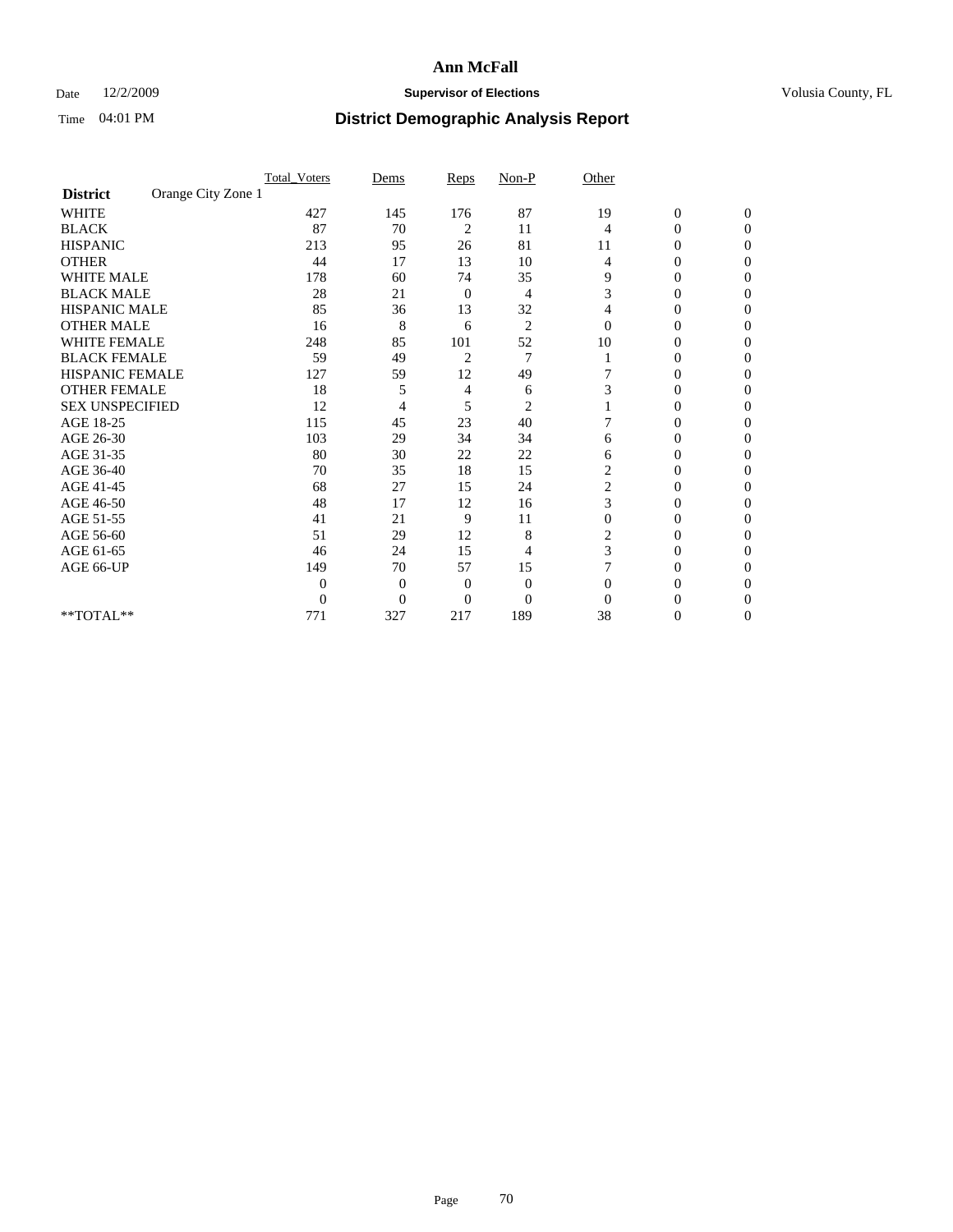## Date 12/2/2009 **Supervisor of Elections Supervisor of Elections** Volusia County, FL

|                        |                    | <b>Total_Voters</b> | Dems           | Reps         | $Non-P$        | Other          |                  |              |  |
|------------------------|--------------------|---------------------|----------------|--------------|----------------|----------------|------------------|--------------|--|
| <b>District</b>        | Orange City Zone 2 |                     |                |              |                |                |                  |              |  |
| <b>WHITE</b>           |                    | 710                 | 247            | 283          | 135            | 45             | $\boldsymbol{0}$ | $\mathbf{0}$ |  |
| <b>BLACK</b>           |                    | 37                  | 29             | 3            | 5              | $\mathbf{0}$   | $\overline{0}$   | $\Omega$     |  |
| <b>HISPANIC</b>        |                    | 102                 | 57             | 14           | 28             | 3              | 0                | $\Omega$     |  |
| <b>OTHER</b>           |                    | 43                  | 12             | 9            | 20             | $\overline{c}$ | 0                | 0            |  |
| <b>WHITE MALE</b>      |                    | 318                 | 103            | 129          | 61             | 25             | 0                | 0            |  |
| <b>BLACK MALE</b>      |                    | 12                  | 7              | 2            | 3              | $\Omega$       | 0                | $\Omega$     |  |
| HISPANIC MALE          |                    | 49                  | 25             | 8            | 15             |                | 0                | $\Omega$     |  |
| <b>OTHER MALE</b>      |                    | 15                  | 4              | 4            | 6              |                | 0                | 0            |  |
| <b>WHITE FEMALE</b>    |                    | 392                 | 144            | 154          | 74             | 20             | 0                | $\Omega$     |  |
| <b>BLACK FEMALE</b>    |                    | 24                  | 21             |              | $\overline{c}$ | $\mathbf{0}$   | 0                | 0            |  |
| <b>HISPANIC FEMALE</b> |                    | 53                  | 32             | 6            | 13             | 2              | 0                | 0            |  |
| <b>OTHER FEMALE</b>    |                    | 11                  | 5              |              | 4              |                | 0                | 0            |  |
| <b>SEX UNSPECIFIED</b> |                    | 18                  | 4              | 4            | 10             | $\mathbf{0}$   | 0                | 0            |  |
| AGE 18-25              |                    | 89                  | 35             | 20           | 26             | 8              | 0                | $\Omega$     |  |
| AGE 26-30              |                    | 86                  | 26             | 27           | 24             | 9              | 0                | 0            |  |
| AGE 31-35              |                    | 72                  | 26             | 21           | 19             | 6              | 0                | 0            |  |
| AGE 36-40              |                    | 68                  | 27             | 22           | 16             | 3              | 0                | 0            |  |
| AGE 41-45              |                    | 95                  | 41             | 33           | 19             | 2              | 0                | $\Omega$     |  |
| AGE 46-50              |                    | 72                  | 27             | 25           | 15             | 5              | 0                | $\Omega$     |  |
| AGE 51-55              |                    | 85                  | 26             | 38           | 21             | $\Omega$       | 0                | 0            |  |
| AGE 56-60              |                    | 87                  | 30             | 34           | 20             | 3              | 0                | 0            |  |
| AGE 61-65              |                    | 64                  | 30             | 21           | 9              | 4              | $\overline{0}$   | 0            |  |
| AGE 66-UP              |                    | 174                 | 77             | 68           | 19             | 10             | 0                | 0            |  |
|                        |                    | $\theta$            | $\overline{0}$ | $\mathbf{0}$ | $\mathbf{0}$   | $\Omega$       | 0                | 0            |  |
|                        |                    | $\overline{0}$      | $\overline{0}$ | $\mathbf{0}$ | $\overline{0}$ | $\Omega$       |                  | 0            |  |
| **TOTAL**              |                    | 892                 | 345            | 309          | 188            | 50             | 0                | 0            |  |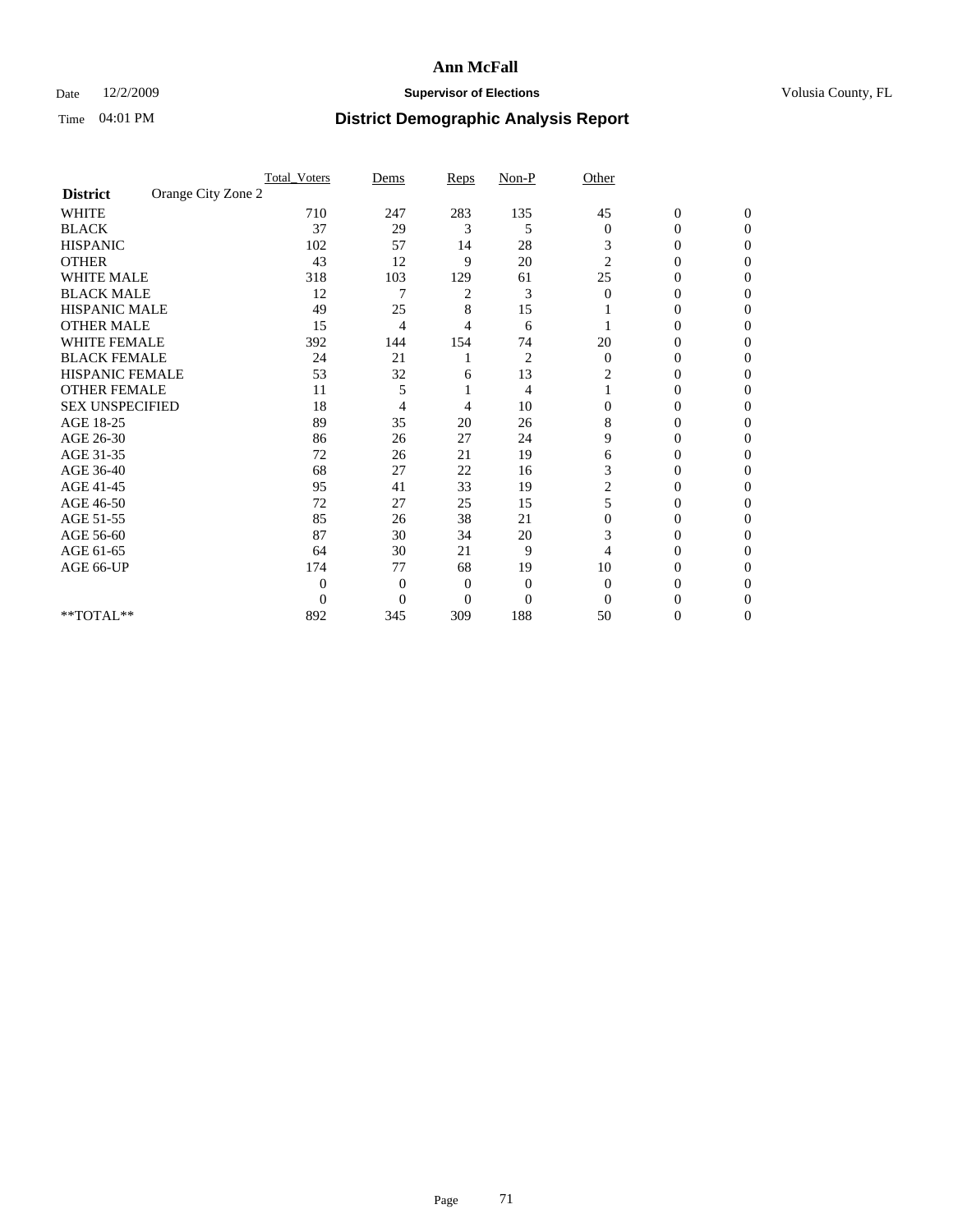## Date 12/2/2009 **Supervisor of Elections Supervisor of Elections** Volusia County, FL

|                        |                    | <b>Total_Voters</b> | Dems           | Reps           | $Non-P$        | Other    |                  |              |  |
|------------------------|--------------------|---------------------|----------------|----------------|----------------|----------|------------------|--------------|--|
| <b>District</b>        | Orange City Zone 3 |                     |                |                |                |          |                  |              |  |
| <b>WHITE</b>           |                    | 930                 | 347            | 349            | 175            | 59       | $\boldsymbol{0}$ | $\mathbf{0}$ |  |
| <b>BLACK</b>           |                    | 40                  | 29             |                | 8              | 2        | $\overline{0}$   | $\Omega$     |  |
| <b>HISPANIC</b>        |                    | 99                  | 49             | 23             | 25             | 2        | 0                | $\Omega$     |  |
| <b>OTHER</b>           |                    | 53                  | 19             | $\overline{7}$ | 22             | 5        | 0                | 0            |  |
| <b>WHITE MALE</b>      |                    | 408                 | 132            | 171            | 73             | 32       | 0                | 0            |  |
| <b>BLACK MALE</b>      |                    | 15                  | 11             | $\mathbf{0}$   | 3              |          | 0                | 0            |  |
| HISPANIC MALE          |                    | 42                  | 23             | 9              | 9              |          | 0                | 0            |  |
| <b>OTHER MALE</b>      |                    | 20                  | 7              | $\overline{2}$ | 10             |          | 0                | 0            |  |
| <b>WHITE FEMALE</b>    |                    | 515                 | 211            | 177            | 100            | 27       | 0                | $\Omega$     |  |
| <b>BLACK FEMALE</b>    |                    | 25                  | 18             |                | 5              |          | 0                | 0            |  |
| <b>HISPANIC FEMALE</b> |                    | 57                  | 26             | 14             | 16             |          | 0                | 0            |  |
| <b>OTHER FEMALE</b>    |                    | 17                  |                | 3              | 6              |          | 0                | 0            |  |
| <b>SEX UNSPECIFIED</b> |                    | 23                  | 9              | 3              | 8              | 3        | 0                | 0            |  |
| AGE 18-25              |                    | 61                  | 20             | 17             | 20             | 4        | 0                | $\Omega$     |  |
| AGE 26-30              |                    | 55                  | 22             | 7              | 18             | 8        | 0                | 0            |  |
| AGE 31-35              |                    | 48                  | 14             | 14             | 16             | 4        | 0                | 0            |  |
| AGE 36-40              |                    | 60                  | 17             | 21             | 17             | 5        | 0                | 0            |  |
| AGE 41-45              |                    | 58                  | 18             | 21             | 18             |          | 0                | $\Omega$     |  |
| AGE 46-50              |                    | 80                  | 28             | 30             | 16             | 6        | 0                | $\Omega$     |  |
| AGE 51-55              |                    | 62                  | 27             | 19             | 12             | 4        | 0                | 0            |  |
| AGE 56-60              |                    | 94                  | 37             | 26             | 24             |          | 0                | 0            |  |
| AGE 61-65              |                    | 105                 | 41             | 45             | 14             | 5        | $\overline{0}$   | 0            |  |
| AGE 66-UP              |                    | 499                 | 220            | 180            | 75             | 24       | 0                | 0            |  |
|                        |                    | 0                   | $\overline{0}$ | $\overline{0}$ | $\mathbf{0}$   | $\Omega$ | 0                | 0            |  |
|                        |                    | 0                   | $\overline{0}$ | $\overline{0}$ | $\overline{0}$ | $\Omega$ |                  | 0            |  |
| **TOTAL**              |                    | 1,122               | 444            | 380            | 230            | 68       | 0                | 0            |  |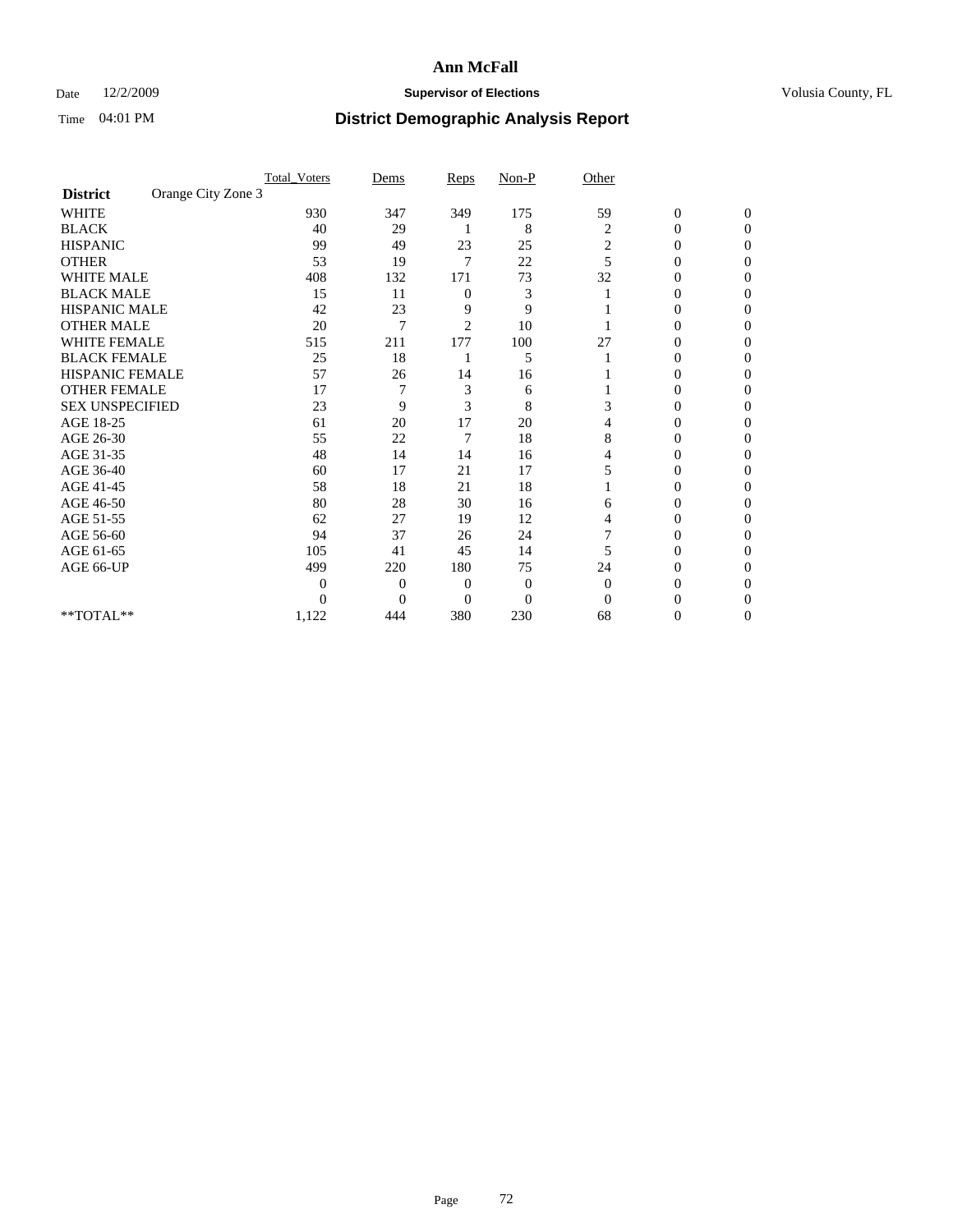### Date 12/2/2009 **Supervisor of Elections Supervisor of Elections** Volusia County, FL

|                        |                    | <b>Total_Voters</b> | Dems           | Reps         | $Non-P$      | Other    |                  |                  |  |
|------------------------|--------------------|---------------------|----------------|--------------|--------------|----------|------------------|------------------|--|
| <b>District</b>        | Orange City Zone 4 |                     |                |              |              |          |                  |                  |  |
| <b>WHITE</b>           |                    | 1,294               | 471            | 516          | 247          | 60       | $\boldsymbol{0}$ | $\boldsymbol{0}$ |  |
| <b>BLACK</b>           |                    | 17                  | 10             | 2            | 3            | 2        | $\overline{0}$   | $\Omega$         |  |
| <b>HISPANIC</b>        |                    | 49                  | 22             | 9            | 17           |          | 0                | $\Omega$         |  |
| <b>OTHER</b>           |                    | 39                  | 13             | 12           | 10           | 4        | 0                | $\Omega$         |  |
| <b>WHITE MALE</b>      |                    | 578                 | 181            | 243          | 121          | 33       | 0                | 0                |  |
| <b>BLACK MALE</b>      |                    | 8                   | 4              | 2            | 2            | $\bf{0}$ | 0                | 0                |  |
| <b>HISPANIC MALE</b>   |                    | 25                  | 13             | 5            | 7            | 0        | 0                | 0                |  |
| <b>OTHER MALE</b>      |                    | 9                   | $\overline{2}$ | 3            | 4            | $\Omega$ | 0                | 0                |  |
| <b>WHITE FEMALE</b>    |                    | 708                 | 287            | 270          | 124          | 27       | 0                | $\Omega$         |  |
| <b>BLACK FEMALE</b>    |                    | 9                   | 6              | $\mathbf{0}$ |              | 2        | 0                | $\Omega$         |  |
| HISPANIC FEMALE        |                    | 24                  | 9              | 4            | 10           |          | 0                | 0                |  |
| <b>OTHER FEMALE</b>    |                    | 18                  | 9              | 6            | 2            |          | 0                | $\Omega$         |  |
| <b>SEX UNSPECIFIED</b> |                    | 20                  | 5              | 6            | 6            | 3        | $\overline{0}$   | 0                |  |
| AGE 18-25              |                    | 159                 | 43             | 51           | 47           | 18       | 0                | 0                |  |
| AGE 26-30              |                    | 104                 | 31             | 40           | 27           | 6        | 0                | 0                |  |
| AGE 31-35              |                    | 92                  | 27             | 31           | 29           | 5        | 0                | $\Omega$         |  |
| AGE 36-40              |                    | 89                  | 30             | 26           | 29           | 4        | 0                | 0                |  |
| AGE 41-45              |                    | 120                 | 40             | 40           | 33           |          | 0                | 0                |  |
| AGE 46-50              |                    | 149                 | 47             | 64           | 29           | 9        | $\overline{0}$   | $\Omega$         |  |
| AGE 51-55              |                    | 154                 | 62             | 68           | 21           | 3        | 0                | $\Omega$         |  |
| AGE 56-60              |                    | 126                 | 52             | 46           | 23           | 5        | 0                | 0                |  |
| AGE 61-65              |                    | 125                 | 56             | 46           | 17           | 6        | $\overline{0}$   | 0                |  |
| AGE 66-UP              |                    | 281                 | 128            | 127          | 22           | 4        | 0                | 0                |  |
|                        |                    | $\overline{0}$      | $\overline{0}$ | 0            | $\mathbf{0}$ | $\Omega$ | 0                | 0                |  |
|                        |                    | $\Omega$            | $\overline{0}$ | $\Omega$     | $\Omega$     | $\Omega$ | 0                | 0                |  |
| **TOTAL**              |                    | 1,399               | 516            | 539          | 277          | 67       | 0                | $\overline{0}$   |  |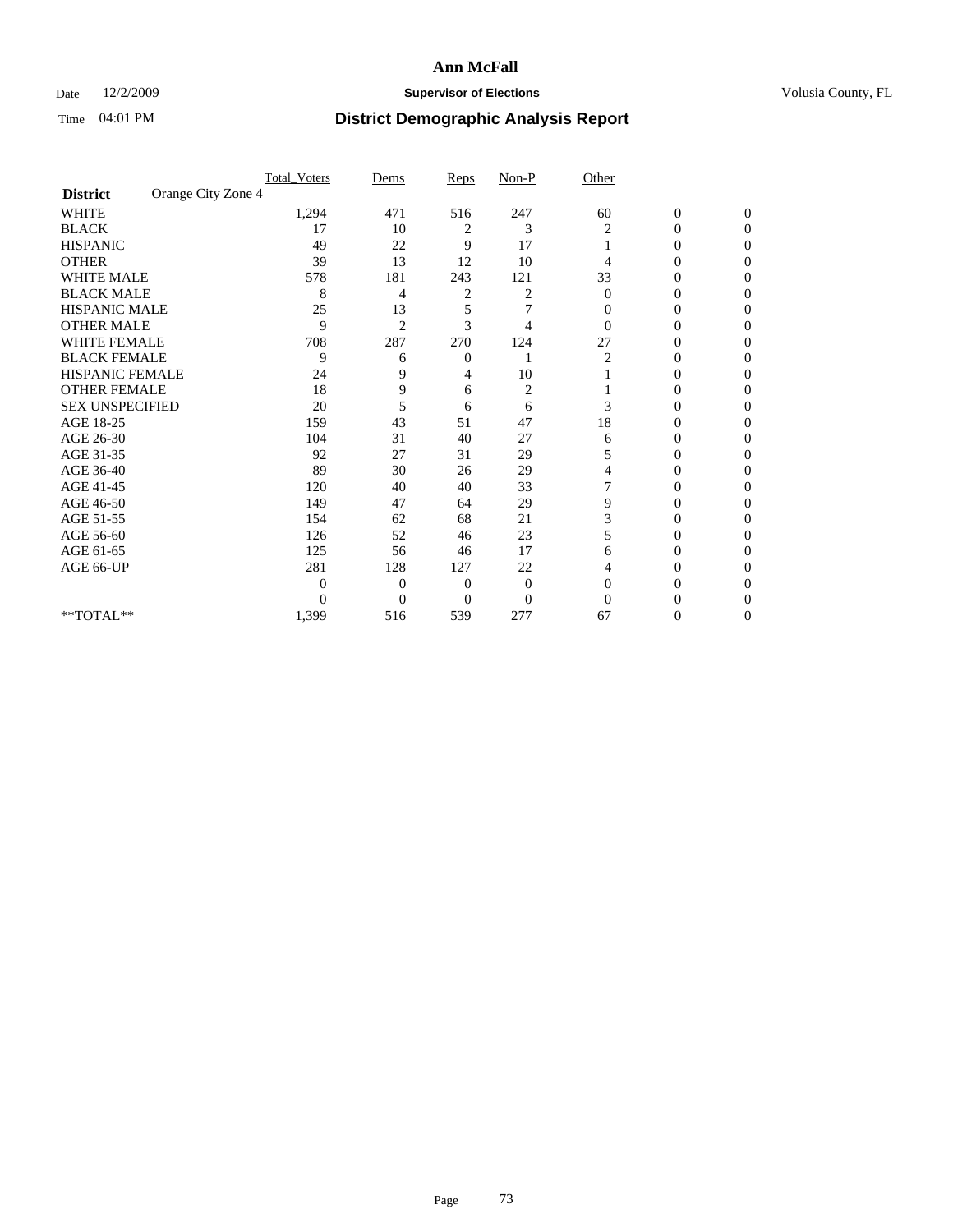#### Date  $12/2/2009$  **Supervisor of Elections Supervisor of Elections** Volusia County, FL

|                        |                    | <b>Total_Voters</b> | Dems           | Reps           | $Non-P$        | Other        |                  |              |
|------------------------|--------------------|---------------------|----------------|----------------|----------------|--------------|------------------|--------------|
| <b>District</b>        | Orange City Zone 5 |                     |                |                |                |              |                  |              |
| <b>WHITE</b>           |                    | 1,317               | 443            | 617            | 208            | 49           | $\boldsymbol{0}$ | $\mathbf{0}$ |
| <b>BLACK</b>           |                    | 112                 | 94             | 2              | 14             | 2            | $\mathbf{0}$     | $\Omega$     |
| <b>HISPANIC</b>        |                    | 71                  | 35             | 13             | 22             |              | 0                | $\Omega$     |
| <b>OTHER</b>           |                    | 78                  | 35             | 17             | 19             | 7            | 0                | $\Omega$     |
| <b>WHITE MALE</b>      |                    | 523                 | 160            | 247            | 91             | 25           | 0                | 0            |
| <b>BLACK MALE</b>      |                    | 46                  | 32             | 2              | 10             | 2            | $\mathbf{0}$     | $\Omega$     |
| HISPANIC MALE          |                    | 33                  | 16             | 7              | 9              |              | 0                | $\Omega$     |
| <b>OTHER MALE</b>      |                    | 23                  | 12             | 7              | 4              | 0            | 0                | 0            |
| <b>WHITE FEMALE</b>    |                    | 785                 | 281            | 367            | 114            | 23           | 0                | $\Omega$     |
| <b>BLACK FEMALE</b>    |                    | 65                  | 61             | $\overline{0}$ | 4              | $\mathbf{0}$ | $\overline{0}$   | $\Omega$     |
| <b>HISPANIC FEMALE</b> |                    | 38                  | 19             | 6              | 13             | $\mathbf{0}$ | 0                | 0            |
| <b>OTHER FEMALE</b>    |                    | 35                  | 17             | 8              | 8              | 2            | 0                | 0            |
| <b>SEX UNSPECIFIED</b> |                    | 30                  | 9              | 5              | 10             | 6            | 0                | $\Omega$     |
| AGE 18-25              |                    | 48                  | 24             | 10             | 11             | 3            | 0                | $\mathbf{0}$ |
| AGE 26-30              |                    | 58                  | 22             | 19             | 15             | 2            | 0                | 0            |
| AGE 31-35              |                    | 60                  | 29             | 14             | 16             |              | 0                | $\Omega$     |
| AGE 36-40              |                    | 54                  | 22             | 17             | 14             |              | 0                | 0            |
| AGE 41-45              |                    | 39                  | 16             | 13             | 10             | $\Omega$     | 0                | $\Omega$     |
| AGE 46-50              |                    | 69                  | 35             | 12             | 19             | 3            | 0                | $\Omega$     |
| AGE 51-55              |                    | 78                  | 40             | 20             | 14             | 4            | 0                | 0            |
| AGE 56-60              |                    | 72                  | 34             | 19             | 13             | 6            | 0                | $\Omega$     |
| AGE 61-65              |                    | 89                  | 35             | 28             | 21             | 5            | $\overline{0}$   | $\Omega$     |
| AGE 66-UP              |                    | 1,011               | 350            | 497            | 130            | 34           | 0                | 0            |
|                        |                    | 0                   | $\overline{0}$ | $\mathbf{0}$   | 0              | $\Omega$     | 0                | $\Omega$     |
|                        |                    | $\theta$            | $\overline{0}$ | $\overline{0}$ | $\overline{0}$ | $\Omega$     | 0                | 0            |
| **TOTAL**              |                    | 1,578               | 607            | 649            | 263            | 59           | 0                | 0            |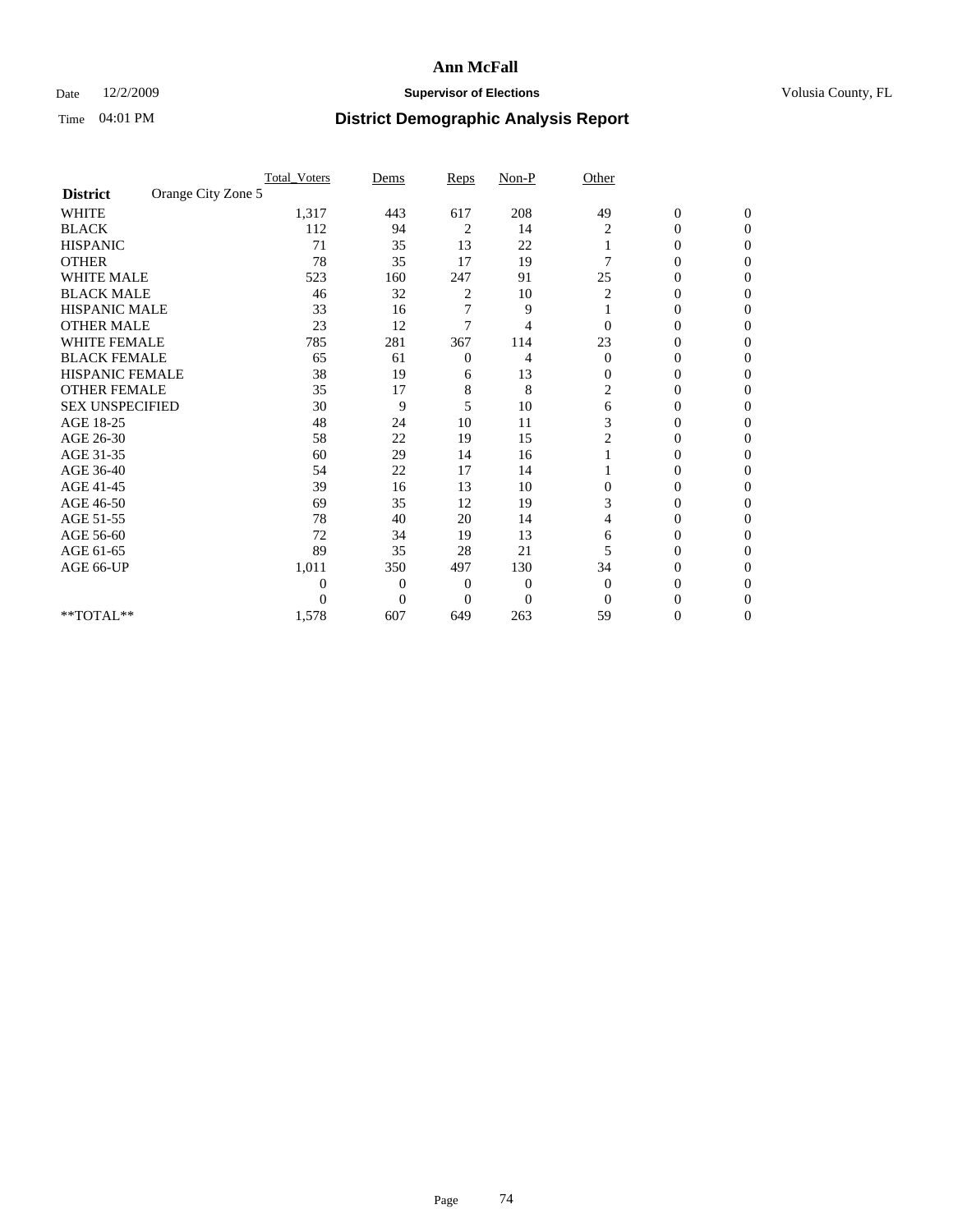#### Date  $12/2/2009$  **Supervisor of Elections Supervisor of Elections** Volusia County, FL

|                        | <b>Total Voters</b> | Dems           | <b>Reps</b> | Non-P        | Other            |                  |                  |  |
|------------------------|---------------------|----------------|-------------|--------------|------------------|------------------|------------------|--|
| <b>District</b>        | Ormond Bch Zone 1   |                |             |              |                  |                  |                  |  |
| <b>WHITE</b>           | 6,604               | 2,424          | 2,821       | 1,167        | 192              | $\boldsymbol{0}$ | $\boldsymbol{0}$ |  |
| <b>BLACK</b>           | 81                  | 64             | 6           | 9            | 2                | $\boldsymbol{0}$ | $\mathbf{0}$     |  |
| <b>HISPANIC</b>        | 108                 | 43             | 31          | 30           | 4                | $\mathbf{0}$     | $\mathbf{0}$     |  |
| <b>OTHER</b>           | 321                 | 108            | 91          | 95           | 27               | 0                | $\Omega$         |  |
| <b>WHITE MALE</b>      | 3,048               | 1,017          | 1,352       | 571          | 108              | 0                | $\mathbf{0}$     |  |
| <b>BLACK MALE</b>      | 37                  | 30             | 3           | 3            |                  | $\mathbf{0}$     | $\mathbf{0}$     |  |
| <b>HISPANIC MALE</b>   | 45                  | 12             | 16          | 16           |                  | 0                | $\Omega$         |  |
| <b>OTHER MALE</b>      | 138                 | 45             | 46          | 43           | 4                | 0                | $\Omega$         |  |
| <b>WHITE FEMALE</b>    | 3,529               | 1,401          | 1,459       | 586          | 83               | 0                | $\mathbf{0}$     |  |
| <b>BLACK FEMALE</b>    | 43                  | 34             | 3           | 6            | $\boldsymbol{0}$ | $\boldsymbol{0}$ | $\Omega$         |  |
| <b>HISPANIC FEMALE</b> | 58                  | 28             | 13          | 14           | 3                | 0                | $\mathbf{0}$     |  |
| <b>OTHER FEMALE</b>    | 112                 | 46             | 32          | 28           | 6                | 0                | $\Omega$         |  |
| <b>SEX UNSPECIFIED</b> | 104                 | 26             | 25          | 34           | 19               | $\overline{0}$   | $\mathbf{0}$     |  |
| AGE 18-25              | 564                 | 193            | 172         | 161          | 38               | 0                | $\mathbf{0}$     |  |
| AGE 26-30              | 267                 | 92             | 87          | 75           | 13               | 0                | $\mathbf{0}$     |  |
| AGE 31-35              | 336                 | 108            | 109         | 103          | 16               | $\boldsymbol{0}$ | $\mathbf{0}$     |  |
| AGE 36-40              | 451                 | 148            | 186         | 100          | 17               | 0                | $\bf{0}$         |  |
| AGE 41-45              | 558                 | 175            | 241         | 123          | 19               | 0                | $\Omega$         |  |
| AGE 46-50              | 623                 | 214            | 278         | 113          | 18               | 0                | $\Omega$         |  |
| AGE 51-55              | 720                 | 263            | 316         | 125          | 16               | 0                | $\mathbf{0}$     |  |
| AGE 56-60              | 748                 | 306            | 300         | 129          | 13               | $\overline{0}$   | $\Omega$         |  |
| AGE 61-65              | 647                 | 252            | 274         | 100          | 21               | 0                | $\mathbf{0}$     |  |
| AGE 66-UP              | 2,200               | 888            | 986         | 272          | 54               | 0                | $\mathbf{0}$     |  |
|                        | 0                   | $\overline{0}$ | 0           | $\mathbf{0}$ | $\theta$         | 0                | $\mathbf{0}$     |  |
|                        | 0                   | $\Omega$       | $\Omega$    | $\Omega$     | $\Omega$         | $\overline{0}$   | $\Omega$         |  |
| **TOTAL**              | 7,114               | 2,639          | 2,949       | 1,301        | 225              | 0                | $\mathbf{0}$     |  |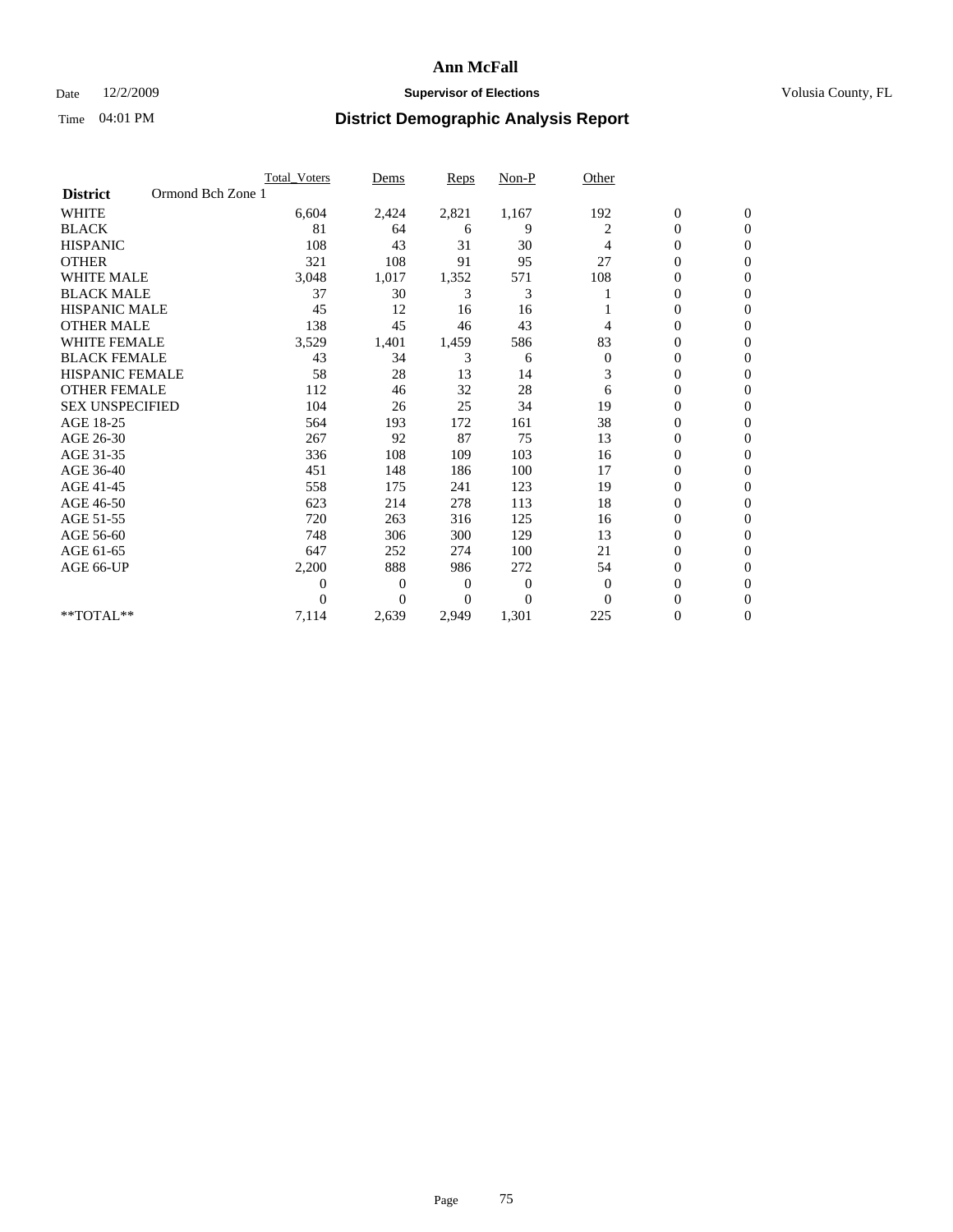### Date 12/2/2009 **Supervisor of Elections Supervisor of Elections** Volusia County, FL

|                        |                   | <b>Total Voters</b> | Dems           | <b>Reps</b>    | Non-P          | Other          |                  |                |  |
|------------------------|-------------------|---------------------|----------------|----------------|----------------|----------------|------------------|----------------|--|
| <b>District</b>        | Ormond Bch Zone 2 |                     |                |                |                |                |                  |                |  |
| <b>WHITE</b>           |                   | 4,418               | 1,807          | 1,577          | 877            | 157            | $\boldsymbol{0}$ | $\mathbf{0}$   |  |
| <b>BLACK</b>           |                   | 341                 | 265            | 26             | 43             |                | $\boldsymbol{0}$ | $\mathbf{0}$   |  |
| <b>HISPANIC</b>        |                   | 97                  | 45             | 24             | 25             | 3              | $\overline{0}$   | $\mathbf{0}$   |  |
| <b>OTHER</b>           |                   | 338                 | 131            | 76             | 95             | 36             | 0                | $\mathbf{0}$   |  |
| <b>WHITE MALE</b>      |                   | 1,910               | 688            | 728            | 408            | 86             | 0                | $\mathbf{0}$   |  |
| <b>BLACK MALE</b>      |                   | 151                 | 107            | 13             | 26             | 5              | $\boldsymbol{0}$ | $\mathbf{0}$   |  |
| <b>HISPANIC MALE</b>   |                   | 35                  | 14             | 8              | 11             | 2              | $\boldsymbol{0}$ | $\Omega$       |  |
| <b>OTHER MALE</b>      |                   | 98                  | 32             | 28             | 37             |                | 0                | $\mathbf{0}$   |  |
| <b>WHITE FEMALE</b>    |                   | 2,485               | 1,109          | 844            | 462            | 70             | $\overline{0}$   | $\mathbf{0}$   |  |
| <b>BLACK FEMALE</b>    |                   | 186                 | 154            | 13             | 17             | 2              | $\boldsymbol{0}$ | $\mathbf{0}$   |  |
| HISPANIC FEMALE        |                   | 61                  | 31             | 15             | 14             |                | $\boldsymbol{0}$ | $\mathbf{0}$   |  |
| <b>OTHER FEMALE</b>    |                   | 138                 | 68             | 33             | 31             | 6              | $\overline{0}$   | $\Omega$       |  |
| <b>SEX UNSPECIFIED</b> |                   | 130                 | 45             | 21             | 34             | 30             | $\overline{0}$   | $\mathbf{0}$   |  |
| AGE 18-25              |                   | 429                 | 177            | 100            | 120            | 32             | 0                | $\mathbf{0}$   |  |
| AGE 26-30              |                   | 305                 | 117            | 72             | 100            | 16             | $\overline{0}$   | $\mathbf{0}$   |  |
| AGE 31-35              |                   | 297                 | 124            | 67             | 93             | 13             | $\boldsymbol{0}$ | $\mathbf{0}$   |  |
| AGE 36-40              |                   | 326                 | 123            | 111            | 80             | 12             | 0                | $\mathbf{0}$   |  |
| AGE 41-45              |                   | 406                 | 139            | 144            | 101            | 22             | $\overline{0}$   | $\mathbf{0}$   |  |
| AGE 46-50              |                   | 471                 | 187            | 162            | 101            | 21             | $\overline{0}$   | $\mathbf{0}$   |  |
| AGE 51-55              |                   | 517                 | 227            | 174            | 98             | 18             | $\boldsymbol{0}$ | $\mathbf{0}$   |  |
| AGE 56-60              |                   | 492                 | 225            | 138            | 111            | 18             | $\overline{0}$   | $\Omega$       |  |
| AGE 61-65              |                   | 480                 | 204            | 184            | 80             | 12             | $\boldsymbol{0}$ | $\overline{0}$ |  |
| AGE 66-UP              |                   | 1,471               | 725            | 551            | 156            | 39             | $\overline{0}$   | $\mathbf{0}$   |  |
|                        |                   | $\theta$            | 0              | $\overline{0}$ | 0              | $\overline{0}$ | $\overline{0}$   | $\Omega$       |  |
|                        |                   | $\theta$            | $\overline{0}$ | $\overline{0}$ | $\overline{0}$ | $\Omega$       | $\overline{0}$   | $\overline{0}$ |  |
| **TOTAL**              |                   | 5,194               | 2,248          | 1,703          | 1,040          | 203            | 0                | $\mathbf{0}$   |  |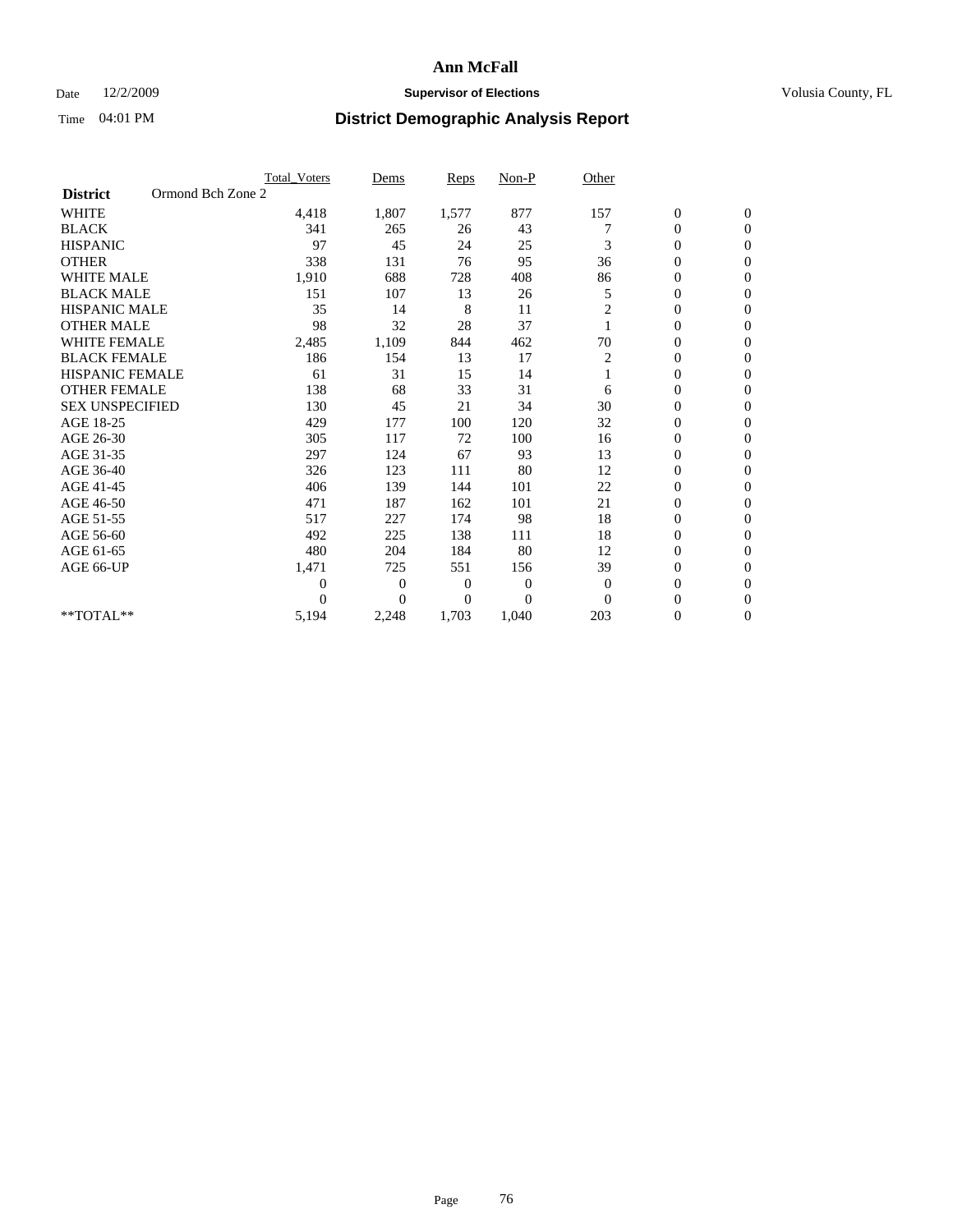#### Date  $12/2/2009$  **Supervisor of Elections Supervisor of Elections** Volusia County, FL

|                                      | <b>Total Voters</b> | Dems           | <b>Reps</b>  | Non-P        | Other          |                  |                  |  |
|--------------------------------------|---------------------|----------------|--------------|--------------|----------------|------------------|------------------|--|
| Ormond Bch Zone 3<br><b>District</b> |                     |                |              |              |                |                  |                  |  |
| <b>WHITE</b>                         | 7,686               | 2,458          | 3,664        | 1,318        | 246            | $\boldsymbol{0}$ | $\boldsymbol{0}$ |  |
| <b>BLACK</b>                         | 175                 | 131            | 11           | 24           | 9              | $\overline{0}$   | $\mathbf{0}$     |  |
| <b>HISPANIC</b>                      | 131                 | 47             | 47           | 35           | 2              | $\overline{0}$   | $\Omega$         |  |
| <b>OTHER</b>                         | 439                 | 139            | 123          | 143          | 34             | 0                | $\overline{0}$   |  |
| <b>WHITE MALE</b>                    | 3,566               | 1,029          | 1,770        | 647          | 120            | $\boldsymbol{0}$ | $\mathbf{0}$     |  |
| <b>BLACK MALE</b>                    | 77                  | 59             | 6            | 8            | 4              | $\overline{0}$   | $\mathbf{0}$     |  |
| <b>HISPANIC MALE</b>                 | 69                  | 20             | 28           | 19           | $\overline{c}$ | 0                | $\Omega$         |  |
| <b>OTHER MALE</b>                    | 156                 | 46             | 47           | 56           | 7              | $\overline{0}$   | $\mathbf{0}$     |  |
| <b>WHITE FEMALE</b>                  | 4,074               | 1,415          | 1,875        | 661          | 123            | $\mathbf{0}$     | $\mathbf{0}$     |  |
| <b>BLACK FEMALE</b>                  | 97                  | 71             | 5            | 16           | 5              | $\overline{0}$   | $\overline{0}$   |  |
| <b>HISPANIC FEMALE</b>               | 61                  | 27             | 18           | 16           | 0              | 0                | $\overline{0}$   |  |
| <b>OTHER FEMALE</b>                  | 192                 | 69             | 57           | 61           | 5              | $\mathbf{0}$     | $\mathbf{0}$     |  |
| <b>SEX UNSPECIFIED</b>               | 139                 | 39             | 39           | 36           | 25             | $\boldsymbol{0}$ | $\Omega$         |  |
| AGE 18-25                            | 752                 | 236            | 285          | 186          | 45             | $\overline{0}$   | $\mathbf{0}$     |  |
| AGE 26-30                            | 371                 | 118            | 132          | 106          | 15             | $\overline{0}$   | $\Omega$         |  |
| AGE 31-35                            | 369                 | 95             | 146          | 102          | 26             | $\boldsymbol{0}$ | $\mathbf{0}$     |  |
| AGE 36-40                            | 505                 | 126            | 251          | 103          | 25             | $\boldsymbol{0}$ | $\mathbf{0}$     |  |
| AGE 41-45                            | 708                 | 187            | 371          | 129          | 21             | $\boldsymbol{0}$ | $\Omega$         |  |
| AGE 46-50                            | 787                 | 226            | 391          | 151          | 19             | 0                | $\Omega$         |  |
| AGE 51-55                            | 902                 | 292            | 437          | 156          | 17             | $\overline{0}$   | $\mathbf{0}$     |  |
| AGE 56-60                            | 847                 | 309            | 370          | 147          | 21             | $\overline{0}$   | $\mathbf{0}$     |  |
| AGE 61-65                            | 868                 | 320            | 392          | 133          | 23             | 0                | $\Omega$         |  |
| AGE 66-UP                            | 2,322               | 866            | 1,070        | 307          | 79             | 0                | $\mathbf{0}$     |  |
|                                      | $\overline{0}$      | $\overline{0}$ | 0            | $\mathbf{0}$ | $\mathbf{0}$   | $\mathbf{0}$     | $\mathbf{0}$     |  |
|                                      | $\theta$            | $\overline{0}$ | $\mathbf{0}$ | $\mathbf{0}$ | $\theta$       | 0                | $\mathbf{0}$     |  |
| **TOTAL**                            | 8,431               | 2,775          | 3,845        | 1,520        | 291            | 0                | $\boldsymbol{0}$ |  |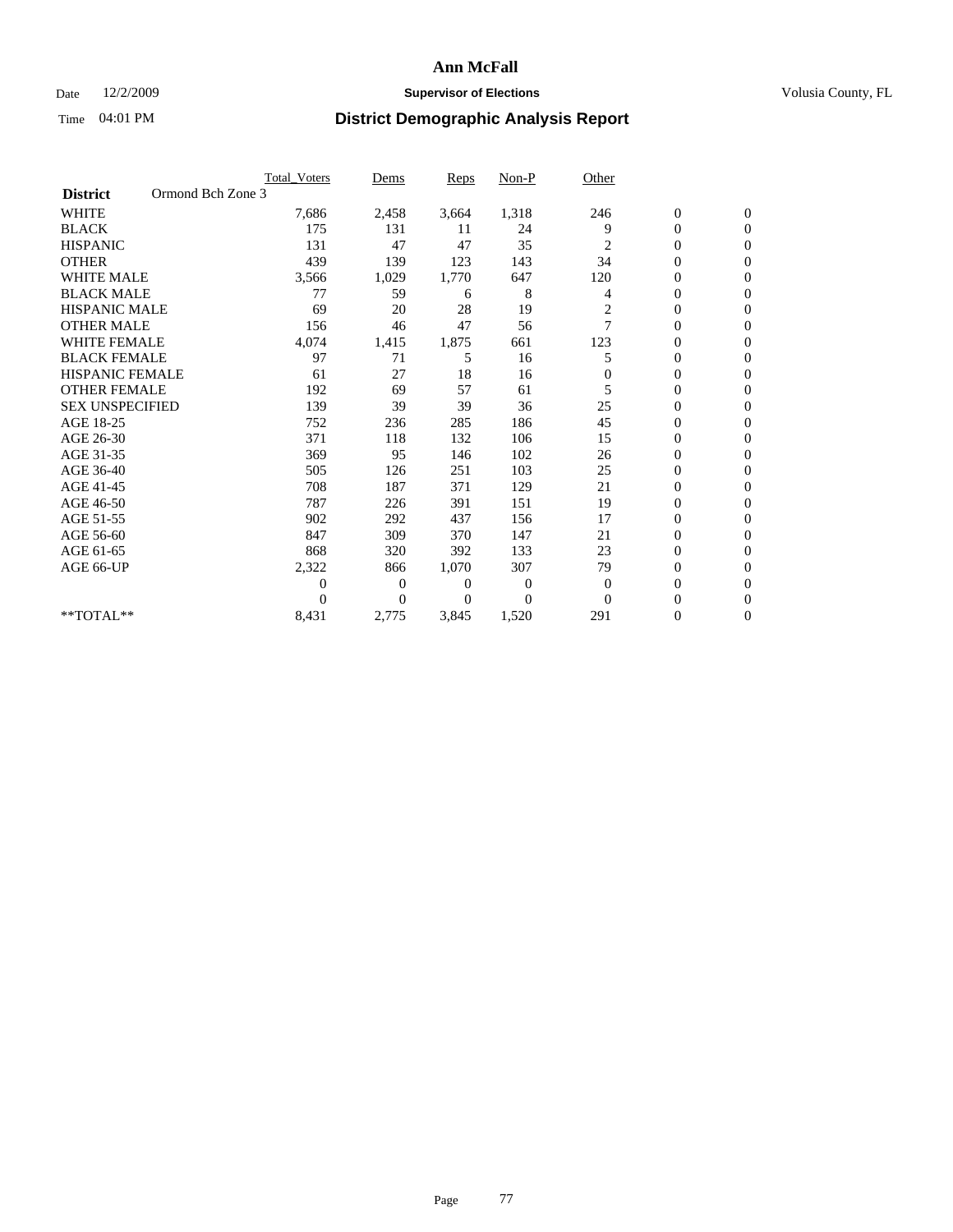#### Date  $12/2/2009$  **Supervisor of Elections Supervisor of Elections** Volusia County, FL

|                        | <b>Total Voters</b> |       | Dems           | <b>Reps</b>  | Non-P          | Other          |                  |                |
|------------------------|---------------------|-------|----------------|--------------|----------------|----------------|------------------|----------------|
| <b>District</b>        | Ormond Bch Zone 4   |       |                |              |                |                |                  |                |
| <b>WHITE</b>           |                     | 5,938 | 2,251          | 2,309        | 1,119          | 259            | $\boldsymbol{0}$ | $\mathbf{0}$   |
| <b>BLACK</b>           |                     | 144   | 110            | 8            | 23             | 3              | $\boldsymbol{0}$ | $\mathbf{0}$   |
| <b>HISPANIC</b>        |                     | 94    | 48             | 16           | 28             | 2              | $\mathbf{0}$     | $\mathbf{0}$   |
| <b>OTHER</b>           |                     | 282   | 98             | 71           | 90             | 23             | 0                | $\Omega$       |
| <b>WHITE MALE</b>      |                     | 2,576 | 876            | 1,043        | 525            | 132            | 0                | $\Omega$       |
| <b>BLACK MALE</b>      |                     | 64    | 50             | 3            | 10             |                | 0                | $\Omega$       |
| <b>HISPANIC MALE</b>   |                     | 32    | 16             | 6            | 8              | 2              | $\boldsymbol{0}$ | $\Omega$       |
| <b>OTHER MALE</b>      |                     | 106   | 36             | 25           | 38             | 7              | 0                | $\overline{0}$ |
| <b>WHITE FEMALE</b>    |                     | 3,325 | 1,366          | 1,256        | 579            | 124            | 0                | $\Omega$       |
| <b>BLACK FEMALE</b>    |                     | 80    | 60             | 5            | 13             | 2              | $\overline{0}$   | $\overline{0}$ |
| <b>HISPANIC FEMALE</b> |                     | 62    | 32             | 10           | 20             | $\Omega$       | $\boldsymbol{0}$ | $\overline{0}$ |
| <b>OTHER FEMALE</b>    |                     | 122   | 47             | 42           | 29             | 4              | 0                | $\Omega$       |
| <b>SEX UNSPECIFIED</b> |                     | 91    | 24             | 14           | 38             | 15             | $\overline{0}$   | $\overline{0}$ |
| AGE 18-25              |                     | 447   | 185            | 116          | 121            | 25             | 0                | $\mathbf{0}$   |
| AGE 26-30              |                     | 243   | 76             | 78           | 74             | 15             | $\overline{0}$   | $\mathbf{0}$   |
| AGE 31-35              |                     | 246   | 75             | 91           | 64             | 16             | $\boldsymbol{0}$ | $\overline{0}$ |
| AGE 36-40              |                     | 312   | 100            | 100          | 91             | 21             | 0                | $\mathbf{0}$   |
| AGE 41-45              |                     | 373   | 114            | 161          | 87             | 11             | $\overline{0}$   | $\Omega$       |
| AGE 46-50              |                     | 533   | 197            | 222          | 105            | 9              | $\overline{0}$   | $\overline{0}$ |
| AGE 51-55              |                     | 544   | 226            | 202          | 92             | 24             | 0                | 0              |
| AGE 56-60              |                     | 541   | 229            | 184          | 99             | 29             | $\overline{0}$   | $\Omega$       |
| AGE 61-65              |                     | 584   | 237            | 207          | 108            | 32             | $\overline{0}$   | $\Omega$       |
| AGE 66-UP              |                     | 2,635 | 1,068          | 1,043        | 419            | 105            | 0                | $\mathbf{0}$   |
|                        |                     | 0     | $\overline{0}$ | $\mathbf{0}$ | 0              | $\overline{0}$ | 0                | $\Omega$       |
|                        |                     | 0     | $\theta$       | 0            | $\overline{0}$ | $\Omega$       | $\overline{0}$   | $\overline{0}$ |
| **TOTAL**              |                     | 6,458 | 2,507          | 2,404        | 1,260          | 287            | 0                | $\mathbf{0}$   |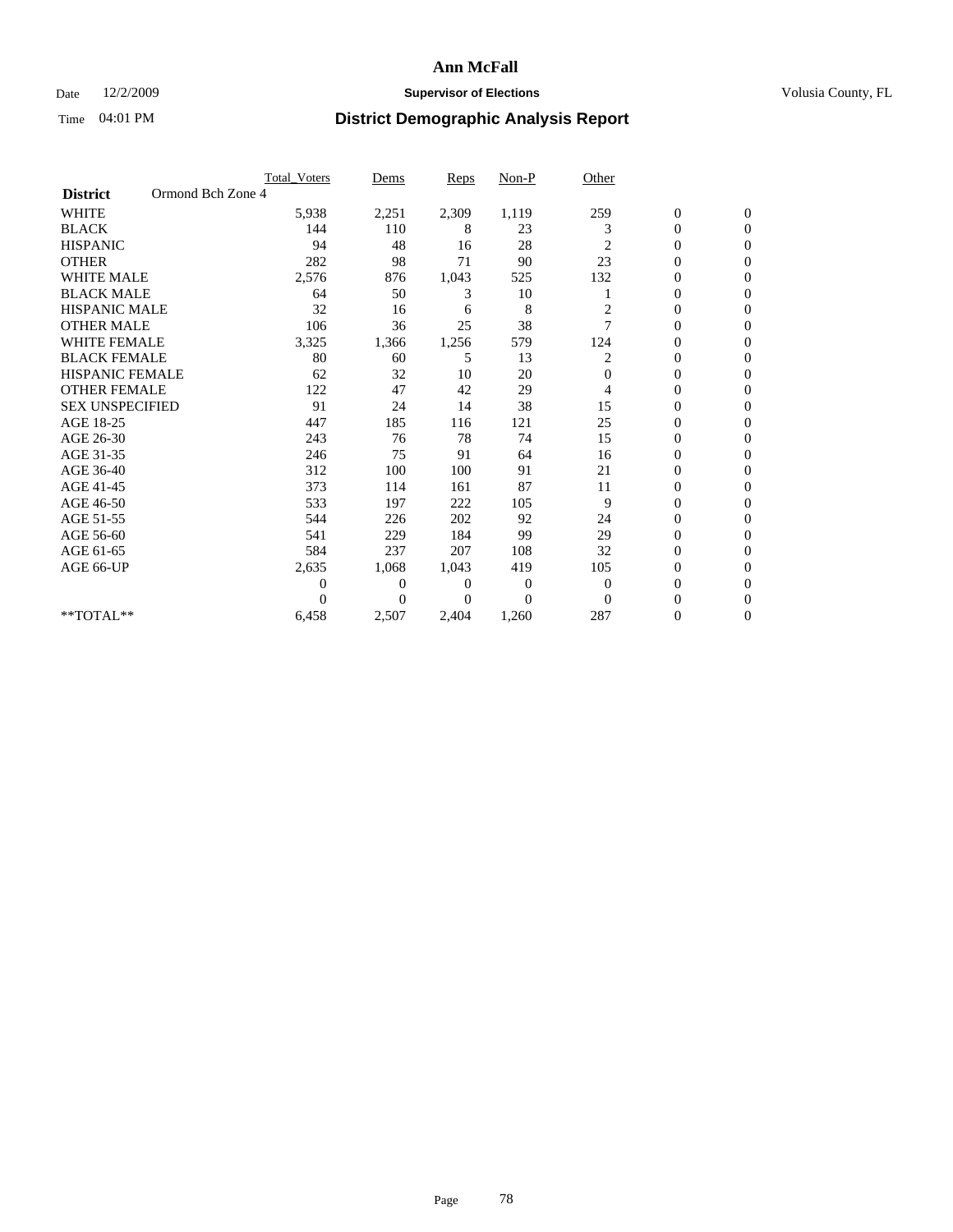#### Date  $12/2/2009$  **Supervisor of Elections Supervisor of Elections** Volusia County, FL

|                        |                        | Total Voters | Dems           | <b>Reps</b>    | $Non-P$        | Other        |                  |                |
|------------------------|------------------------|--------------|----------------|----------------|----------------|--------------|------------------|----------------|
| <b>District</b>        | Port Orange District 1 |              |                |                |                |              |                  |                |
| <b>WHITE</b>           |                        | 6,371        | 2,691          | 2,000          | 1,427          | 253          | $\boldsymbol{0}$ | $\mathbf{0}$   |
| <b>BLACK</b>           |                        | 85           | 70             | 4              | 9              | 2            | $\boldsymbol{0}$ | $\mathbf{0}$   |
| <b>HISPANIC</b>        |                        | 132          | 66             | 21             | 43             | 2            | $\mathbf{0}$     | $\mathbf{0}$   |
| <b>OTHER</b>           |                        | 271          | 93             | 53             | 97             | 28           | $\overline{0}$   | $\Omega$       |
| <b>WHITE MALE</b>      |                        | 2,846        | 1,068          | 977            | 675            | 126          | 0                | $\mathbf{0}$   |
| <b>BLACK MALE</b>      |                        | 36           | 26             | 3              | 7              | $\mathbf{0}$ | $\boldsymbol{0}$ | $\Omega$       |
| <b>HISPANIC MALE</b>   |                        | 51           | 26             | 9              | 14             | 2            | $\boldsymbol{0}$ | $\Omega$       |
| <b>OTHER MALE</b>      |                        | 80           | 24             | 13             | 38             | 5            | 0                | $\mathbf{0}$   |
| <b>WHITE FEMALE</b>    |                        | 3,472        | 1,604          | 1,005          | 741            | 122          | $\overline{0}$   | $\Omega$       |
| <b>BLACK FEMALE</b>    |                        | 48           | 43             |                | $\overline{c}$ | 2            | $\boldsymbol{0}$ | $\mathbf{0}$   |
| <b>HISPANIC FEMALE</b> |                        | 78           | 40             | 11             | 27             | $\mathbf{0}$ | $\boldsymbol{0}$ | $\mathbf{0}$   |
| <b>OTHER FEMALE</b>    |                        | 102          | 43             | 24             | 28             |              | $\overline{0}$   | $\Omega$       |
| <b>SEX UNSPECIFIED</b> |                        | 146          | 46             | 35             | 44             | 21           | $\overline{0}$   | $\mathbf{0}$   |
| AGE 18-25              |                        | 522          | 221            | 88             | 179            | 34           | 0                | $\mathbf{0}$   |
| AGE 26-30              |                        | 403          | 136            | 104            | 143            | 20           | $\overline{0}$   | $\mathbf{0}$   |
| AGE 31-35              |                        | 369          | 139            | 88             | 119            | 23           | $\boldsymbol{0}$ | $\mathbf{0}$   |
| AGE 36-40              |                        | 379          | 148            | 106            | 106            | 19           | $\boldsymbol{0}$ | $\mathbf{0}$   |
| AGE 41-45              |                        | 456          | 173            | 130            | 129            | 24           | $\overline{0}$   | $\Omega$       |
| AGE 46-50              |                        | 592          | 221            | 196            | 153            | 22           | $\mathbf{0}$     | $\overline{0}$ |
| AGE 51-55              |                        | 661          | 275            | 238            | 117            | 31           | $\boldsymbol{0}$ | $\mathbf{0}$   |
| AGE 56-60              |                        | 587          | 262            | 176            | 124            | 25           | $\overline{0}$   | $\Omega$       |
| AGE 61-65              |                        | 693          | 300            | 229            | 143            | 21           | $\overline{0}$   | $\Omega$       |
| AGE 66-UP              |                        | 2,197        | 1,045          | 723            | 363            | 66           | $\overline{0}$   | $\mathbf{0}$   |
|                        |                        | 0            | $\overline{0}$ | $\overline{0}$ | $\mathbf{0}$   | $\mathbf{0}$ | $\overline{0}$   | $\Omega$       |
|                        |                        | $\Omega$     | $\theta$       | $\overline{0}$ | $\theta$       | $\Omega$     | $\overline{0}$   | $\overline{0}$ |
| **TOTAL**              |                        | 6,859        | 2,920          | 2,078          | 1,576          | 285          | 0                | $\overline{0}$ |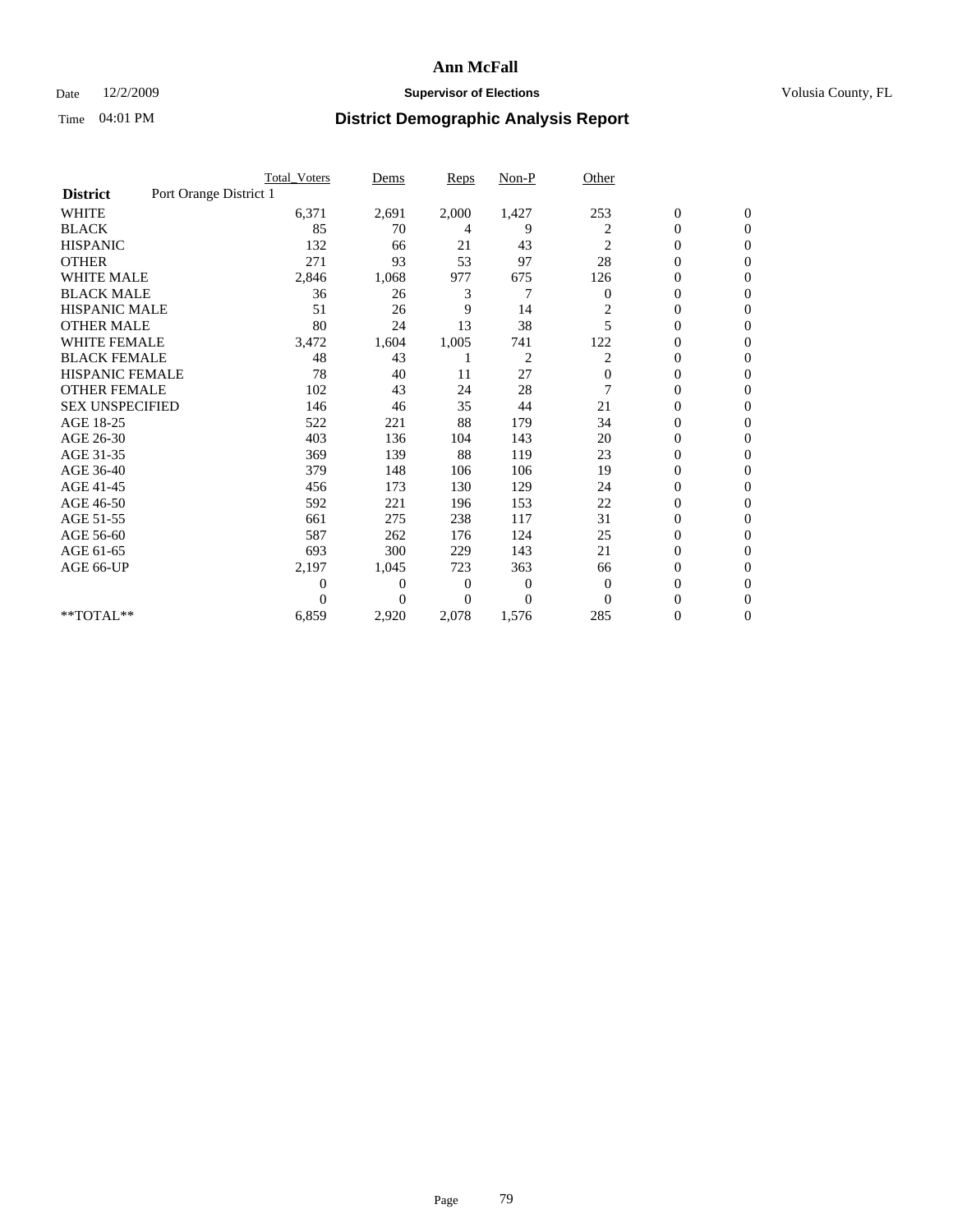### Date 12/2/2009 **Supervisor of Elections Supervisor of Elections** Volusia County, FL

|                        |                        | <b>Total Voters</b> | Dems           | <b>Reps</b> | $Non-P$      | Other                   |                  |                  |  |
|------------------------|------------------------|---------------------|----------------|-------------|--------------|-------------------------|------------------|------------------|--|
| <b>District</b>        | Port Orange District 2 |                     |                |             |              |                         |                  |                  |  |
| <b>WHITE</b>           |                        | 7,152               | 2,733          | 2,586       | 1,526        | 307                     | $\boldsymbol{0}$ | $\boldsymbol{0}$ |  |
| <b>BLACK</b>           |                        | 296                 | 234            | 15          | 39           | 8                       | $\boldsymbol{0}$ | $\mathbf{0}$     |  |
| <b>HISPANIC</b>        |                        | 190                 | 87             | 38          | 62           | 3                       | $\overline{0}$   | $\mathbf{0}$     |  |
| <b>OTHER</b>           |                        | 393                 | 138            | 75          | 145          | 35                      | $\boldsymbol{0}$ | $\Omega$         |  |
| <b>WHITE MALE</b>      |                        | 3,213               | 1,104          | 1,236       | 720          | 153                     | $\overline{0}$   | $\mathbf{0}$     |  |
| <b>BLACK MALE</b>      |                        | 117                 | 87             | 6           | 20           | 4                       | $\overline{0}$   | $\mathbf{0}$     |  |
| <b>HISPANIC MALE</b>   |                        | 81                  | 32             | 18          | 30           |                         | $\overline{0}$   | $\overline{0}$   |  |
| <b>OTHER MALE</b>      |                        | 142                 | 49             | 29          | 58           | 6                       | 0                | $\mathbf{0}$     |  |
| WHITE FEMALE           |                        | 3,884               | 1,611          | 1,327       | 798          | 148                     | $\overline{0}$   | $\mathbf{0}$     |  |
| <b>BLACK FEMALE</b>    |                        | 178                 | 146            | 9           | 19           | 4                       | $\boldsymbol{0}$ | $\mathbf{0}$     |  |
| <b>HISPANIC FEMALE</b> |                        | 108                 | 55             | 20          | 31           | $\overline{\mathbf{c}}$ | 0                | $\mathbf{0}$     |  |
| <b>OTHER FEMALE</b>    |                        | 155                 | 67             | 27          | 56           | 5                       | $\mathbf{0}$     | $\mathbf{0}$     |  |
| <b>SEX UNSPECIFIED</b> |                        | 153                 | 41             | 42          | 40           | 30                      | $\overline{0}$   | $\mathbf{0}$     |  |
| AGE 18-25              |                        | 861                 | 331            | 244         | 235          | 51                      | $\overline{0}$   | $\mathbf{0}$     |  |
| AGE 26-30              |                        | 593                 | 197            | 164         | 205          | 27                      | $\overline{0}$   | $\mathbf{0}$     |  |
| AGE 31-35              |                        | 463                 | 168            | 134         | 143          | 18                      | $\boldsymbol{0}$ | $\mathbf{0}$     |  |
| AGE 36-40              |                        | 500                 | 179            | 183         | 116          | 22                      | 0                | $\mathbf{0}$     |  |
| AGE 41-45              |                        | 590                 | 217            | 201         | 150          | 22                      | $\overline{0}$   | $\mathbf{0}$     |  |
| AGE 46-50              |                        | 688                 | 258            | 238         | 164          | 28                      | $\boldsymbol{0}$ | $\mathbf{0}$     |  |
| AGE 51-55              |                        | 652                 | 242            | 257         | 123          | 30                      | $\boldsymbol{0}$ | $\mathbf{0}$     |  |
| AGE 56-60              |                        | 740                 | 300            | 254         | 162          | 24                      | $\overline{0}$   | $\Omega$         |  |
| AGE 61-65              |                        | 725                 | 309            | 239         | 143          | 34                      | $\overline{0}$   | $\mathbf{0}$     |  |
| AGE 66-UP              |                        | 2,219               | 991            | 800         | 331          | 97                      | $\boldsymbol{0}$ | $\mathbf{0}$     |  |
|                        |                        | 0                   | $\overline{0}$ | 0           | $\mathbf{0}$ | $\mathbf{0}$            | $\overline{0}$   | $\mathbf{0}$     |  |
|                        |                        | $\theta$            | $\overline{0}$ | $\Omega$    | $\Omega$     | $\Omega$                | $\boldsymbol{0}$ | $\mathbf{0}$     |  |
| **TOTAL**              |                        | 8,031               | 3,192          | 2,714       | 1,772        | 353                     | 0                | $\mathbf{0}$     |  |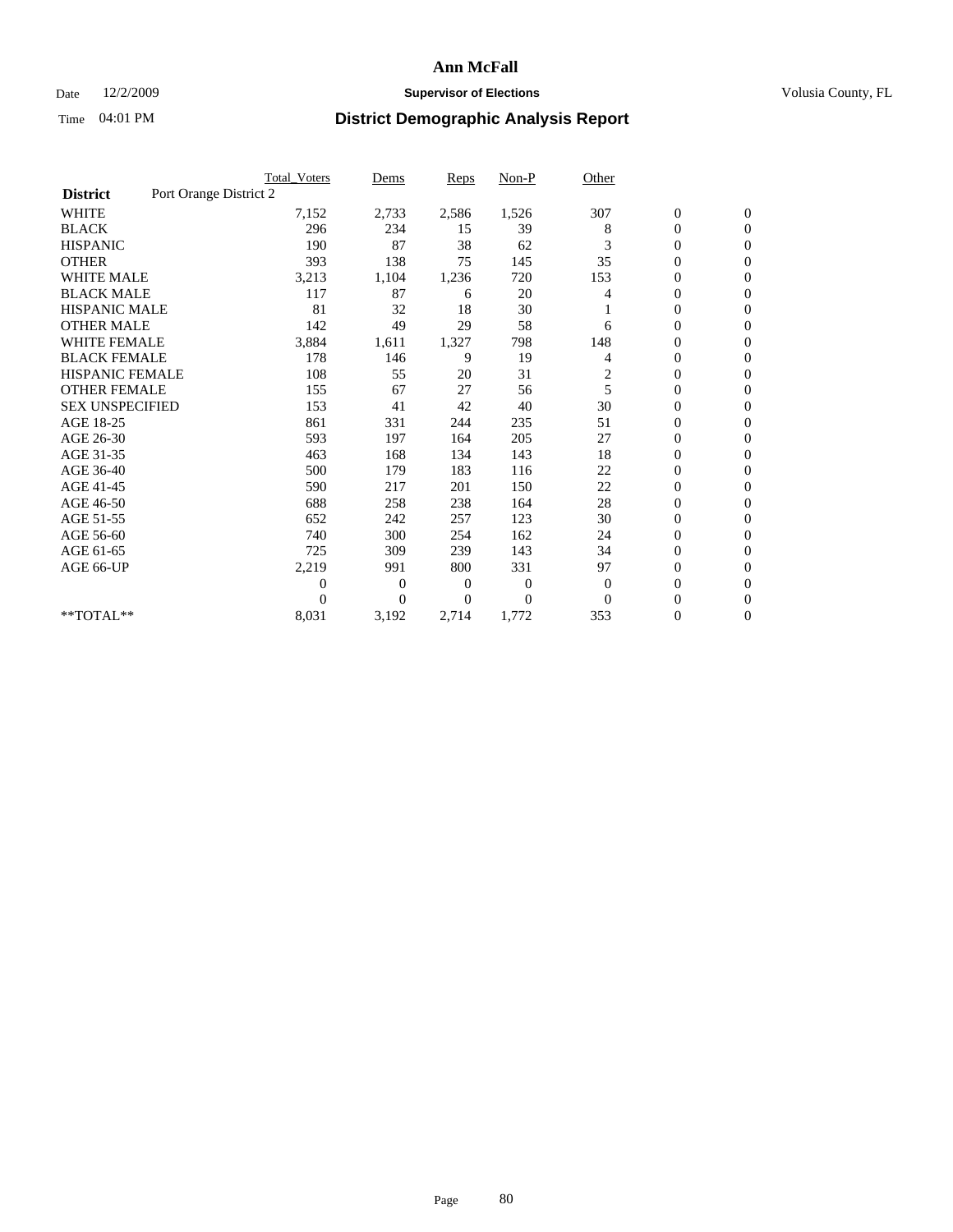### Date 12/2/2009 **Supervisor of Elections Supervisor of Elections** Volusia County, FL

|                        | <b>Total Voters</b>    | Dems           | <b>Reps</b>  | $Non-P$      | Other        |                  |                  |  |
|------------------------|------------------------|----------------|--------------|--------------|--------------|------------------|------------------|--|
| <b>District</b>        | Port Orange Distrcit 3 |                |              |              |              |                  |                  |  |
| <b>WHITE</b>           | 9,706                  | 3,331          | 3,854        | 2,134        | 387          | $\boldsymbol{0}$ | $\boldsymbol{0}$ |  |
| <b>BLACK</b>           | 231                    | 200            | 7            | 19           | 5            | $\overline{0}$   | $\mathbf{0}$     |  |
| <b>HISPANIC</b>        | 226                    | 84             | 42           | 88           | 12           | $\overline{0}$   | $\mathbf{0}$     |  |
| <b>OTHER</b>           | 513                    | 158            | 126          | 174          | 55           | $\overline{0}$   | $\overline{0}$   |  |
| <b>WHITE MALE</b>      | 4,368                  | 1,306          | 1,814        | 1,044        | 204          | $\boldsymbol{0}$ | $\mathbf{0}$     |  |
| <b>BLACK MALE</b>      | 110                    | 93             | 6            | 9            | 2            | $\overline{0}$   | $\Omega$         |  |
| <b>HISPANIC MALE</b>   | 102                    | 43             | 18           | 37           | 4            | 0                | $\overline{0}$   |  |
| <b>OTHER MALE</b>      | 174                    | 57             | 47           | 61           | 9            | $\overline{0}$   | $\mathbf{0}$     |  |
| WHITE FEMALE           | 5,271                  | 2,007          | 2,017        | 1,071        | 176          | $\overline{0}$   | $\mathbf{0}$     |  |
| <b>BLACK FEMALE</b>    | 121                    | 107            |              | 10           | 3            | $\boldsymbol{0}$ | $\Omega$         |  |
| <b>HISPANIC FEMALE</b> | 124                    | 41             | 24           | 51           | 8            | $\boldsymbol{0}$ | $\mathbf{0}$     |  |
| <b>OTHER FEMALE</b>    | 207                    | 73             | 48           | 70           | 16           | $\overline{0}$   | $\mathbf{0}$     |  |
| <b>SEX UNSPECIFIED</b> | 199                    | 46             | 54           | 62           | 37           | $\boldsymbol{0}$ | $\Omega$         |  |
| AGE 18-25              | 1,007                  | 331            | 289          | 316          | 71           | $\overline{0}$   | $\mathbf{0}$     |  |
| AGE 26-30              | 696                    | 239            | 216          | 203          | 38           | $\overline{0}$   | $\mathbf{0}$     |  |
| AGE 31-35              | 569                    | 186            | 182          | 176          | 25           | $\boldsymbol{0}$ | $\mathbf{0}$     |  |
| AGE 36-40              | 675                    | 216            | 245          | 189          | 25           | $\boldsymbol{0}$ | $\mathbf{0}$     |  |
| AGE 41-45              | 732                    | 232            | 281          | 192          | 27           | $\boldsymbol{0}$ | $\mathbf{0}$     |  |
| AGE 46-50              | 859                    | 270            | 372          | 191          | 26           | 0                | 0                |  |
| AGE 51-55              | 939                    | 359            | 358          | 192          | 30           | $\boldsymbol{0}$ | $\mathbf{0}$     |  |
| AGE 56-60              | 878                    | 347            | 319          | 185          | 27           | $\mathbf{0}$     | $\mathbf{0}$     |  |
| AGE 61-65              | 915                    | 345            | 336          | 185          | 49           | 0                | $\Omega$         |  |
| AGE 66-UP              | 3,406                  | 1,248          | 1,431        | 586          | 141          | $\overline{0}$   | $\mathbf{0}$     |  |
|                        | 0                      | $\overline{0}$ | 0            | $\mathbf{0}$ | $\mathbf{0}$ | $\boldsymbol{0}$ | $\mathbf{0}$     |  |
|                        | 0                      | $\overline{0}$ | $\mathbf{0}$ | $\Omega$     | $\Omega$     | 0                | $\mathbf{0}$     |  |
| **TOTAL**              | 10,676                 | 3,773          | 4,029        | 2,415        | 459          | $\mathbf{0}$     | $\boldsymbol{0}$ |  |